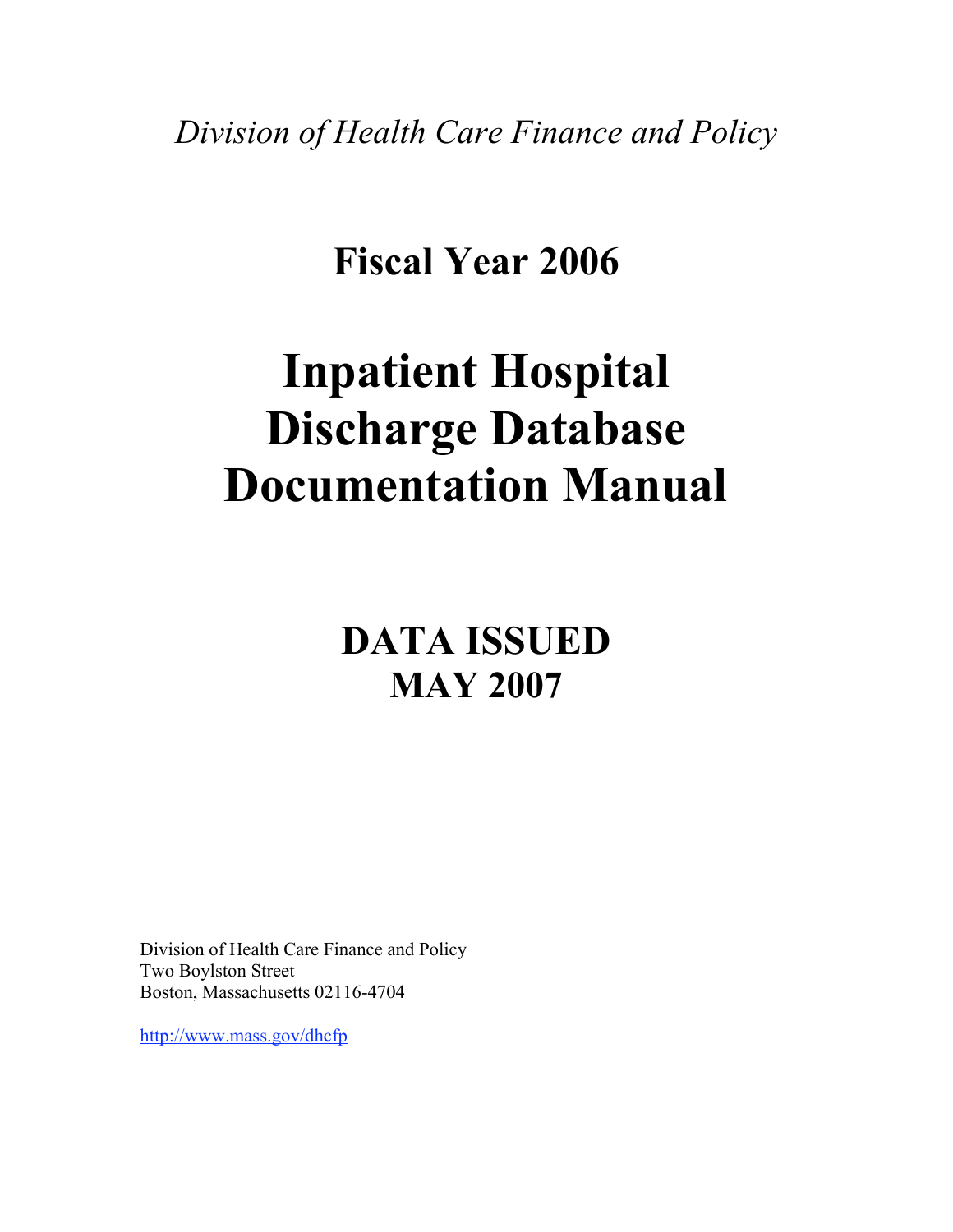## Table of Contents

|                                                                               | Page                             |
|-------------------------------------------------------------------------------|----------------------------------|
| Introduction                                                                  | 1                                |
| Compact Disk (CD) File Specification                                          | $\overline{2}$                   |
| SECTION I. GENERAL DOCUMENTATION                                              | 3                                |
| PART A. BACKGROUND INFORMATION<br><b>General Documentation Overview</b><br>1. | $\overline{4}$<br>$\overline{4}$ |
| <b>Quarterly Reporting Periods</b><br>2.                                      | 5                                |
| Development of the FY06 HDD Database<br>3.                                    | 6                                |
| 4. DRG Grouper Methodology                                                    | $\overline{7}$                   |
|                                                                               |                                  |
| PART B. DATA                                                                  | 10                               |
| Data Quality Standards<br>1.                                                  | 11                               |
| <b>General Definitions</b><br>2.                                              | 13                               |
| 3.<br><b>General Data Caveats</b>                                             | 14                               |
| 4.<br><b>Specific Data Elements</b>                                           | 16                               |
| a. Existing Data Elements                                                     | 16                               |
| b. New Data Elements                                                          | 19                               |
| c. Important Note Regarding Use of Race Code                                  | 21                               |
| d. DHCFP Calculated Fields                                                    | 22                               |
| PART C. HOSPITAL RESPONSES                                                    | 23                               |
| Summary of Hospitals' FY06 Verification Report Responses<br>1.                | 24                               |
| List of Error Categories<br>2.                                                | 30                               |
| Summary of Reported Discrepancies by Category<br>3.                           | 31                               |
| Index of Hospitals Reporting Data Discrepancies<br>4.                         | 34                               |
| Individual Hospital Discrepancy Documentation<br>5.                           | 35                               |
| PART D. CAUTIONARY USE HOSPITALS                                              | 46                               |
| PART E. HOSPITALS SUBMITTING DATA FOR FY06                                    | 48                               |
| 1. List of Hospitals Submitting Data for FY2006                               | 49                               |
| Hospitals with No Data Submissions for FY2006<br>2.                           | 51                               |
| Discharge Totals and Charges by Quarter<br>3 <sub>1</sub>                     | 52                               |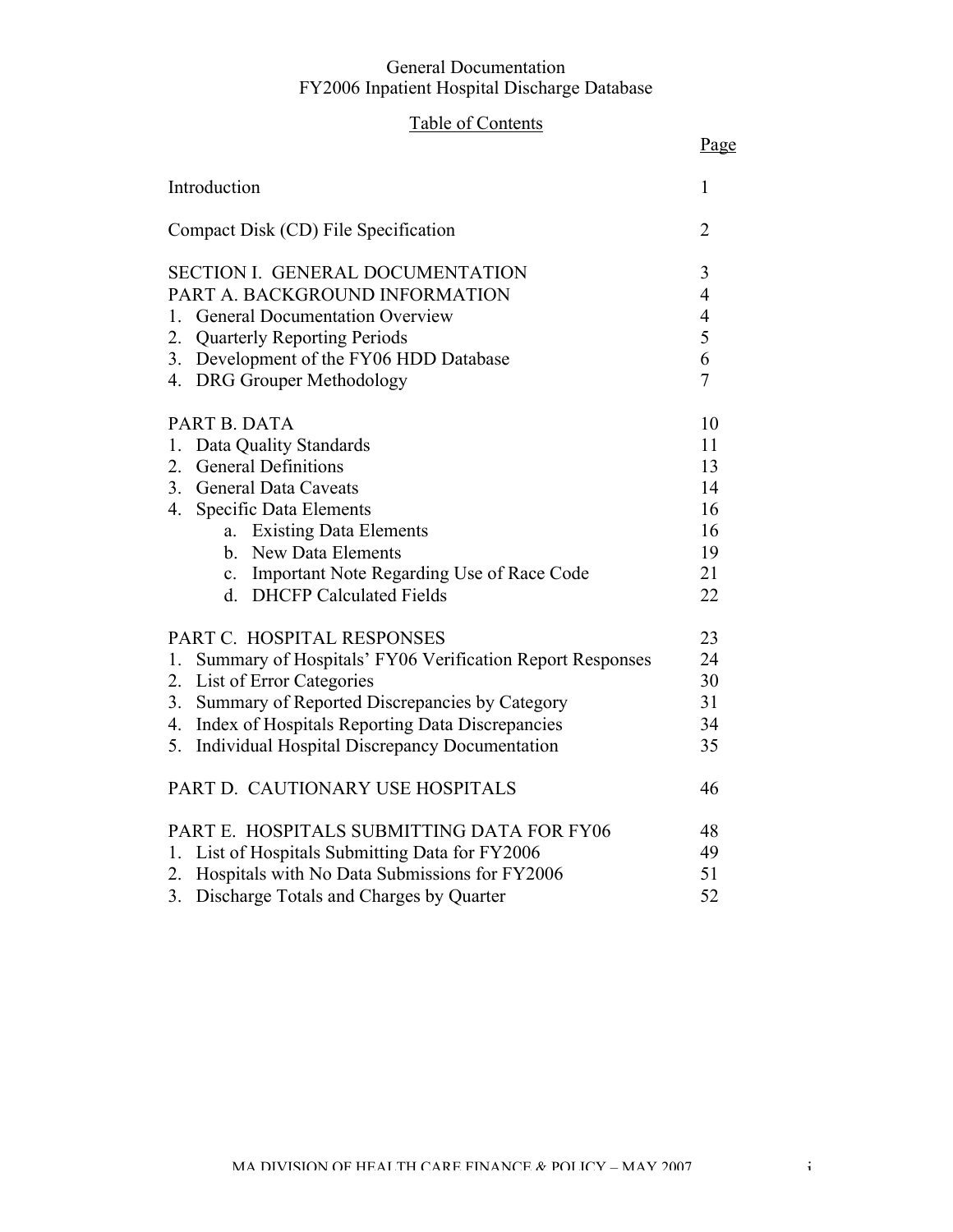## Table of Contents

## Page

| PART F. SUPPLEMENTARY INFORMATION                               | 61  |
|-----------------------------------------------------------------|-----|
| Supplement I – List of Type A and Type B Errors                 | 62  |
| Supplement II – Content of Hospital Verification Report Package | 64  |
| Supplement III - Hospital Addresses, DPH ID, ORG ID             |     |
| & Service Site Numbers                                          | 65  |
| Supplement IV – Mergers, Name Changes, Closures, Conversions,   |     |
| and Non-Acute Care Hospitals                                    | 71  |
| Supplement V – Alphabetical Source of Payment List              | 78  |
| Supplement VI – Numerical Source of Payment List                | 88  |
| SECTION II. TECHNICAL DOCUMENTATION                             | 97  |
| PART A. CALCULATED FIELD DOCUMENTATION                          | 99  |
| 1. Age Calculation                                              | 99  |
| 2. Newborn Age                                                  | 100 |
| 3. Preoperative Days                                            | 101 |
| 4. Length of Stay (LOS) Calculation                             | 102 |
| 5. Length of Stay (LOS) Routine                                 | 103 |
| 6. Unique Health Information (UHIN) Sequence Number             | 104 |
| 7. Days Between Stays                                           | 105 |
| PART B. DATA FILE SUMMARY                                       | 107 |
| 1. Discharge File Table FY06                                    | 108 |
| 2. Revenue File Table FY06                                      | 114 |
| 3. Data Code Tables FY06                                        | 115 |
| PART C. REVENUE CODE MAPPINGS                                   | 127 |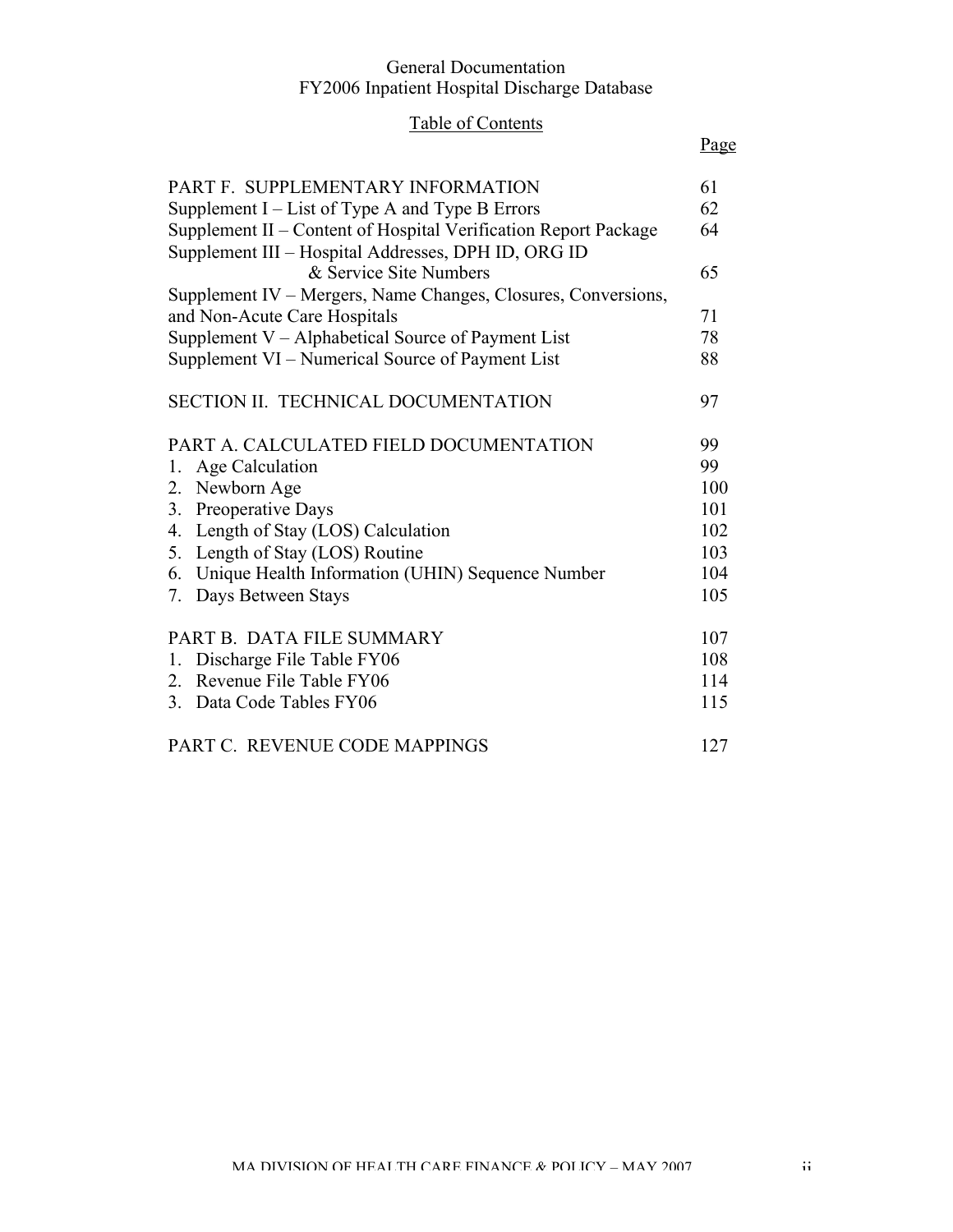#### **INTRODUCTION**

This documentation manual consists of two sections, General Documentation and Technical Documentation. This documentation Manual is for use with the HDD FY2006 database. The FY2006 HDD data was made available as of May 21, 2007.

#### **Section I. General Documentation**

The General Documentation for the Fiscal Year 2006 Hospital Discharge Database includes background on its development and the DRG Groupers, and is intended to provide users with an understanding of the data quality issues connected with the data elements they may decide to examine. This document contains hospital-reported discrepancies received in response to the data verification process. It also includes supplements listing the hospitals within the database, information on mergers, name changes, closures, conversion, and non-acute care hospitals, and alphabetical and numerical payer source lists.

#### **Section II. Technical Documentation**

The Technical Documentation includes information on the fields calculated by the Division of Health Care Finance & Policy (DHCFP), and a data file summary section describing the hospital data that is contained in the file. The data file section contains the Discharge File Table (formerly the record layout), Revenue File Table, and Data Code Tables. Also included are revenue code mappings.

For your reference, **CD Specifications** are listed in the following section to provide the necessary information to enable users to access files. Please note that as of October 1, 1999, certain regulatory changes were made to the format of the data.

Copies of Regulation 114.1 CMR 17.00: Requirement for the Submission of Hospital Case Mix and Charge Data and Regulation 114.5 CMR 2.00: Disclosure of Hospital Case Mix and Charge Data may be obtained by logging on to the Division's web site at http://www.mass.gov/dhcfp/, or by faxing a request to the Division at 617-727-7662, or by emailing a request to the Division at Public.Records@state.ma.us.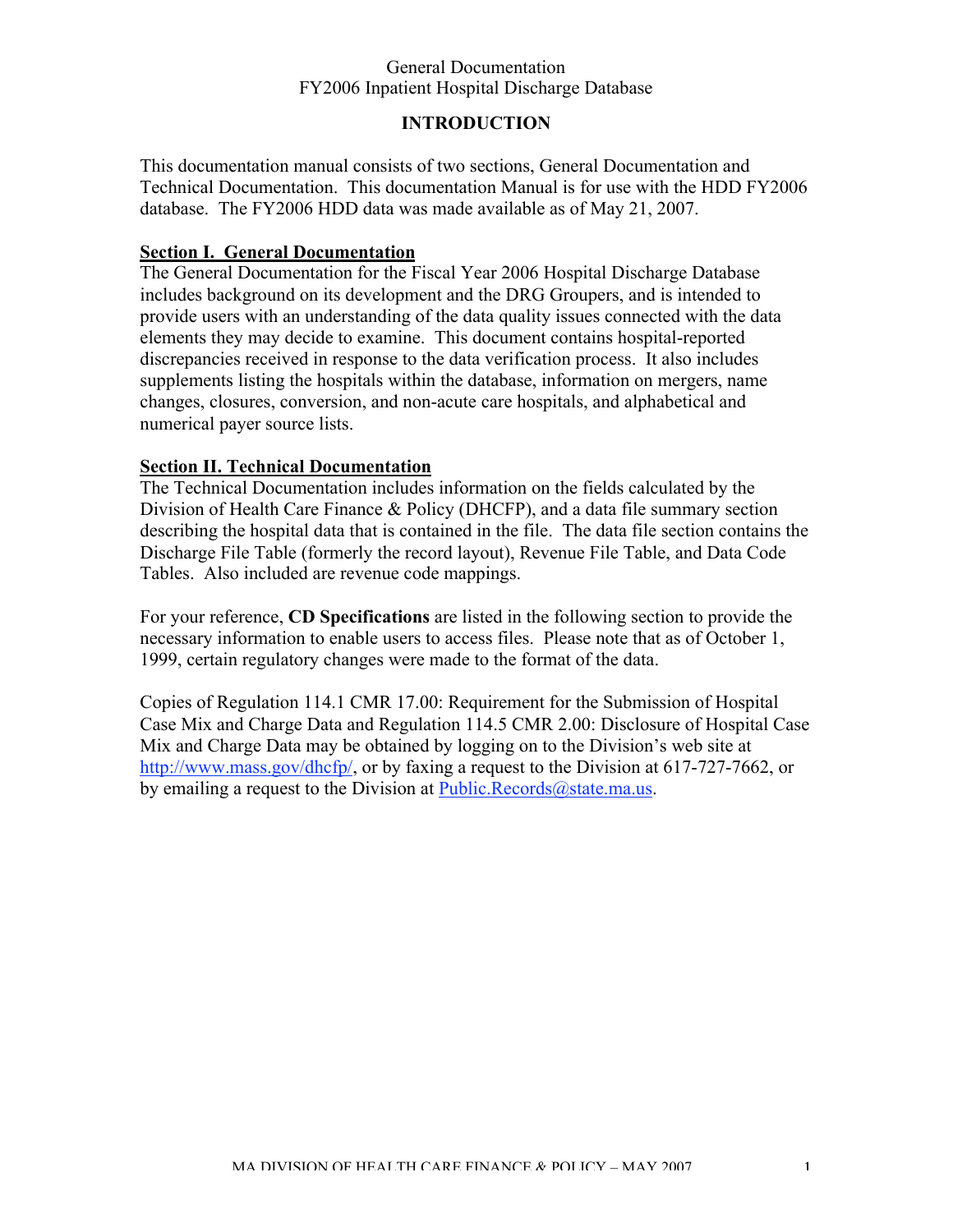### **CD SPECIFICATIONS**

#### **Hardware Requirements**:

- \* CD ROM Device
- \* Hard Drive with 1.60 GB of space available

#### **CD Contents**:

\* This CD contains the "Final / Full Year" 2006 Hospital Inpatient Discharge Data Product. It contains two Microsoft Access data base (MDB) files. The first file is the Discharge Table and contains one record per discharge. The second file is the Revenue Code Table that contains one record per revenue code reported for each discharge. The ProviderControlID and DischargeID are key fields on both tables to be utilized for linkage purposes.

As an approved applicant, or its agent, you are reminded that you are bound by your application and confidentiality agreement to secure this data in a sufficient manner, so as to protect the confidentiality of the data subjects.

#### **File Naming Conventions**:

This CD contains self-extracting compressed files, using the file-naming convention below.

- a) "Hosp Inpatient Discharge 2006 L1 zipped.exe" will expand out to "Hosp\_Inpatient\_Discharge\_2006\_L1.mdb"
- b) "Hosp Inpatient Services 2006 zipped.exe" will expand out to "Hosp\_Inpatient\_Services\_2006.mdb"

In the above examples, 2006 represents Hospital Fiscal Year 2006 and L1 represents Level 1.

To extract data from the CD and put it on your hard drive, select the CD file you need and double click on it. You will be prompted to enter the name of the target destination.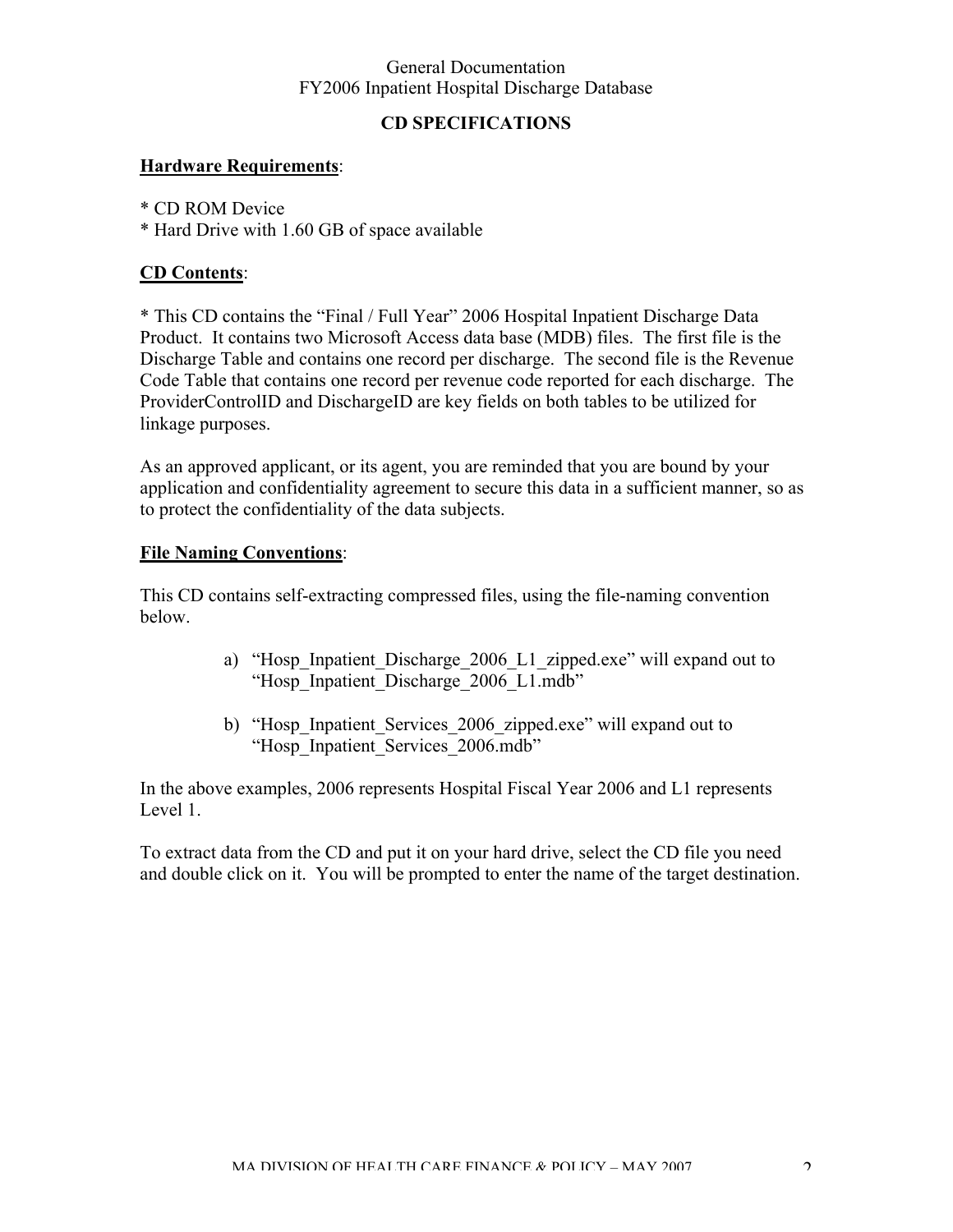## SECTION I. GENERAL DOCUMENTATION

## **PART A. BACKGROUND INFORMATION**

- 1. General Documentation Overview
- 2. Quarterly Reporting Periods
- 3. Development of the FY06 HDD Data Base
- 4. DRG Grouper Methodology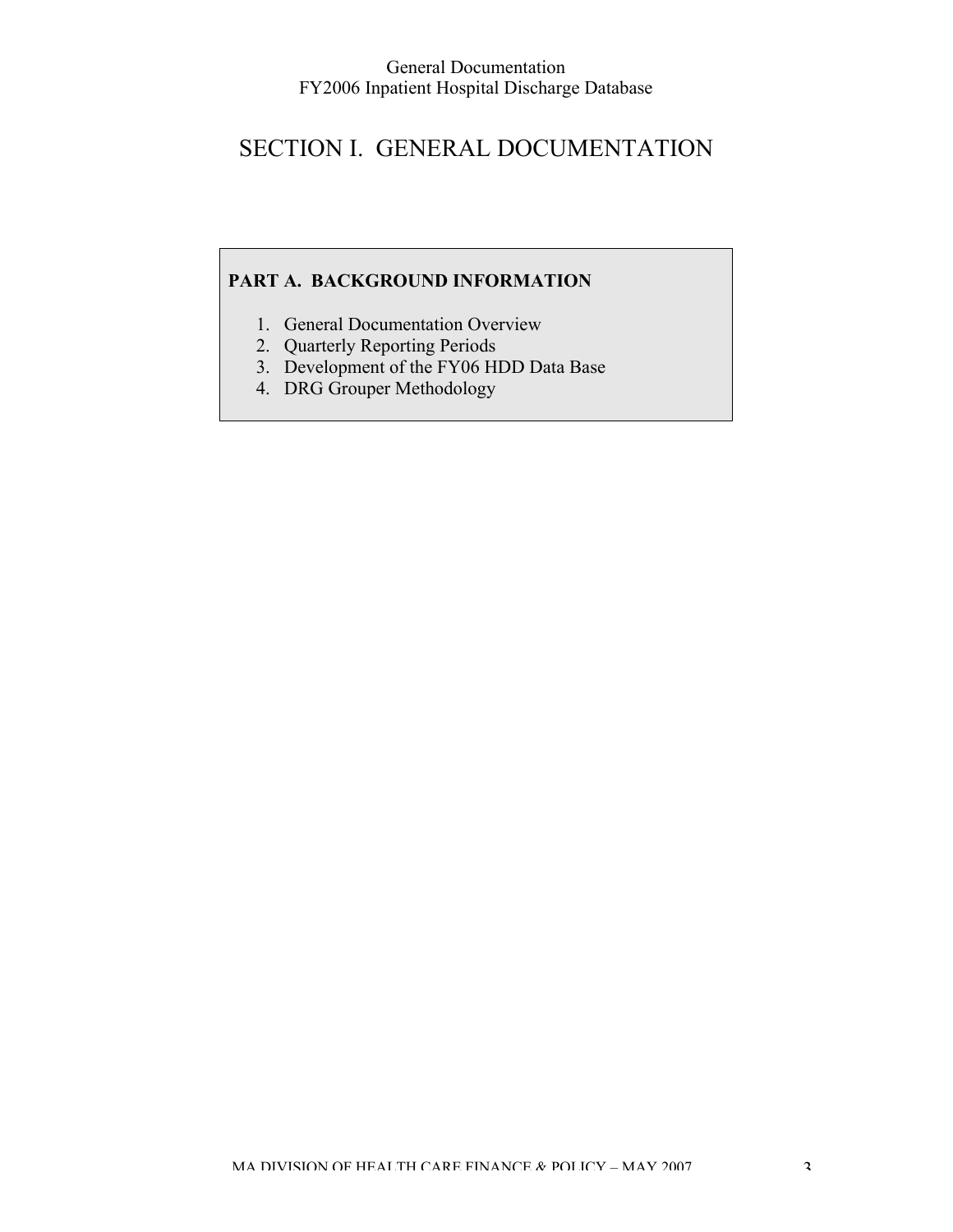#### **PART A. BACKGROUND INFORMATION**

#### **1. GENERAL DOCUMENTATION OVERVIEW**

The General Documentation consists of six sections:

**PART A. BACKGROUND INFORMATION:** Provides information on the quarterly reporting periods, the development of the FY2006 hospital case mix database, and the DRG methodology used.

**PART B. DATA**: Describes the basic data quality standards as contained in *Regulation 114.1 CMR 17.00: Requirement for the Submission of Hospital Case Mix and Charge Data*, some general data definitions, general data caveats, and information on specific data elements.

Case mix data plays a vital and growing role in health care research and analysis. To ensure the database is as accurate as possible, the DHCFP strongly encourages hospitals to verify the accuracy of their data. A standard *Verification Report Response Form* is issued by the Division, and is used by each hospital to verify the accuracy of their data as it appears on their FY2006 Final Case-mix Verification Report. If a hospital finds data discrepancies, the DHCFP requests that the hospital submit written corrections that provide an accurate profile of that hospital's discharges. Part C of the general documentation details hospital responses.

**PART C. HOSPITAL RESPONSES:** Details hospital responses received as a result of the data verification process. From this section users can also learn which hospitals did not verify their data. This section contains the following lists and charts:

- 1. Summary of Hospitals' FY2006 Verification Report Responses
- 2. List of Error Categories
- 3. Summary of Reported Discrepancies by Category
- 4. Index of Hospitals Reporting Discrepancies
- 5. Individual Hospital Discrepancy Documentation

**PART D. CAUTIONARY USE HOSPITALS**: Lists the hospitals for which the Division did not receive four (4) quarters of acceptable hospital discharge data, as specified under Regulation 114.1 CMR 17.00.

**PART E. HOSPITALS SUBMITTING DATA:** Lists all hospitals submitting data for FY2006, and those that failed to provide any FY2006 data. Also lists hospital discharge and charge totals by quarter for data submissions.

**PART F. SUPPLEMENTARY INFORMATION**: Provides Supplements I through VIII listed in the Table of Contents. Contains specific information on types of errors, hospital locations, and identification numbers.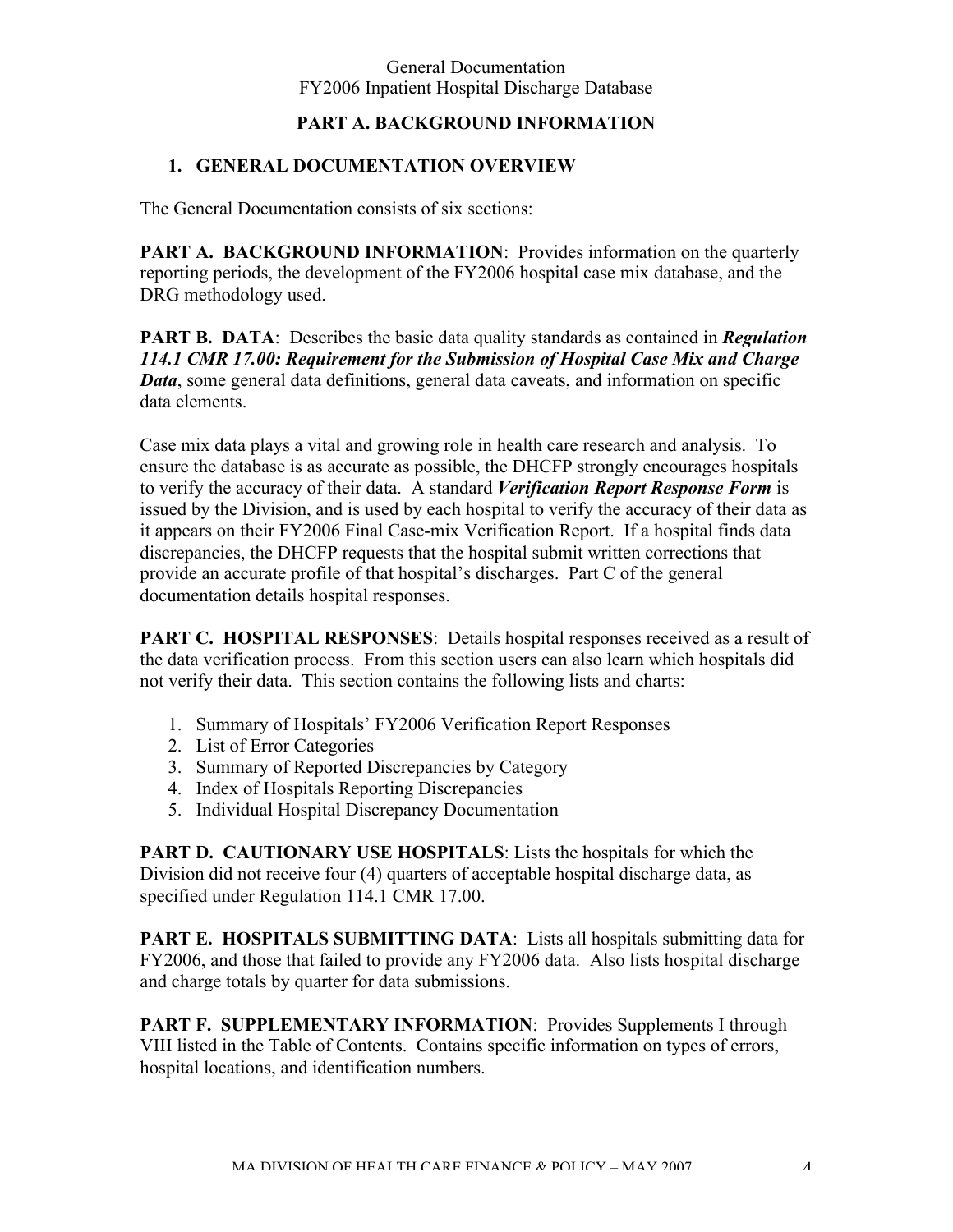#### **PART A. BACKGROUND INFORMATION**

## **2. QUARTERLY REPORTING PERIODS**

Massachusetts hospitals are required to file case-mix data which describes various characteristics of their patient population, as well as the charges for services provided to their patients in accordance with Regulation 114.1 CMR 17.00. Hospitals report data to the Division on a quarterly basis. For the 2006 period, these quarterly reporting intervals were as follows:

| <b>Quarter 1:</b> | October 1, 2005 – December 31, 2005     |
|-------------------|-----------------------------------------|
| <b>Quarter 2:</b> | <b>January 1, 2006 – March 31, 2006</b> |
| <b>Quarter 3:</b> | April 1, 2006 – June 30, 2006           |
| <b>Quarter 4:</b> | July 1, 2006 – September 30, 2006       |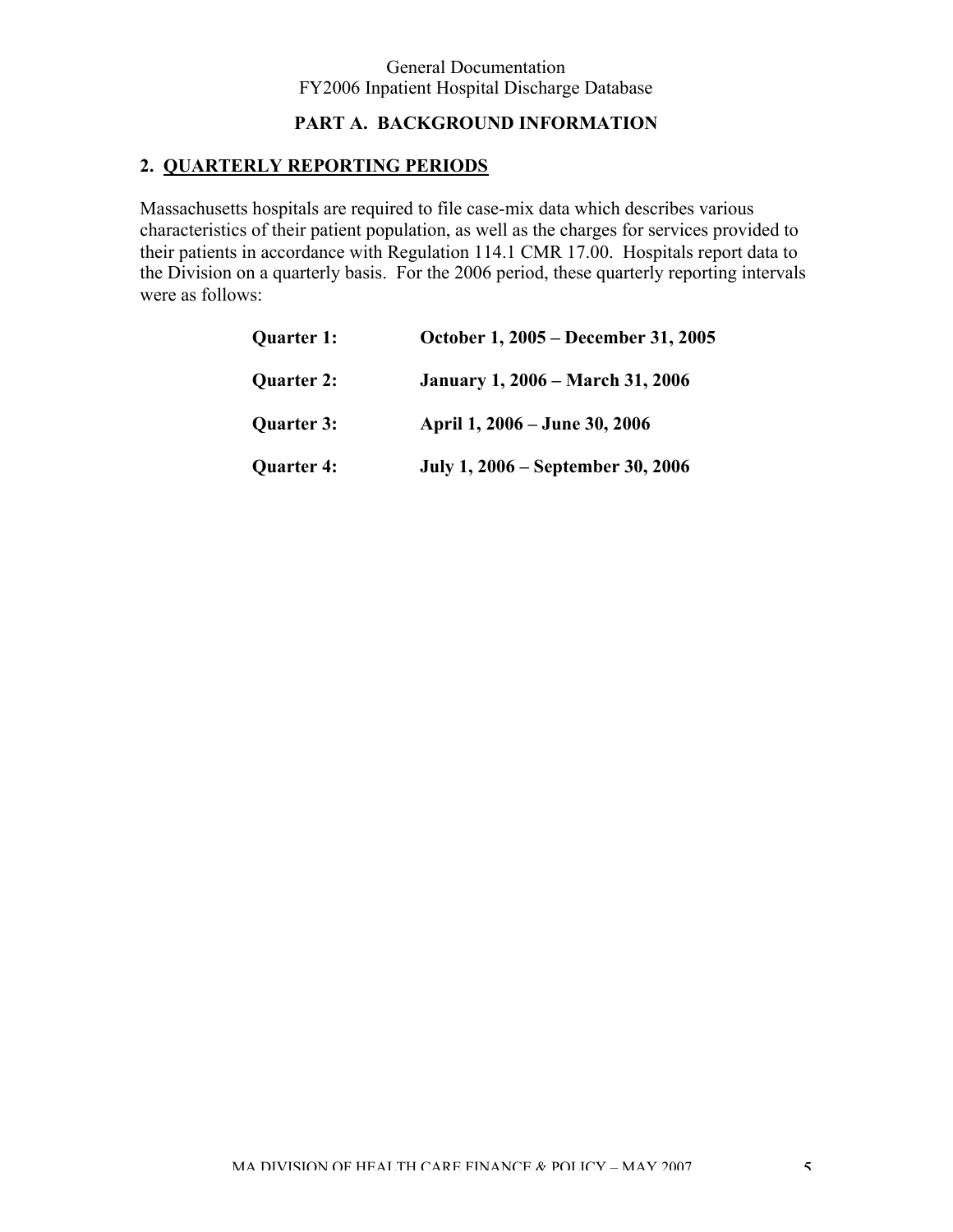#### **PART A. BACKGROUND INFORMATION**

#### **3. DEVELOPMENT OF THE FISCAL YEAR 2006 DATABASE**

In 2001, the Division embarked on a major effort to restructure its Information System that produces the Hospital Case Mix and Charge Database. Two of the Division's objectives were to improve operational efficiency as well as to improve the quality of the database for data users. Improved data cleaning, integrity checks, and modification to the file structure were just a few ways we worked to improve the database.

Additions that went into effect on October 1, 2001 included an ER indicator and an Observation indicator. Further detail is provided under the Data File Contents section.

Six Fiscal Year 2006 data levels have been created to correspond to the levels in *Regulation 114.5 CMR 2.00; "Disclosure of Hospital Case Mix and Charge Data*". (Please note that in the past, for the lower levels of data, deniable elements were not included in the database at all. This year, the deniable elements will merely be suppressed.) The user will have access to deniable data elements depending on the level of data for which they have been approved, and as specified for the various levels below. Higher levels contain an increasing number of the data elements defined as "Deniable Data Elements" in Regulation 114.5 CMR 2.00. The deniable data elements include: medical record number, billing number, Medicaid Claim Certificate Number (Medicaid Recipient ID number), unique health information (UHIN) number, date of admission, date of discharge, date of birth, date(s) of surgery, and the unique physician number (UPN). The six levels include:

| <b>LEVEL I</b>   | Contains all case mix data elements, except the deniable data<br>elements                                                                                                                                                             |
|------------------|---------------------------------------------------------------------------------------------------------------------------------------------------------------------------------------------------------------------------------------|
| <b>LEVEL II</b>  | Contains all Level I data elements, plus the UPN                                                                                                                                                                                      |
| <b>LEVEL III</b> | Contains all Level I data elements, plus the patient UHIN, the<br>mother's UHIN, an admission sequence number for each UHIN                                                                                                           |
|                  | admission record, and may include the number of days between<br>inpatient stays for each UHIN record.                                                                                                                                 |
| <b>LEVEL IV</b>  | Contains all Level I data elements, plus the UPN, the UHIN, the<br>mother's UHIN, an admission sequence number for each UHIN<br>admission record, and may include the number of days between<br>inpatient stays for each UHIN record. |
| <b>LEVEL V</b>   | Contains all Level IV data elements, plus the date of admission,                                                                                                                                                                      |
| <b>LEVEL VI</b>  | date of discharge, and the date(s) of surgery.<br>Contains all of the deniable data elements except the patient<br>identifier component of the Medicaid recipient ID number.                                                          |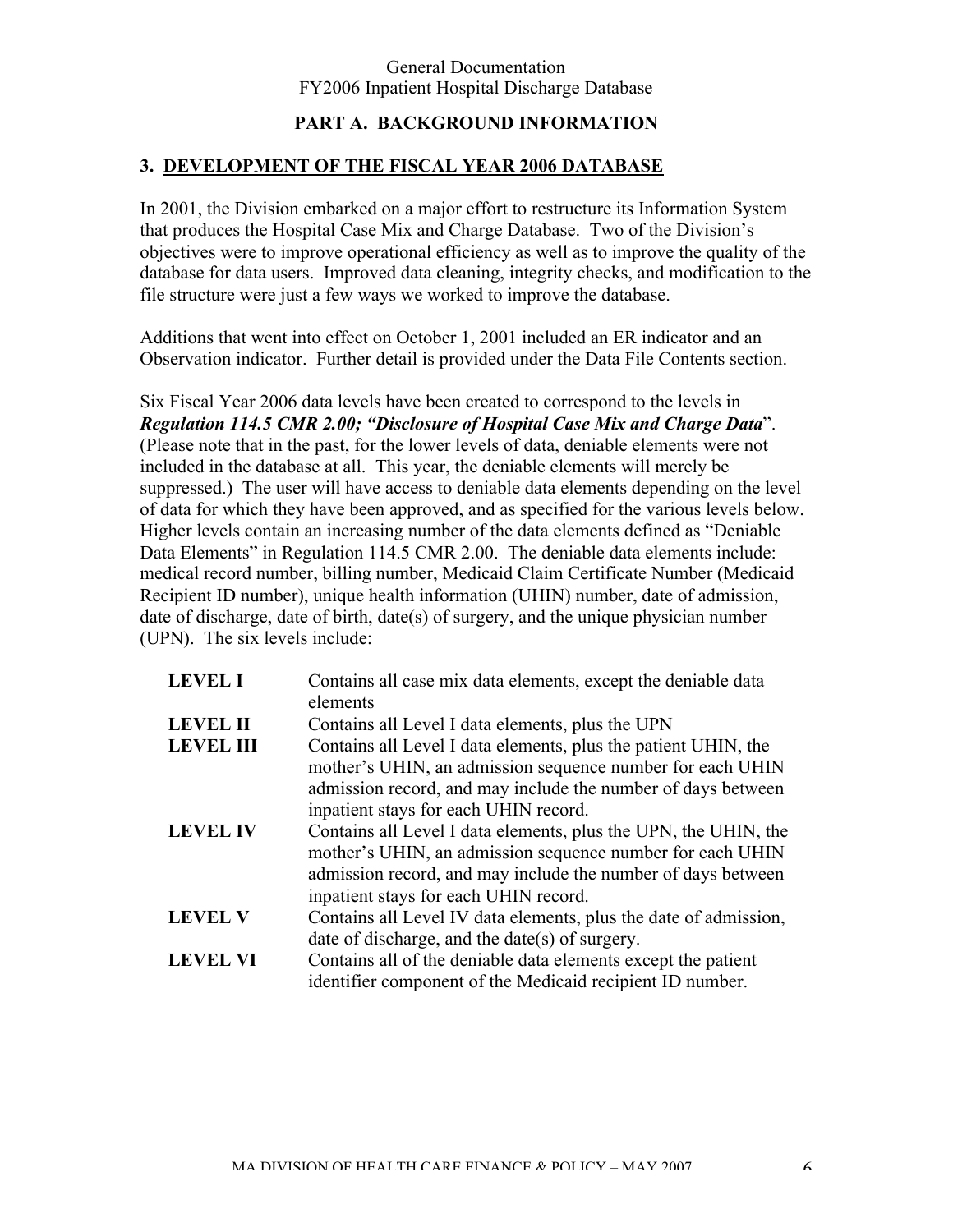#### **PART A. BACKGROUND INFORMATION**

#### **4. DRG GROUPERS**:

All Patient DRG Groupers (3M AP-DRG Versions 12.0, 14.1, 18.0, 21.0) All Patient Refined DRG Grouper (3M-APR-DRG Version 15.0)

Beginning in October 1991, the DHCFP began using 3M's All-Patient Grouper to classify all patient discharges for hospital's profiles of discharges and for the yearly database. This change in the grouping methodology was made because the All-Patient DRG better represented the general population and provided improvements in areas such as Newborns and the HIV population.

As of fiscal year-end 2001, the Division began to use 3M's AP-DRG V12.0, V14.1, and V18.0 groupers with the database. This year AP V21.0 was added. The purpose of providing these multiple groupers on the database was to allow consistency for data users of previously released databases that contain the AP-V8.1 and AP-V12.0. Hospitals were reviewed for verification using the AP-V12.0, V14.1, and V18.0 Groupers.

The Version 12.0, and 14.1, 18.0, and 21.0 All Patient-DRG methodology is not totally congruent with the ICD-9-CM procedure and diagnosis codes in effect for this fiscal year. Therefore, it was necessary to convert some ICD-9-CM codes to those acceptable to these groupers. The DHCFP mapped the applicable ICD-9-CM codes into a clinically representative code using the historical mapper utility provided by 3M Health Information Systems. This conversion was done internally for the purpose of DRG assignment and in no way alters the original ICD-9-CM codes that appear on the database. These codes remain on the database as they were reported by the hospitals.

There are several birth weight options within the 3M Grouper software for determining newborn DRG assignment. Option 5, which determines the newborn DRG by inferring the birth weight from the ICD-9-CM code, is used as the birth weight option in implementations of groupers V12.0, V14.1, V18.0, and V21.0.

#### **DRGs and the Verification Report Process**

The hospital's profile of discharges, grouped by AP-DRG 12.0, AP-DRG 14.1, and AP-DRG 18.0, is part of the verification report and it is this grouped profile on which the hospitals commented.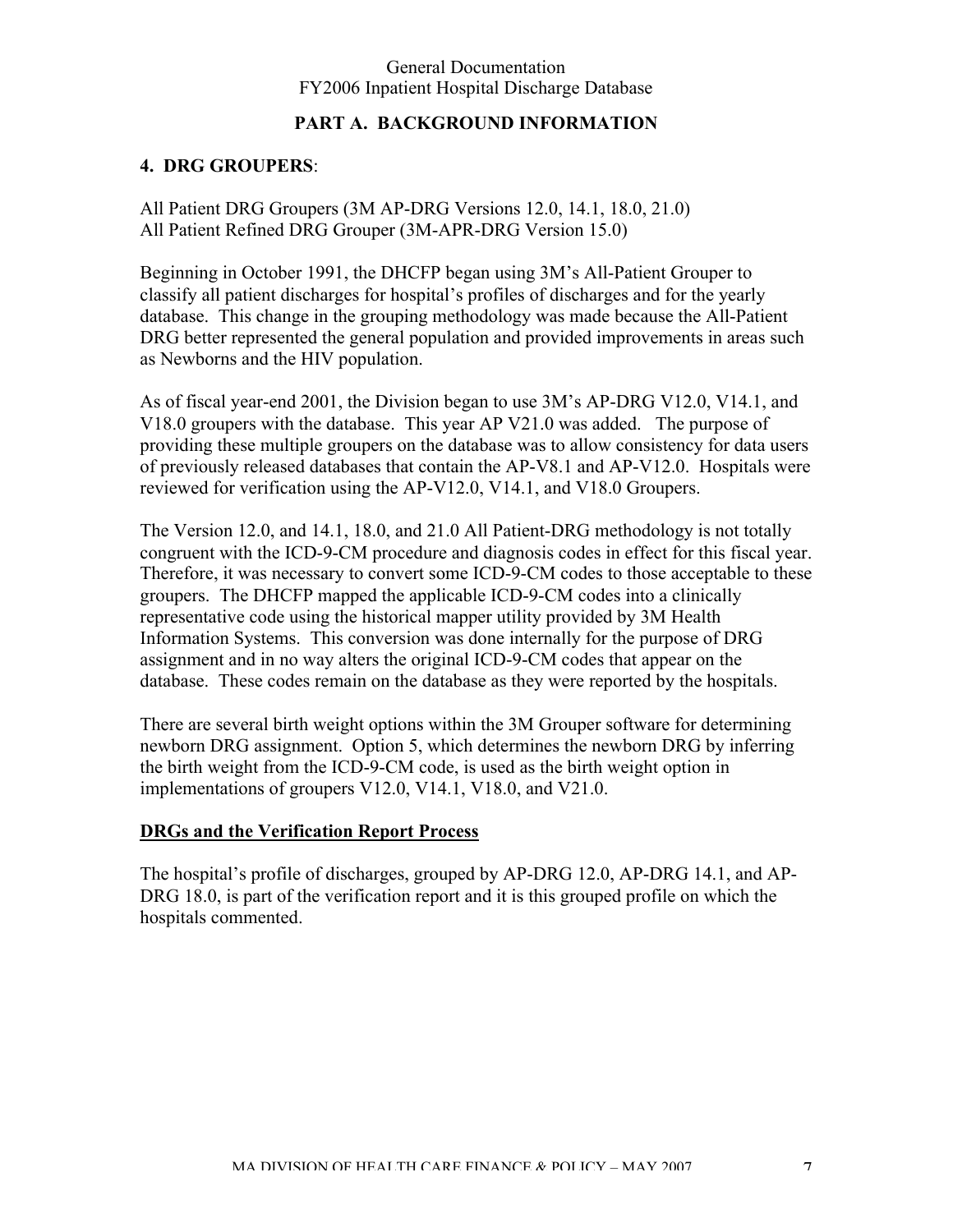#### **PART A. BACKGROUND INFORMATION**

#### **4.** *DRG GROUPERS - Continued*:

#### **All Patient Refined Grouper (3M APR-DRG 15.0**)

As of FY1997, the All Patient Refined DRGs V12.0 were added to the Hospital Discharge Database. The All Patient Refined DRGs (3M APR-DRG) are a severity/risk adjusted classification system that provide a more effective means of adjusting for patient differences. APR-Version 15.0 is the most current and year-2000 compliant version of the APR Grouper. This version (15.0) has replaced the previously used APR V12.0 for grouping the HDD patient data.

The 3M APR-DRGs expand the basic DRG structure by adding four subclasses to each illness and risk of mortality. Severity of illness and risk of mortality relate to distinct patient attributes. Severity of illness relates to the extent of physiologic decompensation or organ system loss of function experience by the patient, while risk of mortality relates to the likelihood of dying. For example, a patient with acute cholecystitis as the only secondary diagnosis is considered a major severity of illness but a minor risk of mortality. The severity of illness is major since there is significant organ system loss of function associated with acute cholecystitis. However, it is unlikely that the acute cholecystitis alone will result in patient mortality and thus, the risk of mortality for this patient is minor. If additional diagnoses are present along with the acute cholecystitis, patient severity of illness and risk of mortality may increase. For example, if peritonitis is present along with the acute cholecystitis, the patient is considered an extreme severity of illness and a major risk of mortality.

Since severity of illness and risk of mortality are distinct patient attributes, separate subclasses are assigned to a patient for severity of illness and risk of mortality. Thus, in the APR-DRG system, a patient is assigned three distinct descriptors:

- The base APR-DRG (e.g., APR-DRG 194 Heart Failure or APR-DRG 440 Kidney Transplant)
- The severity of illness subclass
- The risk of mortality subclass

The four severity of illness subclasses and the four risk of mortality subclasses are numbered sequentially from 1 to 4 indicating respectively, minor, moderate, major, or extreme severity of illness or risk of mortality.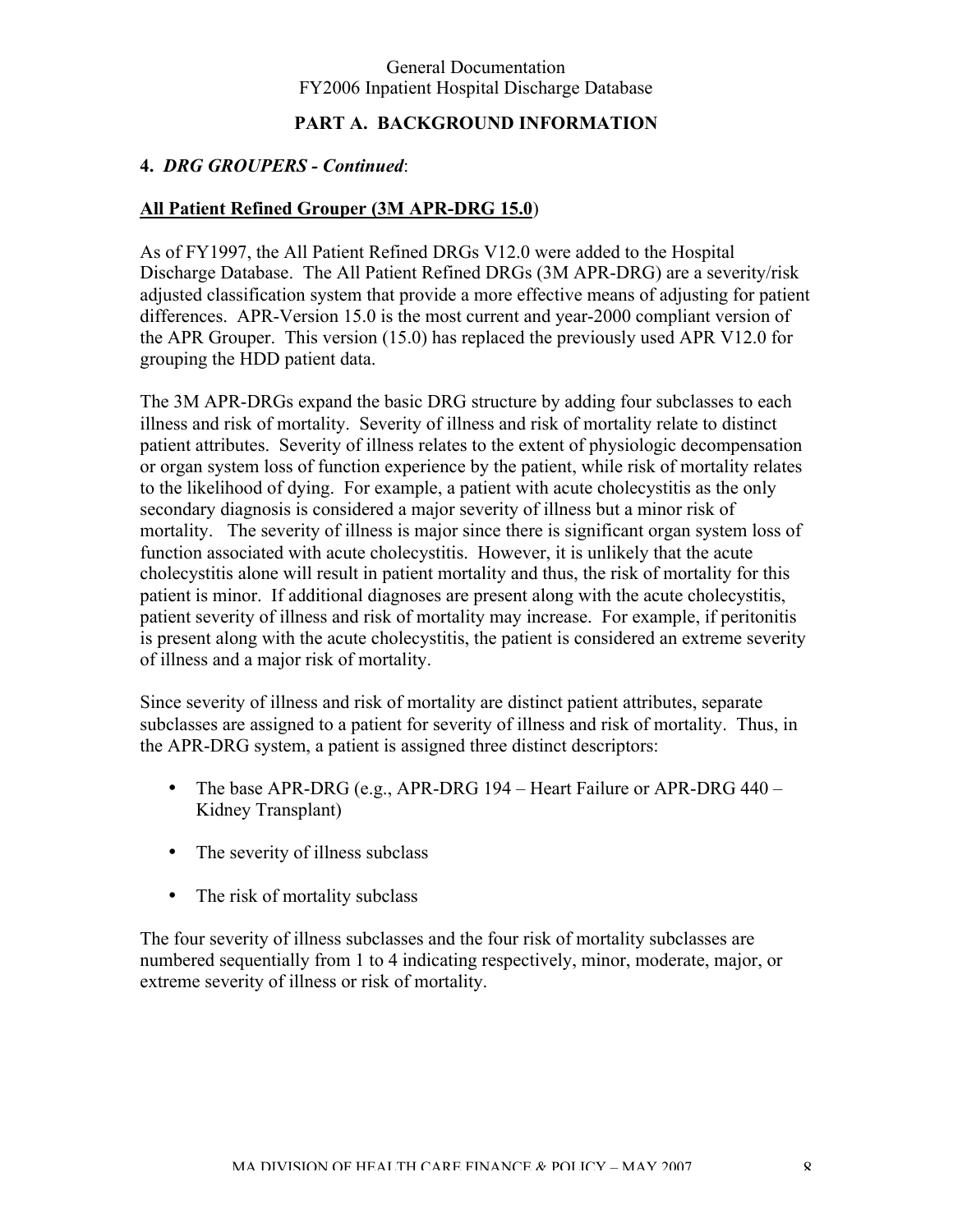#### **DRG Groupers**: *All Patient Refined Grouper V. 15.0 - Continued*

The Division's FY 2006 Discharge Database contains the **APR- DRG 15.0, the APR-MDC 15.0, the severity subclass, and the mortality subclass**. For applications such as evaluating resource use or establishing patient care guidelines, the 3M APR-DRGs in conjunction with severity of illness subclass is used. The severity subclass data can be found in the Discharge File Table Summary in the variable named "**APR – V15 Severity** Level".<sup>1</sup> For evaluating patient mortality, the 3M APR-DRG in conjunction with the risk of mortality subclass is used. The mortality subclass data can be found in the Discharge File Table in the variable named "**APR – V15 Mortality Level**".

All three groupers, versions 12.0, 14.1, 18.0, 21.0, and the All Patient Refined Version 15.0 are included in the FY2006 Hospital Discharge Database.

Please note that the Division maintains listings of the DRG numbers and associated descriptions for the three DRG Groupers included in the database. These are available upon request.

 $\frac{1}{1}$ <sup>1</sup> Massachusetts-specific cost weights were developed for the All Patient Refined DRG Grouper (Version 12.0) and may be utilized with the information contained in the database.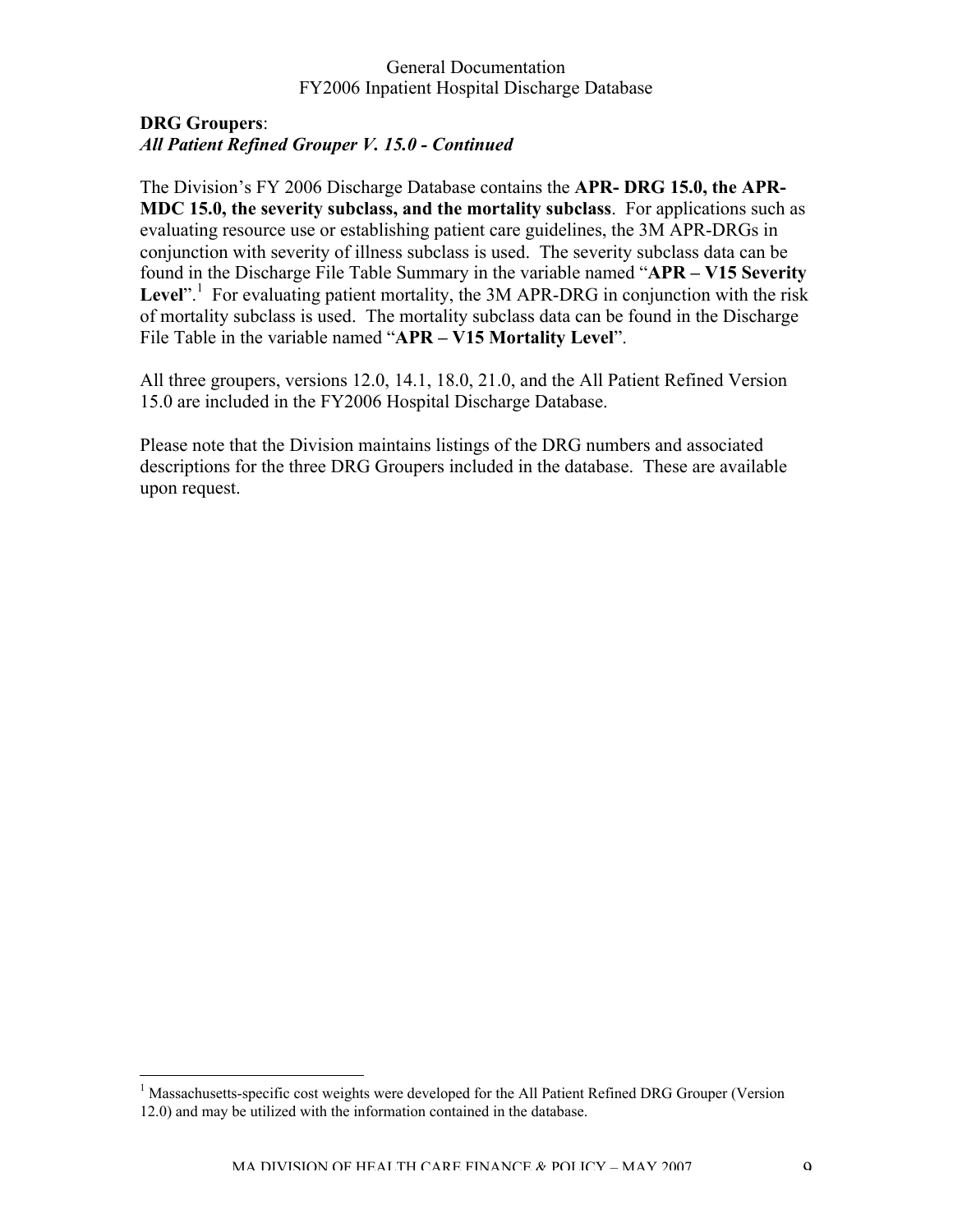## **PART B. DATA**

- 1. Data Quality Standards
- 2. General Definitions
- 3. General Data Caveats
- 4. Specific Data Elements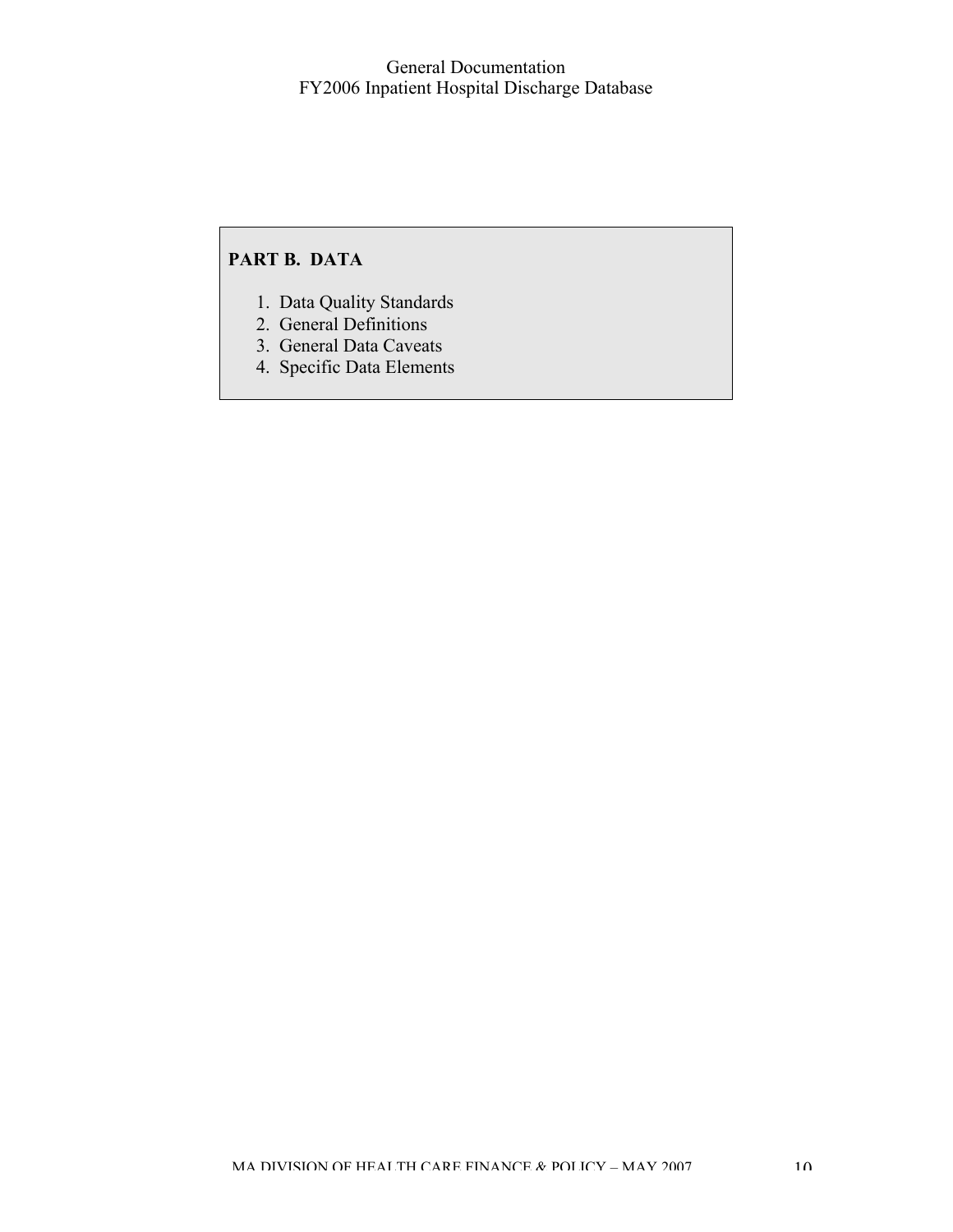#### **PART B. DATA**

#### **1. DATA QUALITY STANDARDS**

The Case Mix Requirement Regulation 114.1 CMR 17.00 requires hospitals to submit case mix and charge data to the Division 75 days after each quarter. The quarterly data is edited for compliance with regulatory requirements, as specified in *Regulation 114.1 CMR 17.00: Requirement for the Submission of Hospital Case Mix and Charge Data*, using a one percent error rate. The one percent error rate is based upon the presence of Type A and Type B errors as follows:

- **Type A: One error per discharge causes rejection of discharge.**
- **Type B: Two errors per discharge causes rejection of discharge**.

If one percent or more of the discharges are rejected, the entire submission is rejected by the DHCFP. These edits primarily check for valid codes, correct formatting, and presence of the required data elements. Please see Supplement I for a list of data elements categorized by error type.

Each hospital receives a quarterly error report displaying invalid discharge information. Quarterly data which does not meet the one percent compliance standard must be resubmitted by the individual hospital until the standard is met.

#### **Verification Report Process**

The verification report process is intended to present the hospitals with a profile of their individual data as reported and retained by the Division. The purpose of this process is to function as a quality control measure for hospitals. It allows the hospitals the opportunity to review the data they have provided to the Division and affirm its accuracy. The Verification Report itself is a series of frequency reports covering the selected data elements including the number of discharges, amount of charges by accommodation and ancillary center, and listing of Diagnostic Related Groups (DRGs). Please refer to Supplement II for a description of the Verification Report contents.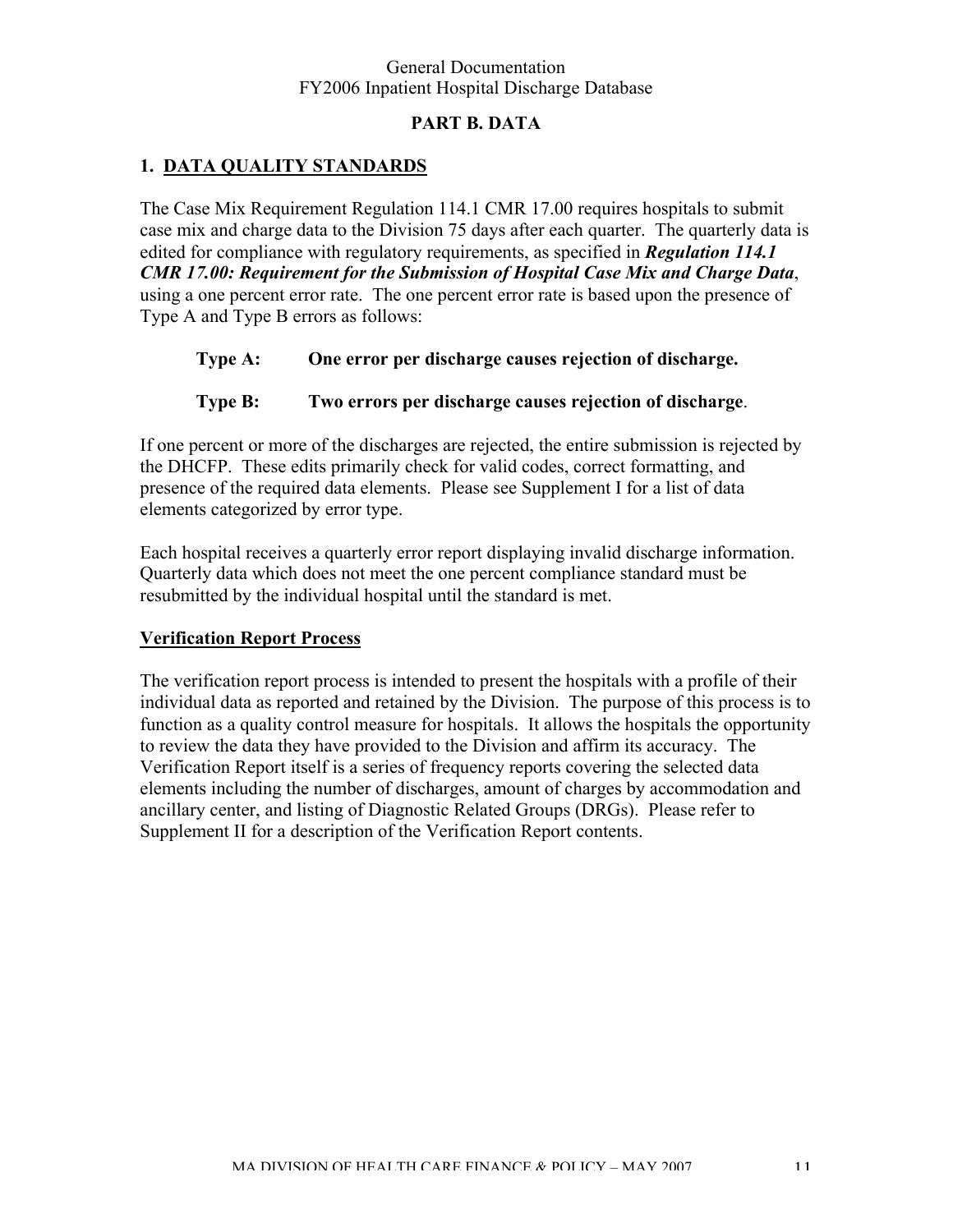#### **PART B. DATA**

#### **1. DATA QUALITY STANDARDS**

#### **Verification Report Process** *– Continued*

The Verification Report is produced after a hospital has successfully submitted the four quarters of data. The hospital is then asked to review and verify the data contained within the report. Hospitals need to affirm to the Division that the data reported is accurate or to identify any discrepancies. All hospitals are strongly encouraged to closely review their report for inaccuracies and to make corrections so that subsequent quarters of data will be accurate. Hospitals are then asked to certify the accuracy of their data by completing a **Case Mix Verification Report Response Form**.

The Verification Report Response Form allows for two types of responses as follows:

**"A" Response**: By checking this category, a hospital indicates its agreement that the data appearing on the Verification Report is accurate and that it represents the hospital's case mix profile.

**"B" Response**: By checking this category, a hospital indicates that the data on the report is accurate except for the discrepancies noted.

If any data discrepancies exist (e.g., a "B" response), the Division requests that hospitals provide written explanations of the discrepancies, so that they may be included in this General Documentation Manual.

**Note**: The verification reports are available for review. Please direct requests to the attention of Public Records by facsimile to fax # 617-727-7662.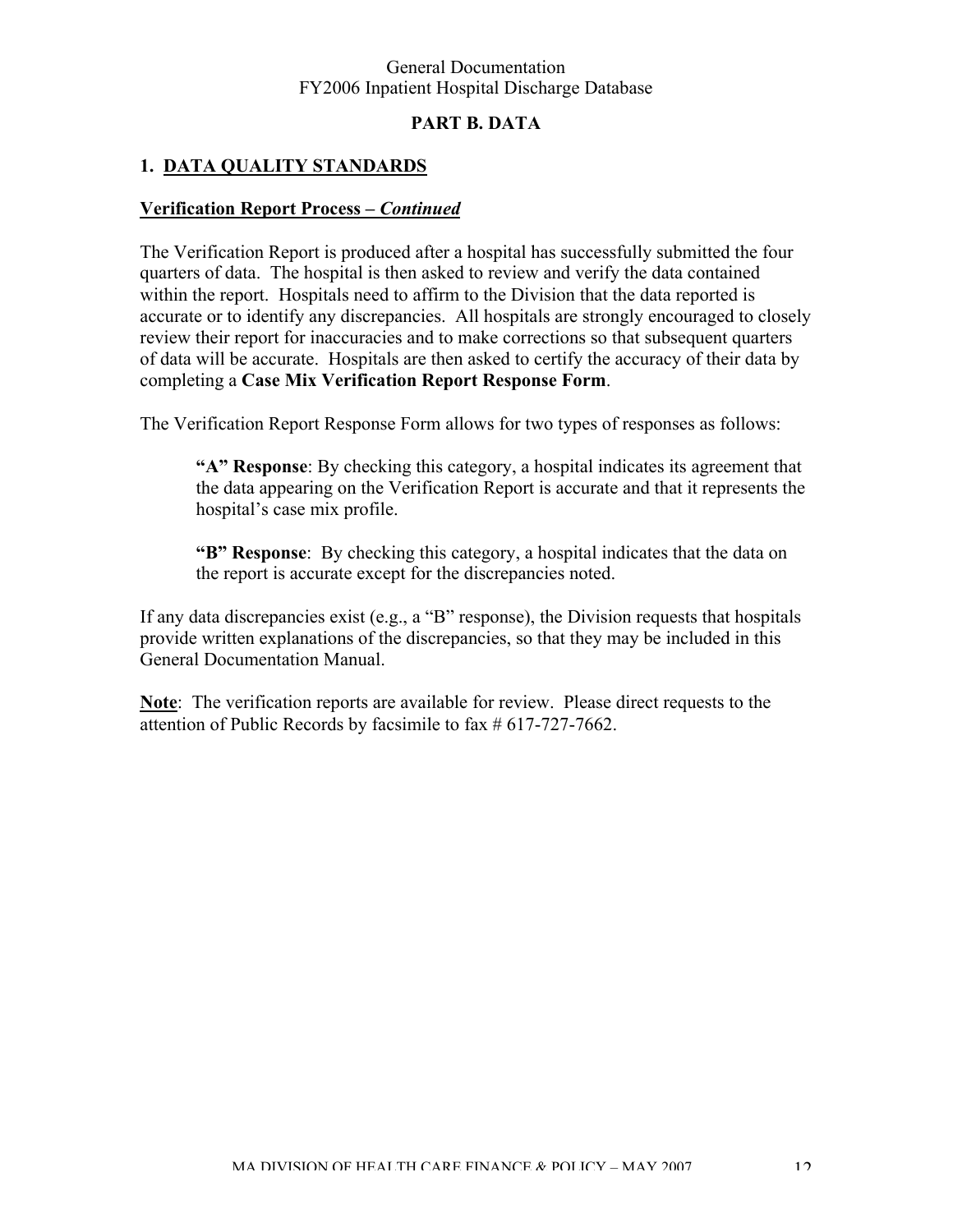#### **PART B. DATA**

#### **2. GENERAL DEFINITIONS**

Before turning to a description of the specific data elements, several basic definitions (as contained in *Regulation 114.1 CMR 17.00: Requirement for the Submission of Hospital Case Mix and Charge Data*) should be noted.

#### **Case Mix Data**

Case specific, diagnostic discharge data which includes both clinical data, such as medical reason for admission, treatment, and services provided to the patient, and duration and status of the patient's stay in the hospital; and socio-demographic data such as sex, race, expected payer, and patient zip code.

#### **Charge Data**

The full, undiscounted total and service-specific charges billed by the hospital to the general public.

#### **Ancillary Services**

The services and their definitions as specified in the DHCFP **Hospital Uniform Reporting Manual** (HURM) s. 3243, promulgated under 114.1 CMR 4.00. Reporting codes are defined in 114.1 CMR 17.06 (2)(c), and include physical therapy, laboratory, and respiratory services.

#### **Routine Services**

The services and their definitions as specified in DHCFP's HURM s. 3241, promulgated under 114.1 CMR 4.00. Reporting codes are defined in 114.1 CMR 17.06(2)(a) and include medical/surgical, obstetrics, and pediatrics.

#### **Special Care Units**

The units which provide patient care of a more intensive nature than provided to the usual medical, obstetrical, or pediatric patient. These units are staffed with specially trained nursing personnel, and contain monitoring and specialized support equipment for patients who require intense, comprehensive care.

#### **Leave of Absence Days**

The number of days of a patient's absence during a hospital stay, with physician approval, but without formal discharge and readmission to the facility.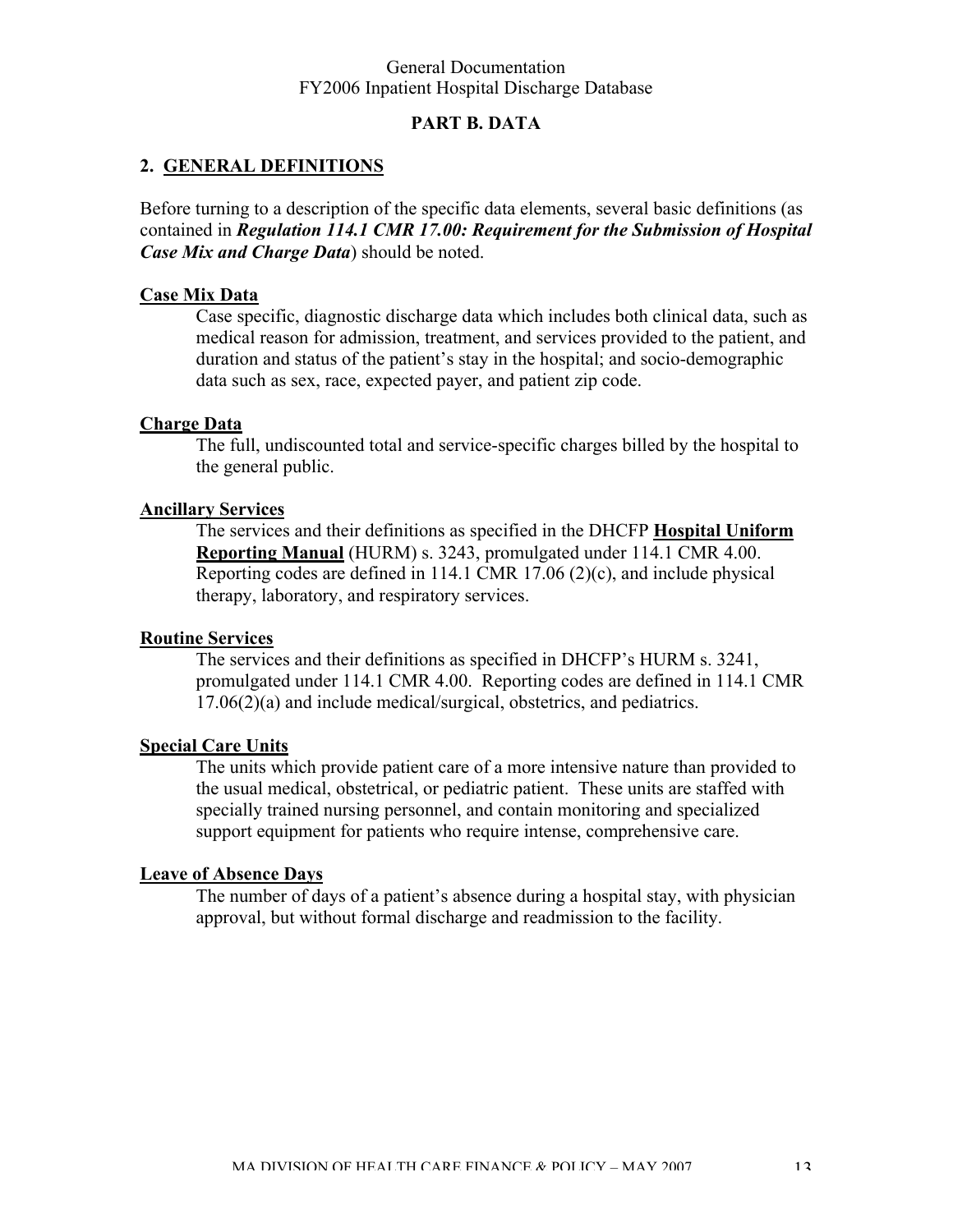#### **PART B. DATA**

#### **3. GENERAL DATA CAVEATS**

The following general data caveats have been developed from the Division's Case Mix Data Advisory Group, staff members at the Massachusetts Hospital Association (MHA), the Massachusetts Health Data Consortium (MHDC), and the numerous admitting, medical records, financial, administrative, and data processing personnel who call to comment on the Division's procedural requirements.

Information may not be entirely consistent from hospital to hospital due to differences in:

- Collection and Verification of Patient supplied information before or at admission;
- Medical record coding, consistency, and/or completeness;
- Extent of hospital data processing capabilities;
- Flexibility of hospital data processing systems;
- Varying degrees of commitment to quality of merged case mix and charge data;
- Capacity of financial processing system to record late occurring charges on the Division of Health Care Finance and Policy's electronic submission;
- Non-comparability of data collection and reporting.

#### **Case Mix Data**

In general terms, the case mix data is derived from patient discharge summaries, which can be traced to information gathered upon admission, or from information entered by admitting and attending physicians into the medical record. The quality of the case mix data is dependent upon hospital data collection policies and coding practices of the medical record staff, as well as the DRG optimizing software used by the hospital.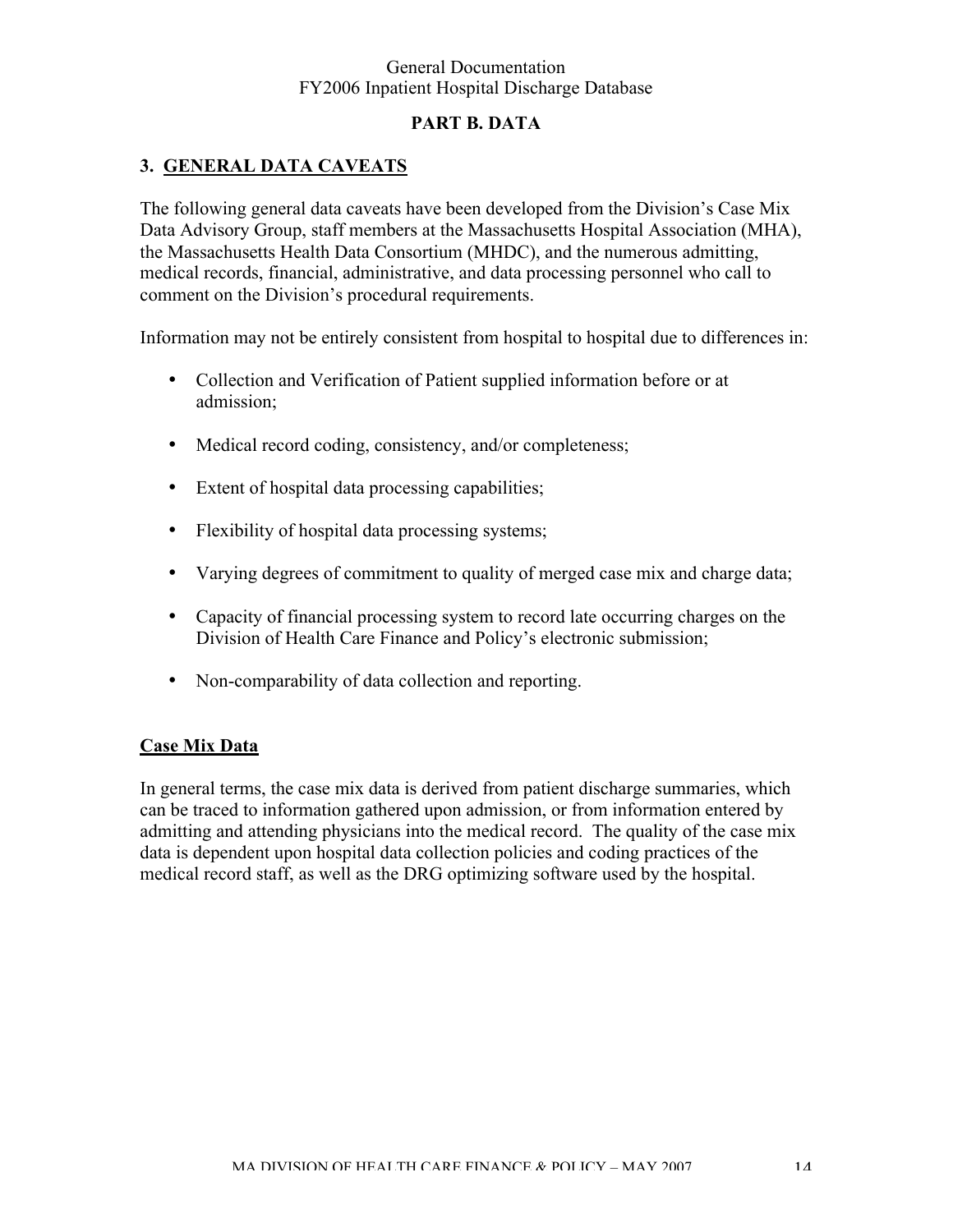#### **PART B. DATA**

#### **3. GENERAL DATA CAVEATS -** *Continued*

#### **Charge Data**

Issues to consider with charge data: A few hospitals do not have the capacity to add late occurring charges to their electronic submission within the present time frames for submitting data. In some hospitals, "days billed" or "accommodation charges" may not equal the length of the patient's stay in the hospital. One should note that charges are a reflection of the hospital's pricing strategy and may not be indicative of the cost of patient care delivery.

#### **Expanded Data Elements**

Care should also be used when examining data elements that have been expanded, especially when analyzing multi-year trends. In order to maintain consistency across years, it may be necessary to merge some of the expanded codes. For example, the Patient Disposition codes were expanded as of January 1, 1994 to include a new code for "Discharged/Transferred to a Rehab Hospital". Prior to this quarter, these discharges would have been reported under the code "Discharged/Transferred to Chronic or Rehab Hospital" which itself was changed to "Discharged/Transferred to Chronic Hospital". If examining these codes across years, one will need to combine the "rehab" and "chronic" codes in the data beginning January 1, 1994.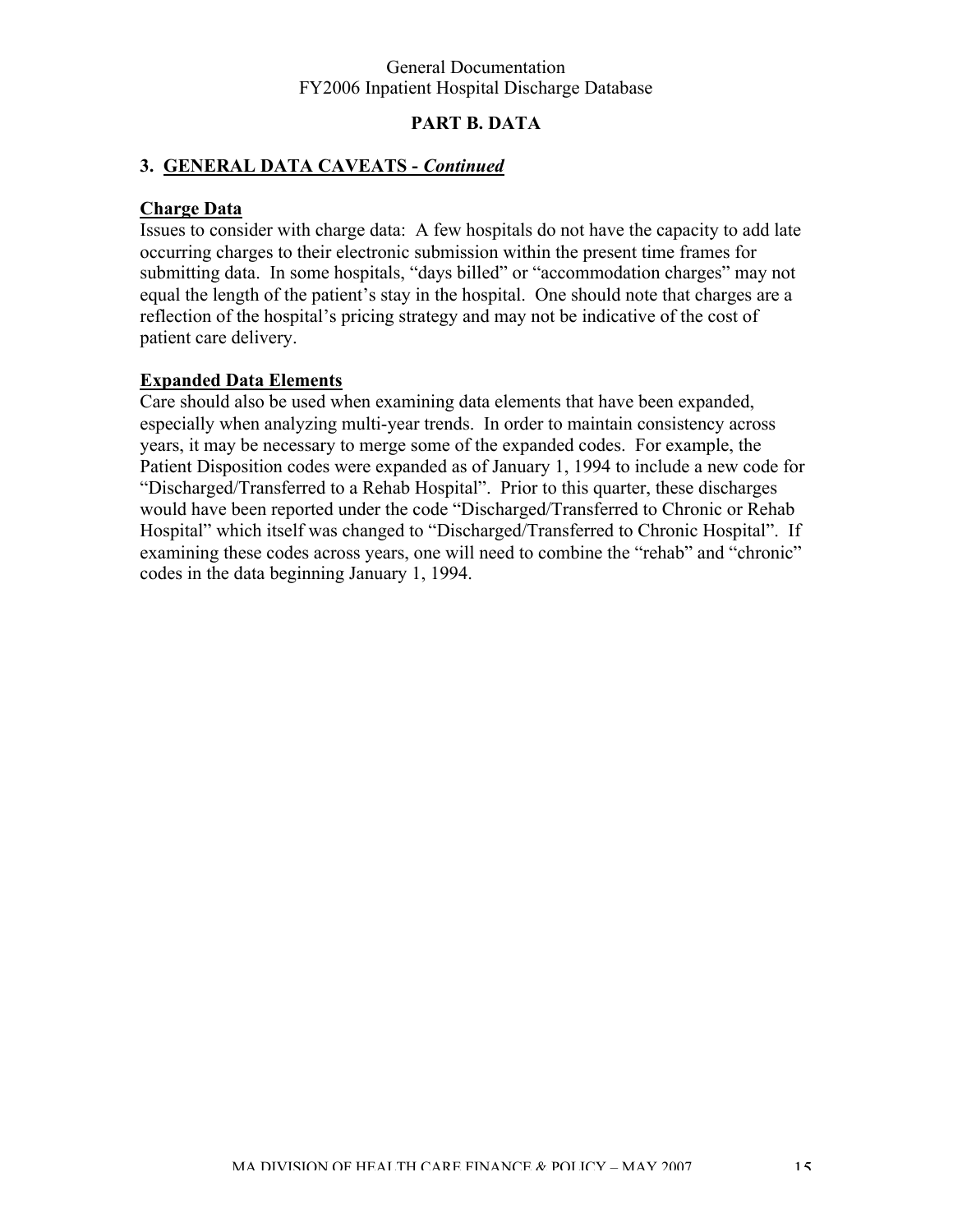#### **PART B. DATA**

#### **4. SPECIFIC DATA ELEMENTS**

The purpose of the following section is to provide the user with an explanation of some of the data elements included in Regulation 114.1 CMR 17.00, and to give a sense of their reliability.

#### **a. Existing Data Elements**

#### **DPH Hospital ID Number**

The Massachusetts Department of Public Health's four-digit identification number. (See Supplement III).

#### **Patient Race**

The accuracy of the reporting of this data element for any given hospital is difficult to ascertain. Therefore, the user should be aware that the distribution of patients for this data element may not represent an accurate grouping of the hospital's population.

#### **Leave of Absence (LOA) Days**

Hospitals are required to report these days to the Division, if they are used. At present, the Division is unable to verify the use of these days if they are not reported, nor can the Division verify the number reported if a hospital does provide the information. Therefore, the user should be aware that the validity of this category relies solely on the accuracy of a given hospital's reporting practices.

#### **Principal External Cause of Injury Code**

The ICD-9-CM code categorizes the event and condition describing the principal external cause of injuries, poisonings, and adverse effects.

#### **Unique Physician Number (UPN**)

The encrypted Massachusetts Board of Registration in Medicine's license number for the attending and operating physician.

Physicians that do not have Board of Registration in Medicine license numbers that are submitted in the Hospital Discharge Database as DENSG, PODTR, and OTHER (codes for Dental Surgeon, Podiatrist, and Other physician) appear in the AttendingPhysID and OperatingPhysID fields as MMMMM or MMMMM3?.

MIDWIF (the code for Midwife) appears in the AttendingPhysID and OperatingPhysID fields as K###### or K#######.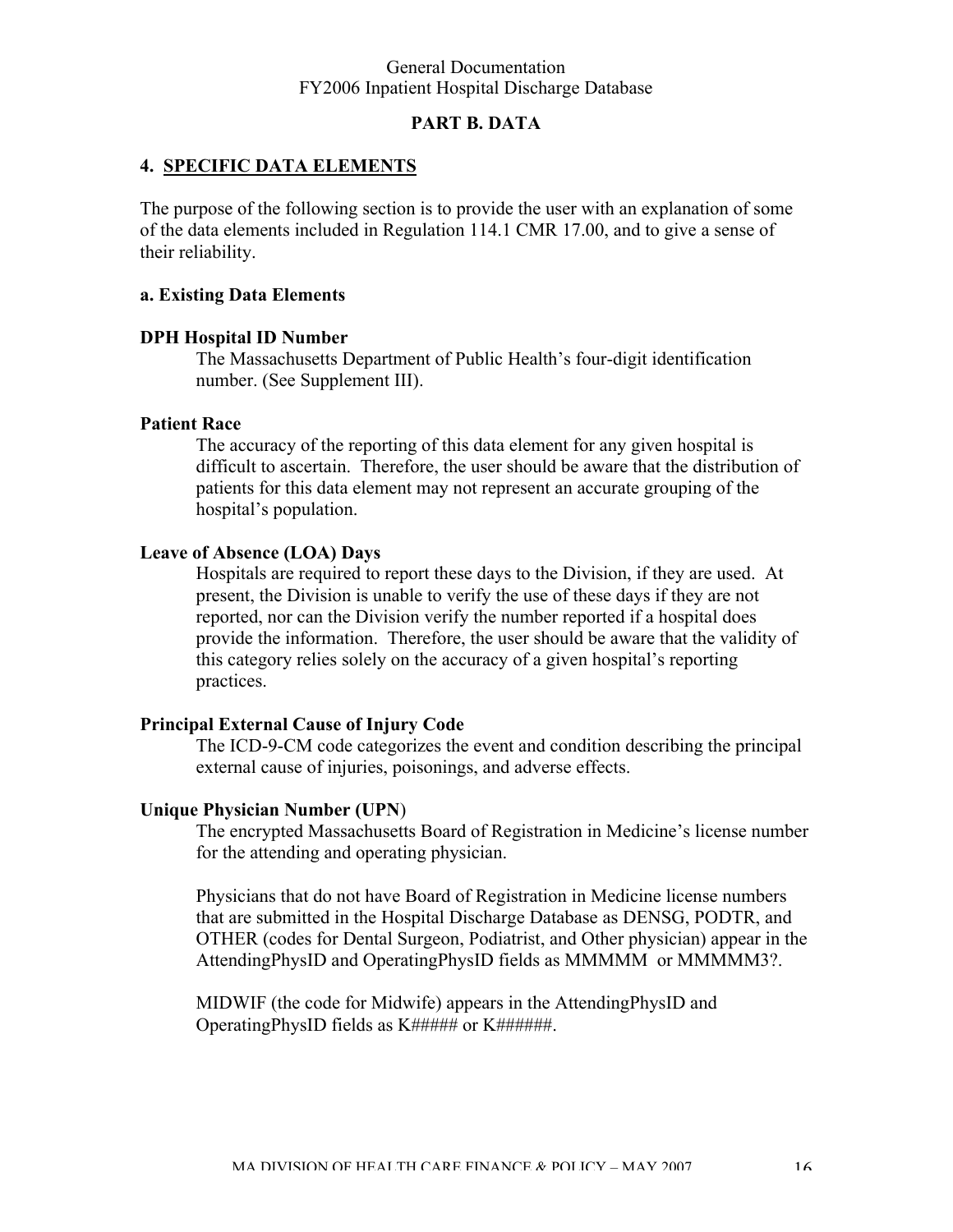#### **PART B. DATA**

#### **4. SPECIFIC DATA ELEMENTS**

#### **a. Existing Data Elements -** *Continued*

#### **Payer Codes**

In January 1994, payer information was expanded to include payer type and payer source. Payer type is the general payer category, such as HMO, Commercial, or Workers' Compensation. Payer source is the specific health care coverage plan, such as Harvard Pilgrim Health Plan or Aetna Life Insurance.

Over the years, payer type and payer source codes have been further expanded and updated to reflect the current industry. Effective October 1, 1997, payer type codes started to include Point-Of-Service Plan (POS) and Exclusive Provider Organization (EPO). Effective October 1, 1999, payer type codes were updated for  $\#21$  – Commonwealth PPO to Type E – PPO (formerly type C – BCBS). Also effective on this date, payer source codes were expanded to include: 203 – Principal Financial Group; 204 – Christian Brothers; and 271 – Hillcrest HMO.

This year, the Division added a new Payer Type 'Q' for the Commonwealth Care category, and new Payer Sources for the Commonwealth Care plans.

A complete listing of Payer types and sources, including the new codes, can be found in this manual under Part F. Supplementary Information.

#### **Source of Admission**

In January 1994, three new sources of admission were added: ambulatory surgery, observation, and extramural birth (for newborns).

The codes were further expanded effective October 1, 1997, to better define each admission source. Physician referral was further clarified as "Direct Physician Referral" (versus calling a health plan for an HMO Referral or Direct Health Plan Referral"). "Clinic Referral" was separated into "Within Hospital Clinic Referral" and "Outside Hospital Clinic Referral". And "Emergency Room Transfer was further delineated to include "Outside Hospital Emergency Room Transfers" and "Walk-In/Self-Referrals". (The latter was added to reflect the fact that Walk-In/Self-Referrals are a common source of admission in hospital emergency rooms.)

Effective October 1, 1999, the Division added a new data element, Secondary Source of Admission, as well as a new source of admission code, "Transfer from Within Hospital Emergency Room", These additions were intended to accommodate those patients with two sources of admission (for example, patients transferred twice prior to being admitted). It is important to note that the code "Transfer from Within" is intended to be used as a Secondary Source of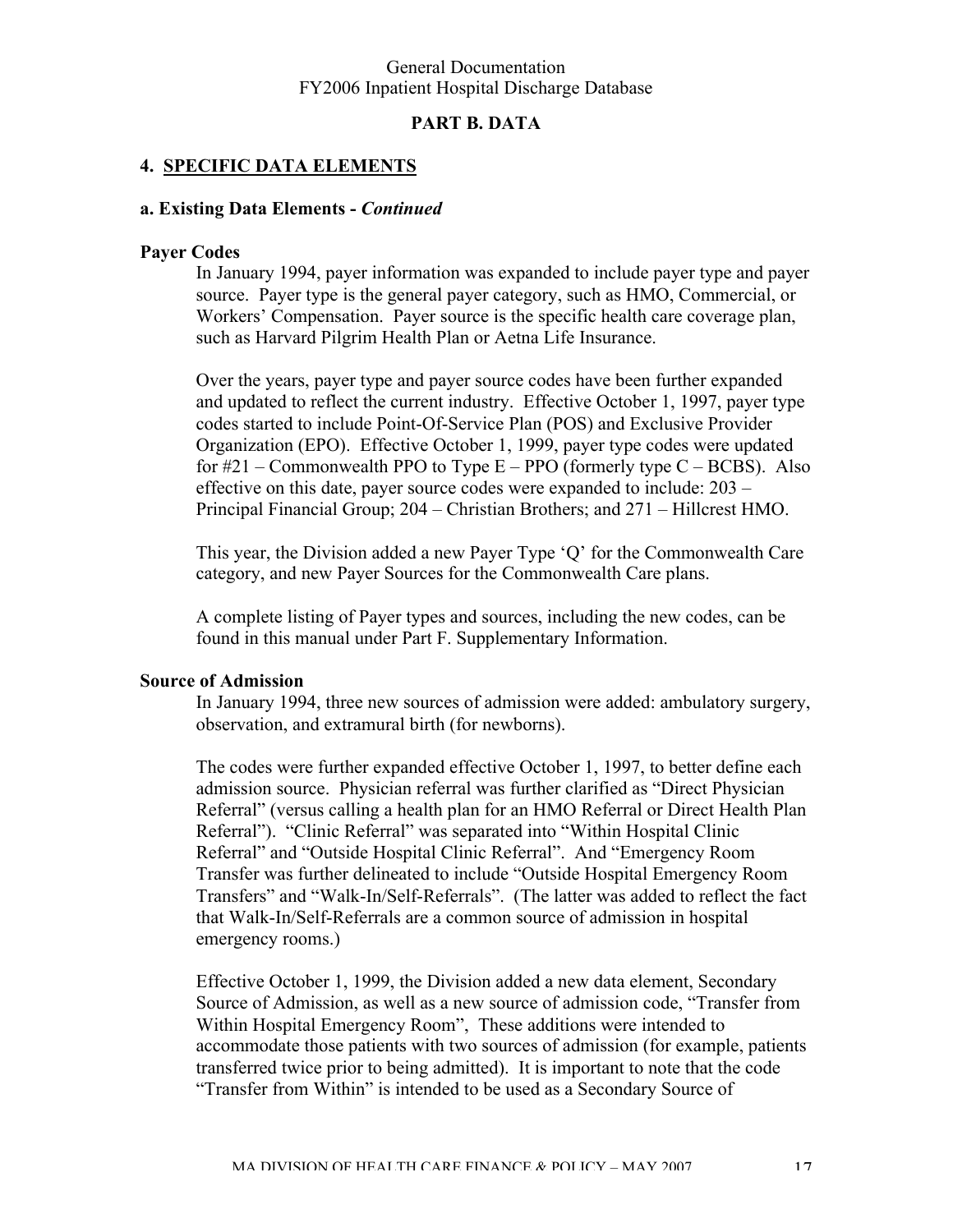#### **PART B. DATA**

#### **4. SPECIFIC DATA ELEMENTS**

#### **a. Existing Data Elements -** *Continued*

#### **Source of Admission**

Admission only, except in cases where the hospital is unable to determine the originating or primary source of admission.

#### **Patient Disposition**

Six new discharge/transfer categories were added in January 1994 and October 1997.

- 1) Code 05: To another type of institution for inpatient care or referred for outpatient services to another institution;
- 2) Code 08: To home under care of a Home IV Drug Therapy Provider;
- 3) Code 13: To rehab hospital
- 4) Code 14: To rest home
- 5) Code 50: Discharged to Hospice Home (added 10/1/97)
- 6) Code 51: Discharged to Hospice Medical Facility (added 10/1/97)

#### **Accommodation and Ancillary Revenue Codes**

Accommodation and Ancillary Revenue Codes have been expanded to coincide with the current UB-92 Revenue Codes. Effective October 1, 1997, new Accommodation Revenue codes were added for Chronic (code 192), Subacute (code 196), Transitional Care Unit (TCU) (code 197), and for Skilled Nursing Facility (SNF) (code 198).

Also, effective in 1998, Ancillary Revenue Code 760 was separated into individual UB-92 components which include Treatment Room (code 761), Observation Room (code 762), and Other Observation Room (code 769). Please note that the required standard unit of service for codes 762 and 769 is "hours".

#### **Unique Health Identification Number (UHIN**)

The patient's social security number is reported as a nine-digit number, which is then encrypted by the Division into a Unique Health Information Number (UHIN). Therefore, a social security number is never considered a case mix data element. Only the UHIN is considered a database element and only the encrypted number is used by the Division. Please note that per regulation 114.1 CMR 17.00, the number reported for the patient's social security number should be the patient's social security number, not the social security number of some other person, such as the husband or wife of the patient. Likewise, the social security number for the mother of a newborn should not be reported in this field, as there exists a separate field designated for social security number of the newborn's mother.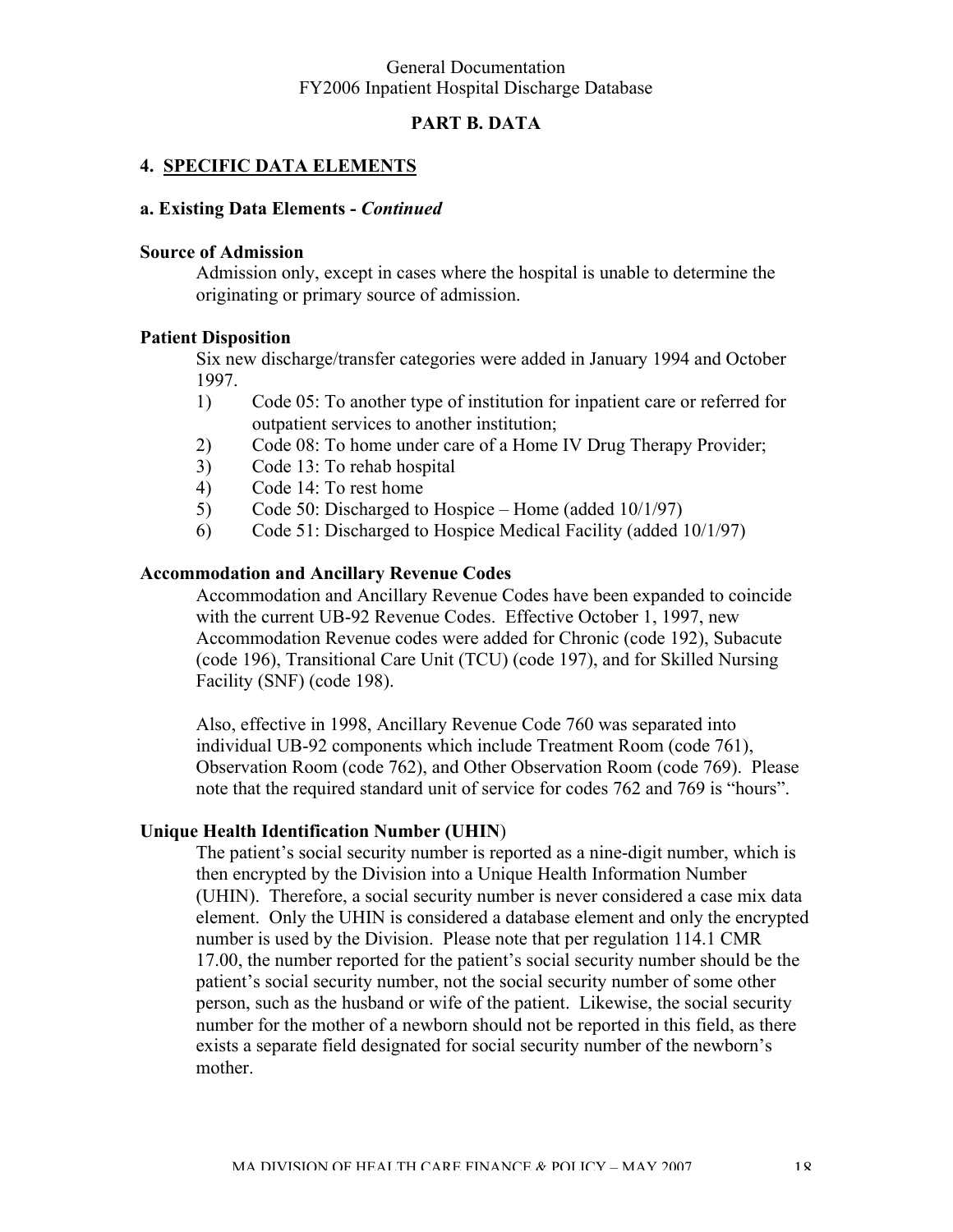#### **PART B. DATA**

#### **4. SPECIFIC DATA ELEMENTS**

#### **b. New Data Elements (as of October 1, 2001)**

Effective October 1, 2001, two new data elements were added to Regulation 114.1 CMR 17.00 – en ER indicator and an Observation indicator.

#### **ER Indicator**

A flag to indicate whether the patient was admitted from the hospital's emergency department.

#### **Observation Indicator**

A flag to indicate whether the patient was admitted from the hospital's outpatient observation department.

#### **New Payer Sources**

The following new payer sources were added as of October 1, 2001:

207 – Network Health (Cambridge Health Alliance MCD Program)

208 – HealthNet Boston (Boston Medical Center MCD Program)

272 – Auto Insurance

990 – Free Care – co-pay, deductible, or co-insurance (for use with  $\#143$ )

#### **New Payer Type**

One new payer type was added – Auto Insurance (Code T – Abbreviation AI).

#### **c. New Data Elements (as of October 1, 1999**)

Effective October 1, 1999, several new data elements were added to Regulation 114.1 CMR 17.00. They are as follows.

#### **Secondary Source of Admission**

A code indicating the source of referring or transferring the patient to inpatient status in the hospital. The Primary Source of Admission is the originating, referring, or transferring facility or primary referral source causing the patient to enter the hospital's care. The secondary source of admission is the secondary referring or transferring source for the patient. For example, if a patient has been transferred from a SNF to the hospital's Clinic and is then admitted, the Primary Source of Admission is reported as "5 – Transfer from a SNF" and the Secondary Source of Admission is reported as "Within Hospital Clinic Referral".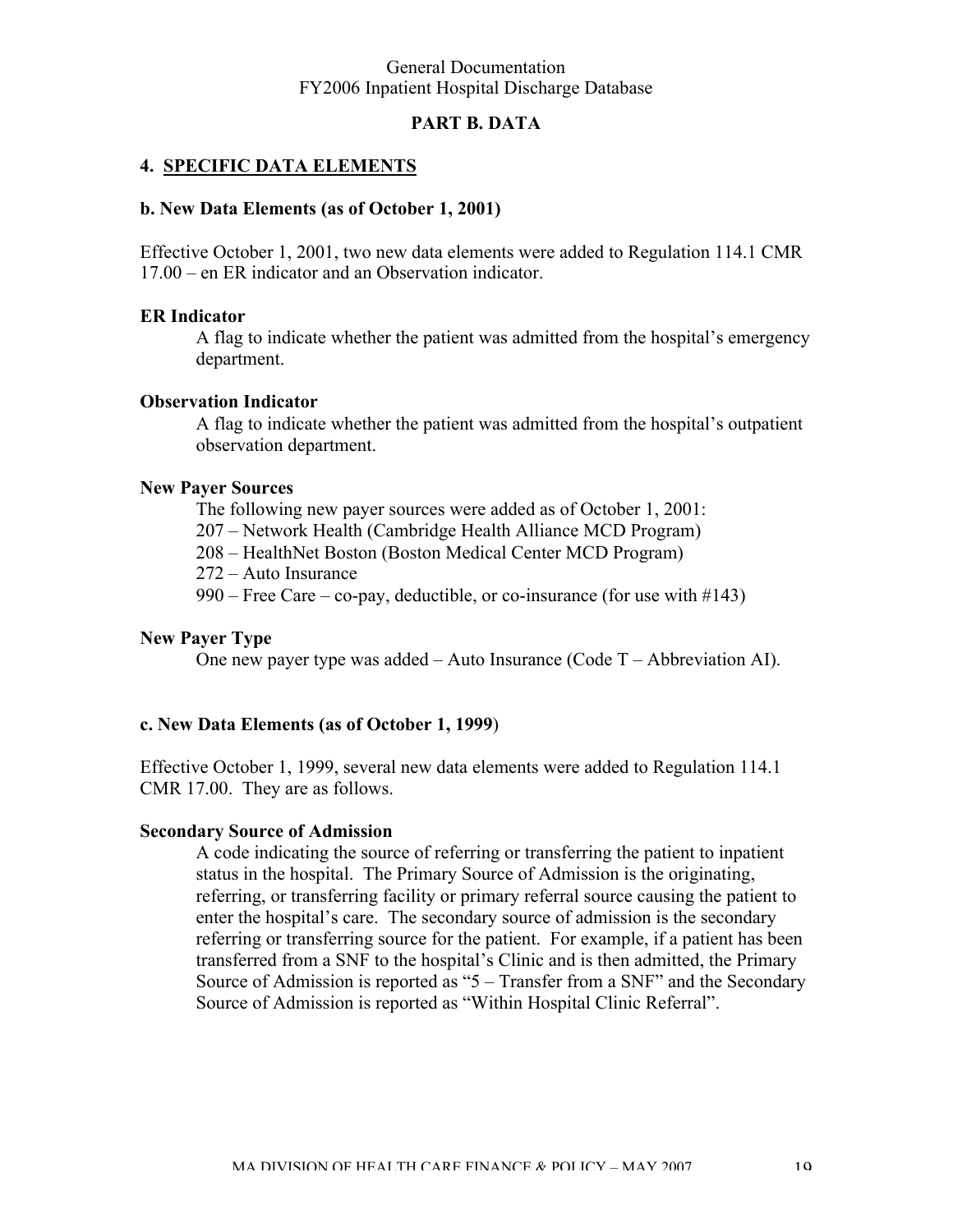#### **PART B. DATA**

#### **4. SPECIFIC DATA ELEMENTS**

#### **c. New Data Elements (as of October 1, 1999**) *– Continued*

#### **Do Not Resuscitate (DNR) Status**

A status indicating that the patient had a physician order not to resuscitate or the patient had a status of receiving palliative care only. Do not resuscitate status means not to revive a patient from potential or apparent death or that a patient was being treated with comfort measures only.

#### **Mother's Social Security Number (for infants up to one year old**)

The social security number of the patient's mother reported as a nine-digit number for newborns or for infants less than 1 year old. The mother's social security number is encrypted into a Unique Health Information Number (UHIN) and is never considered a case mix data element. Only the UHIN is considered a database element and only this encrypted number is used by the Division.

#### **Mother's Medical Record Number (for newborns born in the hospital**)

The medical record number assigned within the hospital to the newborn's mother. This medical record number distinguishes the patient's mother and the patient's mother's hospital record(s) from all others in that institution.

#### **Facility Site Number**

A hospital determined number used to distinguish multiple sites that fall under one Massachusetts Department of Public Health (MDPH) facility number.

#### **Organization ID**

A unique facility number assigned by the Division.

#### **Associated Diagnosis 9 – 14**

This data element has been expanded to allow for up to 14 diagnoses.

#### **Nurse Midwife Code for ATT and OP MD License Field**

#### **Other Caregiver Field**

The primary caregiver responsible for the patient's care other than the attending physician, operating room physician, or nurse midwife as specified in the Regulation. Other caregiver includes resident, intern, nurse practitioner, and physician's assistant.

## **Attending, Operating, and Additional Caregiver National Provider Identifier Fields**

Please note that these are not yet part of the database. They are just placeholders for when they are implemented. These data elements will be required when available on a national basis.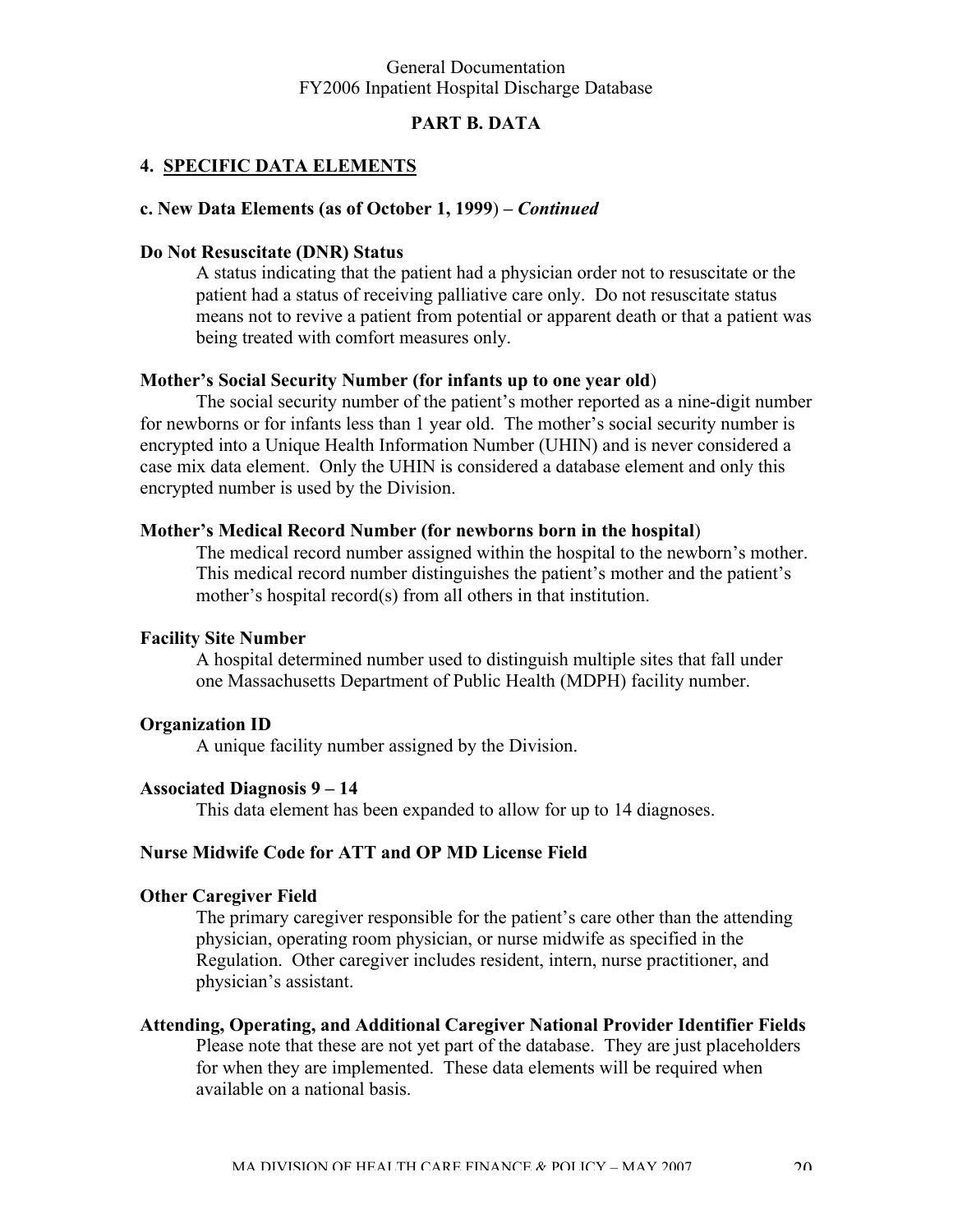#### **PART B. DATA**

#### **d. Important Note Regarding the Use of Race Codes**

If you have used data in previous years, you may have noted that the Race\_Code information in the Inpatient file prior to FY2000 was inconsistent with the way the data was reported to the Division. Furthermore, the Inpatient data product was inconsistent with other data products, such as the Outpatient Observation data product. In FY2000, we corrected this inconsistency by standardizing the Race Code as the following table shows. Please note that to compare pre-FY2000 Inpatient data to current and future data, you will have to standardize using the translation table below.

The following table should be referenced when using Race Code data in all Division data products.

| <b>Race Code</b> | <b>Description</b> | <b>Pre-2000 Inpatient FIPA Code</b> |
|------------------|--------------------|-------------------------------------|
|                  | White              | White                               |
|                  | <b>Black</b>       | <b>Black</b>                        |
|                  | Asian              | Other                               |
|                  | Hispanic           | Unknown                             |
|                  | American Indian    | American Indian                     |
|                  | Other              | Asian                               |
|                  | Unknown            | Hispanic                            |

\*This format is consistent across all Division data products except pre-2000 Inpatient, and is the same format as reported to the Division.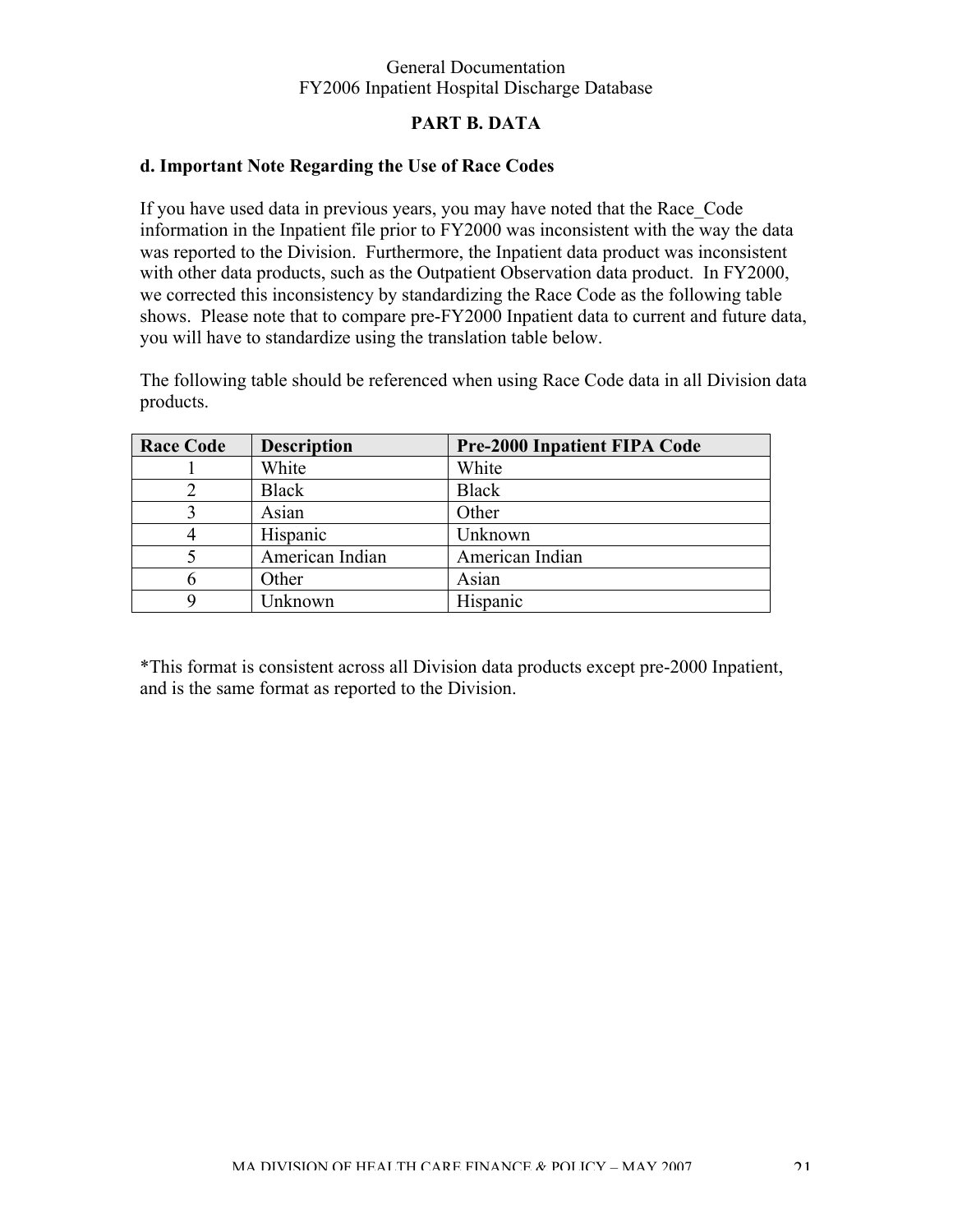#### **PART B. DATA**

#### **e. DHCFP Calculated Fields**

#### **Admission Sequence Number**

This calculated field indicates the chronological order of admissions for patients with multiple inpatient stays. A match with the UHIN only, is used to make the determination that a patient has had multiple stays.\*\*

#### **Days Between UHIN Stays**

This calculated field indicates the number of days between each discharge and each consecutive admission for applicable patients. Again, a match with the UHIN only, is used to make a determination that a patient has been readmitted. (Please read the comments below.)\*\*

Analysis of UHIN data by the Division has turned up problems with some of the reported data. For a small number of hospitals, little or no UHIN data exists, as these hospitals failed to report patients' social security numbers (SSN). Other hospitals reported the same SSN repeatedly, resulting in numerous admissions for one UHIN. In other cases, the demographic information (age, sex, etc.) was not consistent when a match did exist with the UHIN. Some explanations for this include assignment of a mother's SSN to her infant or assignment of a spouse's SSN to a patient. This demographic analysis shows a probable error rate in the range of 2% – 10%.

In the past, the DHCFP has found that, on average, 91% if the SSNs submitted are valid when edited for compliance with rules issued by the Social Security Administration. Staff continually monitors the encryption process to ensure that duplicate UHINs are not inappropriately generated, and that recurring SSNs consistently encrypt to the same UHIN. Only valid SSNs are encrypted to a UHIN. It is valid for hospitals to report that the SSN is unknown. In these cases, the UHIN appears as '000000001'.

Invalid SSNs are assigned 7 or 8 dashes and an error code. The list of error codes is as follows:

ssn  $empty = 1$ ssn\_notninechars =  $2$ ssn allcharsequal  $= 3$ ssn  $first three charges = 4$ ssn\_midtwocharszero =  $5$ ssn\_lastfourcharszero =  $6$ ssn\_notnumeric =  $7$ ssn rangeinvalid  $= 8$ ssn  $\text{error}$  erroroccurred = 9 ssn\_encrypterror =  $10$ 

\*\*Based on these findings, the DHCFP strongly suggests that users perform some qualitative checks of the data prior to drawing conclusions about that data.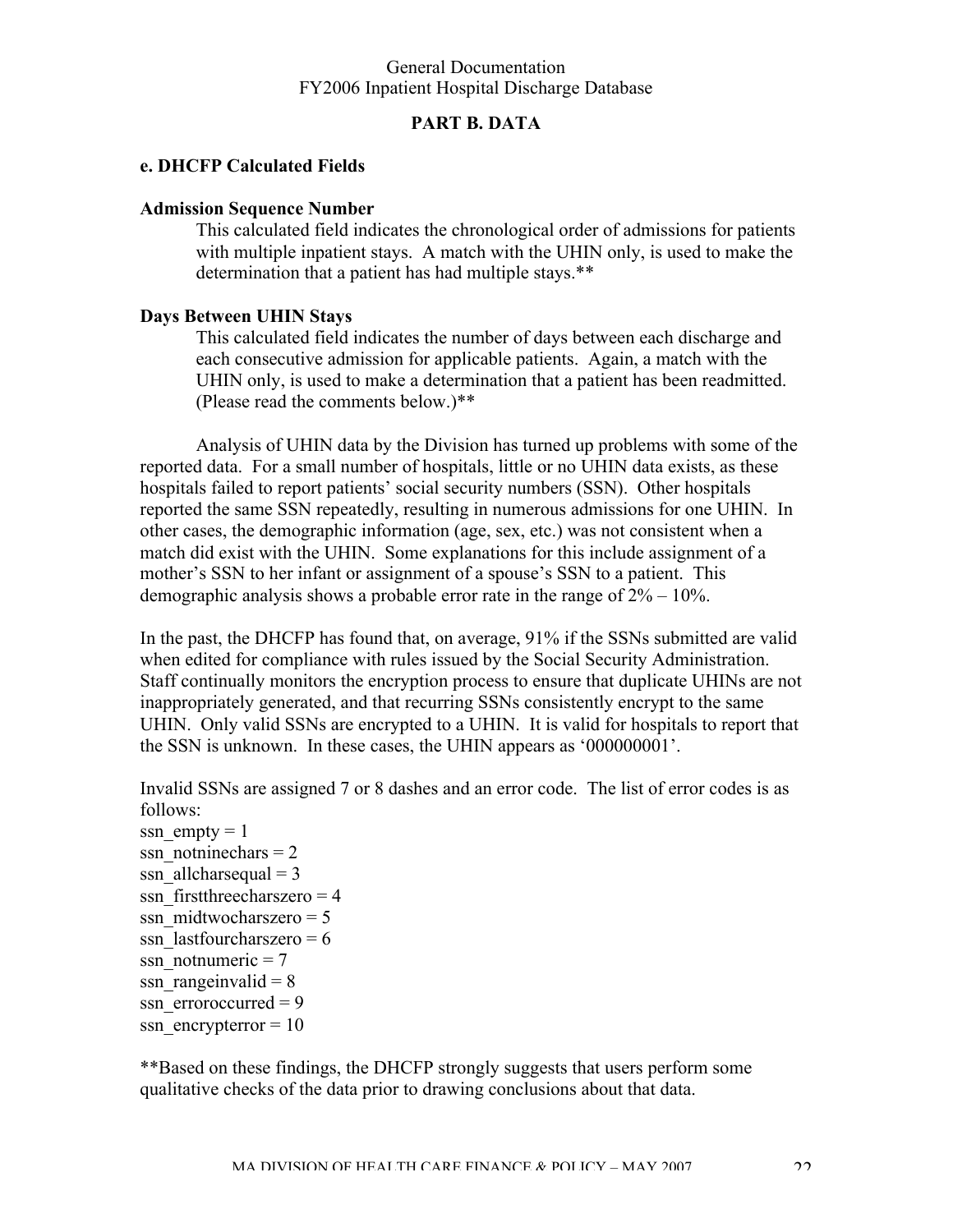#### **PART C. HOSPITAL RESPONSES**

- 1. Summary of Hospitals' FY2006 Final Verification Report Responses
- 2. List of Error Categories
- 3. Summary of Reported Discrepancies By Category
- 4. Index of Hospitals Reporting Data Discrepancies
- 5. Individual Hospital Discrepancy Documentation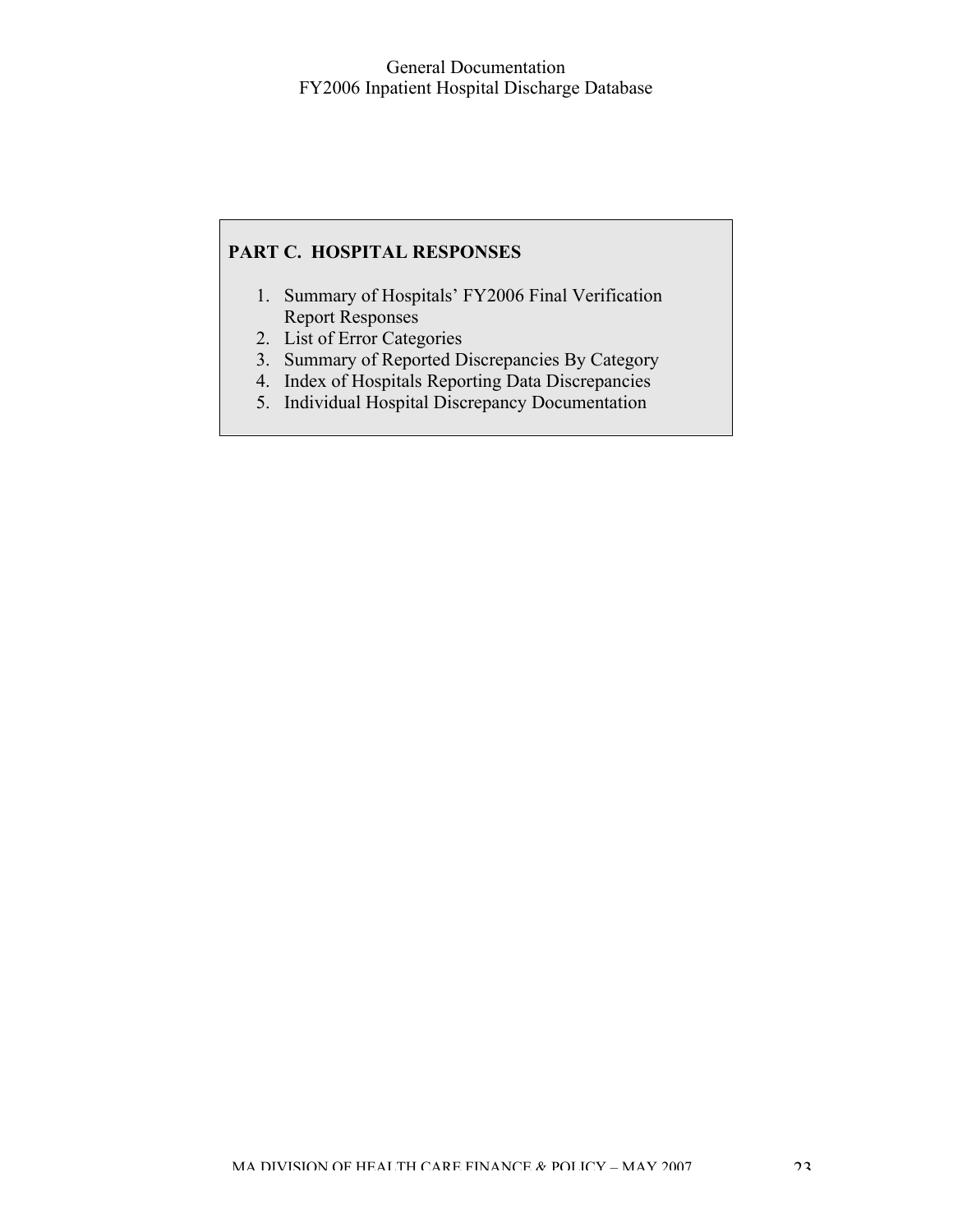## **PART C. HOSPITAL RESPONSES**

## Summary of Hospitals' FY 2006 Final Verification Report Responses

| <b>DPH ID</b> | <b>HOSPITAL NAME</b>                              | $\mathbf{A}$ | $\bf{B}$ | <b>NONE</b> | <b>COMMENTS</b> |
|---------------|---------------------------------------------------|--------------|----------|-------------|-----------------|
| 2006          | Anna Jaques Hospital                              | X            |          |             |                 |
| 2226          | Athol Memorial<br>Hospital                        | X            |          |             |                 |
| 2120          | Baystate Franklin<br>Medical Center               | X            |          |             |                 |
| 2148          | Baystate Mary Lane                                | X            |          |             |                 |
| 2339          | <b>Baystate Medical</b><br>Center                 | X            |          |             |                 |
| 2313          | <b>Berkshire Medical</b><br>Center                | X            |          |             |                 |
| 2069          | <b>Beth Israel</b><br>Deaconess Medical<br>Center | X            |          |             |                 |
| 2054          | <b>Beth Israel</b><br>Deaconess -<br>Needham      | X            |          |             |                 |
| 2307          | <b>Boston Medical</b><br>Center                   | X            |          |             |                 |
| 2921          | Brigham and<br>Women's Hospital                   | X            |          |             |                 |
| 2118          | <b>Brockton Hospital</b>                          |              | X        |             | See comments.   |
| 2108          | Cambridge Hospital                                | X            |          |             |                 |
| 2135          | Cape Cod Hospital                                 | $\mathbf X$  |          |             |                 |
| 2003          | Caritas Carney<br>Hospital                        |              | X        |             | See comments.   |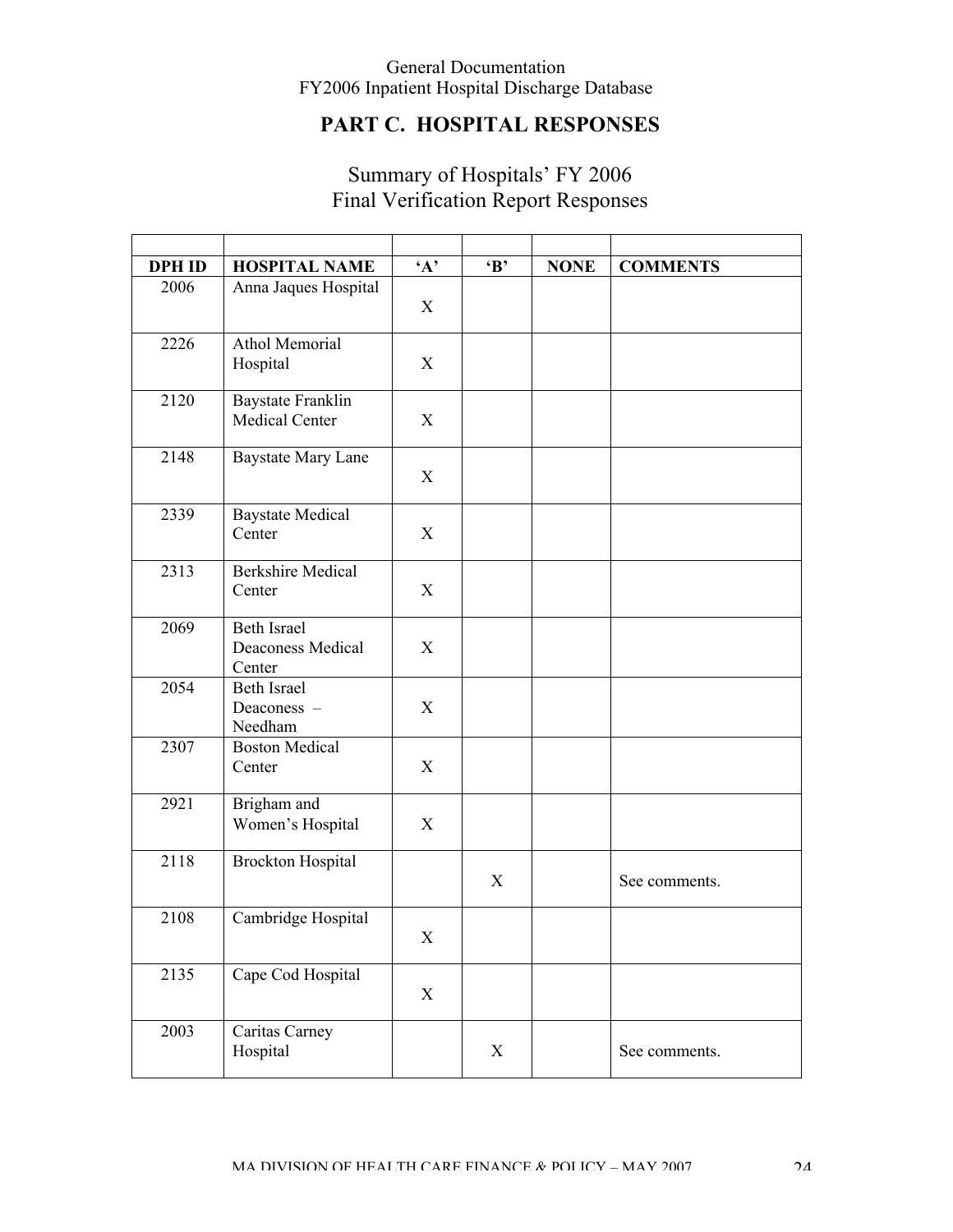## **PART C. HOSPITAL RESPONSES**

## Summary of Hospitals' FY 2006 Final Verification Report Responses

| <b>DPH ID</b> | <b>HOSPITAL NAME</b>                                       | $\mathbf{A}$ | $\bf{B}$ | <b>NONE</b> | <b>COMMENTS</b> |
|---------------|------------------------------------------------------------|--------------|----------|-------------|-----------------|
|               |                                                            |              |          |             |                 |
| 2101          | Caritas Good<br>Samaritan Medical<br>Center                | X            |          |             |                 |
| 2KGH          | Caritas Good Sam.<br>Medical Ctr. - Norcap<br>Lodge Campus | X            |          |             |                 |
| 2225          | Caritas Holy Family<br>Hospital                            | X            |          |             |                 |
| 2114          | Caritas Norwood<br>Hospital & Med. Ctr.                    | X            |          |             |                 |
| 2011          | Caritas Saint Anne's<br>Hospital                           | X            |          |             |                 |
| 2085          | Caritas St.<br>Elizabeth's Medical<br>Center               |              | X        |             | See comments.   |
| 2139          | Children's Hospital<br><b>Boston</b>                       | X            |          |             |                 |
| 2126          | Clinton Hospital                                           | X            |          |             |                 |
| 2155          | Cooley Dickinson<br>Hospital                               | X            |          |             |                 |
| 2335          | Dana-Farber Cancer<br>Institute                            | X            |          |             |                 |
| 2018          | Emerson Hospital                                           | X            |          |             |                 |
| 2052          | Fairview Hospital                                          | X            |          |             |                 |
| 2289          | Falmouth Hospital                                          | X            |          |             |                 |
| 2048          | Faulkner Hospital                                          | X            |          |             |                 |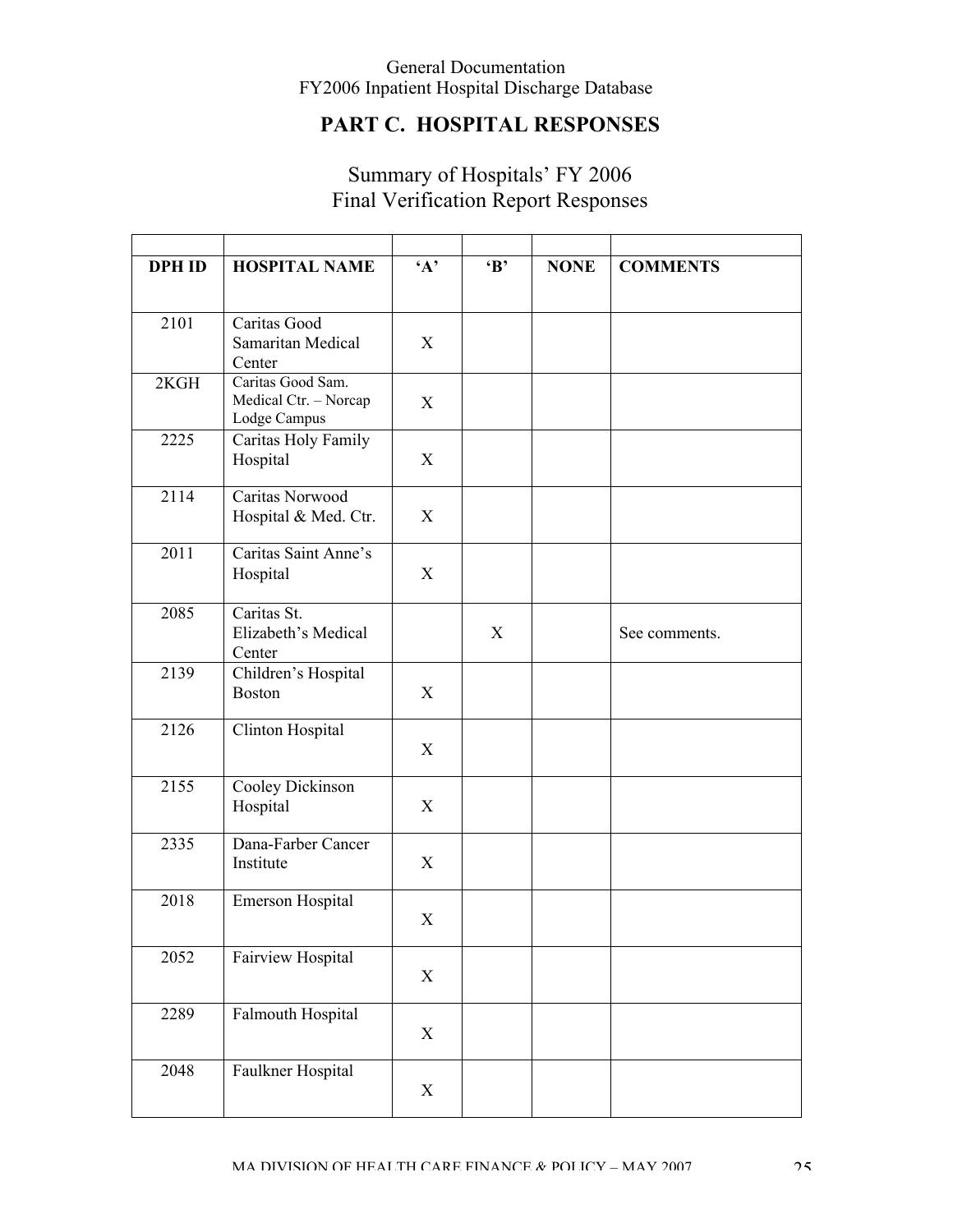## **PART C. HOSPITAL RESPONSES**

## Summary of Hospitals' FY 2006 Final Verification Report Responses

| <b>DPH ID</b> | <b>HOSPITAL NAME</b>                                             | $4^{\circ}$ | $\bf{B}$ | <b>NONE</b> | <b>COMMENTS</b>                                                                     |
|---------------|------------------------------------------------------------------|-------------|----------|-------------|-------------------------------------------------------------------------------------|
|               |                                                                  |             |          |             |                                                                                     |
| 2038          | Hallmark Health -<br>Lawrence Memorial<br><b>Hospital Campus</b> | X           |          |             |                                                                                     |
| 2058          | Hallmark Health -<br>Melrose-Wakefield<br><b>Hospital Campus</b> | X           |          |             |                                                                                     |
| 2143          | Harrington Memorial<br>Hospital                                  | X           |          |             |                                                                                     |
| 2034          | <b>Health Alliance</b><br>Hospitals, Inc.                        |             |          | $X^*$       |                                                                                     |
| 2036          | Heywood Hospital                                                 | X           |          |             |                                                                                     |
| 2145          | Holyoke Medical<br>Center                                        | X           |          |             |                                                                                     |
| 2157          | Hubbard Regional<br>Hospital                                     | X           |          |             |                                                                                     |
| 2082          | Jordan Hospital                                                  | X           |          |             |                                                                                     |
| 2091          | Kindred Hospital-<br><b>Boston</b>                               |             |          | X           | Unable to verify data due to<br>use of a different grouper.<br>Submitted only Q1-3. |
| 2171          | Kindred Hospital<br><b>Boston</b> – North Shore                  |             |          | X           | Unable to verify data due to<br>use of a different grouper.<br>Submitted only Q1-3. |
| 2033          | Lahey Clinic                                                     | X           |          |             |                                                                                     |
| 2099          | Lawrence General<br>Hospital                                     | X           |          |             |                                                                                     |
| 2040          | Lowell General<br>Hospital                                       | X           |          |             |                                                                                     |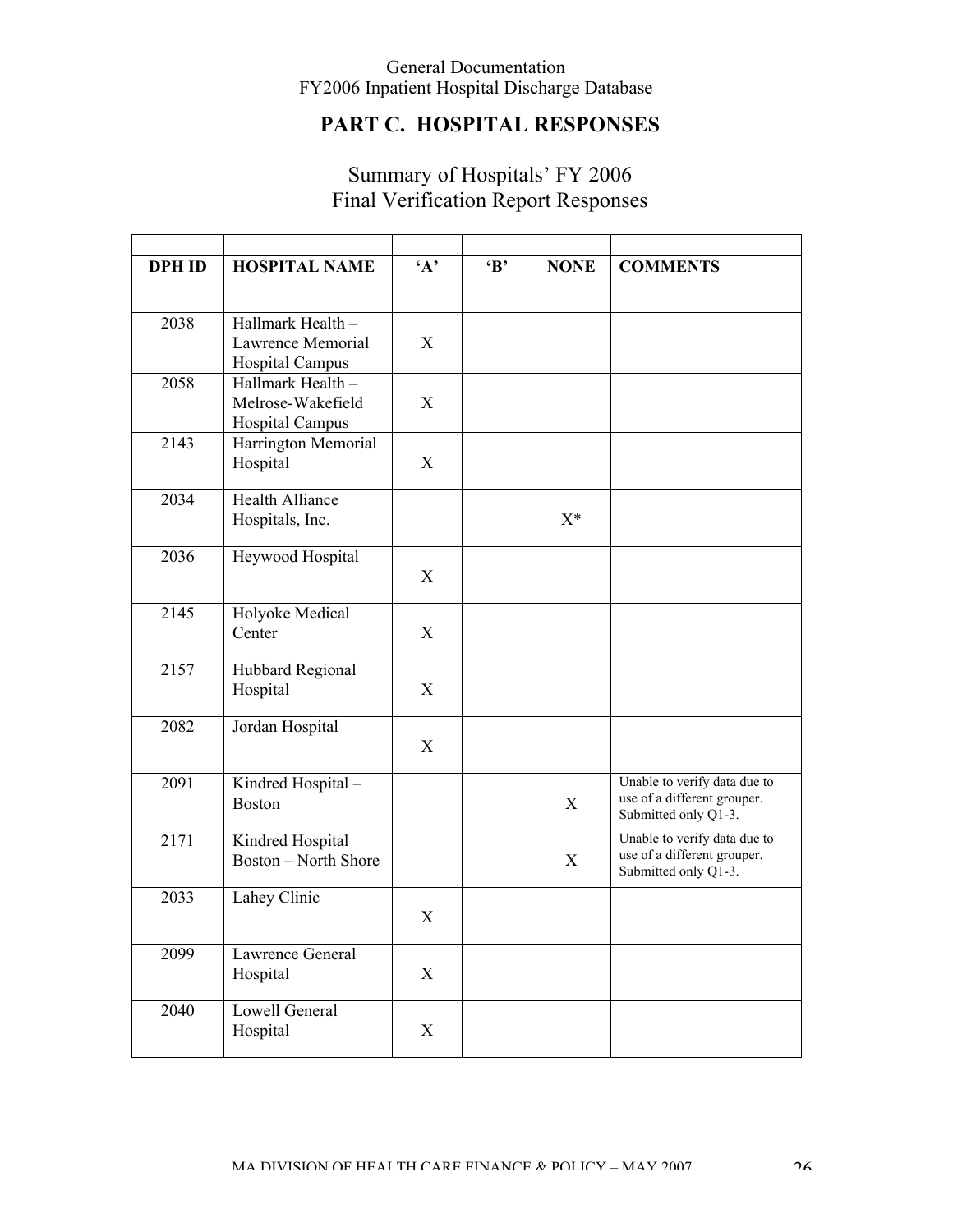## **PART C. HOSPITAL RESPONSES**

## Summary of Hospitals' FY 2006 Final Verification Report Responses

| <b>DPH ID</b> | <b>HOSPITAL NAME</b>                   | $\mathbf{A}$              | $\bf{B}$     | <b>NONE</b> | <b>COMMENTS</b> |
|---------------|----------------------------------------|---------------------------|--------------|-------------|-----------------|
| 2042          | Martha's Vineyard<br>Hospital          | X                         |              |             |                 |
| 2167          | Massachusetts Eye<br>and Ear Infirmary | $\mathbf X$               |              |             |                 |
| 2168          | Massachusetts<br>General Hospital      | X                         |              |             |                 |
| 2150          | Mercy Medical<br>Center - Providence   | X                         |              |             |                 |
| 2149          | Mercy Medical<br>Center - Springfield  | X                         |              |             |                 |
| 2131          | Merrimack Valley<br>Hospital           | X                         |              |             |                 |
| 2020          | MetroWest Medical<br>Center            | $\boldsymbol{\mathrm{X}}$ |              |             |                 |
| 2105          | Milford Regional<br>Medical Center     | X                         |              |             |                 |
| 2227          | Milton Hospital                        | $\mathbf{X}$              |              |             |                 |
| 2022          | Morton Hospital and<br>Medical Center  |                           | X            |             | See comments.   |
| 2071          | Mount Auburn<br>Hospital               |                           | $\mathbf{X}$ |             | See comments.   |
| 2044          | Nantucket Cottage<br>Hospital          |                           | X            |             | See comments.   |
| 2298          | Nashoba Valley<br>Medical Center       |                           | X            |             | See comments.   |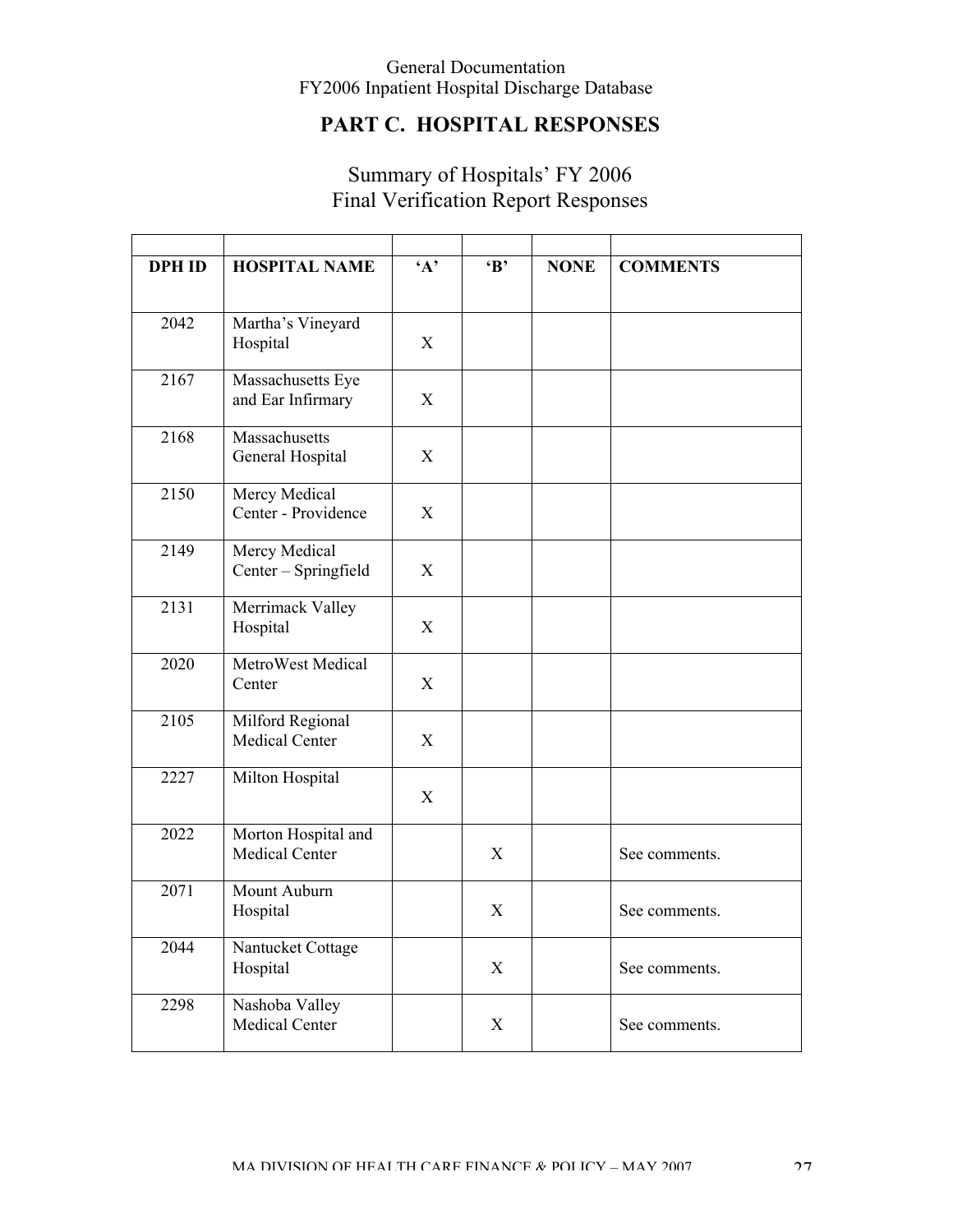## **PART C. HOSPITAL RESPONSES**

## Summary of Hospitals' FY 2006 Final Verification Report Responses

| <b>DPH ID</b> | <b>HOSPITAL NAME</b>                                     | A | $\bf{B}$     | <b>NONE</b> | <b>COMMENTS</b> |
|---------------|----------------------------------------------------------|---|--------------|-------------|-----------------|
| 2059          | New England Baptist<br>Hospital                          | X |              |             |                 |
| 2075          | Newton-Wellesley<br>Hospital                             |   | $\mathbf{X}$ |             | See comments.   |
| 2076          | Noble Hospital                                           | X |              |             |                 |
| 2061          | North Adams<br>Regional Hospital                         | X |              |             |                 |
| 2014          | North Shore Medical<br>Center                            |   | X            |             | See comments.   |
| 2016          | Northeast Health<br>System - Addison<br>Gilbert Campus   | X |              |             |                 |
| 2007          | Northeast Health<br>System - Beverly<br>Campus           | X |              |             |                 |
| 2151          | Quincy Medical<br>Center                                 | X |              |             |                 |
| 2128          | Saint Vincent<br>Hospital at Worcester<br>Medical Center |   | X            |             | See comments.   |
| 2063          | <b>Saints Memorial</b><br>Medical Center                 | X |              |             |                 |
| 2107          | South Shore Hospital                                     | X |              |             |                 |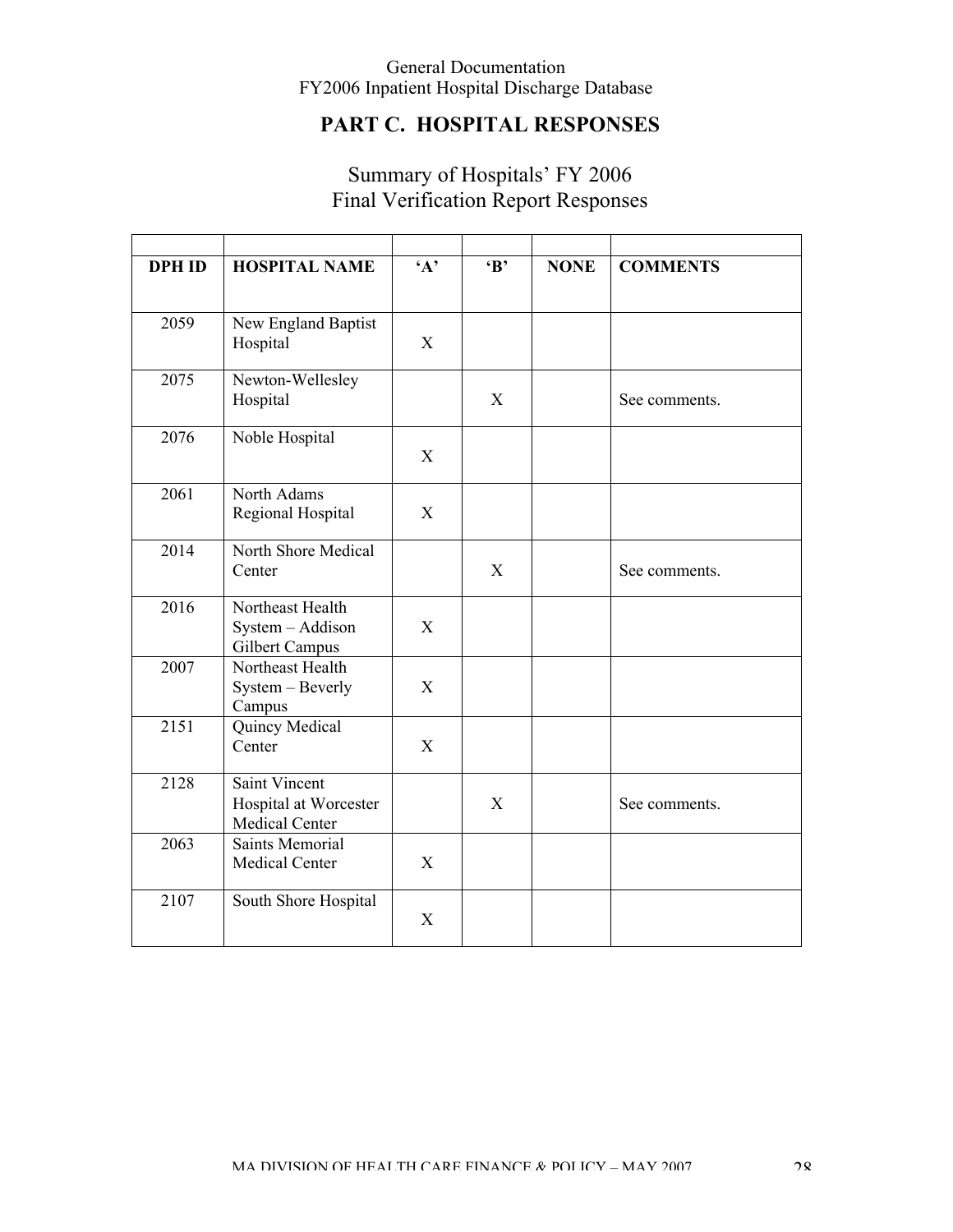## **PART C. HOSPITAL RESPONSES**

## Summary of Hospitals' FY 2006 Final Verification Report Responses

| <b>DPH ID</b> | <b>HOSPITAL NAME</b>                           | $4^{\circ}$ | $\mathbf{B}$ | <b>NONE</b> | <b>COMMENTS</b> |
|---------------|------------------------------------------------|-------------|--------------|-------------|-----------------|
|               |                                                |             |              |             |                 |
| 2337          | Southcoast Hospitals                           |             |              |             |                 |
|               | Group - Charlton                               | X           |              |             |                 |
| 2010          | <b>Memorial Campus</b><br>Southcoast Hospitals |             |              |             |                 |
|               | Group - St. Luke's                             | X           |              |             |                 |
|               | Campus                                         |             |              |             |                 |
| 2106          | Southcoast Hospitals                           |             |              |             |                 |
|               | $Group - Tobey$                                | X           |              |             |                 |
|               | <b>Hospital Campus</b>                         |             |              |             |                 |
| 2100          | <b>Sturdy Memorial</b>                         |             |              |             |                 |
|               | Hospital                                       | X           |              |             |                 |
| 2299          | Tufts-New England                              |             |              |             |                 |
|               | <b>Medical Center</b>                          | X           |              |             |                 |
| 2103          | U Mass.                                        |             |              |             |                 |
|               | Marlborough                                    | X           |              |             |                 |
|               | Hospital                                       |             |              |             |                 |
| 2841          | <b>U</b> Mass. Memorial                        |             |              |             |                 |
|               | Medical Center                                 |             |              | $X^*$       |                 |
| 2181          | U Mass. Wing                                   |             |              |             |                 |
|               | Memorial Hospital                              | X           |              |             |                 |
| 2094          | Winchester Hospital                            |             |              |             |                 |
|               |                                                |             | X            |             | See comments.   |

\* Hospitals with no verification received were strongly pursued to verify their data. Each hospital was contacted numerous times via telephone and letter and given ample opportunity to respond. As of the cutoff date, however, the Division had not received a Verification Response Form from the hospital.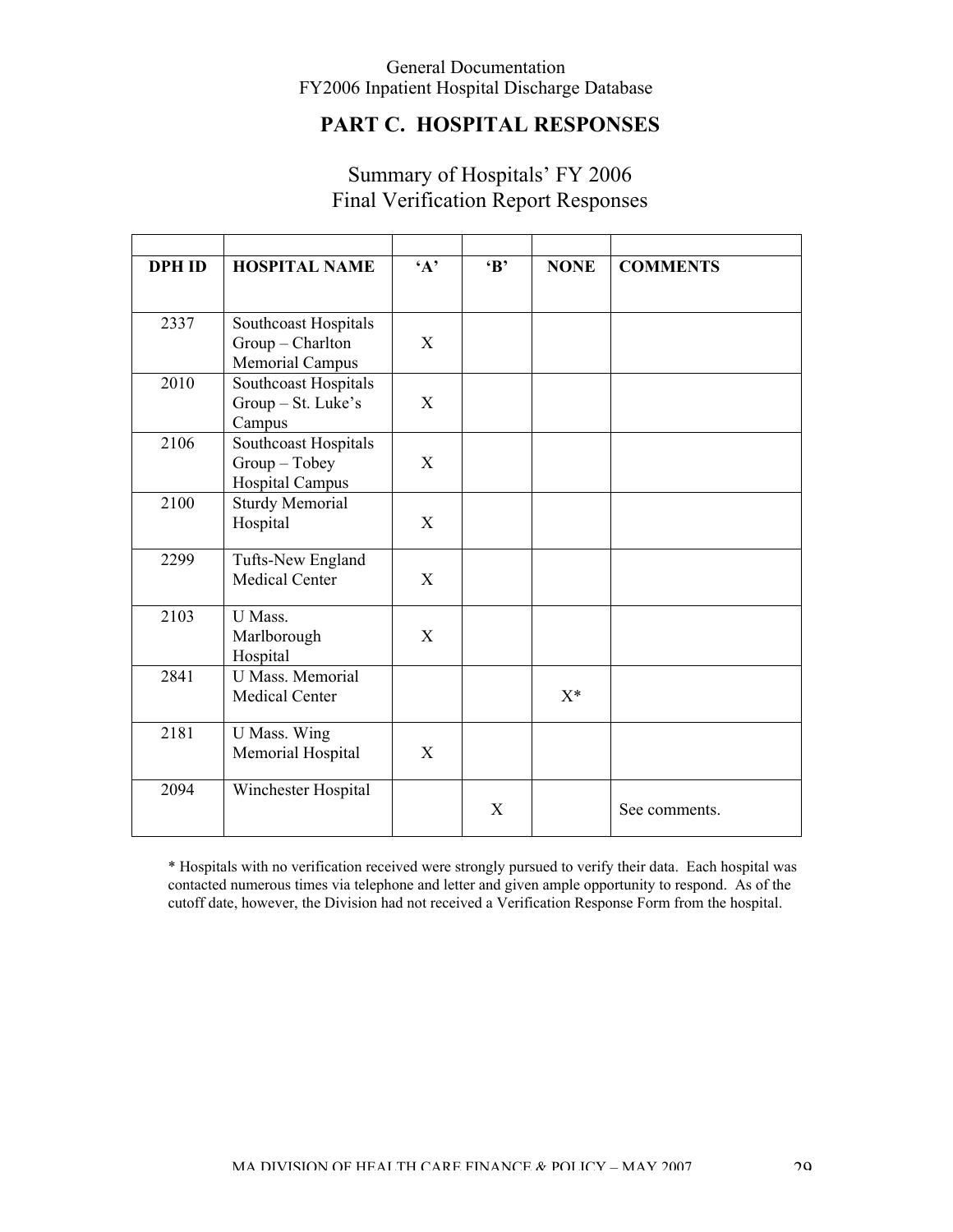## **PART C. HOSPITAL RESPONSES**

#### **2. LIST OF ERROR CATEGORIES**

- Source of Admission
- Type of Admission
- Discharges by Month
- Primary Payer Type
- Diagnosis Codes per Discharge
- Patient Disposition
- Gender
- Procedure Codes per Discharge
- Race
- Age
- Top 20 E-Codes
- AP 12 MDCs Ranked
- AP 14 MDCs Ranked
- APR 15 MDCs Ranked
- AP 18 MDCs Ranked
- Top 20 AP 12 DRGs
- Top 20 AP 14 DRGs
- Top 20 APR 15 DRGs
- Top 20 AP 18 DRGs
- Length of Stay
- Ancillary Services
- Routine Accommodation
- Special Care Accommodation
- Ancillary Services Charges
- Routine Accommodation Charges
- Special Care Accommodation Charges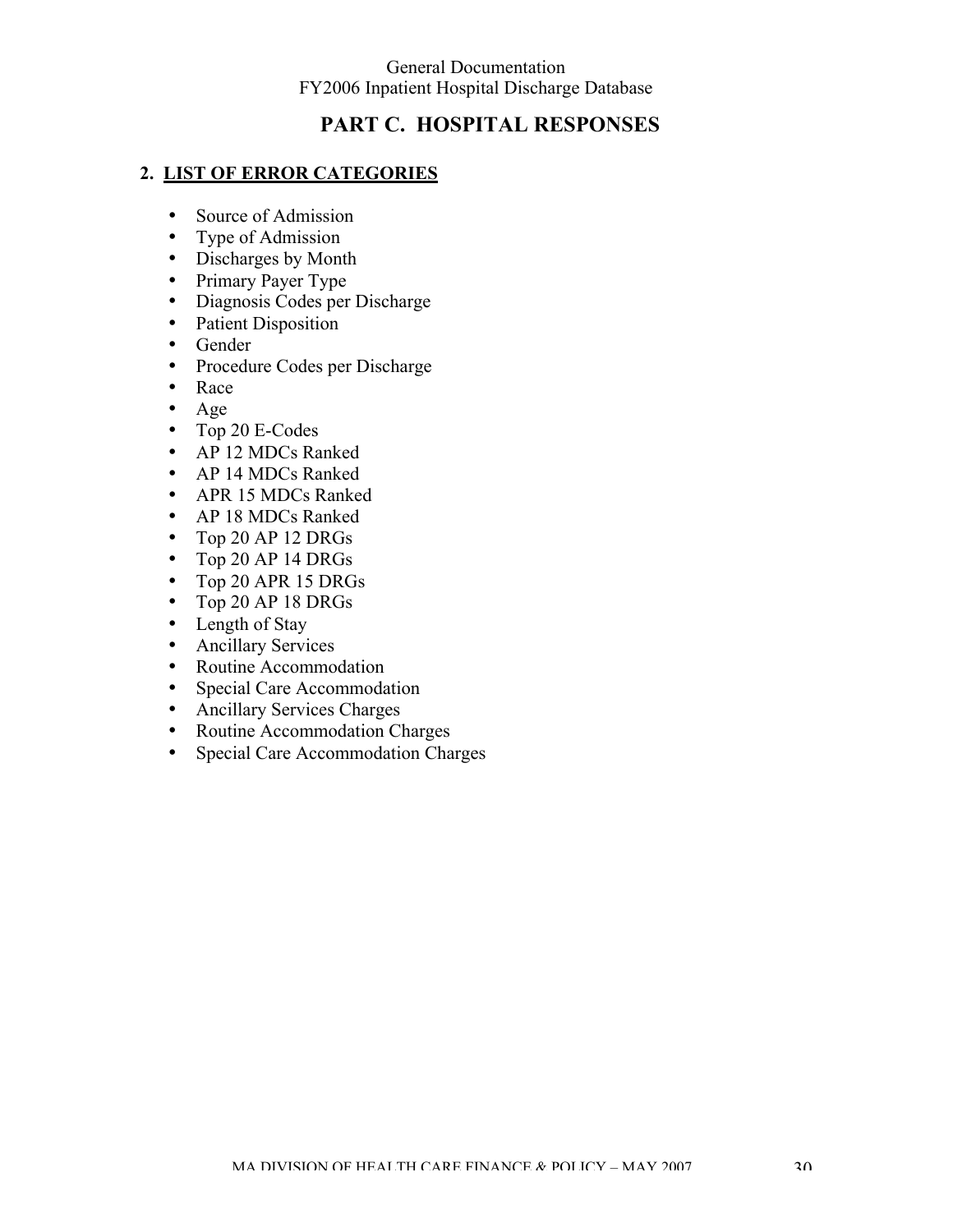## **PART C. HOSPITAL RESPONSES**

## **3. SUMMARY OF REPORTED DISCREPANCIES BY CATEGORY**

| Hospital                 | <b>Source of</b><br><b>Admission</b> | <b>Type of</b><br><b>Admission</b> | <b>Discharges</b><br>by Month | Primary<br>Payer | <b>Diagnosis</b><br>Codes per<br><b>Discharge</b> | <b>Patient</b><br><b>Disposition</b> | Gender | Procedure<br><b>Codes per</b><br><b>Discharge</b> |
|--------------------------|--------------------------------------|------------------------------------|-------------------------------|------------------|---------------------------------------------------|--------------------------------------|--------|---------------------------------------------------|
| <b>Brockton Hospital</b> |                                      |                                    |                               |                  |                                                   |                                      |        |                                                   |
| Morton Hospital          |                                      |                                    |                               |                  |                                                   |                                      |        |                                                   |
| Nantucket Cottage        |                                      |                                    |                               |                  |                                                   |                                      | Х      |                                                   |
| Nashoba Valley Medical   |                                      |                                    |                               |                  |                                                   | X                                    |        |                                                   |
| Newton Wellesley         |                                      |                                    | X                             |                  |                                                   |                                      |        |                                                   |
| North Shore Medical Ctr  |                                      |                                    |                               |                  | X                                                 |                                      |        |                                                   |
| St. Vincent Hospital     |                                      |                                    |                               |                  | X                                                 |                                      |        |                                                   |
| Winchester Hospital      | $\mathbf{v}$                         |                                    |                               |                  |                                                   |                                      |        |                                                   |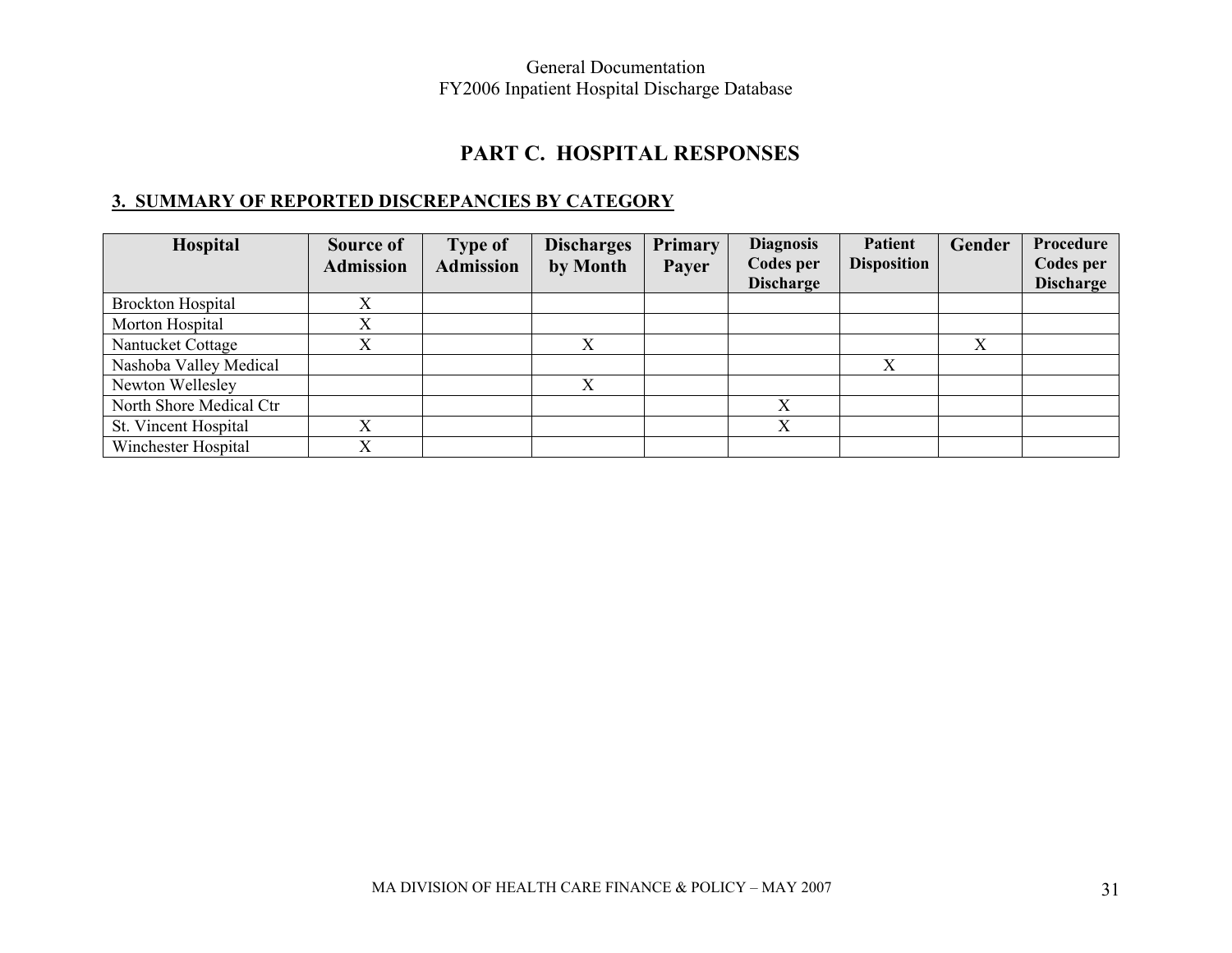## **PART C. HOSPITAL RESPONSES**

## **3. SUMMARY OF REPORTED DISCREPANCIES BY CATEGORY (***Continued***)**

| <b>Hospital</b>   | Race         | Age | Top 20<br><b>E-Codes</b> | <b>AP 12</b><br><b>MDCs</b> | AP 14   APR 15   AP 18   Top 20   Top 20  <br>$MDCs$ MDCs MDCs $AB12$ AP 14 | <b>DRGs</b> | <b>DRGs</b> | Top 20<br><b>APR 15</b><br><b>MDCs</b> |
|-------------------|--------------|-----|--------------------------|-----------------------------|-----------------------------------------------------------------------------|-------------|-------------|----------------------------------------|
| Morton Hospital   | $\mathbf{v}$ |     |                          |                             |                                                                             |             |             |                                        |
| Nantucket Cottage | $\mathbf{x}$ |     |                          |                             |                                                                             |             |             |                                        |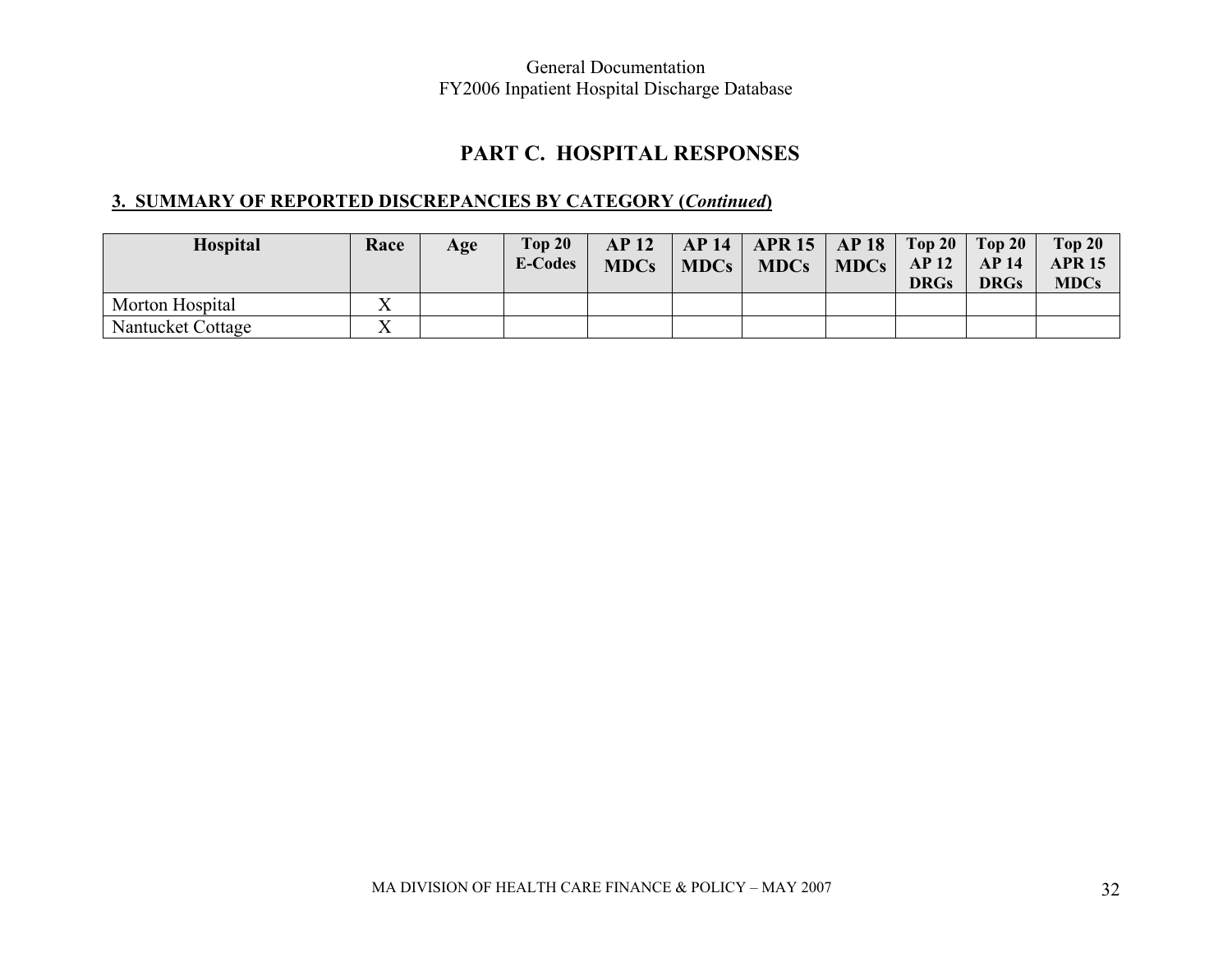## **PART C. HOSPITAL RESPONSES**

## **3. SUMMARY OF REPORTED DISCREPANCIES BY CATEGORY (***Continued***)**

| Hospital                | Top 20<br><b>AP18</b><br><b>DRGs</b> | Length<br>of Stay | Ancillary<br><b>Services</b> | Routine<br>Accommod. | <b>Special</b><br>Care<br>Accommod. | Ancillary<br><b>Services</b><br><b>Charges</b> | Routine<br>Accomm.<br><b>Charges</b> | <b>Special Care</b><br>Accomm.<br><b>Charges</b> |
|-------------------------|--------------------------------------|-------------------|------------------------------|----------------------|-------------------------------------|------------------------------------------------|--------------------------------------|--------------------------------------------------|
| Caritas Carney          |                                      |                   |                              |                      |                                     |                                                |                                      |                                                  |
| Caritas St. Elizabeth's |                                      |                   |                              |                      |                                     |                                                |                                      |                                                  |
| Nashoba Valley Medical  |                                      |                   |                              |                      |                                     |                                                |                                      |                                                  |
| Newton Wellesley        |                                      |                   |                              |                      |                                     |                                                |                                      |                                                  |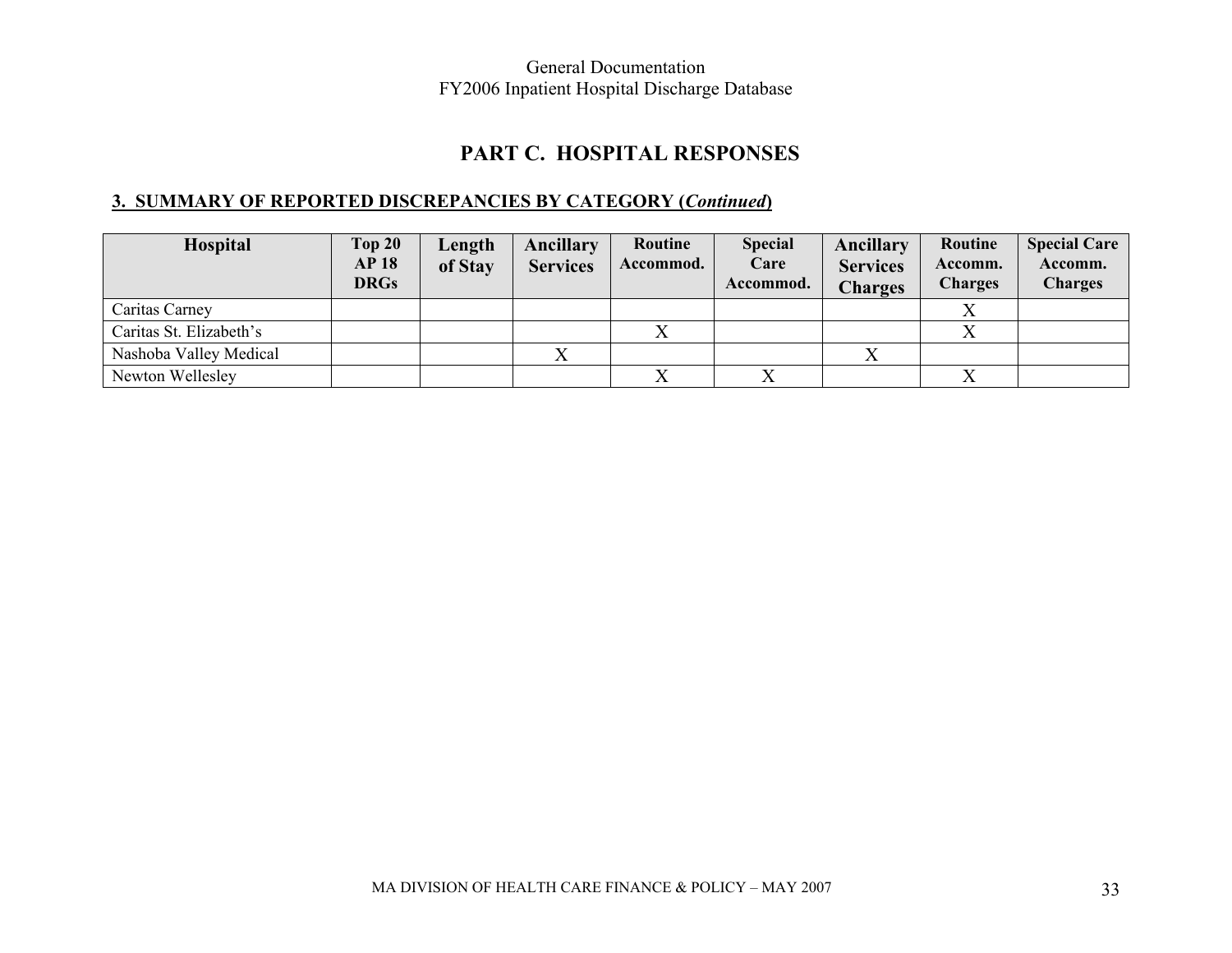# **PART C. HOSPITAL RESPONSES**

# **4. INDEX OF HOSPITALS REPORTING DATA DISCREPANCIES FY2006**

| <b>Hospital</b>            | Page |
|----------------------------|------|
| <b>Brockton</b>            | 35   |
| Caritas Carney             | 36   |
| Caritas St. Elizabeth's    | 37   |
| Morton Hospital            | 38   |
| Mount Auburn               | 39   |
| Nantucket Cottage          | 40   |
| Nashoba Valley             | 41   |
| Newton Wellesley Hospital  | 42   |
| North Shore Medical Center | 43   |
| St. Vincent                | 44   |
| Winchester Hospital        | 45   |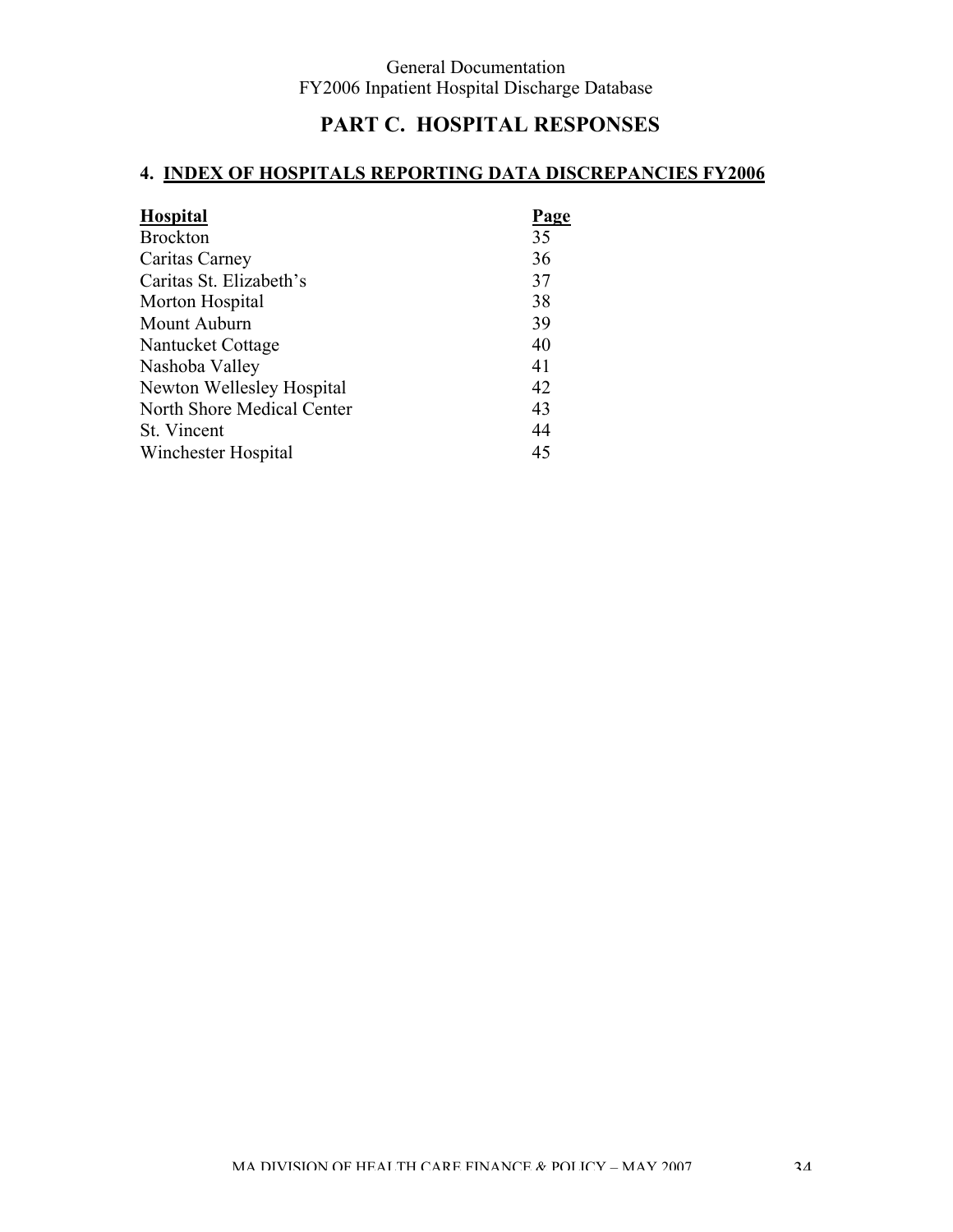# **PART C. HOSPITAL RESPONSES**

## **5. INDIVIDUAL HOSPITAL DISCREPANCY DOCUMENTATION**

### **Brockton Hospital**

Brockton Hospital reported one discrepancy in the area of Source of Admission. The hospital submitted the following explanation:

It was determined that Brockton Hospital was counting the ER patients who were then admitted both under the Primary Source of Admission and also counted again under the Secondary Source of Admission.

Brockton Hospital coded 8,754 admissions with a Primary Source of Admission as Rwithin the hospital and 230 admissions with a Secondary Source of Admission as Rwithin hospital for a total of 8,984, which is 1 off of the total "ED Flag Count" of 8,983. The 8,754 admissions that were "doubly" coded with a Secondary Source of Admission of R-within hospital are a simple duplication of the coding process.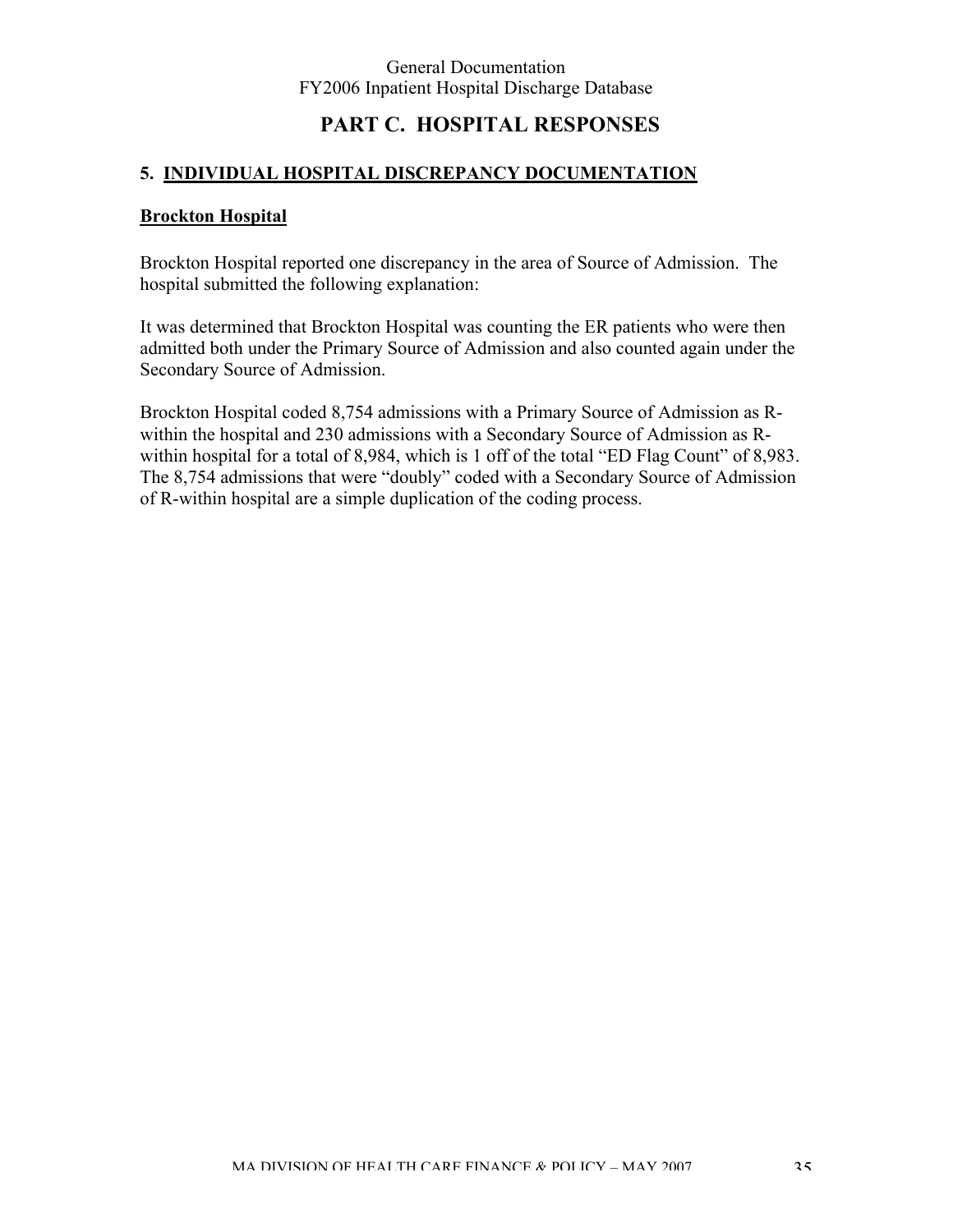# **PART C. HOSPITAL RESPONSES**

### **5. INDIVIDUAL HOSPITAL DISCREPANCY DOCUMENTATION**

### **Caritas Carney Hospital**

Caritas Carney Hospital reported one discrepancy in the area of Routine Accommodation Charges. The hospital submitted the following explanation:

Below is a copy of the email sent by the hospital to DHCFP. It explains the discrepancy marked on the 2006 Inpatient Verification form for (25) Routine Accommodation Charges.

I've put together an outline of the issue of missing charge codes submitted for TCU room/bed charges in Caritas case mix file submissions. This exception was seen on our 2006 year-end inpatient verification forms for Caritas Hospitals, but was in process to correct for the last few years of data, but not yet corrected for FY 2006.

This problem occurred at Carney, Holy Family and St. Elizabeth's Hospitals. The last few years of TCU room/bed charges were incorrect and since we didn't have the information on hand (wasn't coded) we couldn't submit the rate setting case mix files. What was decided was to send files with TCU patient account, medical record numbers and discharge dates to match against our case mix file submissions, and the State would then match them up to make the TCU corrections. This was done for 2004 and 2005. FY 2006 TCU correction files haven't been submitted. What I've found was that it was apparently decided to send the TCU corrections in for all quarters after FY 2006 case mix submissions were complete. However, this was not done.

Recently, it was decided that we should send the TCU correction files to the state, to be matched up with our 2006 submissions, similar to the previous two years. This would be to correct our TCU activity and charges. No our 2006 verification forms we will note that TCU charges remain outstanding to be corrected. I can do so for Carney and St. Elizabeth Hospitals. I suggest that Holy Family and St. Anne's Hospital resend their inpatient verification noted that TCU charges values are in process or to be determined.

I will be sending out the 2006 TCU files to the respective DHCFP reps for Hospitals: Carney, St. Elizabeth, Holy Family, St. Anne.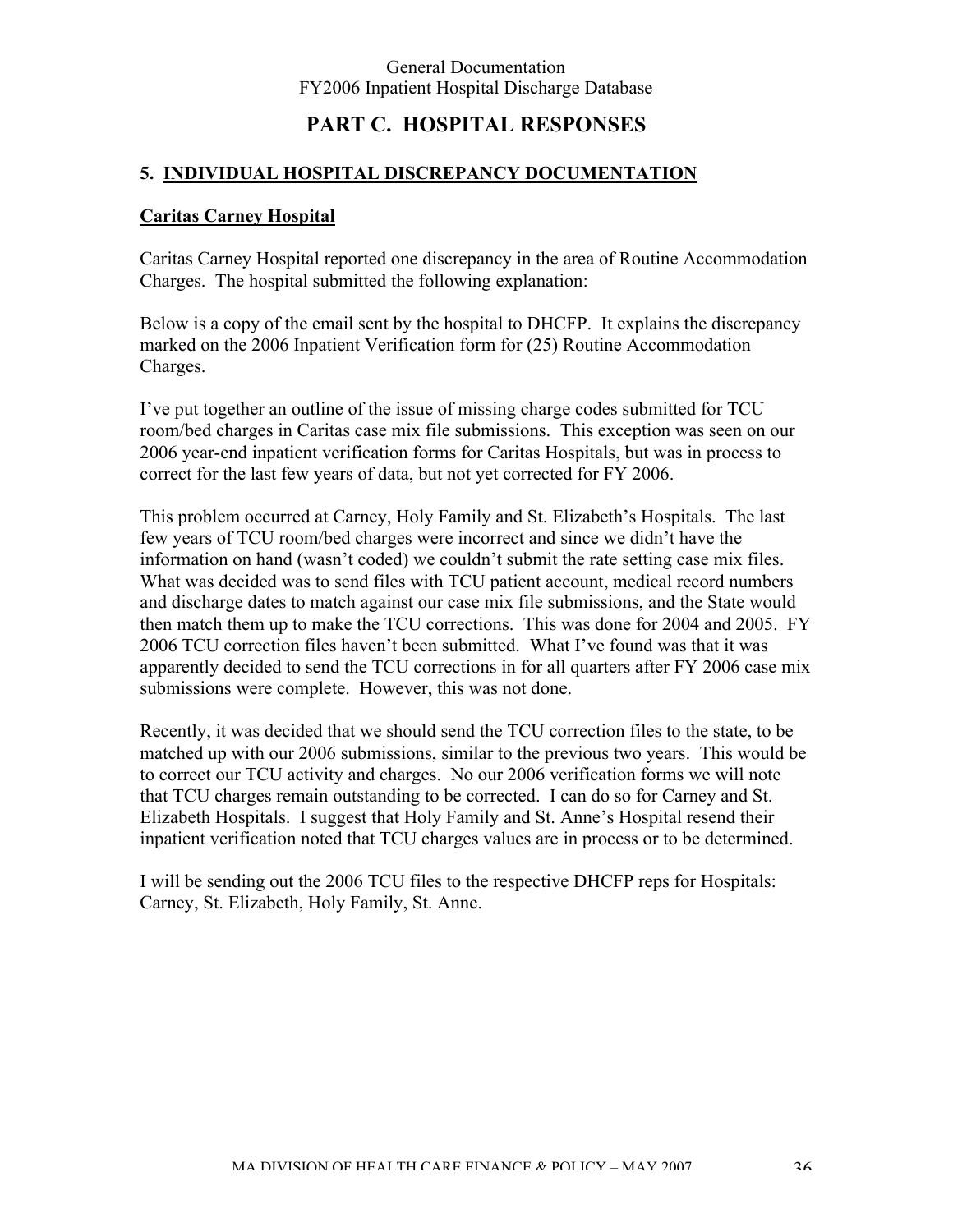# **PART C. HOSPITAL RESPONSES**

### **5. INDIVIDUAL HOSPITAL DISCREPANCY DOCUMENTATION**

## **Caritas St. Elizabeth's Hospital**

Caritas St. Elizabeth's Hospital reported discrepancies in the area of Routine Accommodation Frequency and Routine Accommodation Charges. The hospital submitted the following explanation:

For the first three quarters of the year, data associated with our TCU unit was inadvertently misclassified. This information was resubmitted, but the revisions are not reflected in DHCFP's current reports for Routine Accommodation Charges (25) and Routine Accommodation by Discharges (22).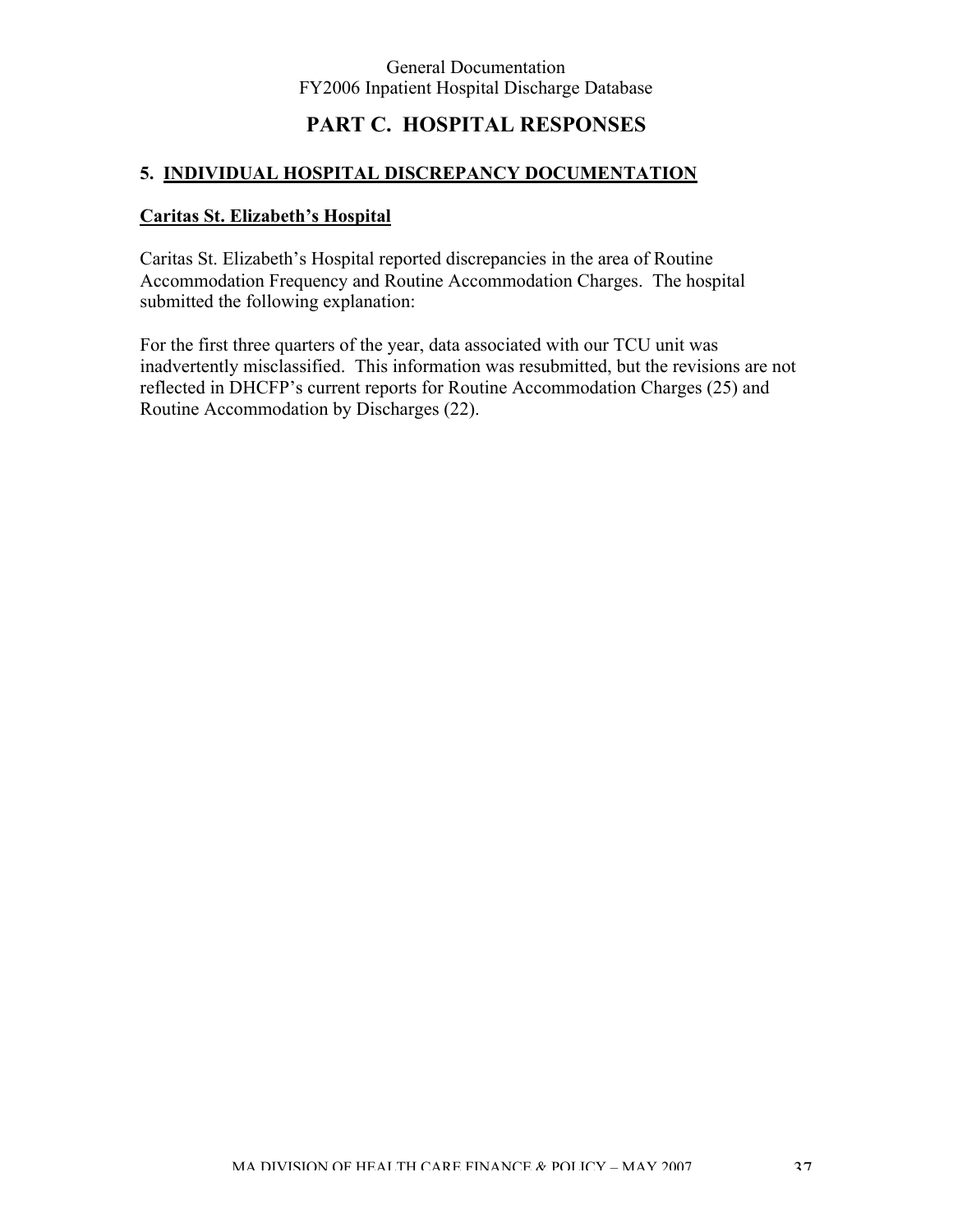# **PART C. HOSPITAL RESPONSES**

## **5. INDIVIDUAL HOSPITAL DISCREPANCY DOCUMENTATION**

### **Morton Hospital**

Morton Hospital reported two discrepancies in the areas of Source of Admission and Race. The hospital submitted the following explanation:

1. Source of Admission Frequency Report

This report indicates that 61.46% of our inpatient admissions are from an emergency room outside of our hospital (code 7) when these should all be within hospital emergency room (code R).

## 2. Race Frequency Report

This report shows in quarter four, 92.18% of our admissions were of American Indian race. This is incorrect; this should be code 1 White.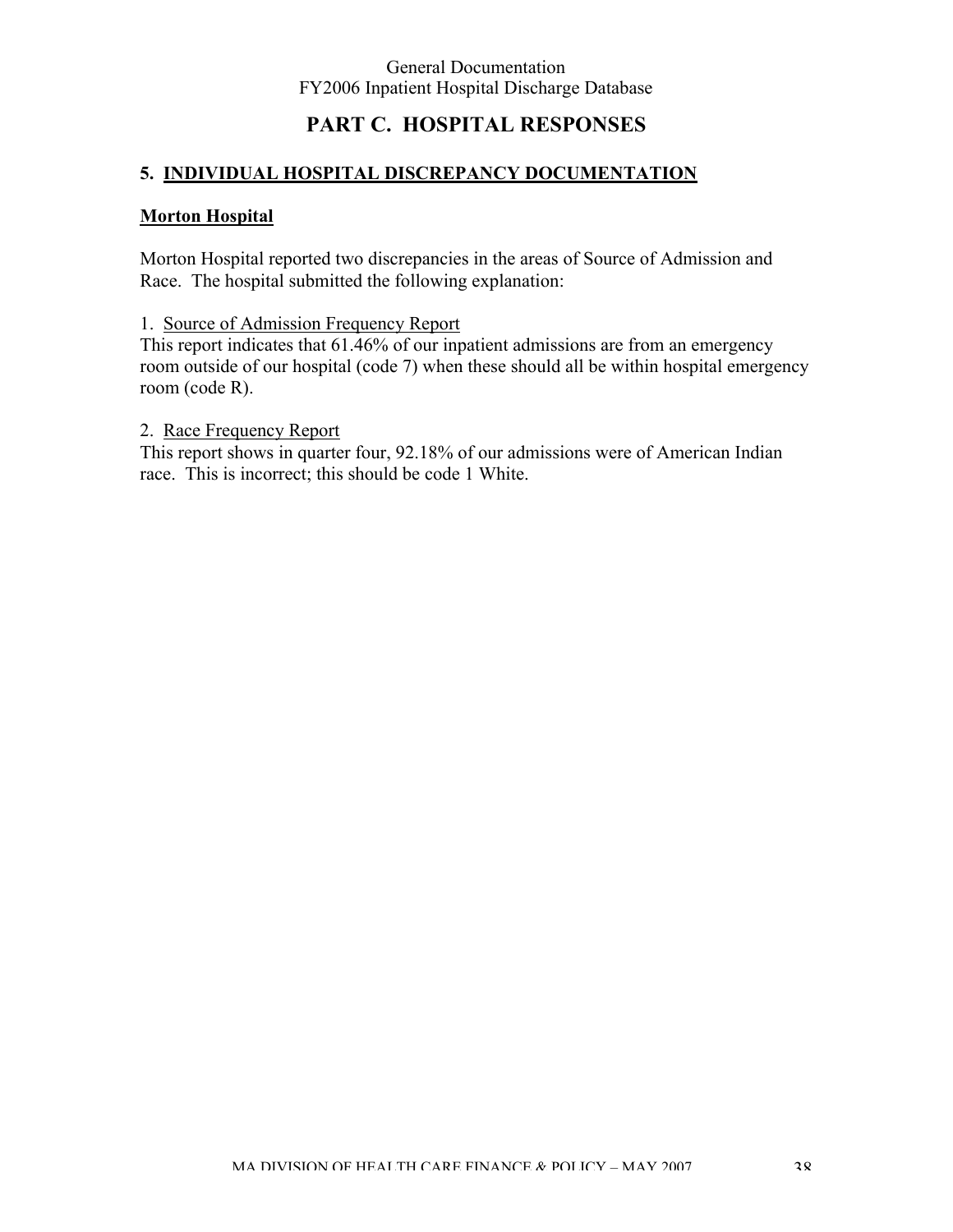# **PART C. HOSPITAL RESPONSES**

## **5. INDIVIDUAL HOSPITAL DISCREPANCY DOCUMENTATION**

## **Mt. Auburn Hospital**

Mt. Auburn Hospital reported a data discrepancy in the area of Surgeon Activity. The hospital submitted the following explanation:

Because the data only pulls one surgeon, and multiple procedures may be done on some patients, we find that the number of Coronary Bypass procedures were undercounted. Our totals are the same for Coronary Artery Bypasses and PCI's. However, the individual physician counts do not reflect what the surgeon actually did.

Under Coronary Bypass Grafts, Dr. Vladimir Birjiniuk did 120 Dr. Peter Maggs did 57

Under Percutaneous Coronary Interventions (PCI): Dr. Robert Campbell did 175 Dr. Salim Jabbour did 59 Dr. Michael Kjelsberg did 189 Dr. Rohit Kumar did 57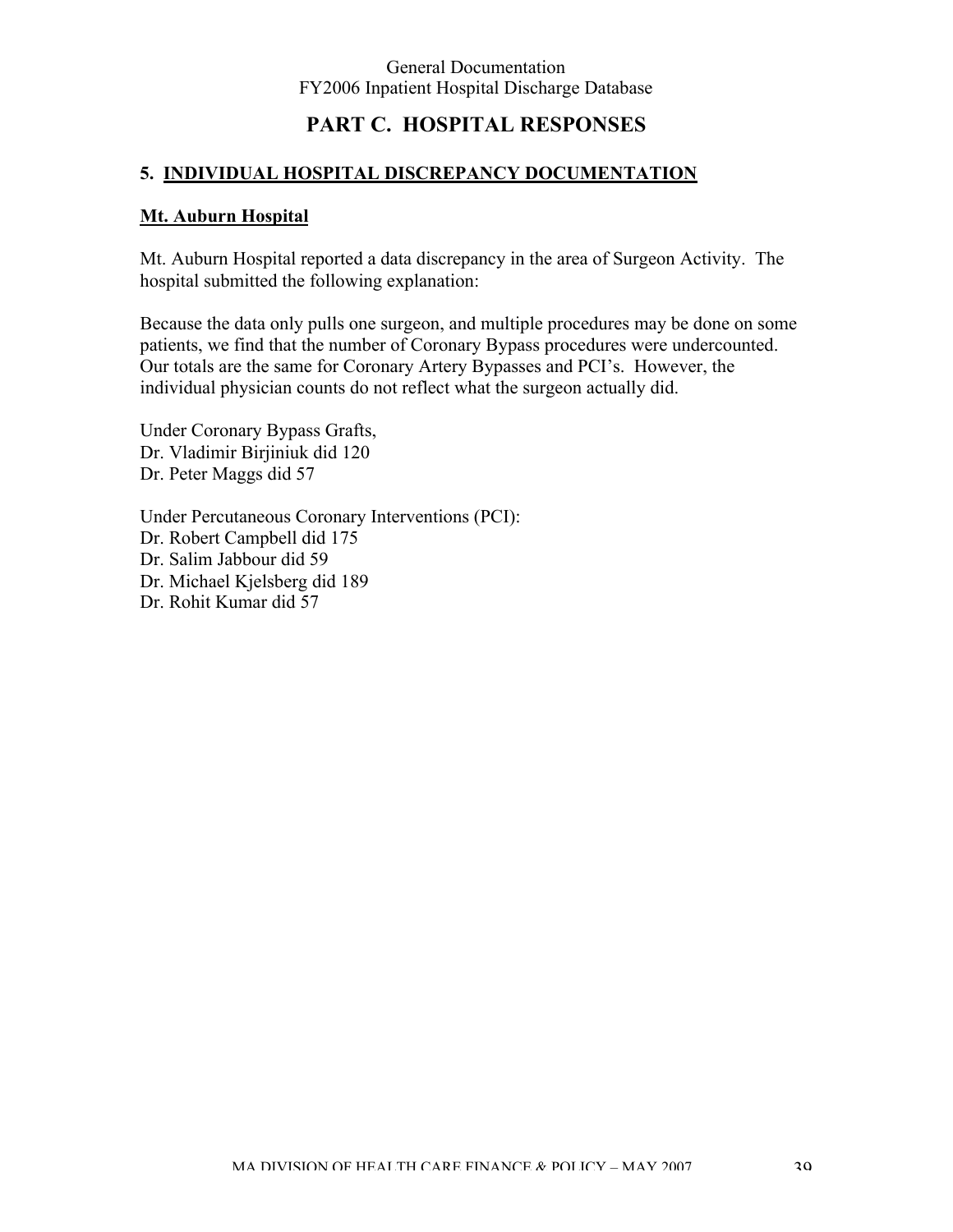# **PART C. HOSPITAL RESPONSES**

# **5. INDIVIDUAL HOSPITAL DISCREPANCY DOCUMENTATION**

## **Nantucket Cottage Hospital**

Nantucket Cottage Hospital reported minor discrepancies in the areas of Source of Admission, Discharges by Month, Gender Distribution, and Race Distribution. The hospital indicated that the discrepancy /case were negligible.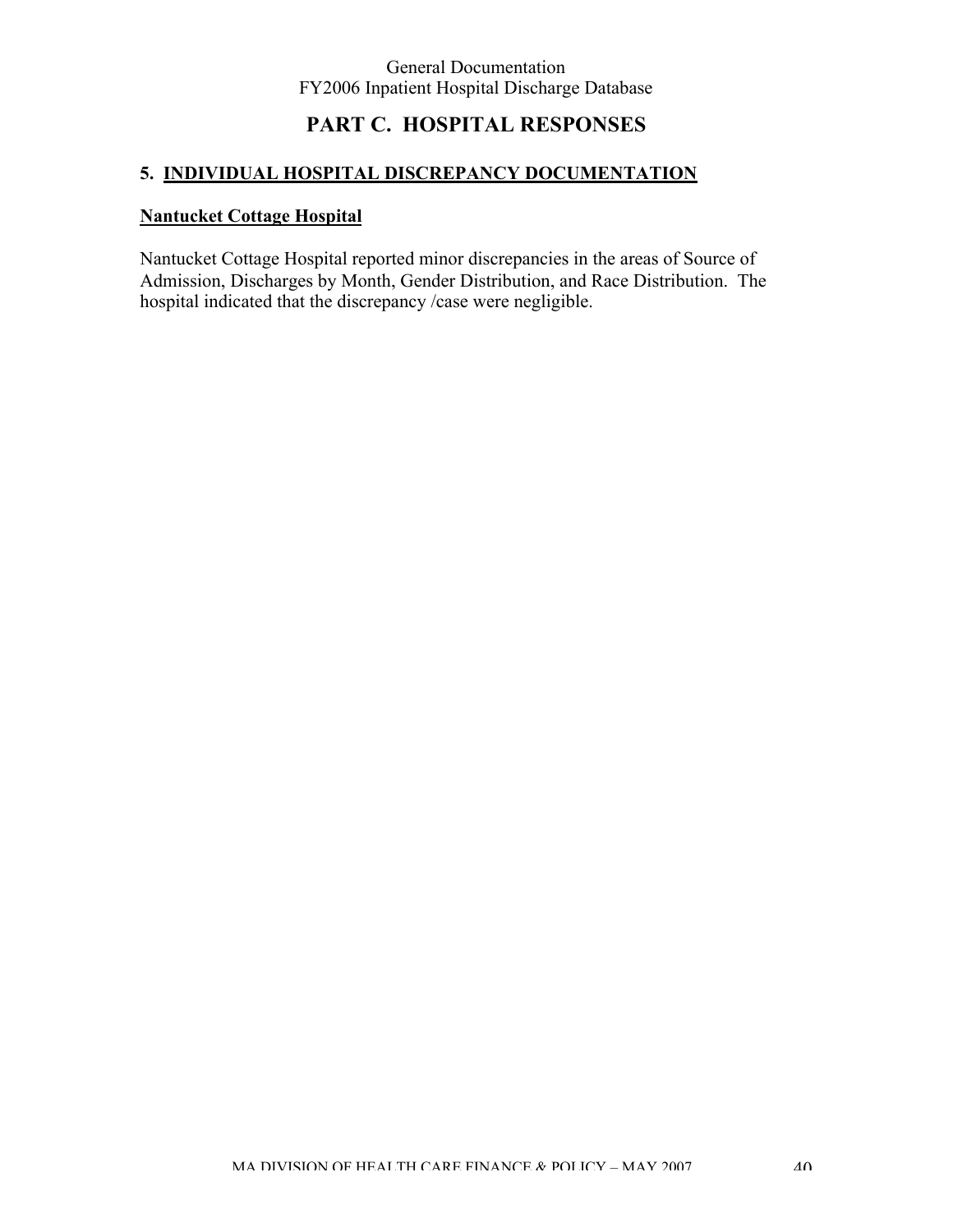# **PART C. HOSPITAL RESPONSES**

### **5. INDIVIDUAL HOSPITAL DISCREPANCY DOCUMENTATION**

### **Nashoba Valley Medical Center**

Nashoba Valley Medical Center reported discrepancies in the areas of Patient Disposition Frequency, Ancillary Services by Discharge, and Ancillary Services Charges. The hospital submitted the following explanation:

Due to a programming error in the report, Q1 and Q2 totals are incorrect for 02- Discharge/transferred to another short term general hospital and 51-Discharge to hospice medical facility. A computer conversion in March 2006 has resolved the issue going forward. The corrected data for quarters 1 and 2, respectively, should read as follows:

|                          | Q1 | Percent  | O <sub>2</sub> | Percent  | 2006 | Percent |
|--------------------------|----|----------|----------------|----------|------|---------|
|                          |    | Οl       |                | O2       |      | 2006    |
| 02-Discharge/Transferred | 74 | 12.01%   | 42             | 6.80%    | 213  | 8.72%   |
| to another short term    |    |          |                |          |      |         |
| general hospital         |    |          |                |          |      |         |
| 51-Discharge to hospice  |    | $0.00\%$ |                | $0.00\%$ |      | 0%      |
| medical facility         |    |          |                |          |      |         |

2) 021-Ancillary Services by Discharges Report

3) 024-Ancillary Services Charges Report

Due to a change in computer systems in March 2006, the revenue code 360 was further divided into revenue code 361.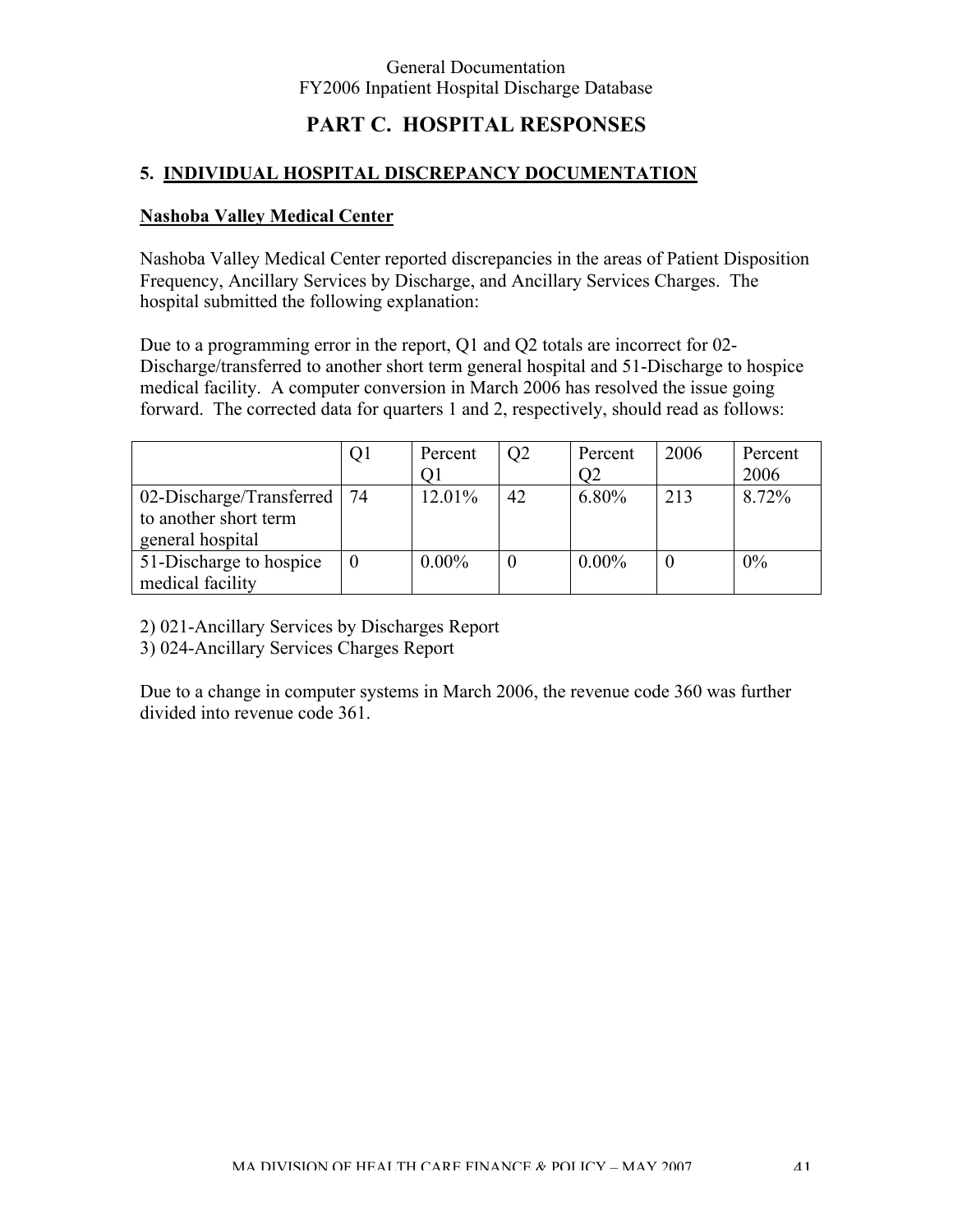# **PART C. HOSPITAL RESPONSES**

### **5. INDIVIDUAL HOSPITAL DISCREPANCY DOCUMENTATION**

#### **Newton Wellesley Hospital**

Newton Wellesley Hospital reported discrepancies in the areas of Discharges by Month, Routine Accommodation Frequency, Special Care Accommodation Frequency, and Routine Accommodation Charges. The hospital submitted the following explanation:

003 - Discharge Month Frequency Report: December 2005 total should be 1,277 (not 1,153) Total should be 16,954 (not 16,824)

Newton Wellesley Hospital also indicated that it was unable to verify the following reports:

- Top 20 AP 12 DRGs by Discharge
- Top 20 APR 15 DRGs by Discharge
- Ancillary Services Frequency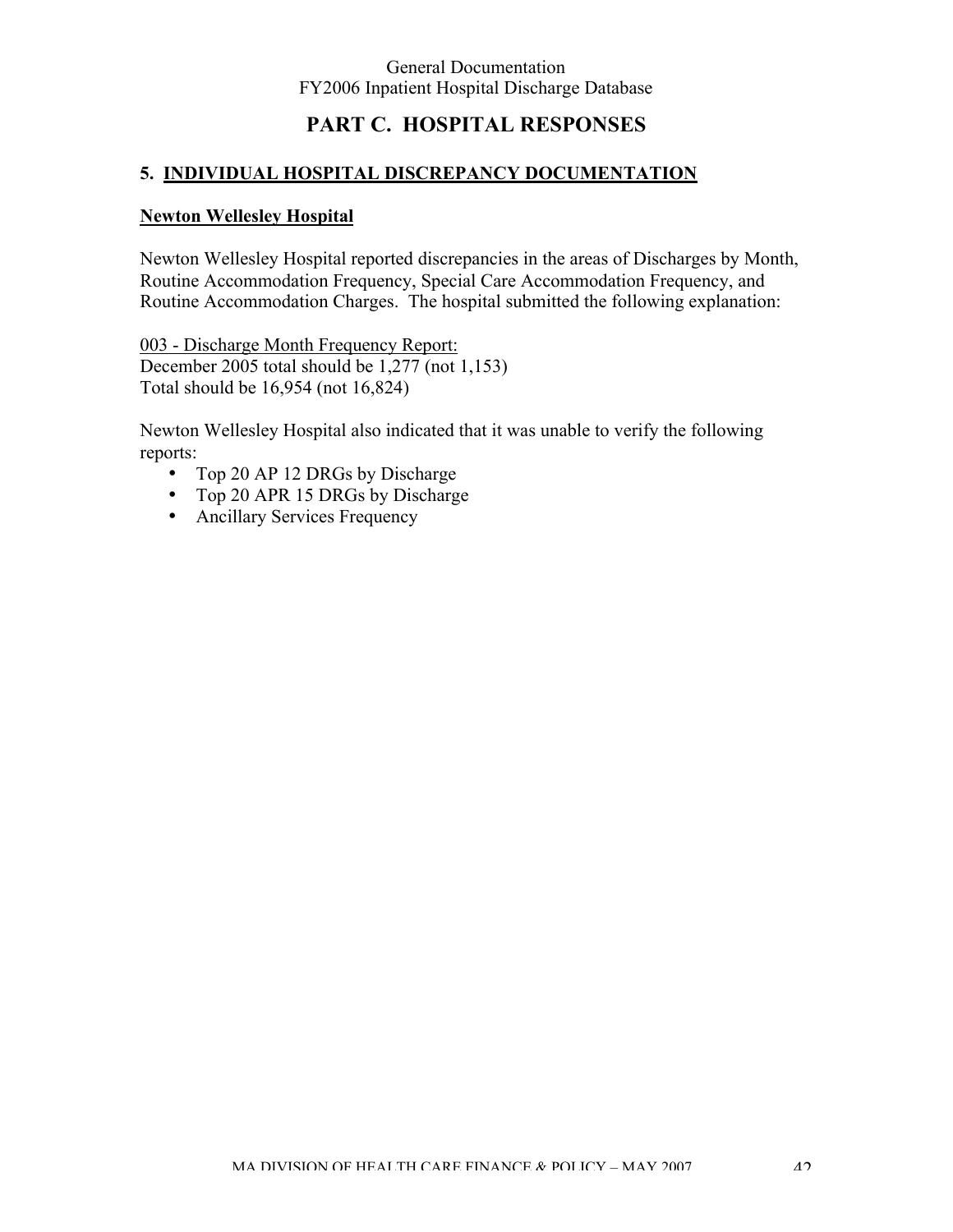# **PART C. HOSPITAL RESPONSES**

### **5. INDIVIDUAL HOSPITAL DISCREPANCY DOCUMENTATION**

### **North Shore Medical Center**

North Shore Medical Center reported one discrepancy in the area of Diagnosis Codes per Discharge. The hospital submitted the following explanation:

I have reviewed the FY 2006 Inpatient Discharge Data Profile reports and agree that the data is accurate, complete, and reflect what was in the system at the time the file was generated. There are discrepancies in the number of diagnosis codes per discharge. For reasons unknown at the time, the number of diagnosis codes per discharge does not accurately reflect what is currently in our system.

We have just begun generating this inpatient data out of a different database. In addition we are now using a new program to reflect the regulation changes that began for Q1 FY 2007. Because of these two reasons, I will not be able to resubmit this data.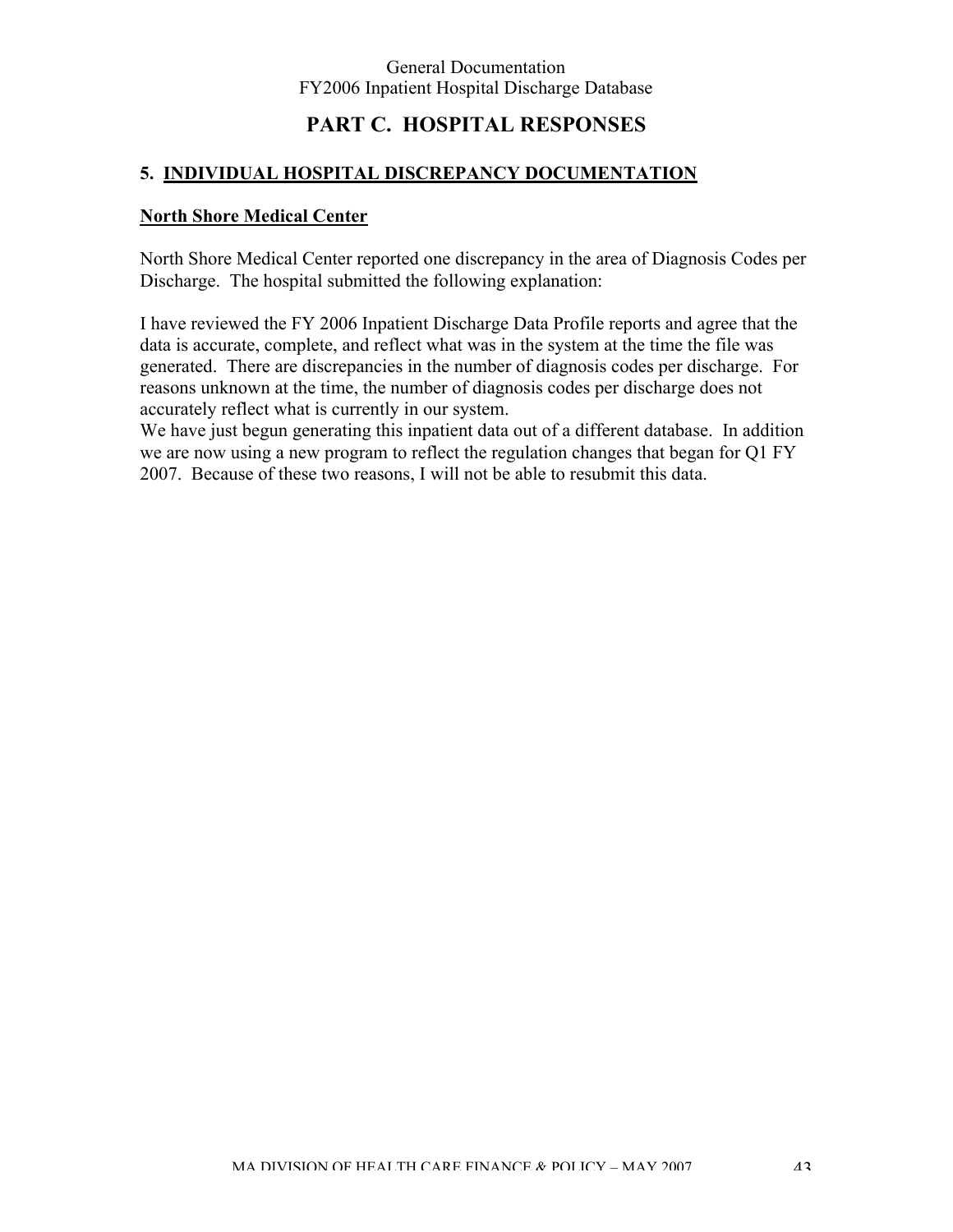# **PART C. HOSPITAL RESPONSES**

# **5. INDIVIDUAL HOSPITAL DISCREPANCY DOCUMENTATION**

## **St. Vincent Hospital**

St. Vincent Hospital reported discrepancies in the areas of Source of Admission and Diagnosis Codes per Discharge. No further explanation was provided.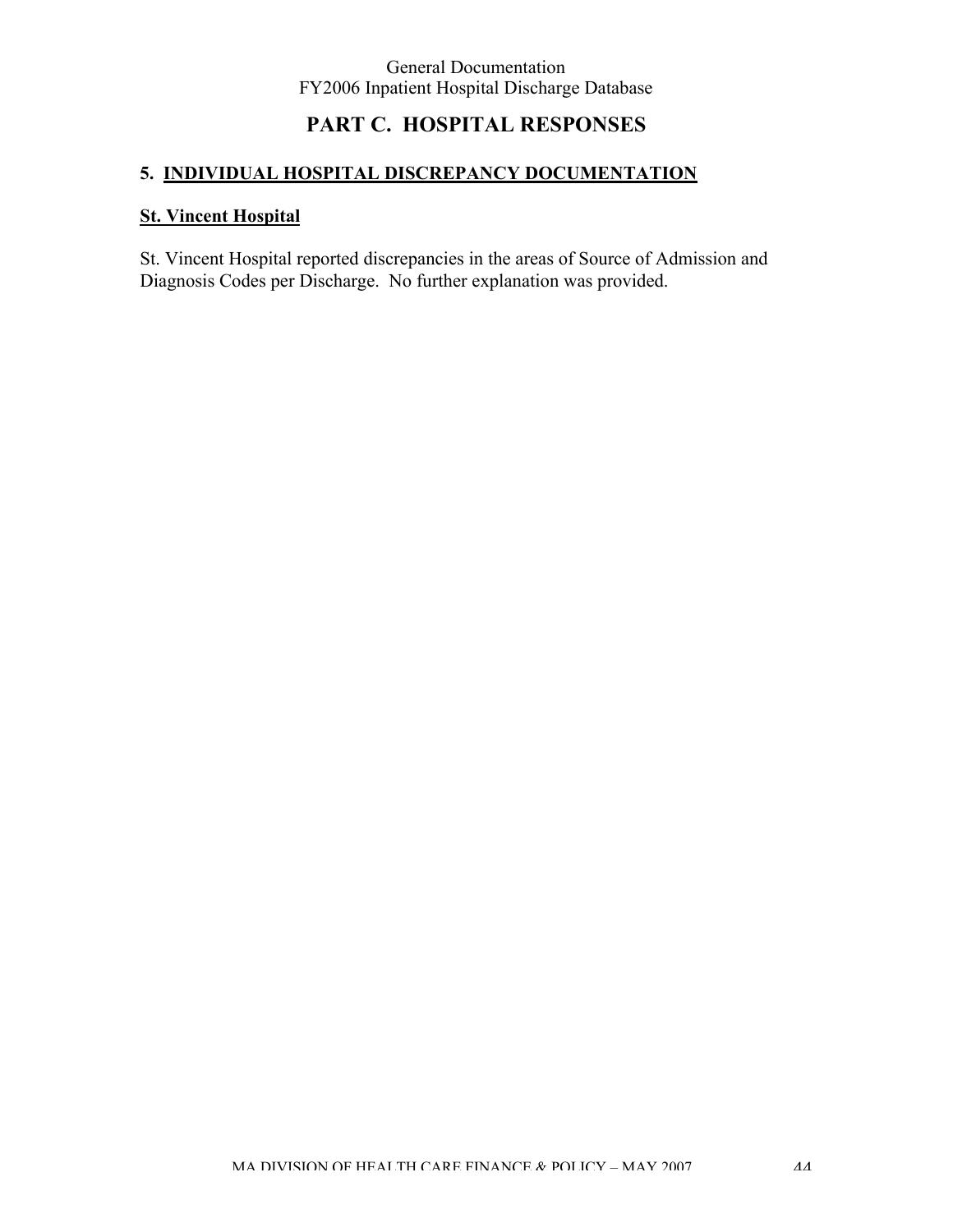# **PART C. HOSPITAL RESPONSES**

# **5. INDIVIDUAL HOSPITAL DISCREPANCY DOCUMENTATION**

## **Winchester Hospital**

Winchester Hospital reported one discrepancy in the area of Source of Admission. No further explanation was provided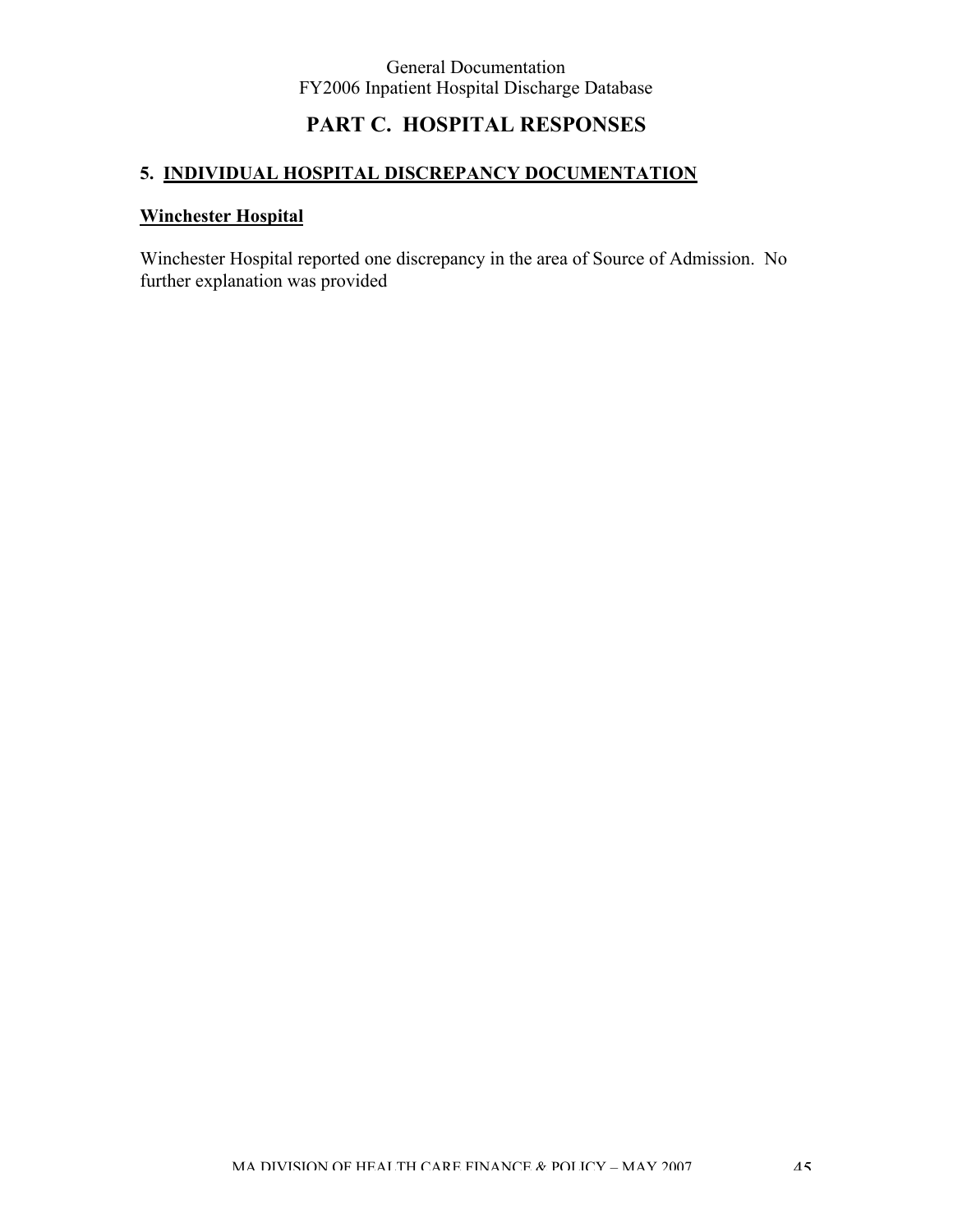# **PART D. CAUTIONARY USE HOSPITALS**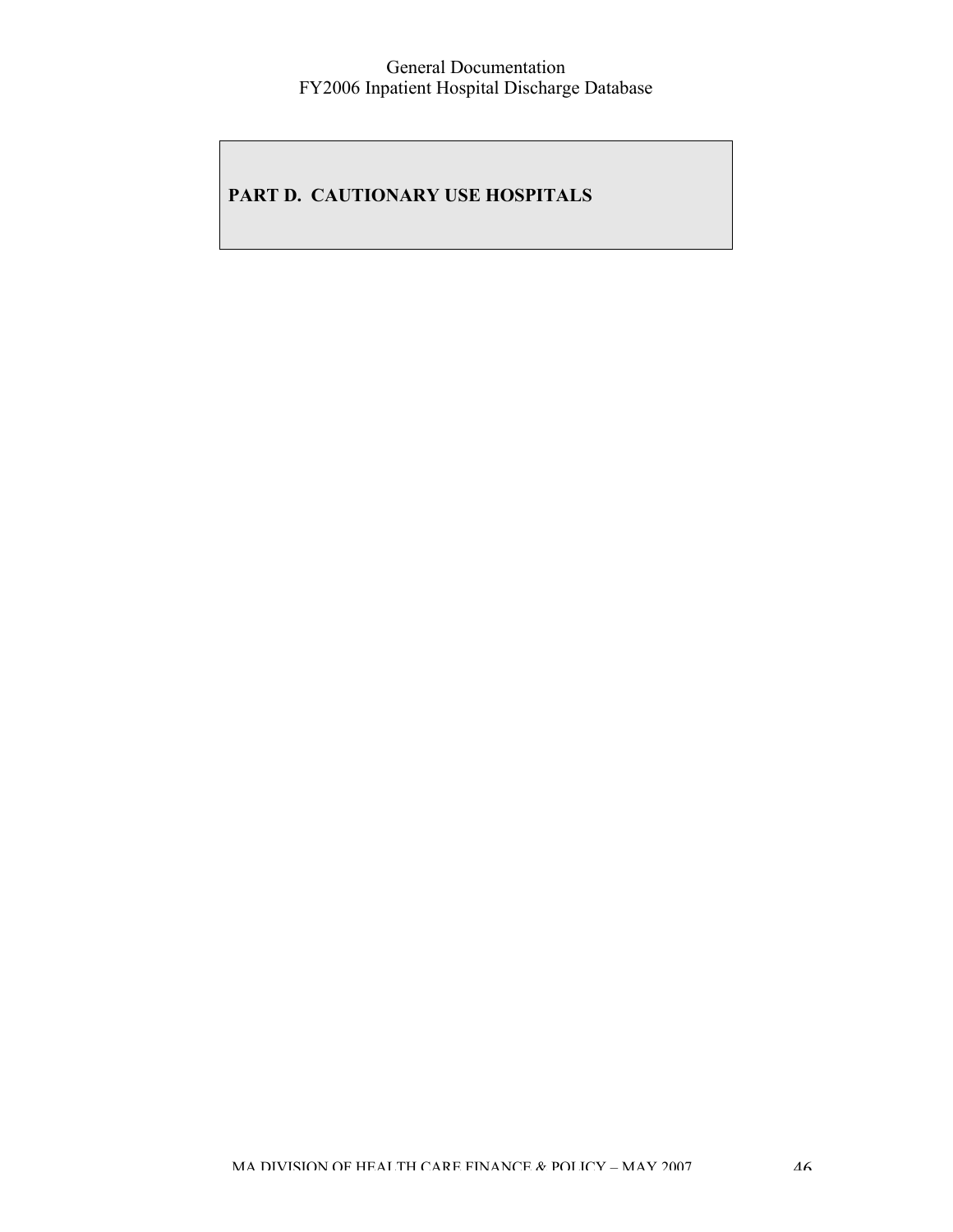# **PART D. CAUTIONARY USE HOSPITALS**

Previous year's data contained a separate file for the failed submissions. Beginning with FY2000, the database contains all submissions together, both passed and failed submissions for all hospitals within the database. The failed submissions are marked with an asterisk for easy identification. In 2001, the database file added a supplementary report, "Top Errors", listing all top errors by hospitals. This list contains top errors for both passed and failed submissions. Although this is not a cautionary use listing, its purpose is to provide the user with an overview of all hospitals' top errors, not just the failed submissions.

There are two cautionary use hospitals for FY2006.

Kindred Hospital Boston and Kindred Hospital Boston – North Shore submitted data for Ouarters  $1 - 3$  only.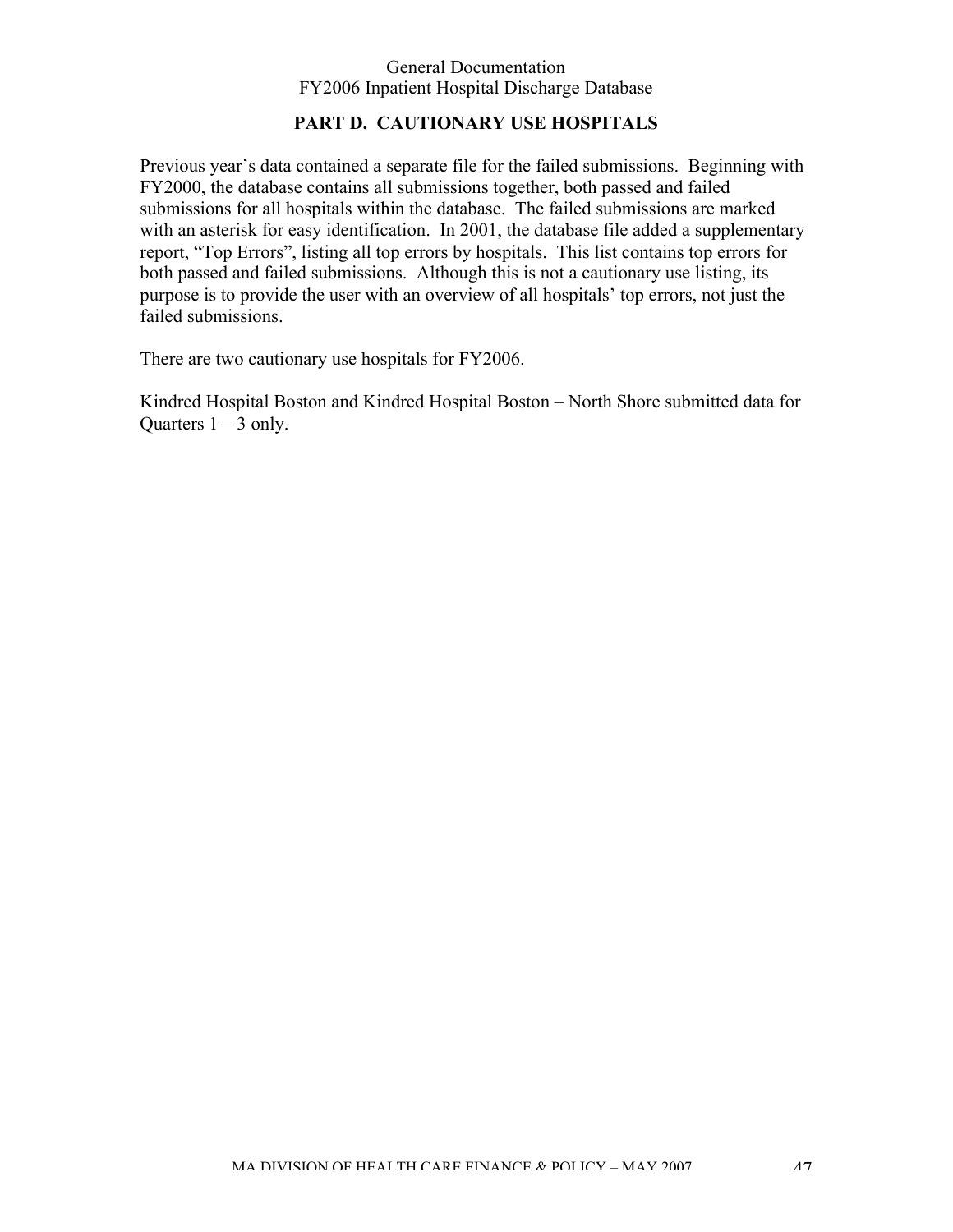## **PART E. HOSPITALS SUBMITTING DATA FOR FY2006**

- **1. List of Hospitals Submitting Data for FY2006**
- **2. Hospitals with No Data Submissions**
- **3. Discharge Totals and Charges for Hospitals Submitting Data by Quarter**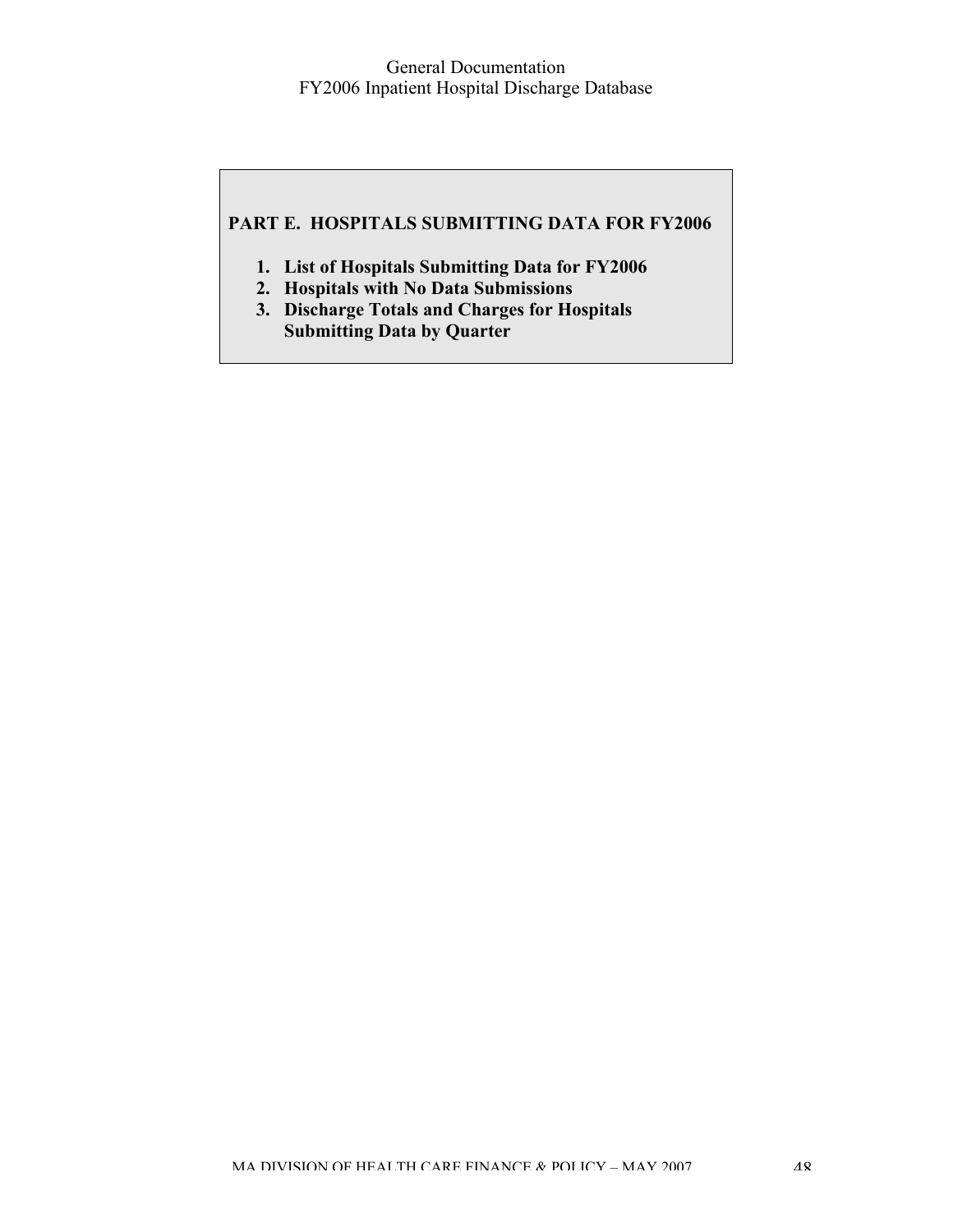### **PART E. HOSPITALS SUBMITTING DATA FOR FY2006**

#### 1. LIST OF HOSPITALS SUBMITTING DATA FOR FY2006

Anna Jaques Hospital Athol Memorial Hospital Baystate Franklin Baystate Mary Lane Baystate Medical Center Berkshire Medical Center Beth Israel Deaconess Hospital - Needham Beth Israel Deaconess Medical Center Boston Medical Center – Harrison Avenue Campus Brigham and Women's Hospital Brockton Hospital Cambridge Health Alliance - Cambridge Cape Cod Hospital Caritas Carney Hospital Caritas Good Samaritan Medical Center Caritas Good Samaritan Medical Center – Norcap Lodge Campus Caritas Holy Family Hospital and Medical Center Caritas Norwood Hospital Caritas St. Elizabeth's Medical Center Children's Hospital Boston Clinton Hospital Cooley Dickinson Hospital Dana-Farber Cancer Institute Emerson Hospital Fairview Hospital Falmouth Hospital Faulkner Hospital Hallmark Health System – Lawrence Memorial Hospital Campus Hallmark Health System – Melrose-Wakefield Hospital Campus Harrington Memorial Hospital Health Alliance Hospitals Heywood Hospital Holyoke Medical Center Hubbard Regional Hospital Jordan Hospital Kindred Hospital – Boston Kindred Hospital Boston – North Shore Lahey Clinic – Burlington Lawrence General Hospital Lowell General Hospital Marlborough Hospital Martha's Vineyard Hospital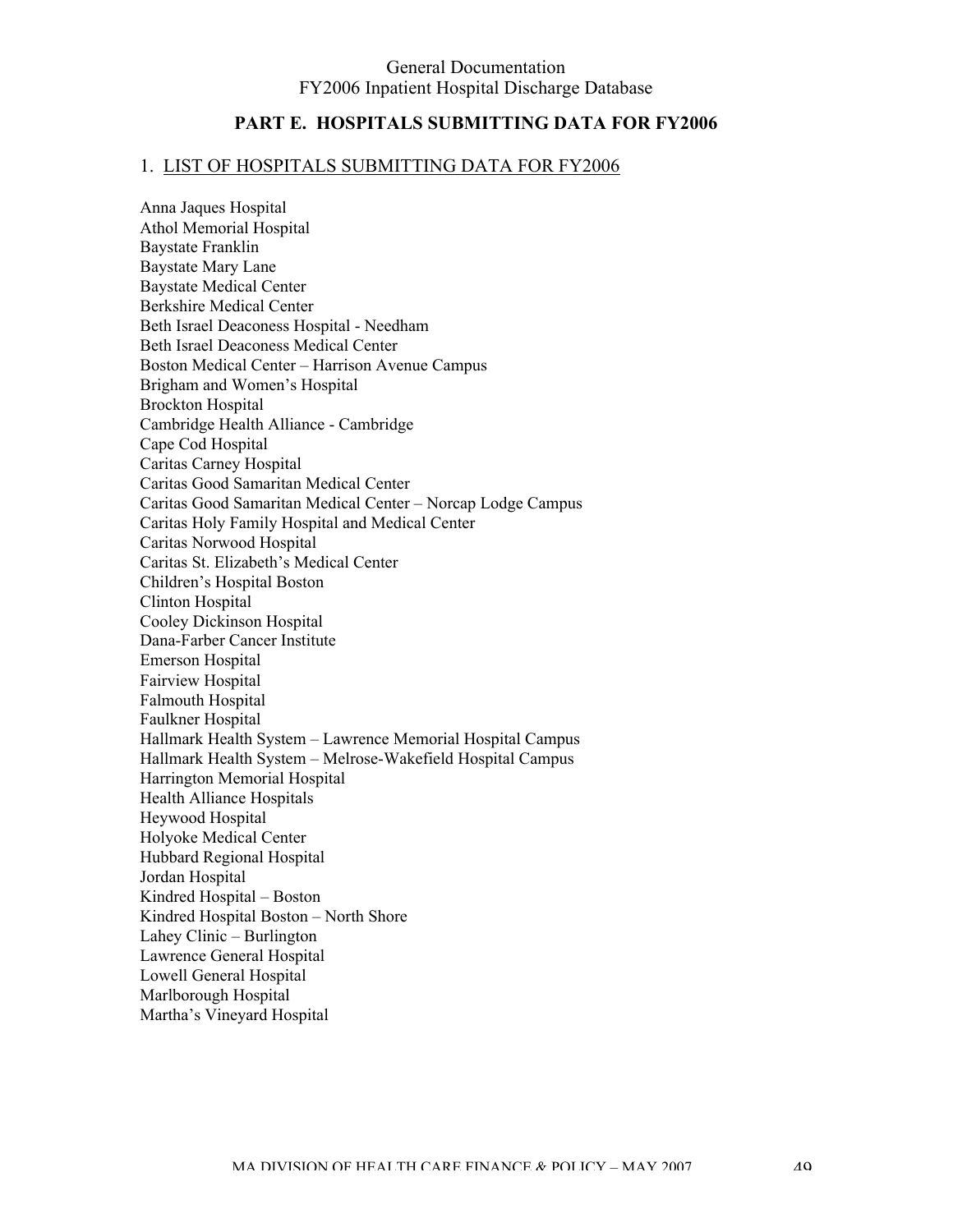## **PART E. HOSPITALS SUBMITTING DATA FOR FY2006**

#### 1. LIST OF HOSPITALS SUBMITTING DATA FOR FY2006 - *Continued*

Massachusetts Eye and Ear Infirmary Massachusetts General Hospital Mercy Medical Center – Providence Behavioral Health Hospital Campus Mercy Medical Center – Springfield Campus Merrimack Valley Hospital MetroWest Medical Center Milford Regional Medical Center Milton Hospital Morton Hospital and Medical Center Mount Auburn Hospital Nantucket Cottage Hospital Nashoba Valley Medical Center New England Baptist Hospital Newton-Wellesley Hospital Noble Hospital North Adams Regional Hospital North Shore Medical Center Northeast Health System – Addison Gilbert Campus Northeast Health System – Beverly Campus Quincy Medical Center Saint Anne's Hospital Saint Vincent Hospital at Worcester Medical Center Saints Memorial Medical Center South Shore Hospital Southcoast Hospitals Group – Charlton Memorial Campus Southcoast Hospitals Group – St. Luke's Campus Southcoast Hospitals Group – Tobey Hospital Campus Sturdy Memorial Hospital Tufts-New England Medical Center UMass. Memorial Medical Center Winchester Hospital Wing Memorial Hospital and Medical Centers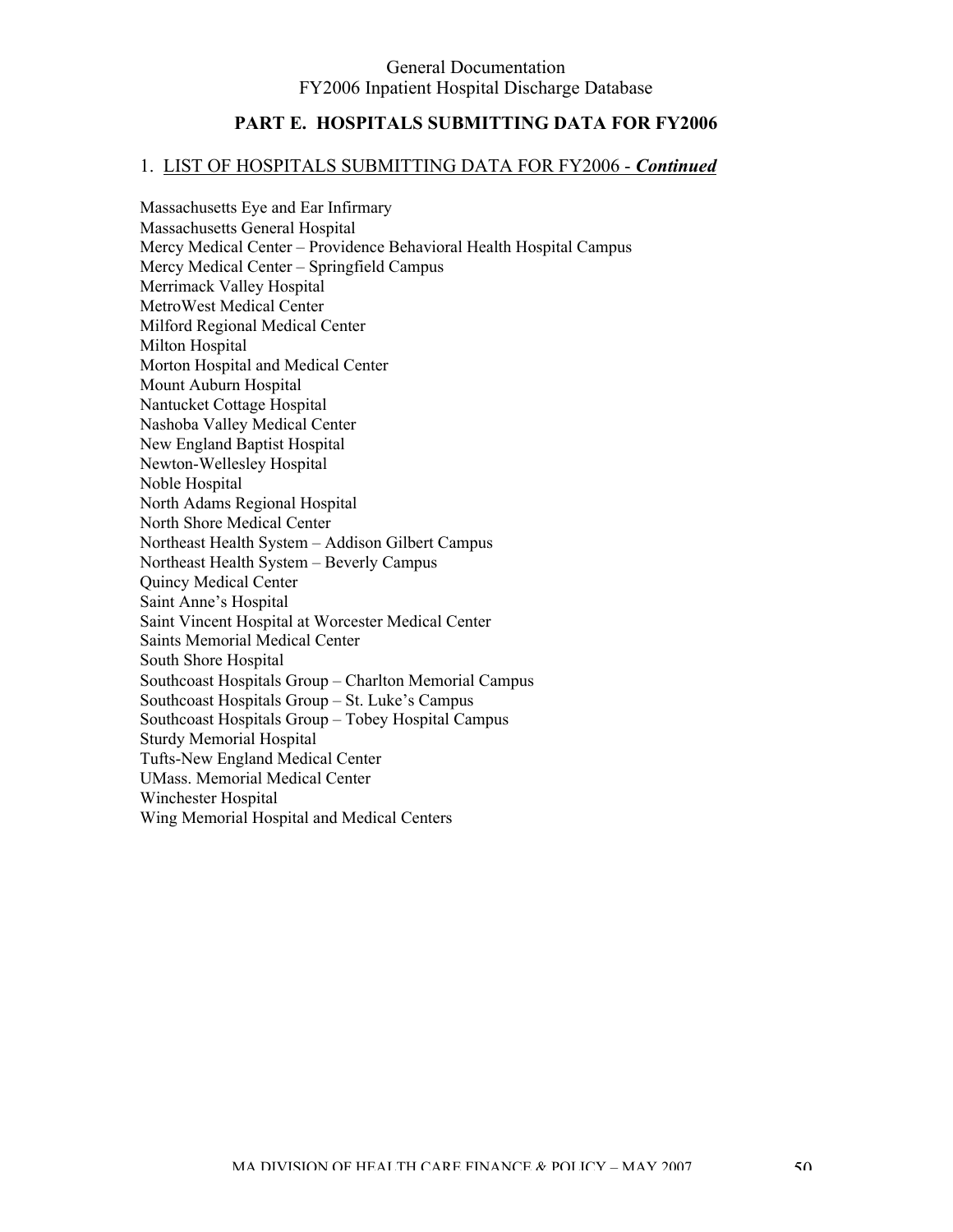# **PART E. HOSPITALS SUBMITTING DATA FOR FY2006**

# **2. LIST OF HOSPITALS WITH NO DATA FOR FY2006**

The Division is pleased to announce that all Massachusetts acute care hospitals reported case mix and charge data for FY2006.

Note: Part D. Cautionary Use Hospitals contains information on hospitals with missing or problematic quarters. For FY2006, there were two cautionary use hospitals. See section for details.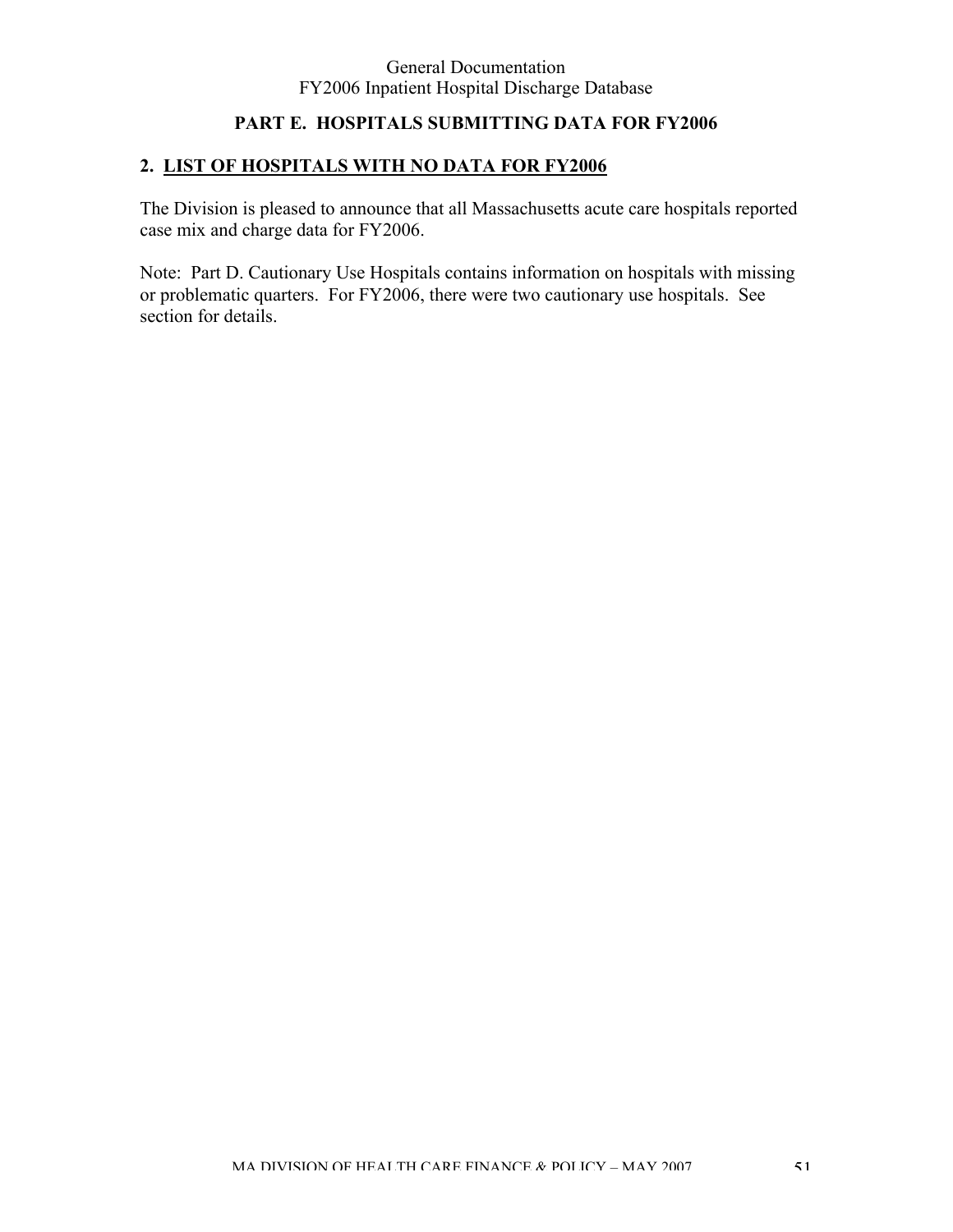# **PART E. HOSPITALS SUBMITTING DATA FOR FY2006**

# **3. DISCHARGE TOTALS AND CHARGES FOR HOSPITALS SUBMITTING DATA – BY QUARTER**

The following is a list of hospitals submitting data with discharge totals and charges by quarter. It is included here as a means of enabling users to crosscheck the contents of the electronic data file they receive.

| Qtr                     | <b>Hospital Name</b>                        | <b>DPH</b> | <b>Total</b>       | <b>Total Charges</b> |
|-------------------------|---------------------------------------------|------------|--------------------|----------------------|
|                         |                                             | #          | <b>Discharges</b>  |                      |
| 1                       | Anna Jaques Hospital                        | 2006       | 1,906              | \$20,436,585         |
| $\overline{2}$          | Anna Jaques Hospital                        |            | 2,006              | \$21,846,140         |
| $\overline{\mathbf{3}}$ | Anna Jaques Hospital                        |            | 2,100              | \$21,683,000         |
| $\overline{4}$          | Anna Jaques Hospital                        |            | 2,088              | \$20,373,952         |
|                         | Totals                                      |            | $8,\overline{100}$ | \$84,339,677         |
| 1                       | Athol Memorial Hospital                     | 2226       | 259                | \$3,720,200          |
| $\overline{2}$          | Athol Memorial Hospital                     |            | 258                | \$3,630,576          |
| $\overline{3}$          | <b>Athol Memorial Hospital</b>              |            | 257                | \$3,128,629          |
| $\overline{4}$          | Athol Memorial Hospital                     |            | 232                | \$2,810,113          |
|                         | Totals                                      |            | 1,006              | \$13,289,518         |
| 1                       | <b>Baystate Franklin Medical Center</b>     | 2120       | 1,181              | \$15,158,661         |
| $\overline{2}$          | <b>Baystate Franklin Medical Center</b>     |            | 1,217              | \$14,792,810         |
| $\overline{3}$          | <b>Baystate Franklin Medical Center</b>     |            | 1,176              | \$14,555,797         |
| $\overline{4}$          | <b>Baystate Franklin Medical Center</b>     |            | 1,155              | \$14,029,508         |
|                         | Totals                                      |            | 4,729              | \$58,536,776         |
| 1                       | <b>Baystate Mary Lane</b>                   | 2148       | 384                | \$3,306,402          |
| $\overline{2}$          | <b>Baystate Mary Lane</b>                   |            | 362                | \$3,165,985          |
| $\overline{\mathbf{3}}$ | <b>Baystate Mary Lane</b>                   |            | 415                | \$3,685,635          |
| $\overline{4}$          | <b>Baystate Mary Lane</b>                   |            | 434                | \$3,579,502          |
|                         | Totals                                      |            | 1,595              | \$13,737,524         |
| 1                       | <b>Baystate Medical Center</b>              | 2339       | 9,246              | \$194,166,513        |
| $\overline{2}$          | <b>Baystate Medical Center</b>              |            | 9,378              | \$200,852,044        |
| $\overline{3}$          | <b>Baystate Medical Center</b>              |            | 9,600              | \$205,260,594        |
| $\overline{4}$          | <b>Baystate Medical Center</b>              |            | 9,629              | \$194,730,227        |
|                         | Totals                                      |            | 37,853             | \$795,009,378        |
| 1                       | Berkshire Health Systems - Berkshire        | 2313       | 3,042              | \$44,641,676         |
| $\overline{2}$          | Berkshire Health Systems - Berkshire        |            | 3,089              | \$44,047,456         |
| $\overline{\mathbf{3}}$ | Berkshire Health Systems - Berkshire        |            | 3,161              | \$47,391,672         |
| $\overline{4}$          | Berkshire Health Systems - Berkshire        |            | 3,278              | \$46,932,513         |
|                         | Totals                                      |            | 12,570             | \$183,013,317        |
| 1                       | Beth Israel Deaconess - Needham             | 2054       | 585                | \$8,325,409          |
| $\overline{2}$          | Beth Israel Deaconess - Needham             |            | 558                | \$7,947,161          |
| $\overline{3}$          | Beth Israel Deaconess - Needham             |            | 658                | \$8,558,898          |
| $\overline{4}$          | Beth Israel Deaconess - Needham             |            | 676                | \$7,528,537          |
|                         | Totals                                      |            | 2,477              | \$32,360,005         |
| 1                       | <b>Beth Israel Deaconess Medical Center</b> | 2069       | 9,154              | \$220,019,539        |
| $\overline{2}$          | <b>Beth Israel Deaconess Medical Center</b> |            | 9,332              | \$237,083,122        |
| $\overline{\mathbf{3}}$ | <b>Beth Israel Deaconess Medical Center</b> |            | 9,820              | \$246,251,553        |
| $\overline{4}$          | <b>Beth Israel Deaconess Medical Center</b> |            | 9,961              | \$241,229,812        |
|                         | Totals                                      |            | 38,267             | \$944,584,026        |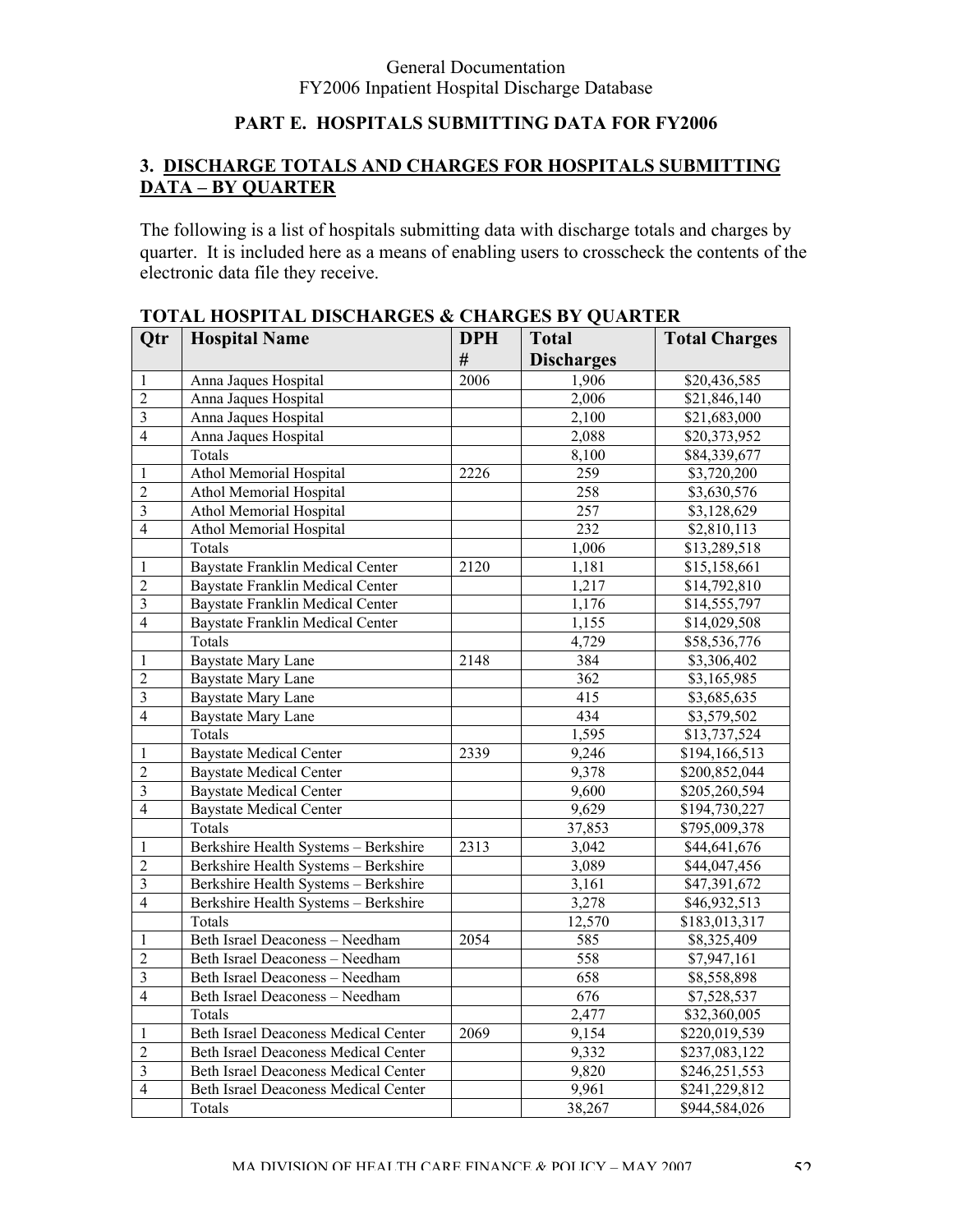# **PART E. HOSPITALS SUBMITTING DATA FOR FY2006**

|                                  | I OTAL HOSI ITALI DISCHARGES & CHARGES DT QUARTER |            |                   |                               |  |
|----------------------------------|---------------------------------------------------|------------|-------------------|-------------------------------|--|
| Otr                              | <b>Hospital Name</b>                              | <b>DPH</b> | <b>Total</b>      | <b>Total Charges</b>          |  |
|                                  |                                                   | #          | <b>Discharges</b> |                               |  |
| 1                                | Boston Medical Center - Harrison Ave.             | 2307       | 7,233             | \$141,610,995                 |  |
| $\overline{2}$                   | Boston Medical Center - Harrison Ave.             |            | 7,109             | \$130,920,246                 |  |
| $\mathfrak{Z}$                   | Boston Medical Center - Harrison Ave.             |            | 7,117             | \$133,840,565                 |  |
| $\overline{4}$                   | Boston Medical Center - Harrison Ave.             |            | 6,946             | \$128,287,356                 |  |
|                                  | Totals                                            |            | 28,405            | \$534,659,162                 |  |
| 1                                | Brigham and Women's Hospital                      | 2921       | 12,372            | \$483,180,962                 |  |
| $\overline{2}$                   | Brigham and Women's Hospital                      |            | 12,706            | \$499,274,930                 |  |
| $\mathfrak{Z}$                   | Brigham and Women's Hospital                      |            | 13,258            | \$507,317,070                 |  |
| $\overline{4}$                   | Brigham and Women's Hospital                      |            | 13,054            | \$489,306,566                 |  |
|                                  | Totals                                            |            | 51,390            | \$1,979,079,528               |  |
| 1                                | <b>Brockton Hospital</b>                          | 2118       | 3,637             | \$37,419,738                  |  |
| $\overline{2}$                   | <b>Brockton Hospital</b>                          |            | 3,776             | \$40,471,705                  |  |
| $\mathfrak{Z}$                   | <b>Brockton Hospital</b>                          |            | 3,793             | \$40,980,338                  |  |
| $\overline{4}$                   | <b>Brockton Hospital</b>                          |            | 3,707             | \$39,584,268                  |  |
|                                  | Totals                                            |            | 14,913            | \$158,456,049                 |  |
| 1                                | Cambridge Health Alliance-Cambridge               | 2108       | 4,267             | \$48,787,145                  |  |
| $\overline{2}$                   | Cambridge Health Alliance-Cambridge               |            | 4,439             | \$50,559,998                  |  |
| $\mathfrak{Z}$                   | Cambridge Health Alliance-Cambridge               |            | 4,442             | \$51,962,780                  |  |
| $\overline{4}$                   | Cambridge Health Alliance-Cambridge               |            | 4,454             | \$51,157,449                  |  |
|                                  | Totals                                            |            | 17,602            | \$202,467,372                 |  |
| 1                                | Cape Cod Hospital                                 | 2135       | 3,924             | \$65,897,815                  |  |
| $\overline{2}$                   | Cape Cod Hospital                                 |            | 3,934             | \$68,234,692                  |  |
| $\mathfrak{Z}$                   | Cape Cod Hospital                                 |            | 4,046             | \$70,594,986                  |  |
| $\overline{4}$                   | Cape Cod Hospital                                 |            | 4,383             | \$72,972,536                  |  |
|                                  | Totals                                            |            | 16,287            |                               |  |
|                                  | Caritas Carney Hospital                           | 2003       | 1,870             | \$277,700,029<br>\$24,360,549 |  |
| 1<br>$\overline{2}$              |                                                   |            | 1,983             |                               |  |
|                                  | Caritas Carney Hospital                           |            |                   | \$25,248,774                  |  |
| $\mathfrak{Z}$<br>$\overline{4}$ | Caritas Carney Hospital                           |            | 1,861             | \$24,849,709                  |  |
|                                  | Caritas Carney Hospital                           |            | 1,842             | \$24,546,923                  |  |
|                                  | Totals                                            |            | 7,556             | \$99,005,955                  |  |
| 1                                | Caritas Good Samaritan Medical Ctr.               | 2101       | 3,209             | \$34,374,800                  |  |
| $\overline{2}$                   | Caritas Good Samaritan Medical Ctr.               |            | 3,219             | \$36,029,294                  |  |
| $\mathfrak{Z}$                   | Caritas Good Samaritan Medical Ctr.               |            | 3,190             | \$34,112,649                  |  |
| $\overline{4}$                   | Caritas Good Samaritan Medical Ctr.               |            | 3,306             | \$35,716,815                  |  |
|                                  | Totals                                            |            | 12,924            | \$140,233,558                 |  |
| 1                                | Caritas Good Sam. - Norcap Lodge                  | 2KGH       | 593               | \$1,836,237                   |  |
| $\overline{2}$                   | Caritas Good Sam. - Norcap Lodge                  |            | 657               | \$2,036,416                   |  |
| $\mathfrak{Z}$                   | Caritas Good Sam. - Norcap Lodge                  |            | 629               | \$1,967,862                   |  |
| $\overline{4}$                   | Caritas Good Sam. - Norcap Lodge                  |            | 654               | \$2,025,428                   |  |
|                                  | Totals                                            |            | 2,533             | \$7,865,943                   |  |
| 1                                | Caritas Holy Family Hospital                      | 2225       | 2,953             | \$39,101,477                  |  |
| $\overline{2}$                   | Caritas Holy Family Hospital                      |            | 3,091             | \$41,442,141                  |  |
| $\mathfrak{Z}$                   | Caritas Holy Family Hospital                      |            | 3,023             | \$37,389,498                  |  |
| $\overline{4}$                   | Caritas Holy Family Hospital                      |            | 2,852             | \$34,917,788                  |  |
|                                  | Totals                                            |            | 11,919            | \$152,850,904                 |  |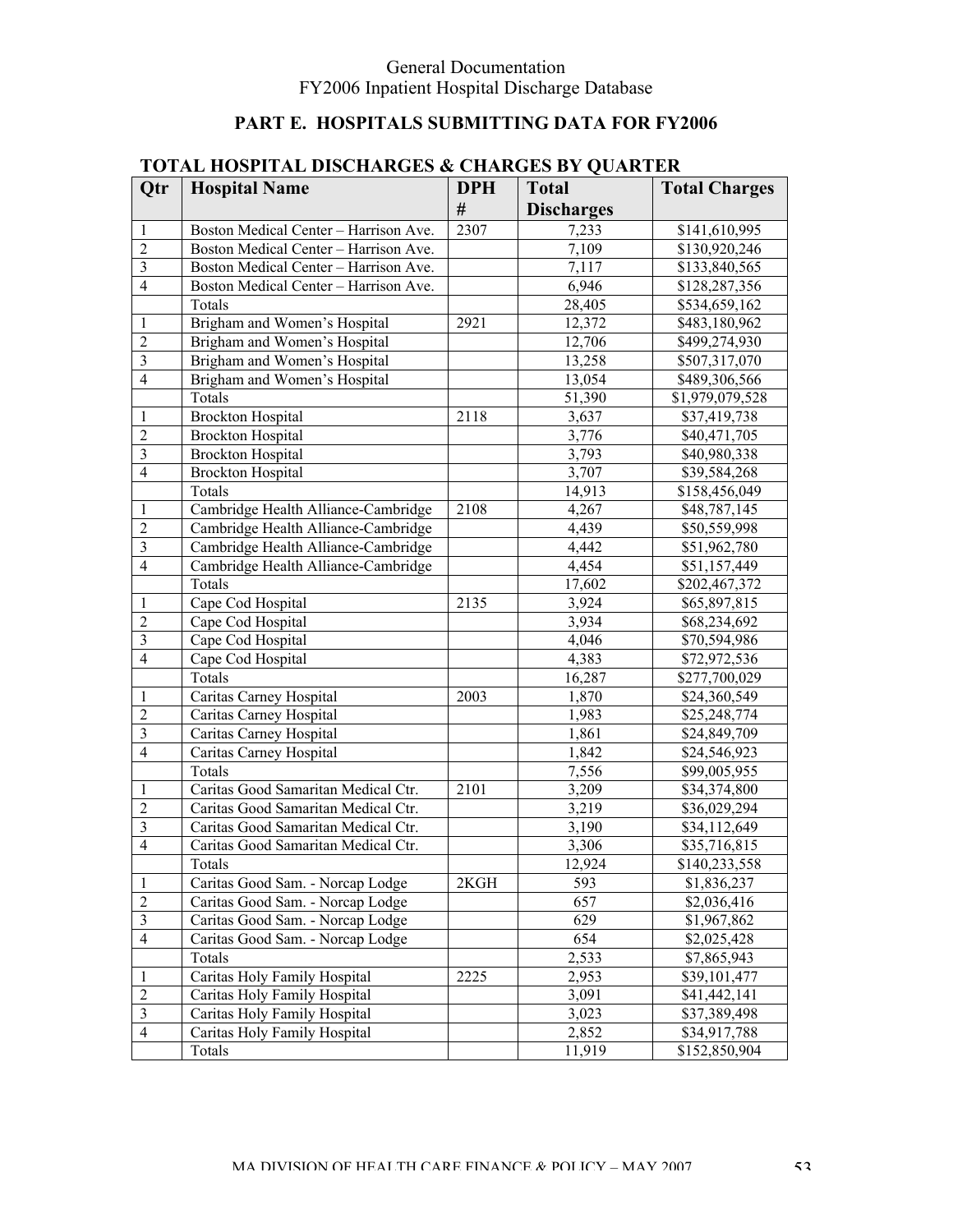# **PART E. HOSPITALS SUBMITTING DATA FOR FY2006**

|                  | TOTAL HOSI ITAL DISCHARGES & CHARGES DT QUARTER |      |                    |                               |
|------------------|-------------------------------------------------|------|--------------------|-------------------------------|
| Qtr              | <b>Hospital Name</b>                            | DPH# | <b>Total</b>       | <b>Total Charges</b>          |
|                  |                                                 |      | <b>Discharges</b>  |                               |
| 1                | Caritas Norwood Hospital                        | 2114 | 3,205              | \$37,465,391                  |
| $\overline{2}$   | Caritas Norwood Hospital                        |      | 3,224              | \$40,203,499                  |
| $\mathfrak{Z}$   | Caritas Norwood Hospital                        |      | $\overline{3,212}$ | \$38,420,667                  |
| $\overline{4}$   | Caritas Norwood Hospital                        |      | 3,166              | \$37,787,236                  |
|                  | Totals                                          |      | 12,807             | \$153,876,793                 |
| 1                | Caritas St. Elizabeth's Hospital                | 2085 | 3,946              | \$70,197,662                  |
| $\overline{2}$   | Caritas St. Elizabeth's Hospital                |      | $\overline{3,935}$ | \$73,108,875                  |
| $\mathfrak{Z}$   | Caritas St. Elizabeth's Hospital                |      | 3,831              | \$71,035,436                  |
| $\overline{4}$   | Caritas St. Elizabeth's Hospital                |      | $\overline{3,938}$ | \$69,001,614                  |
|                  | Totals                                          |      | 15,650             | \$283,343,587                 |
| 1                | Children's Hospital Boston                      | 2139 | 4,226              | \$151,007,170                 |
| $\overline{2}$   | Children's Hospital Boston                      |      | 4,153              | \$151,477,054                 |
| $\mathfrak{Z}$   | Children's Hospital Boston                      |      | 4,401              | \$158,666,611                 |
| $\overline{4}$   | Children's Hospital Boston                      |      | 4,268              | \$159,730,569                 |
|                  | Totals                                          |      | 17,048             | \$620,881,404                 |
| 1                | Clinton Hospital                                | 2126 | 324                | \$5,130,392                   |
| $\overline{2}$   | Clinton Hospital                                |      | 310                | \$5,164,343                   |
| $\mathfrak{Z}$   | <b>Clinton Hospital</b>                         |      | 309                | \$5,136,148                   |
| $\overline{4}$   | Clinton Hospital                                |      | 306                | \$5,099,385                   |
|                  | Totals                                          |      | 1,249              | \$20,530,268                  |
| 1                | Cooley Dickinson Hospital                       | 2155 | 2,089              | \$25,443,006                  |
| $\overline{2}$   | Cooley Dickinson Hospital                       |      | 2,300              | \$27,603,669                  |
| $\mathfrak{Z}$   | Cooley Dickinson Hospital                       |      | $\overline{2,}192$ | \$25,960,351                  |
| $\overline{4}$   |                                                 |      | 2,141              |                               |
|                  | Cooley Dickinson Hospital<br>Totals             |      |                    | \$26,492,451<br>\$105,499,477 |
|                  |                                                 |      | 8,722              |                               |
| 1                | Dana-Farber Cancer Institute                    | 2335 | 293                | \$14,504,463                  |
| $\overline{2}$   | Dana-Farber Cancer Institute                    |      | 228                | \$13,969,593                  |
| $\mathfrak{Z}$   | Dana-Farber Cancer Institute                    |      | 265                | \$15,810,477                  |
| $\overline{4}$   | Dana-Farber Cancer Institute                    |      | 249                | \$12,858,388                  |
|                  | Totals                                          |      | 1,035              | \$57,142,921                  |
| 1                | Emerson Hospital                                | 2018 | 2,101              | \$30,954,679                  |
| $\overline{2}$   | <b>Emerson Hospital</b>                         |      | 2,167              | \$32,109,075                  |
| $\mathfrak{Z}$   | <b>Emerson Hospital</b>                         |      | 2,330              | \$32,780,491                  |
| $\overline{4}$   | Emerson Hospital                                |      | 2,380              | \$34,185,647                  |
|                  | Totals                                          |      | 8,978              | \$130,029,892                 |
| $\mathbf{1}$     | Fairview Hospital                               | 2052 | 304                | \$2,336,347                   |
| $\sqrt{2}$       | Fairview Hospital                               |      | 302                | \$2,773,735                   |
| $\mathfrak{Z}$   | Fairview Hospital                               |      | 314                | \$2,629,644                   |
| $\overline{4}$   | Fairview Hospital                               |      | 310                | \$2,661,616                   |
|                  | Totals                                          |      | 1,230              | \$10,401,342                  |
| $\mathbf{1}$     | Falmouth Hospital                               | 2289 | 1,583              | \$20,814,943                  |
| $\boldsymbol{2}$ | Falmouth Hospital                               |      | 1,640              | \$22,527,057                  |
| $\mathfrak{Z}$   | Falmouth Hospital                               |      | 1,560              | \$20,156,752                  |
| $\overline{4}$   | <b>Falmouth Hospital</b>                        |      | 1,785              | \$22,802,389                  |
|                  | Totals                                          |      | 6,568              | \$86,301,141                  |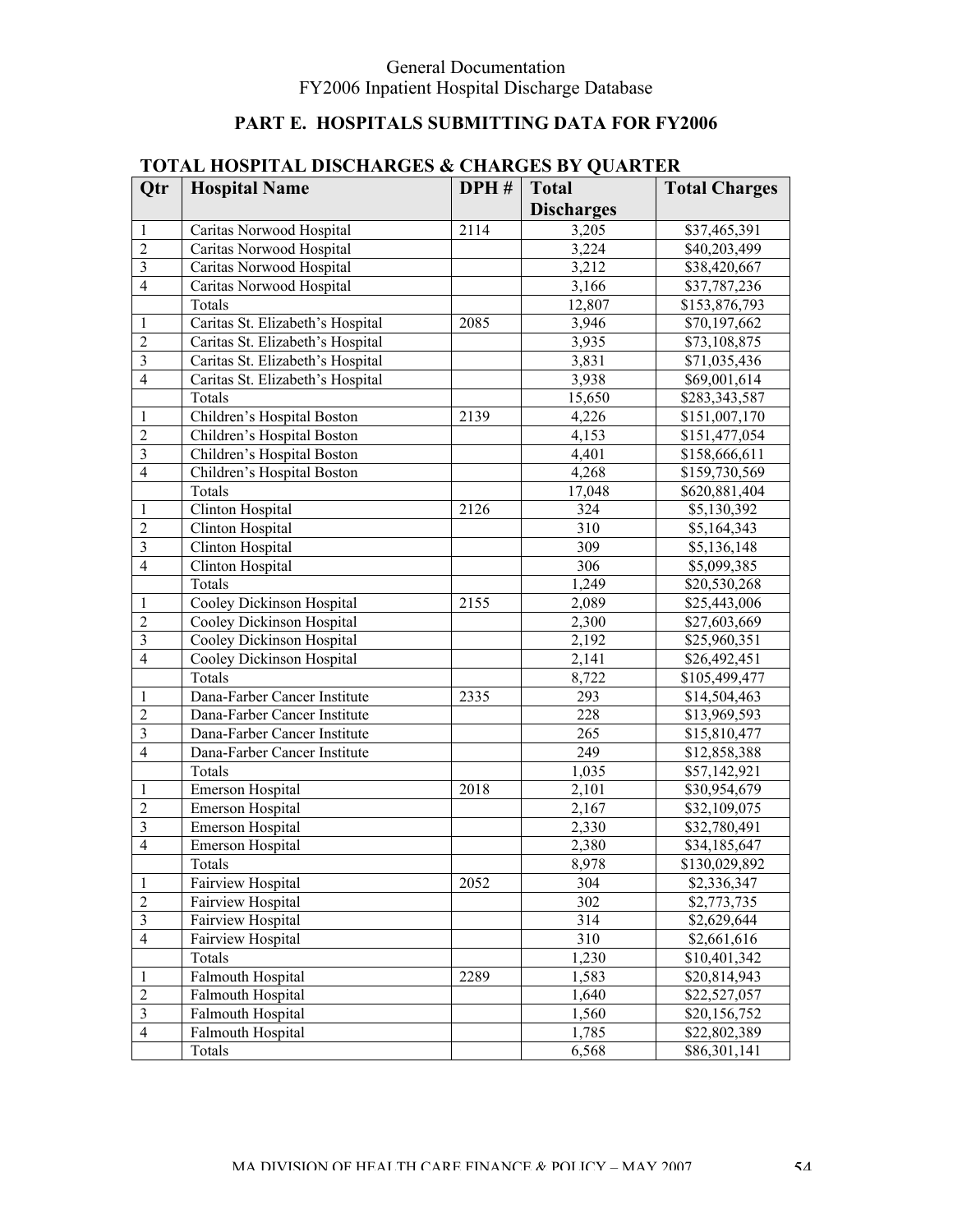# **PART E. HOSPITALS SUBMITTING DATA FOR FY2006**

|                | TUTAL HUSHTAL DISCHANGES & CHANGES DT QUANTEN |      |                   |                         |
|----------------|-----------------------------------------------|------|-------------------|-------------------------|
| Qtr.           | <b>Hospital Name</b>                          | DPH# | <b>Total</b>      | <b>Total Charges</b>    |
|                |                                               |      | <b>Discharges</b> |                         |
| 1              | Faulkner Hospital                             | 2048 | 1,975             | \$37,911,048            |
| $\overline{2}$ | Faulkner Hospital                             |      | 2,182             | \$39,822,235            |
| $\overline{3}$ | Faulkner Hospital                             |      | 2,159             | \$39,021,440            |
| $\overline{4}$ | Faulkner Hospital                             |      | 2,022             | \$37,966,842            |
|                | Totals                                        |      | 8,338             | \$154,721,565           |
| 1              | Hallmark Health - Lawrence Memorial           | 2038 | 1,259             | \$17,092,427            |
| $\overline{c}$ | Hallmark Health - Lawrence Memorial           |      | 1,436             | \$19,493,725            |
| $\overline{3}$ | Hallmark Health - Lawrence Memorial           |      | 1,452             | \$18,350,631            |
| $\overline{4}$ | Hallmark Health - Lawrence Memorial           |      | 1,307             | \$17,044,030            |
|                | Totals                                        |      | 5,454             | \$71,980,813            |
| 1              | Hallmark Health - Melrose-Wakefield           | 2058 | 2,684             | \$26,447,926            |
| $\overline{2}$ | Hallmark Health - Melrose-Wakefield           |      | 2,824             | \$28,318,813            |
| $\overline{3}$ | Hallmark Health - Melrose-Wakefield           |      | 2,949             | \$30,055,979            |
| $\overline{4}$ | Hallmark Health - Melrose-Wakefield           |      | 2,915             | \$29,729,803            |
|                | Totals                                        |      | 11,372            | \$114,552,521           |
| 1              | Harrington Memorial Hospital                  | 2143 | 837               | \$8,583,446             |
| $\overline{2}$ | Harrington Memorial Hospital                  |      | 874               | \$8,818,389             |
| $\overline{3}$ | Harrington Memorial Hospital                  |      | 842               | \$8,597,243             |
| $\overline{4}$ | Harrington Memorial Hospital                  |      | 816               | \$8,287,682             |
|                | Totals                                        |      | 3,369             | \$34,286,760            |
| 1              | Health Alliance Hospitals, Inc.               | 2034 | 2,196             | \$23,416,700            |
| $\overline{2}$ | Health Alliance Hospitals, Inc.               |      | 2,286             | \$25,039,721            |
| $\overline{3}$ | Health Alliance Hospitals, Inc.               |      | 2,375             | \$26,766,598            |
| $\overline{4}$ | Health Alliance Hospitals, Inc.               |      | 2,215             | \$24,955,431            |
|                | Totals                                        |      | 9,072             | \$100,178,450           |
| 1              | Heywood Hospital                              | 2036 | 1,182             | \$13,045,020            |
| $\overline{2}$ | Heywood Hospital                              |      | 1,322             |                         |
| $\overline{3}$ |                                               |      |                   | \$13,807,294            |
| $\overline{4}$ | Heywood Hospital                              |      | 1,294             | \$13,920,754            |
|                | Heywood Hospital                              |      | 1,220             | \$12,521,034            |
|                | Totals                                        |      | 5,018             | \$53,294,102            |
| 1              | Holyoke Medical Center                        | 2145 | 1,942             | \$21,631,282            |
| $\overline{c}$ | Holyoke Medical Center                        |      | 1,963             | \$21,493,662            |
| $\overline{3}$ | Holyoke Medical Center                        |      | 1,917             | \$21,828,688            |
| $\overline{4}$ | Holyoke Medical Center                        |      | 1,939             | \$19,137,944            |
|                | Totals                                        |      | 7,761             | \$84,091,576            |
| 1              | Hubbard Regional Hospital                     | 2157 | 347               | $\overline{$2,591,689}$ |
| $\overline{2}$ | Hubbard Regional Hospital                     |      | 333               | \$2,398,918             |
| $\mathfrak{Z}$ | Hubbard Regional Hospital                     |      | 301               | \$2,037,415             |
| $\overline{4}$ | Hubbard Regional Hospital                     |      | 269               | \$2,213,874             |
|                | Totals                                        |      | 1,250             | \$9,241,896             |
| 1              | Jordan Hospital                               | 2082 | 2,454             | \$25,774,781            |
| $\overline{2}$ | Jordan Hospital                               |      | 2,678             | \$27,756,951            |
| $\mathfrak{Z}$ | Jordan Hospital                               |      | 2,612             | \$26,836,653            |
| $\overline{4}$ | Jordan Hospital                               |      | 2,723             | \$27,726,577            |
|                | Totals                                        |      | 10,467            | \$108,094,962           |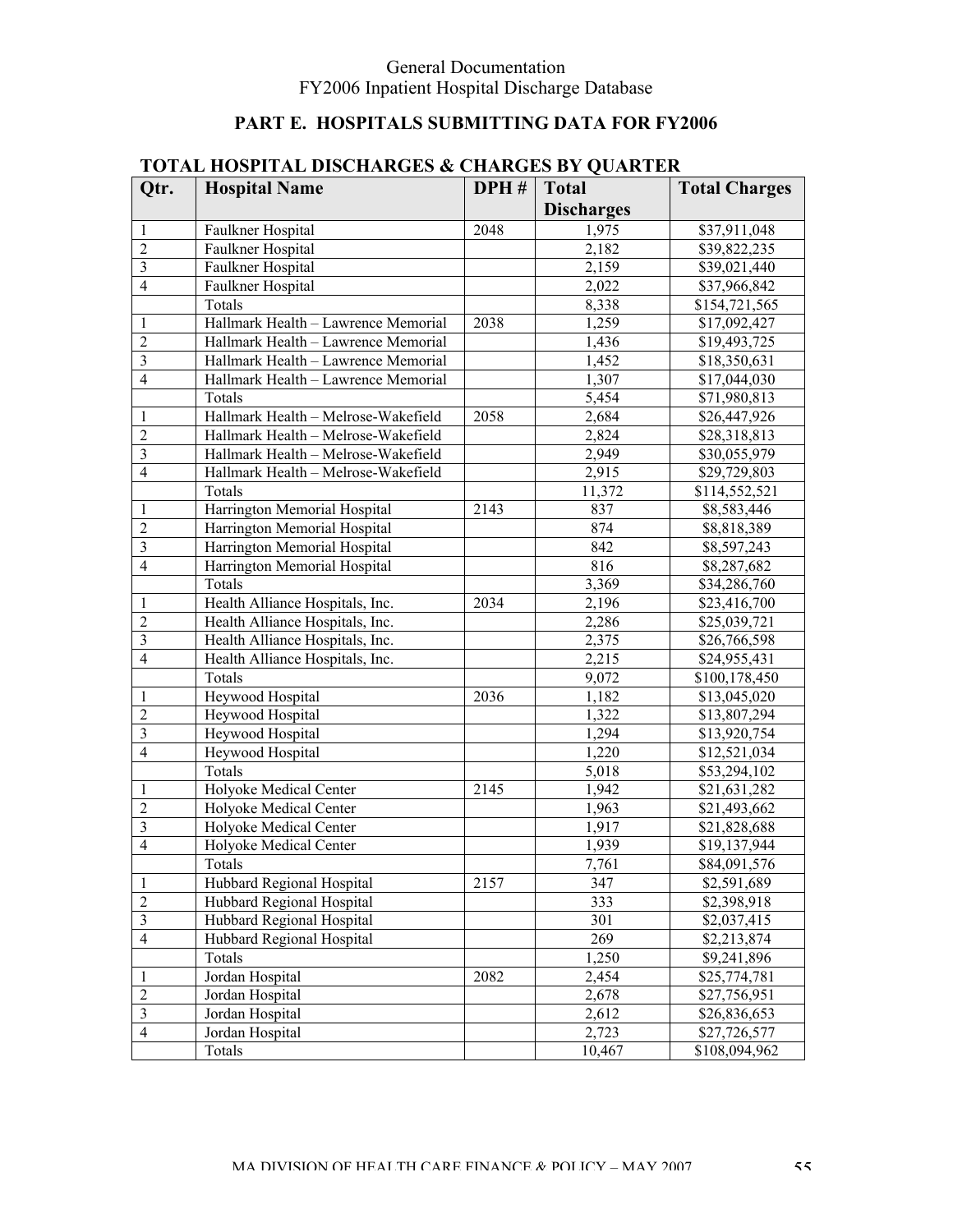# **PART E. HOSPITALS SUBMITTING DATA FOR FY2006**

|                         | I OTAL HOSI ITAL DISCHANGES & CHANGES DT QUANTEN |      |                    |                         |
|-------------------------|--------------------------------------------------|------|--------------------|-------------------------|
| Qtr.                    | <b>Hospital Name</b>                             | DPH# | <b>Total</b>       | <b>Total Charges</b>    |
|                         |                                                  |      | <b>Discharges</b>  |                         |
| 1                       | Kindred Hospital - Boston                        | 2091 | 108                | $\overline{$6,432,380}$ |
| $\overline{c}$          | Kindred Hospital - Boston                        |      | 97                 | \$10,122,375            |
| $\overline{\mathbf{3}}$ | Kindred Hospital - Boston                        |      | 96                 | \$7,116,082             |
| $\overline{4}$          | Kindred Hospital - Boston                        |      |                    |                         |
|                         | Totals                                           |      | 301                | \$23,670,837            |
| 1                       | Kindred Hospital Boston - North Shore            | 2171 | 126                | \$11,046,391            |
| $\overline{c}$          | Kindred Hospital Boston - North Shore            |      | 121                | \$10,444,519            |
| $\overline{\mathbf{3}}$ | Kindred Hospital Boston - North Shore            |      | 105                | \$10,122,984            |
| $\overline{4}$          | Kindred Hospital Boston - North Shore            |      |                    |                         |
|                         | Totals                                           |      | 352                | \$31,613,894            |
| 1                       | Lahey Clinic Burlington                          | 2033 | 4,856              | \$92,393,728            |
| $\overline{c}$          | Lahey Clinic Burlington                          |      | 5,037              | \$96,373,252            |
| $\overline{\mathbf{3}}$ | Lahey Clinic Burlington                          |      | 5,176              | \$99,828,777            |
| $\overline{4}$          | Lahey Clinic Burlington                          |      | 4,896              | \$92,323,219            |
|                         | Totals                                           |      | 19,965             | \$380,918,976           |
| 1                       | Lawrence General Hospital                        | 2099 | 3,041              | \$32,759,878            |
| $\overline{c}$          | Lawrence General Hospital                        |      | 2,997              | \$33,368,343            |
| $\overline{\mathbf{3}}$ | Lawrence General Hospital                        |      | $\overline{3,074}$ | \$34,303,443            |
| $\overline{4}$          | Lawrence General Hospital                        |      | 3,173              | \$34,727,676            |
|                         | Totals                                           |      | 12,285             | \$135,159,340           |
| 1                       | Lowell General Hospital                          | 2040 | 2,917              | \$33,399,697            |
| $\overline{c}$          | Lowell General Hospital                          |      | 3,023              | \$32,787,686            |
|                         |                                                  |      |                    |                         |
| $\overline{\mathbf{3}}$ | Lowell General Hospital                          |      | 3,106              | \$32,567,976            |
| $\overline{4}$          | Lowell General Hospital                          |      | 3,121              | \$32,827,800            |
|                         | Totals                                           |      | 12,167             | \$131,583,159           |
| 1                       | Marlborough Hospital                             | 2103 | 863                | \$14,048,468            |
| $\overline{c}$          | Marlborough Hospital                             |      | 899                | \$14,177,593            |
| $\overline{\mathbf{3}}$ | Marlborough Hospital                             |      | 907                | \$14,055,908            |
| $\overline{4}$          | Marlborough Hospital                             |      | 883                | \$13,406,266            |
|                         | Totals                                           |      | 3,552              | \$55,688,235            |
| 1                       | Martha's Vineyard Hospital                       | 2042 | 234                | \$3,057,600             |
| $\overline{c}$          | Martha's Vineyard Hospital                       |      | 299                | \$3,815,430             |
| $\overline{\mathbf{3}}$ | Martha's Vineyard Hospital                       |      | 250                | \$3,932,886             |
| $\overline{4}$          | Martha's Vineyard Hospital                       |      | 366                | \$4,927,734             |
|                         | Totals                                           |      | 1,149              | \$15,733,650            |
| $\mathbf{1}$            | Mass. Eye and Ear Infirmary                      | 2167 | 341                | \$6,813,724             |
| $\overline{2}$          | Mass. Eye and Ear Infirmary                      |      | 306                | \$5,753,101             |
| $\mathfrak{Z}$          | Mass. Eye and Ear Infirmary                      |      | 280                | \$5,799,812             |
| $\overline{4}$          | Mass. Eye and Ear Infirmary                      |      | 310                | \$6,040,741             |
|                         | Totals                                           |      | 1,237              | \$24,407,378            |
| 1                       | Massachusetts General Hospital                   | 2168 | 12,255             | \$547,462,432           |
| $\overline{2}$          | Massachusetts General Hospital                   |      | 12,113             | \$547,681,497           |
| $\mathfrak{Z}$          | Massachusetts General Hospital                   |      | 12,410             | \$563,076,828           |
| $\overline{4}$          | Massachusetts General Hospital                   |      | 12,597             | \$562,281,748           |
|                         | Totals                                           |      | 49,375             | \$2,220,502,505         |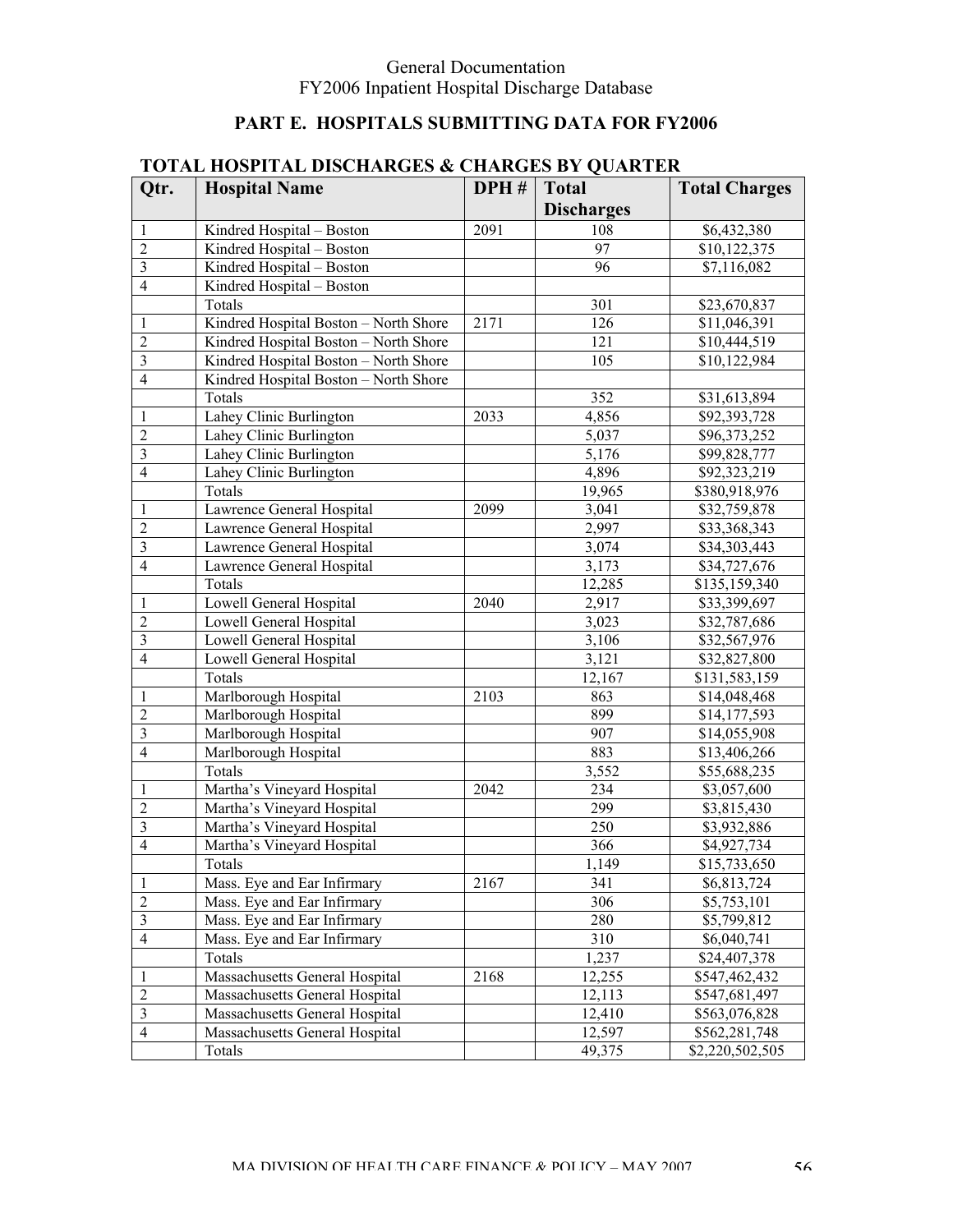# **PART E. HOSPITALS SUBMITTING DATA FOR FY2006**

|                         | TOTAL HOST FRAL DISCHANGES & CHANGES DT QUANTER |      |                   |                      |
|-------------------------|-------------------------------------------------|------|-------------------|----------------------|
| Qtr.                    | <b>Hospital Name</b>                            | DPH# | <b>Total</b>      | <b>Total Charges</b> |
|                         |                                                 |      | <b>Discharges</b> |                      |
| 1                       | Mercy Medical Center - Providence               | 2150 | 953               | \$12,196,275         |
| $\overline{2}$          | Mercy Medical Center - Providence               |      | 961               | \$13,515,141         |
| 3                       | Mercy Medical Center - Providence               |      | 1,002             | \$13,542,910         |
| $\overline{4}$          | Mercy Medical Center - Providence               |      | 990               | \$12,478,729         |
|                         | Totals                                          |      | 3,906             | \$51,733,055         |
| 1                       | Mercy Medical Center - Springfield              | 2149 | 3,247             | \$51,549,705         |
| $\overline{2}$          | Mercy Medical Center - Springfield              |      | 3,228             | \$54,175,774         |
| 3                       | Mercy Medical Center - Springfield              |      | 3,304             | \$56,339,553         |
| $\overline{4}$          | Mercy Medical Center - Springfield              |      | 3,035             | \$51,818,494         |
|                         | Totals                                          |      | 12,814            | \$213,883,526        |
| 1                       | Merrimack Valley Hospital                       | 2131 | 1,116             | \$32,355,906         |
| $\overline{2}$          | Merrimack Valley Hospital                       |      | 1,130             | \$36,222,179         |
| 3                       | Merrimack Valley Hospital                       |      | 1,155             | \$31,433,893         |
| $\overline{4}$          | Merrimack Valley Hospital                       |      | 1,099             | \$27,177,618         |
|                         | Totals                                          |      | 4,500             | \$127,189,596        |
| 1                       | MetroWest Medical Center.                       | 2020 | 3,936             | \$56,974,151         |
| $\overline{2}$          | MetroWest Medical Center.                       |      | 3,982             | \$57,750,547         |
| 3                       | MetroWest Medical Center.                       |      | 3,979             | \$57,770,799         |
| $\overline{4}$          | MetroWest Medical Center.                       |      | 3,896             | \$52,582,191         |
|                         | Totals                                          |      | 15,793            | \$225,077,688        |
| 1                       | Milford Regional Medical Center                 | 2105 | 2,340             | \$33,914,091         |
| $\overline{2}$          | Milford Regional Medical Center                 |      | 2,340             | \$34,226,647         |
| 3                       | Milford Regional Medical Center                 |      | 2,390             | \$34,576,896         |
| $\overline{4}$          | Milford Regional Medical Center                 |      | 2,371             | \$32,341,260         |
|                         | Totals                                          |      | 9,441             | \$135,058,894        |
| 1                       | Milton Hospital                                 | 2227 | 1,187             | \$16,203,808         |
| $\overline{2}$          | Milton Hospital                                 |      | 1,158             | \$15,638,857         |
| 3                       | Milton Hospital                                 |      | 1,208             | \$16,357,748         |
| $\overline{4}$          | Milton Hospital                                 |      | 1,110             | \$14,623,068         |
|                         | Totals                                          |      | 4,663             | \$62,823,481         |
| 1                       | Morton Hospital                                 | 2022 | 1,905             | \$17,345,672         |
| $\overline{2}$          | Morton Hospital                                 |      | 2,091             | \$19,335,763         |
| $\overline{\mathbf{3}}$ | Morton Hospital                                 |      | 1,993             | \$18,128,385         |
| $\overline{4}$          | Morton Hospital                                 |      | 2,059             | \$19,479,639         |
|                         | Totals                                          |      | 8,048             | \$74,289,459         |
| 1                       | Mount Auburn Hospital                           | 2071 | 3,370             | \$40,328,168         |
| $\overline{2}$          | Mount Auburn Hospital                           |      | 3,401             | \$41,197,397         |
| $\mathfrak{Z}$          | Mount Auburn Hospital                           |      | 3,627             | \$43,997,684         |
| $\overline{4}$          | Mount Auburn Hospital                           |      | 3,565             | \$43,127,194         |
|                         | Totals                                          |      | 13,963            | \$168,650,443        |
| 1                       | Nantucket Cottage Hospital                      | 2044 | 127               | \$839,882            |
| $\overline{2}$          | Nantucket Cottage Hospital                      |      | 165               | \$929,196            |
| $\mathfrak{Z}$          | Nantucket Cottage Hospital                      |      | 188               | \$1,276,009          |
| $\overline{4}$          | Nantucket Cottage Hospital                      |      | 151               | \$1,113,941          |
|                         | Totals                                          |      | 631               | \$4,159,028          |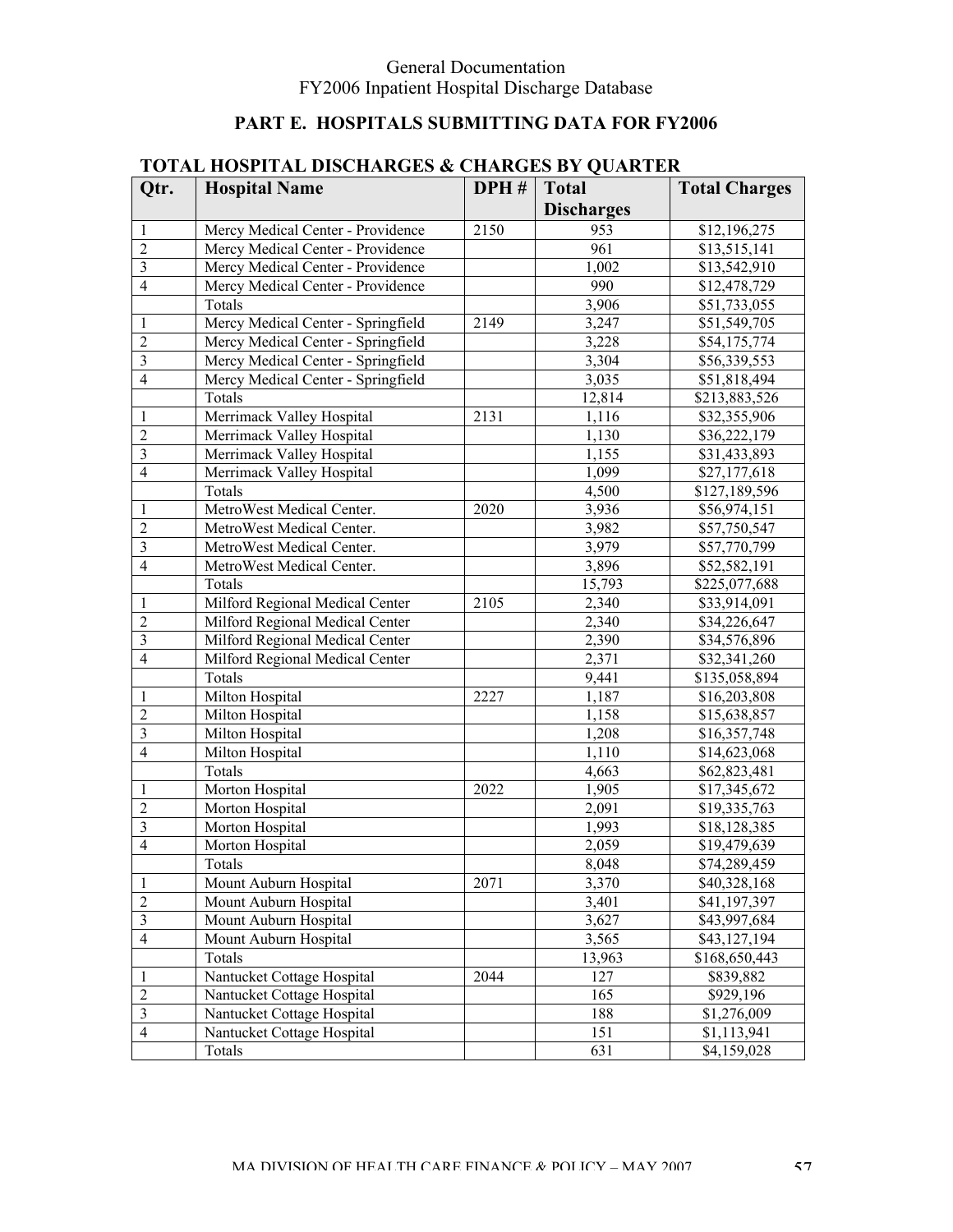# **PART E. HOSPITALS SUBMITTING DATA FOR FY2006**

|                         | rotal host fral disclianols <b>&amp;</b> changle of Quanten |      |                   |                              |
|-------------------------|-------------------------------------------------------------|------|-------------------|------------------------------|
| Qtr.                    | <b>Hospital Name</b>                                        | DPH# | <b>Total</b>      | <b>Total Charges</b>         |
|                         |                                                             |      | <b>Discharges</b> |                              |
| 1                       | Nashoba Valley Hospital                                     | 2298 | 616               | \$8,407,205                  |
| $\overline{2}$          | Nashoba Valley Hospital                                     |      | 618               | \$8,311,793                  |
| $\overline{3}$          | Nashoba Valley Hospital                                     |      | 600               | \$8,516,914                  |
| $\overline{4}$          | Nashoba Valley Hospital                                     |      | 609               | \$8,070,926                  |
|                         | Totals                                                      |      | 2,443             | \$33,306,838                 |
| 1                       | New England Baptist Hospital                                | 2059 | 1,804             | \$42,368,213                 |
| $\overline{2}$          | New England Baptist Hospital                                |      | 1,849             | \$44,202,749                 |
| $\overline{3}$          | New England Baptist Hospital                                |      | 1,875             | \$44,540,014                 |
| $\overline{4}$          | New England Baptist Hospital                                |      | 1,726             | \$39,989,231                 |
|                         | Totals                                                      |      | 7,254             | \$171,100,207                |
| 1                       | Newton-Wellesley Hospital                                   | 2075 | 3,784             | \$53,088,969                 |
| $\overline{2}$          | Newton-Wellesley Hospital                                   |      | 4,244             | \$58,640,643                 |
| $\overline{3}$          | Newton-Wellesley Hospital                                   |      | 4,472             | \$60,990,804                 |
| $\overline{4}$          | Newton-Wellesley Hospital                                   |      | 4,324             | \$57,840,962                 |
|                         | Totals                                                      |      | 16,824            | \$230,561,378                |
| 1                       | Noble Hospital                                              | 2076 | 846               | \$13,688,762                 |
| $\overline{2}$          | Noble Hospital                                              |      | 937               | \$13,726,095                 |
| $\overline{3}$          | Noble Hospital                                              |      | 883               | \$12,304,335                 |
| $\overline{4}$          | Noble Hospital                                              |      | 812               | \$11,467,916                 |
|                         | Totals                                                      |      | 3,478             | \$51,187,108                 |
| 1                       | North Adams Regional Hospital                               | 2061 | 866               | \$11,940,354                 |
| $\overline{2}$          | North Adams Regional Hospital                               |      | 940               | \$12,958,006                 |
| $\overline{3}$          | North Adams Regional Hospital                               |      | 975               | \$13,073,792                 |
| $\overline{4}$          | North Adams Regional Hospital                               |      | 887               | \$11,539,167                 |
|                         | Totals                                                      |      | 3,668             | \$49,511,319                 |
| 1                       | North Shore Medical Center                                  | 2014 | 5,781             | \$65,491,520                 |
| $\overline{2}$          | North Shore Medical Center                                  |      | 5,795             | \$71,813,571                 |
| $\overline{3}$          | North Shore Medical Center                                  |      | 5,823             | \$71,241,231                 |
| $\overline{4}$          | North Shore Medical Center                                  |      | 5,555             | \$68,219,448                 |
|                         | Totals                                                      |      | 22,954            | \$276,765,770                |
| 1                       | Northeast Health - Addison Gilbert                          | 2016 | 503               | \$5,508,183                  |
| $\overline{2}$          | Northeast Health - Addison Gilbert                          |      | 527               | \$5,908,412                  |
| $\overline{\mathbf{3}}$ | Northeast Health - Addison Gilbert                          |      | 574               | \$6,233,395                  |
| $\overline{4}$          | Northeast Health - Addison Gilbert                          |      | 598               | \$6,685,391                  |
|                         | Totals                                                      |      | 2,202             |                              |
|                         | Northeast Health - Beverly                                  | 2007 | 4,250             | \$24,335,381<br>\$42,524,269 |
| 1<br>$\overline{2}$     |                                                             |      | 4,218             |                              |
|                         | Northeast Health - Beverly                                  |      |                   | \$42,025,112                 |
| 3<br>$\overline{4}$     | Northeast Health - Beverly                                  |      | 4,380             | \$42,571,755                 |
|                         | Northeast Health - Beverly                                  |      | 4,083             | \$41,031,985                 |
|                         | Totals                                                      |      | 16,931            | \$168,153,121                |
| 1                       | Quincy Medical Center                                       | 2151 | 2,143             | \$26,320,102                 |
| $\overline{2}$          | Quincy Medical Center                                       |      | 2,141             | \$26,771,470                 |
| $\mathfrak{Z}$          | Quincy Medical Center                                       |      | 2,086             | \$27,378,302                 |
| $\overline{4}$          | Quincy Medical Center                                       |      | 2,046             | \$28,733,699                 |
|                         | Totals                                                      |      | 8,416             | \$109,203,573                |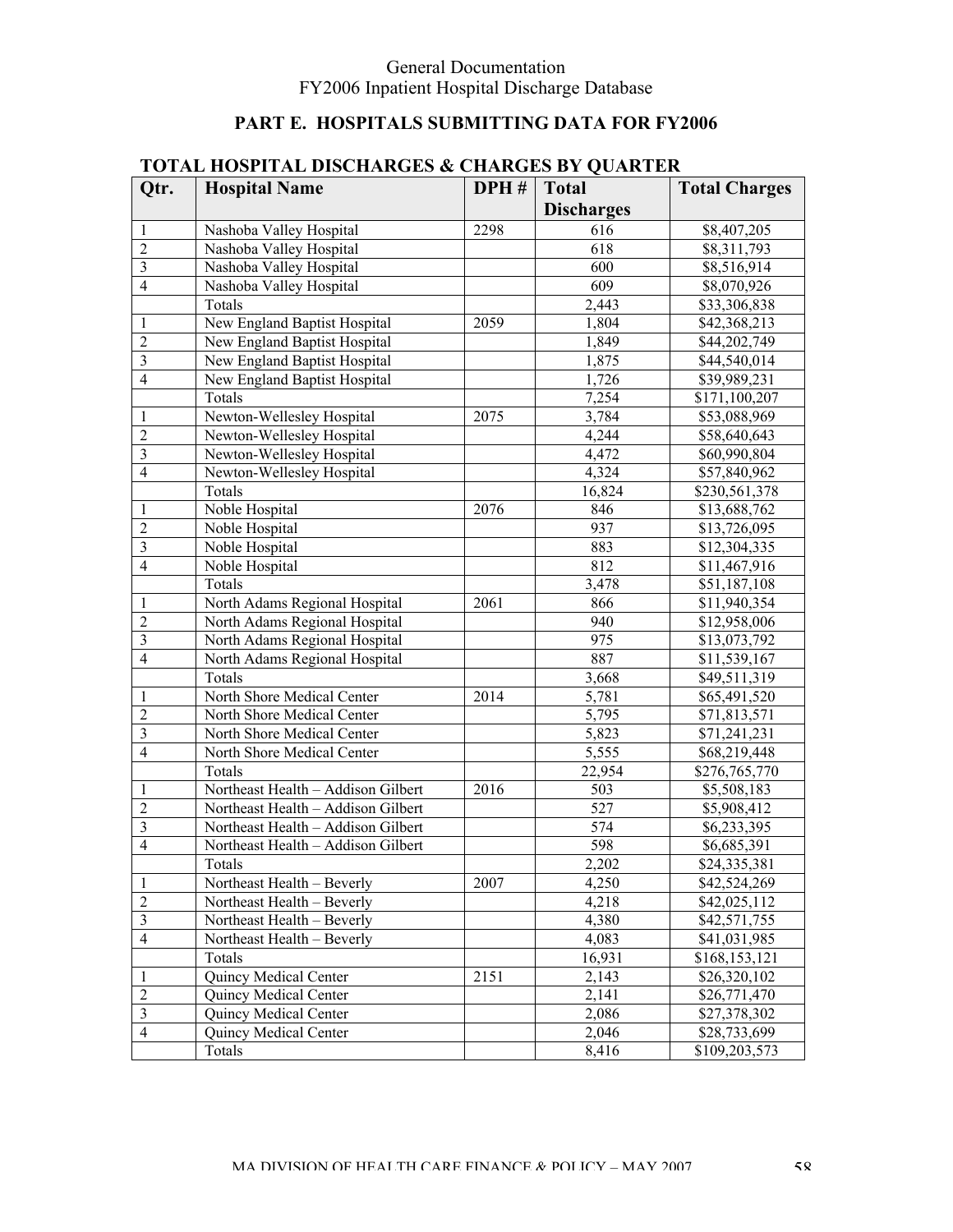# **PART E. HOSPITALS SUBMITTING DATA FOR FY2006**

|                         | TUTAL HUSHTAL DISCHANGES & CHANGES DT QUANTEN |                   |                   |                      |
|-------------------------|-----------------------------------------------|-------------------|-------------------|----------------------|
| Qtr.                    | <b>Hospital Name</b>                          | DPH#              | <b>Total</b>      | <b>Total Charges</b> |
|                         |                                               |                   | <b>Discharges</b> |                      |
| 1                       | Saint Anne's Hospital                         | $\overline{2011}$ | 1,579             | \$22,786,569         |
| $\overline{c}$          | Saint Anne's Hospital                         |                   | 1,641             | \$23,466,914         |
| $\overline{3}$          | Saint Anne's Hospital                         |                   | 1,534             | \$23,184,161         |
| $\overline{4}$          | Saint Anne's Hospital                         |                   | 1,472             | \$22,230,104         |
|                         | Totals                                        |                   | 6,226             | \$91,667,748         |
| 1                       | Saint Vincent Hospital at Worcester           | 2128              | 4,517             | \$80,220,962         |
| $\overline{c}$          | Saint Vincent Hospital at Worcester           |                   | 4,834             | \$87,457,143         |
| $\overline{3}$          | Saint Vincent Hospital at Worcester           |                   | 4,832             | \$84,325,412         |
| $\overline{4}$          | Saint Vincent Hospital at Worcester           |                   | 4,710             | \$78,459,524         |
|                         | Totals                                        |                   | 18,893            | \$330,463,041        |
| 1                       | Saints Memorial Medical Center                | 2063              | 1,862             | \$22,845,257         |
| $\overline{c}$          | Saints Memorial Medical Center                |                   | 1,935             | \$23,982,411         |
| $\overline{3}$          | Saints Memorial Medical Center                |                   | 1,984             | \$24,497,585         |
| $\overline{4}$          | Saints Memorial Medical Center                |                   | 1,955             | \$23,108,934         |
|                         | Totals                                        |                   | 7,736             | \$94,434,187         |
|                         |                                               | 2107              | 5,734             |                      |
| 1                       | South Shore Hospital                          |                   | 5,692             | \$65,716,812         |
| $\overline{c}$          | South Shore Hospital                          |                   |                   | \$66,484,138         |
| $\overline{3}$          | South Shore Hospital                          |                   | 5,974             | \$68,415,870         |
| $\overline{4}$          | South Shore Hospital                          |                   | 5,770             | \$65,729,416         |
|                         | Totals                                        |                   | 23,170            | \$266,346,236        |
| 1                       | Southcoast Hospitals Group - Charlton         | 2337              | 4,049             | \$64,260,684         |
| $\overline{c}$          | Southcoast Hospitals Group - Charlton         |                   | 4,445             | \$70,788,024         |
| $\overline{3}$          | Southcoast Hospitals Group - Charlton         |                   | 4,352             | \$71,618,854         |
| $\overline{4}$          | Southcoast Hospitals Group - Charlton         |                   | 4,233             | \$67,427,675         |
|                         | Totals                                        |                   | 17,079            | \$274,095,237        |
| 1                       | Southcoast Hospitals Group - St. Luke's       | 2010              | 4,403             | \$54,017,178         |
| $\overline{c}$          | Southcoast Hospitals Group - St. Luke's       |                   | 4,905             | \$60,515,714         |
| $\overline{3}$          | Southcoast Hospitals Group - St. Luke's       |                   | 4,809             | \$59,282,736         |
| $\overline{4}$          | Southcoast Hospitals Group - St. Luke's       |                   | 4,679             | \$56,037,093         |
|                         | Totals                                        |                   | 18,796            | \$229,852,721        |
| 1                       | Southcoast Hospitals Group - Tobey            | 2106              | 974               | \$10,736,608         |
| $\overline{c}$          | Southcoast Hospitals Group - Tobey            |                   | 979               | \$11,294,731         |
| $\overline{\mathbf{3}}$ | Southcoast Hospitals Group - Tobey            |                   | 1,058             | \$11,873,872         |
| $\overline{4}$          | Southcoast Hospitals Group - Tobey            |                   | 1,055             | \$11,948,229         |
|                         | Totals                                        |                   | 4,066             | \$45,853,440         |
| 1                       | <b>Sturdy Memorial Hospital</b>               | 2100              | 1,807             | \$18,463,736         |
| $\overline{2}$          | <b>Sturdy Memorial Hospital</b>               |                   | 1,728             | \$18,371,011         |
| $\mathfrak{Z}$          | <b>Sturdy Memorial Hospital</b>               |                   | 1,778             | \$18,784,876         |
| $\overline{4}$          | <b>Sturdy Memorial Hospital</b>               |                   | 1,722             | \$17,456,857         |
|                         | Totals                                        |                   | 7,035             | \$73,076,480         |
| 1                       | Tufts-New England Medical Center              | 2299              | 4,286             | \$144,247,003        |
| $\overline{2}$          | Tufts-New England Medical Center              |                   | 4,368             | \$136,898,751        |
| $\mathfrak{Z}$          | Tufts-New England Medical Center              |                   | 4,357             | \$142,689,364        |
| $\overline{4}$          | Tufts-New England Medical Center              |                   | 4,386             | \$147,813,054        |
|                         | Totals                                        |                   | 17,397            | \$571,648,172        |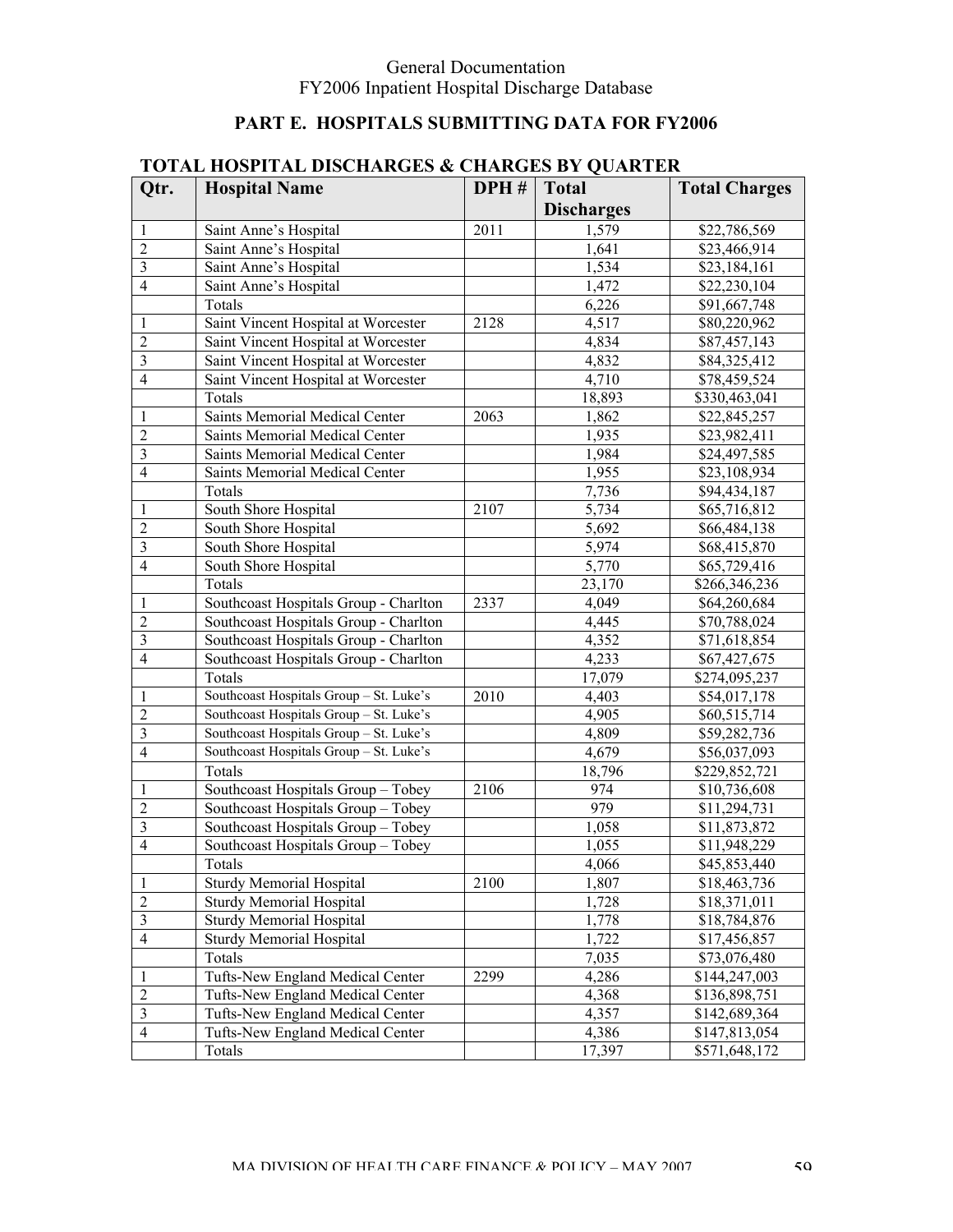# **PART E. HOSPITALS SUBMITTING DATA FOR FY2006**

| Qtr.           | <b>Hospital Name</b>                  | DPH# | <b>Total</b>                      | <b>Total Charges</b> |
|----------------|---------------------------------------|------|-----------------------------------|----------------------|
|                |                                       |      | <b>Discharges</b>                 |                      |
|                | <b>UMass. Memorial Medical Center</b> | 2841 | 10,478                            | \$287,563,237        |
| $\overline{2}$ | <b>UMass. Memorial Medical Center</b> |      | 10,686                            | \$304,237,315        |
| 3              | <b>UMass. Memorial Medical Center</b> |      | 10,884                            | \$298,929,672        |
| $\overline{4}$ | <b>UMass. Memorial Medical Center</b> |      | 10,789                            | \$292,178,531        |
|                | Totals                                |      | 42,837                            | \$1,182,908,755      |
|                | Winchester Hospital                   | 2094 | 3,482                             | \$24,620,929         |
| $\overline{2}$ | Winchester Hospital                   |      | 3,361                             | \$24,982,067         |
| 3              | Winchester Hospital                   |      | 3,350                             | \$24,774,694         |
| $\overline{4}$ | Winchester Hospital                   |      | 3,206                             | \$24,346,621         |
|                | Totals                                |      | 13,399                            | \$98,724,311         |
|                | Wing Memorial Hospital                | 2181 | 636                               | \$5,979,352          |
| $\overline{2}$ | Wing Memorial Hospital                |      | 703                               | \$6,111,969          |
| 3              | Wing Memorial Hospital                |      | 684                               | \$5,571,837          |
| $\overline{4}$ | Wing Memorial Hospital                |      | 684                               | \$5,546,516          |
|                | Totals                                |      | 2,707                             | \$23,209,674         |
|                |                                       |      |                                   |                      |
|                | <b>TOTALS</b>                         |      | 843,167                           | \$16,354,186,032     |
|                |                                       |      | <b>Total</b><br><b>Discharges</b> | <b>Total Charges</b> |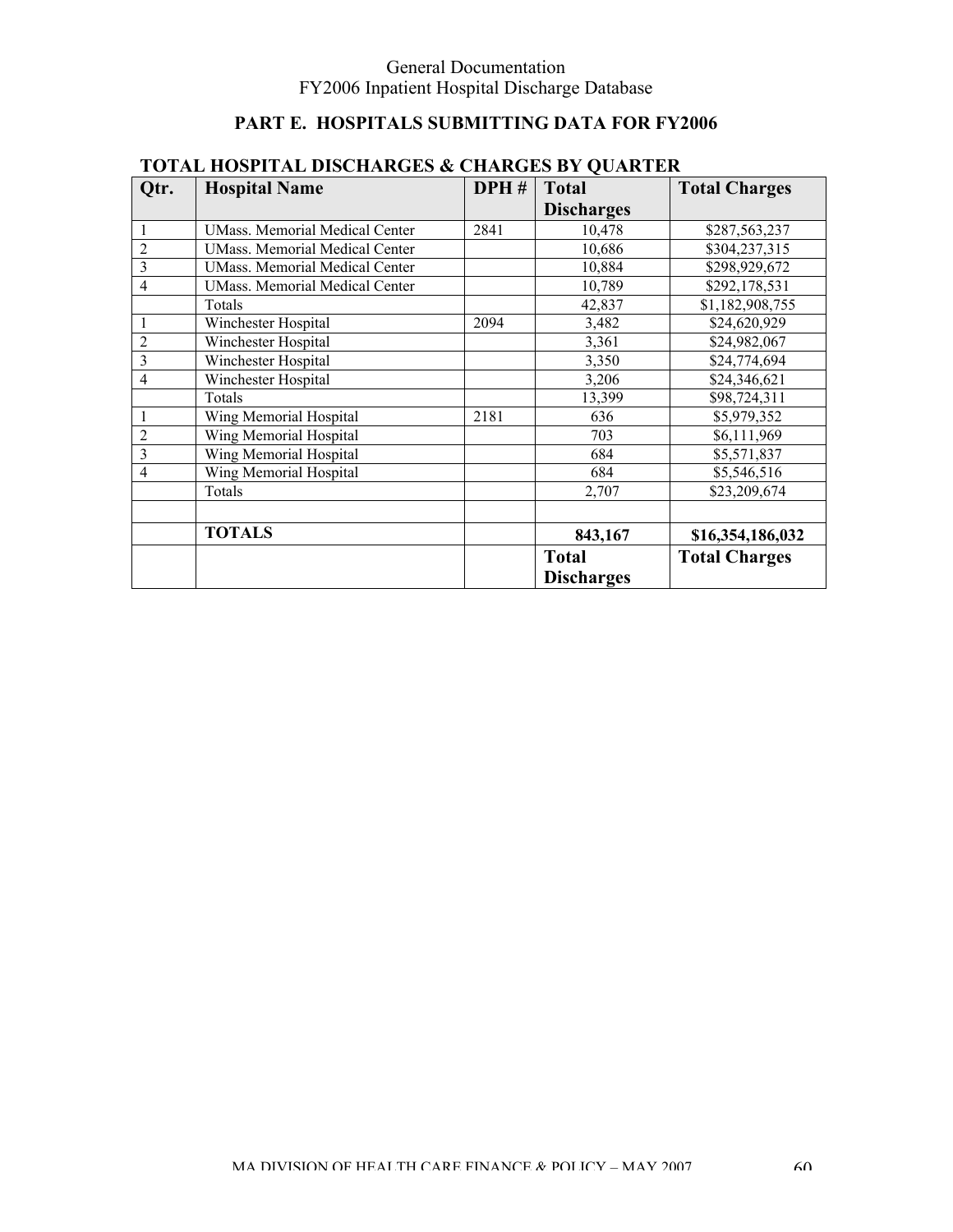### **PART F. SUPPLEMENTARY INFORMATION**

**Supplement I** Type A Errors and Type B Errors **Supplement II** Content of Hospital Verification Report Package **Supplement III** Hospital Addresses, DPH ID, ORG ID & Service Site ID Numbers **Supplement IV** Mergers, Name Changes, Closures, Conversions & Non-Acute Care Hospitals **Supplement V** Alphabetical Source of Payment List **Supplement VI** Numerical Source of Payment List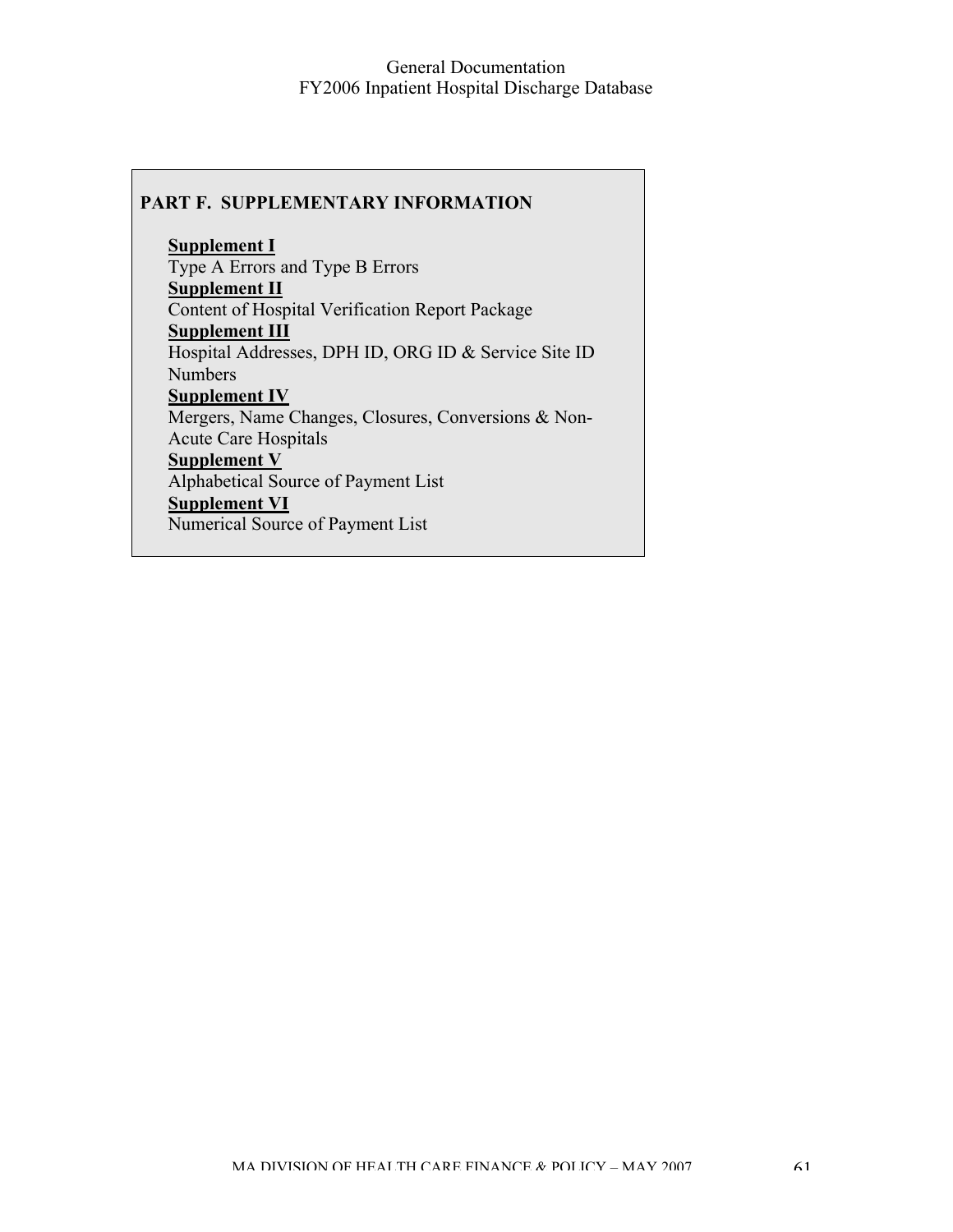## **SUPPLEMENT I. LIST OF TYPE 'A' AND TYPE 'B' ERRORS**

## **TYPE 'A' ERRORS**:

Record Type Submitter Name Receiver ID DPH Hospital Computer Number Type of Batch Period Starting Date Period Ending Date Medical Record Number Patient Sex Patient Birth Date Admission Date Discharge Date Primary Source of Payment Patient Status Billing Number Primary Payer Type Claim Certificate Number Secondary Payer Type Mother's Medical Record Number Primary National Payer Identification Number Secondary National Payer Identification Number Revenue Code Units of Service Total Charges (by Revenue Code) Principal Diagnosis Code Associate Diagnosis Code  $(I - XIV)$ Number of ANDS Principal Procedure Code Significant Procedure Code I Significant Procedure Code II Significant Procedure Code III-XIV Physical Record Count Record Type 2X Count Record Type 3X Count Record Type 4X Count Record Type 5X Count Record Type 6X Count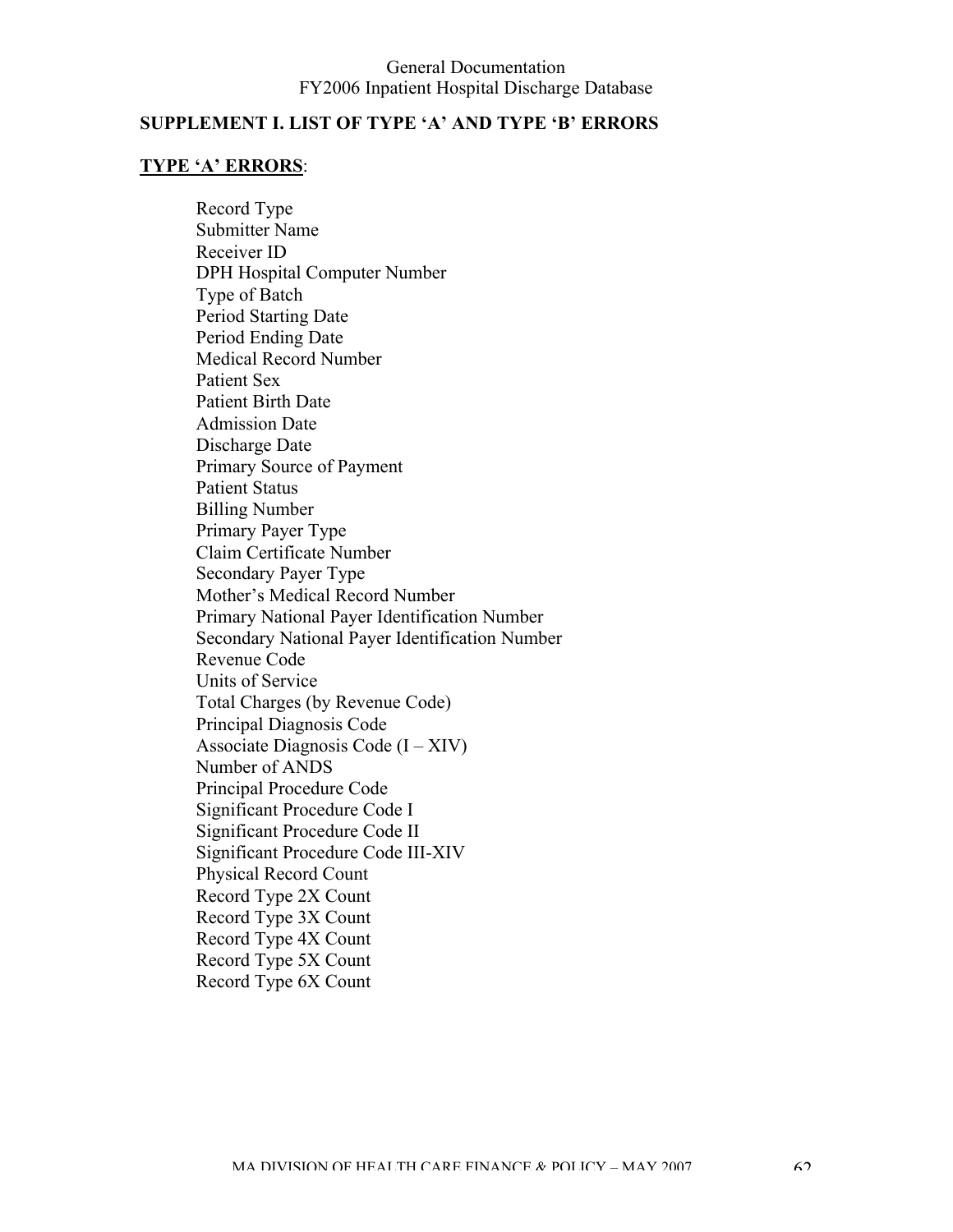## **SUPPLEMENT I. LIST OF TYPE 'A' AND TYPE 'B' ERRORS**

### **TYPE 'A' ERRORS – Continued:**

Total Charges: Special Services Total Charges: Routine Services Total Charges: Ancillaries Total Charges: (ALL CHARGES) Number of Discharges Total Charges: Accommodations Total Charges: Ancillaries Submitter Employer Identification Number (EIN) Number of Providers on Electronic submission Count of Batches ED Flag Observation Flag

#### **TYPE 'B' ERRORS**:

Patient Race Type of Admission Source of Admission Patient Zip Code Veteran Status Patient Social Security Number Birth Weight – grams Employer Zip Code Mother's Social Security Number Facility Site Number External Cause of Injury Code Attending Physician License Number Operating Physician License Number Other Caregiver Attending Physician National Provider Identifier (NPI) ATT NPI Location Code Operating Physician National Provider Identifier (NPI) Operating NPI Location Code Additional Caregiver National Provider Identifier Date of Principal Procedure Date of Significant Procedures (I & II)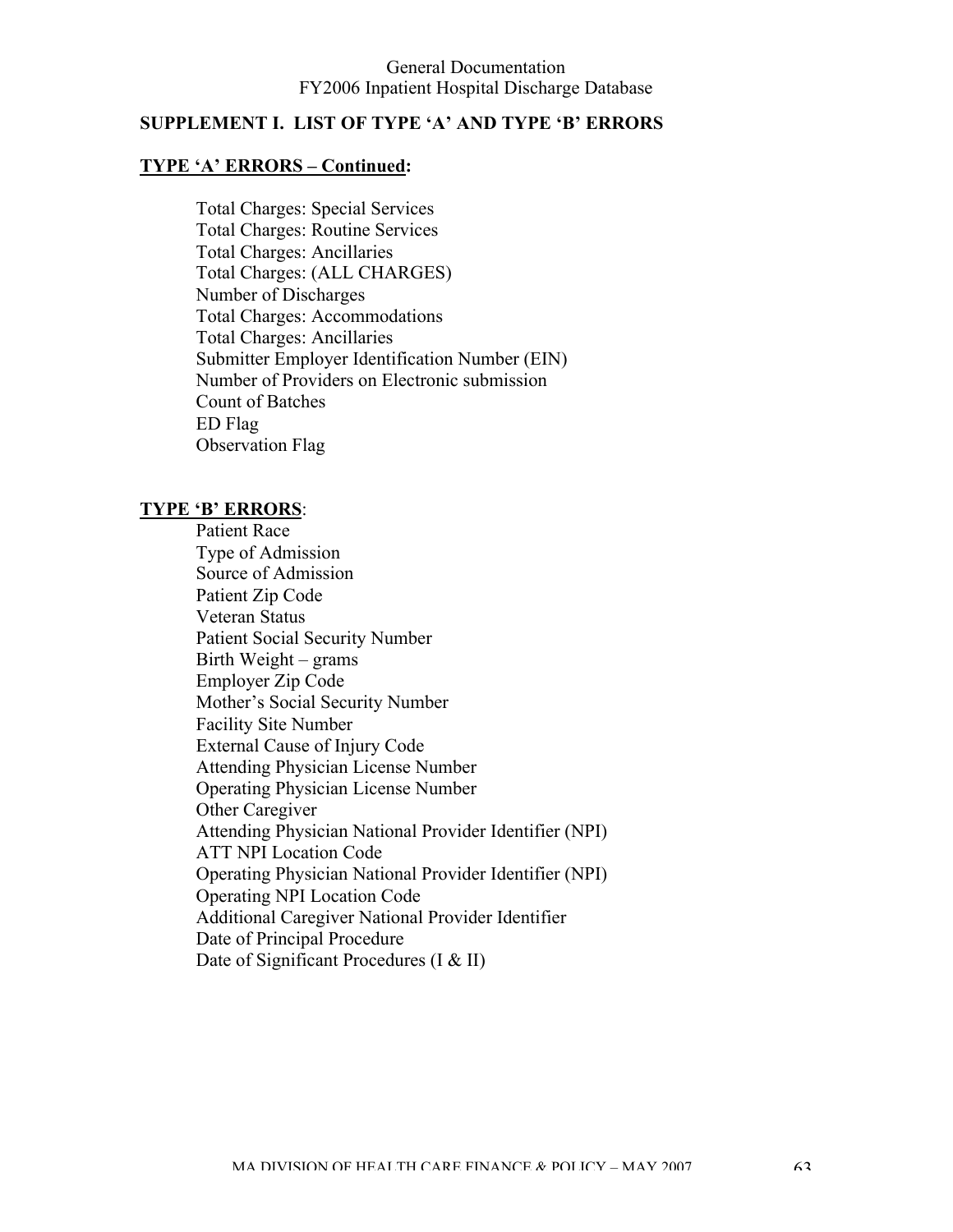## **SUPPLEMENT II. CONTENT OF HOSPITAL VERIFICATION PACKAGE**

The **Hospital Verification Report**\* includes the following frequency distribution tables:

Type of Admission Source of Admission Age Sex Race Payer Length of Stay Disposition Status Number of Diagnosis Codes Used per Patient Number of Procedure Codes Used per Patient Month of Discharge \*DRGs Accommodation Charge Information Ancillary Charge Information Top 20 Principal E Codes Top 20 DRGs with Most Total Discharges MDCs listed in Rank Order Including DRG (468-470) MDCs listed in Rank Order Excluding DRG (468-470)

Verification Response Forms: Completed by hospitals after data verification and returned to the DHCFP.

\*NOTE: Hospital discharges were grouped with All Patient-DRG Groupers, Version 12.0, 14.0, 18.0, and 21.0. A discharge report showing counts by DRG for both groupers was supplied to hospitals for verification.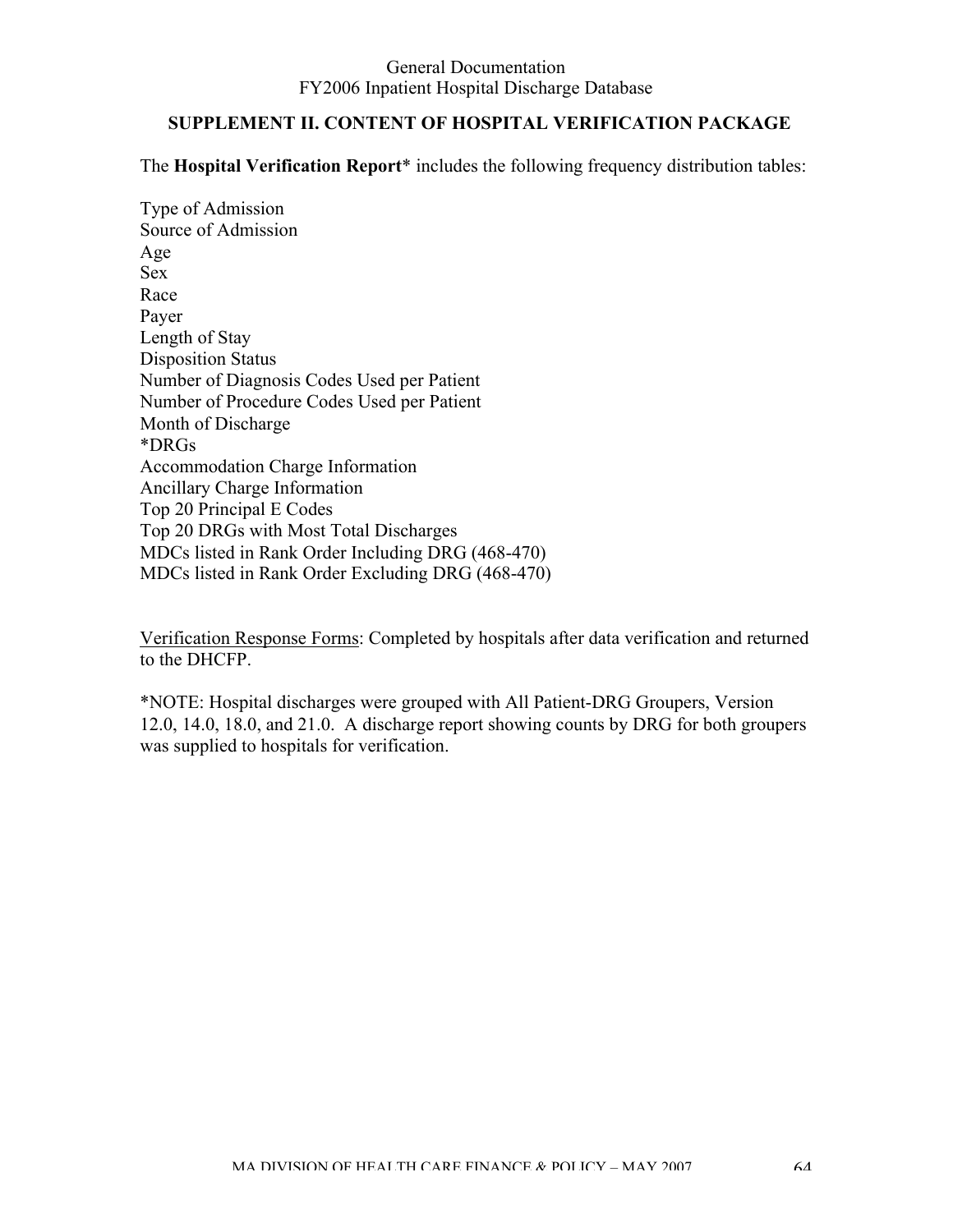# **SUPPLEMENT III. HOSPITAL ADDRESSES, DPH ID, ORG ID & SERVICE SITE ID NUMBERS**

| <b>Current Organization</b><br><b>Name</b>             | Hospital<br><b>Address</b>                          | Hospital<br>Org ID | <b>Filing</b><br>Org ID | <b>DPH ID</b> | Site ID        |
|--------------------------------------------------------|-----------------------------------------------------|--------------------|-------------------------|---------------|----------------|
| Anna Jaques Hospital                                   | 25 Highland Ave.<br>Newburyport, MA<br>01950        | 1                  | 1                       | 2006          | 1              |
| Athol Memorial Hospital                                | 2033 Main Street<br>Athol, MA 01331                 | $\overline{2}$     | $\overline{2}$          | 2226          | $\overline{2}$ |
| <b>Baystate Franklin Medical</b><br>Center             | 164 High Street<br>Greenfield, MA<br>01301          | $\overline{5}$     | $\overline{5}$          | 2120          |                |
| <b>Baystate Mary Lane</b>                              | 85 South Street<br>Ware, MA 01082                   | 6                  | 6                       | 2148          |                |
| <b>Baystate Medical Center</b>                         | 3601 Main Street<br>Springfield, MA<br>01107-1116   | $\overline{4}$     | $\overline{4}$          | 2339          | $\overline{4}$ |
| Berkshire Medical Center-<br><b>Berkshire Campus</b>   | 725 North Street<br>Pittsfield, MA<br>01201         | 6309               | $\overline{7}$          | 2313          | $\overline{7}$ |
| Berkshire Medical Center-<br><b>Hillcrest Campus</b>   | 165 Tor Court Rd.<br>Pittsfield, MA<br>01201        | 6309               | $\overline{7}$          | 2231          | 9              |
| Beth Israel Deaconess Hospital<br>- Needham            | 148 Chestnut Street<br>Needham, MA<br>02192         | 53                 | 53                      | 2054          | 53             |
| <b>Beth Israel Deaconess Medical</b><br>Center         | 330 Brookline<br>Avenue<br>Boston, MA 02215         | 8702               | 10                      | 2069          | 10             |
| Boston Medical Center-<br>Harrison Avenue Campus       | 88 East Newton<br><b>Street</b><br>Boston, MA 02118 | 3107               | 16                      | 2307          | 16             |
| <b>Boston Medical Center - East</b><br>Newton Campus   |                                                     | 3107               | 16                      | 2084          | 144            |
| Brigham and Women's<br>Hospital                        | 75 Francis Street<br>Boston, MA<br>02115            | 22                 | 22                      | 2921          | 22             |
| <b>Brockton Hospital</b>                               | 680 Centre Street<br>Brockton, MA<br>02402          | 25                 | 25                      | 2118          | 25             |
| Cambridge Health Alliance -<br>Cambridge Campus        | 65 Beacon Street<br>Somerville, MA<br>02143         | 3108               | 27                      | 2108          | 27             |
| Cambridge Health Alliance -<br>Somerville Campus       |                                                     | 3108               | 27                      | 2001          | 143            |
| Cambridge Health Alliance -<br>Whidden Memorial Campus |                                                     | 3108               | 27                      | 2046          | 142            |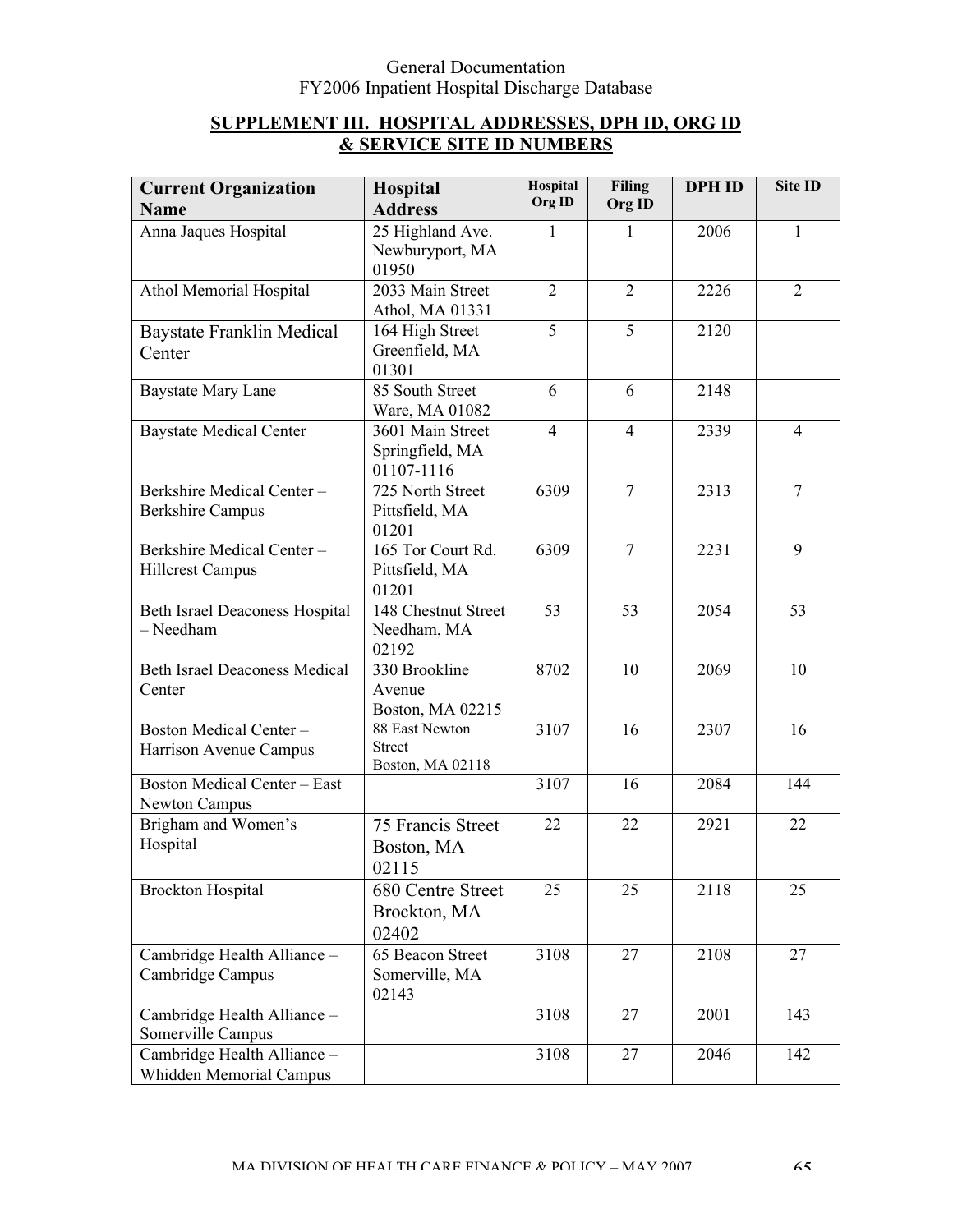| <b>Current Organization</b>      | <b>Hospital</b>                 | Hospital | <b>Filing</b> | <b>DPH ID</b> | <b>Site</b> |
|----------------------------------|---------------------------------|----------|---------------|---------------|-------------|
| <b>Name</b>                      | <b>Address</b>                  | Org ID   | Org ID        |               | ID          |
| Cape Cod Hospital                | 27 Park Street                  | 39       | 39            | 2135          |             |
|                                  | Hyannis, MA                     |          |               |               |             |
|                                  | 02601                           |          |               |               |             |
| Caritas Carney Hospital          | 2100 Dorchester                 | 42       | 42            | 2003          |             |
|                                  | Avenue                          |          |               |               |             |
|                                  | Dorchester, MA<br>02124         |          |               |               |             |
| Caritas Good Samaritan           | 235 North Pearl                 | 8701     | 62            | 2101          |             |
| <b>Medical Center</b>            | <b>Street</b>                   |          |               |               |             |
|                                  | Brockton, MA                    |          |               |               |             |
|                                  | 02301                           |          |               |               |             |
| Caritas Good Samaritan Med.      | 71 Walnut Avenue                | 8701     | 4460          | 2KGH          |             |
| Ctr. - Norcap Lodge Campus       | Foxboro, MA                     |          |               |               |             |
|                                  | 02035                           |          |               |               |             |
| Caritas Holy Family Hospital     | 70 East Street                  | 75       | 75            | 2225          |             |
| and Medical Center               | Methuen, MA                     |          |               |               |             |
| Caritas Norwood Hospital         | 01844                           | 41       | 41            | 2114          |             |
|                                  | 800 Washington<br><b>Street</b> |          |               |               |             |
|                                  | Norwood, MA                     |          |               |               |             |
|                                  | 02062                           |          |               |               |             |
| Caritas St. Elizabeth's Hospital | 736 Cambridge                   | 126      | 126           | 2085          |             |
|                                  | <b>Street</b>                   |          |               |               |             |
|                                  | Brighton, MA                    |          |               |               |             |
|                                  | 02135                           |          |               |               |             |
| Children's Hospital Boston       | 300 Longwood                    | 46       | 46            | 2139          |             |
|                                  | Avenue<br>Boston, MA 02115      |          |               |               |             |
|                                  |                                 |          |               |               |             |
| Clinton Hospital                 | 201 Highland                    | 132      | 132           | 2126          |             |
|                                  | <b>Street</b>                   |          |               |               |             |
|                                  | Clinton, MA 01510               |          |               |               |             |
| Cooley Dickinson Hospital        | 30 Locust Street                | 50       | 50            | 2155          |             |
|                                  | Northampton, MA                 |          |               |               |             |
|                                  | 01060-5001                      |          |               |               |             |
| Dana-Farber Cancer               | 44 Binney Street                | 51       | 51            | 2335          |             |
| Institute                        | Boston, MA 02115                |          |               |               |             |
| <b>Emerson Hospital</b>          | Route 2                         | 57       | 57            | 2018          |             |
|                                  | Concord, MA<br>01742            |          |               |               |             |
| <b>Fairview Hospital</b>         | 29 Lewis Avenue                 | 8        | 8             | 2052          |             |
|                                  | Great Barrington,               |          |               |               |             |
|                                  | MA 01230                        |          |               |               |             |
| Falmouth Hospital                | 100 Ter Heun Drive              | 40       | 40            | 2289          |             |
|                                  | Falmouth, MA 02540              |          |               |               |             |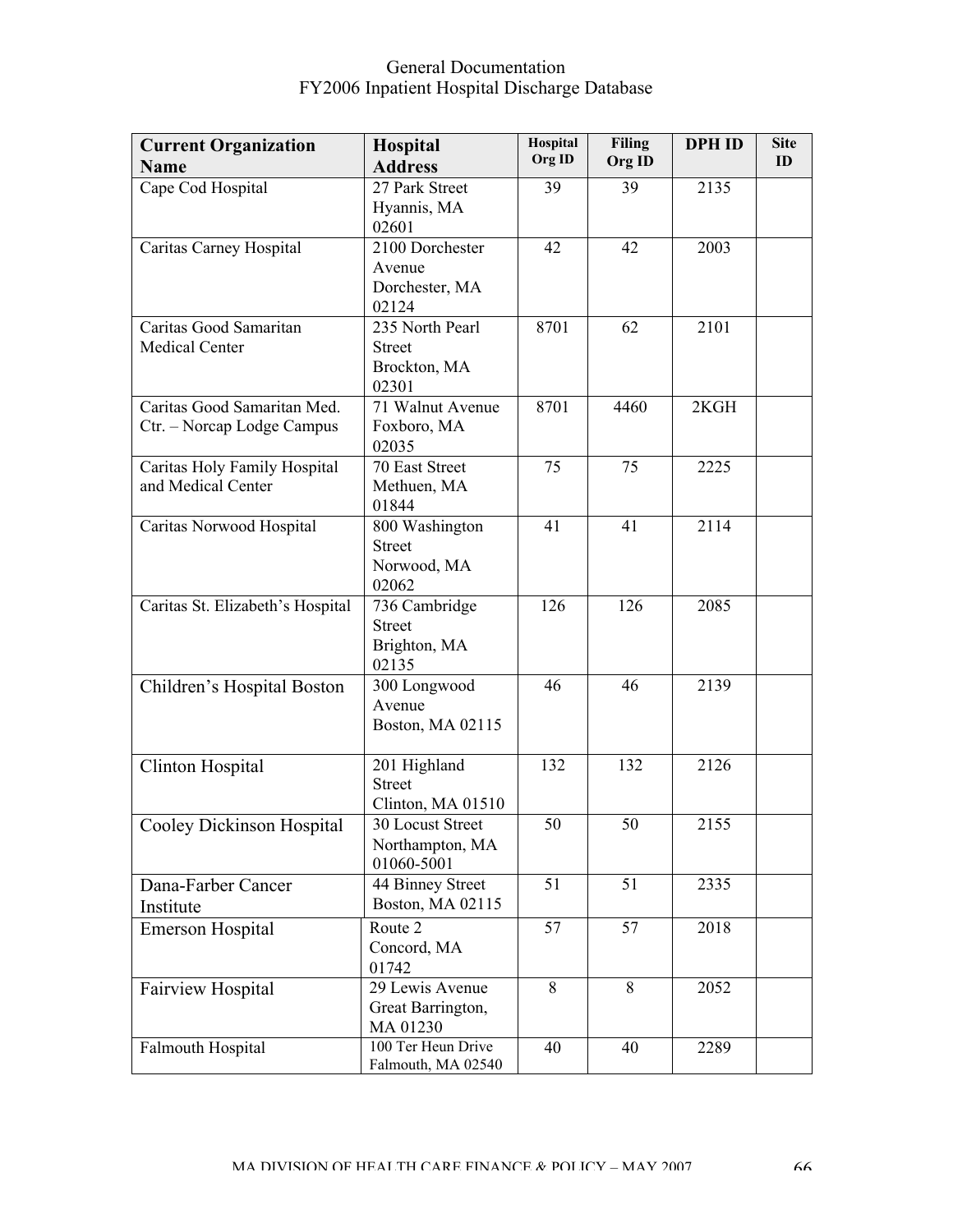| <b>Current Organization</b><br><b>Name</b>              | <b>Hospital</b><br><b>Address</b>                      | Hospital<br>Org ID | <b>Filing</b><br>Org ID | <b>DPH ID</b> | <b>Site</b><br>ID |
|---------------------------------------------------------|--------------------------------------------------------|--------------------|-------------------------|---------------|-------------------|
| Faulkner Hospital                                       | 1153 Centre Street<br>Jamaica Plain, MA<br>02130       | 59                 | 59                      | 2048          |                   |
| Hallmark Health System -<br>Lawrence Memorial<br>Campus | 170 Governors<br>Avenue<br>Medford, MA<br>02155        | 3111               | 66                      | 2038          |                   |
| Hallmark Health System -<br>Melrose-Wakefield Campus    | 585 Lebanon Street<br>Melrose, MA<br>02176             | 3111               | 141                     | 2058          |                   |
| Harrington Memorial<br>Hospital                         | 100 South Street<br>Southbridge, MA<br>01550           | 68                 | 68                      | 2143          |                   |
| Health Alliance Hospitals,<br>Inc.                      | 60 Hospital Road<br>Leominster, MA<br>01453-8004       | 71                 | 71                      | 2034          |                   |
| Health Alliance Hospital -<br><b>Burbank Campus</b>     |                                                        | 71                 | 71                      | 2034          | 8548              |
| Health Alliance Hospital -<br>Leominster Campus         |                                                        | 71                 | 71                      | 2127          | 8509              |
| Heywood Hospital                                        | 242 Green Street<br>Gardner, MA<br>01440               | 73                 | 73                      | 2036          |                   |
| Holyoke Medical Center                                  | 575 Beech Street<br>Holyoke, MA<br>01040               | 77                 | 77                      | 2145          |                   |
| Hubbard Regional Hospital                               | 340 Thompson<br>Road<br>Webster, MA<br>01570           | 78                 | 78                      | 2157          |                   |
| Jordan Hospital                                         | 275 Sandwich<br><b>Street</b><br>Plymouth, MA<br>02360 | 79                 | 79                      | 2082          |                   |
| Kindred Hospital - Boston                               | 1515 Comm. Ave.<br>Boston, MA 02135                    | 136                | 136                     | 2091          |                   |
| Kindred Hospital Boston -<br>North Shore                | 15 King Street<br>Peabody, MA<br>01960                 | 135                | 135                     | 2171          |                   |
| Lahey Clinic - Burlington<br>Campus                     | 41 Mall Road<br>Burlington, MA<br>01805                | 6546               | 81                      | 2033          | 81                |
| Lahey Clinic North Shore                                |                                                        | 6546               | 81                      | 2033          | 4448              |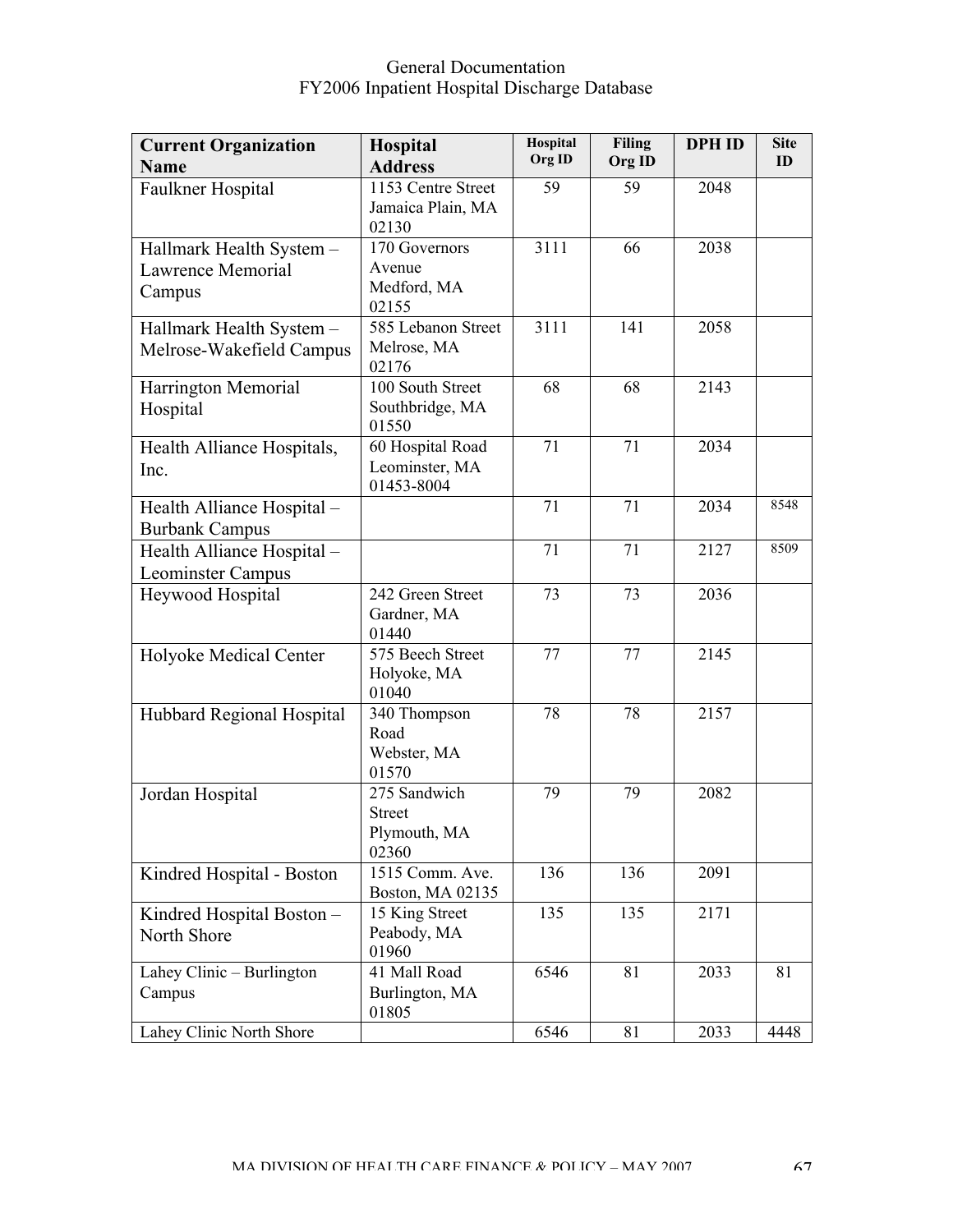| <b>Current Organization</b><br><b>Name</b>                      | Hospital<br><b>Address</b>                                           | Hospital<br>Org ID | <b>Filing</b><br>Org ID | <b>DPH ID</b> | <b>Site</b><br>ID |
|-----------------------------------------------------------------|----------------------------------------------------------------------|--------------------|-------------------------|---------------|-------------------|
| Lawrence General Hospital                                       | One General Street<br>Lawrence, MA                                   | 83                 | 83                      | 2099          |                   |
| Lowell General Hospital                                         | 01842-0389<br>295 Varnum<br>Avenue                                   | 85                 | 85                      | 2040          |                   |
| Marlborough Hospital                                            | Lowell, MA 01854<br>57 Union Street<br>Marlborough, MA<br>01752-9981 | 133                | 133                     | 2103          |                   |
| Martha's Vineyard Hospital                                      | Linton Lane<br>Oak Bluffs, MA<br>02557                               | 88                 | 88                      | 2042          |                   |
| Massachusetts Eye & Ear<br>Infirmary                            | 243 Charles Street<br>Boston, MA<br>02114-3096                       | 89                 | 89                      | 2167          |                   |
| <b>Massachusetts General</b><br>Hospital                        | 55 Fruit Street<br>Boston, MA 02114                                  | 91                 | 91                      | 2168          |                   |
| Mercy Medical Center - Providence<br>Behavioral Health Hospital | 1233 Main Street<br>Holyoke, MA<br>01040                             | 6547               | 118                     | 2150          | 118               |
| Mercy Medical Center-<br>Springfield Campus                     | 271 Carew Street<br>Springfield, MA<br>01102                         | 6547               | 119                     | 2149          | 119               |
| Merrimack Valley Hospital                                       | 140 Lincoln<br>Avenue<br>Haverhill, MA<br>01830-6798                 | 70                 | 70                      | 2131          |                   |
| MetroWest Medical Center-<br>Framingham Campus                  | 115 Lincoln Street<br>Framingham, MA<br>01701                        | 3110               | 49                      | 2020          | 49                |
| MetroWest Medical Center-<br><b>Leonard Morse Campus</b>        | 67 Union Street<br>Natick, MA 01760                                  | 3110               | 457                     | 2039          | 457               |
| Milford Regional Medical<br>Center                              | 14 Prospect Street<br>Milford, MA<br>01757                           | 97                 | 97                      | 2105          |                   |
| Milton Hospital                                                 | 92 Highland Street<br>Milton, MA 02186                               | 98                 | 98                      | 2227          |                   |
| Morton Hospital and Medical<br>Center                           | 88 Washington<br><b>Street</b><br>Taunton, MA<br>02780               | 99                 | 99                      | 2022          |                   |
| Mount Auburn Hospital                                           | 330 Mt. Auburn<br><b>Street</b><br>Cambridge, MA<br>02238            | 100                | 100                     | 2071          |                   |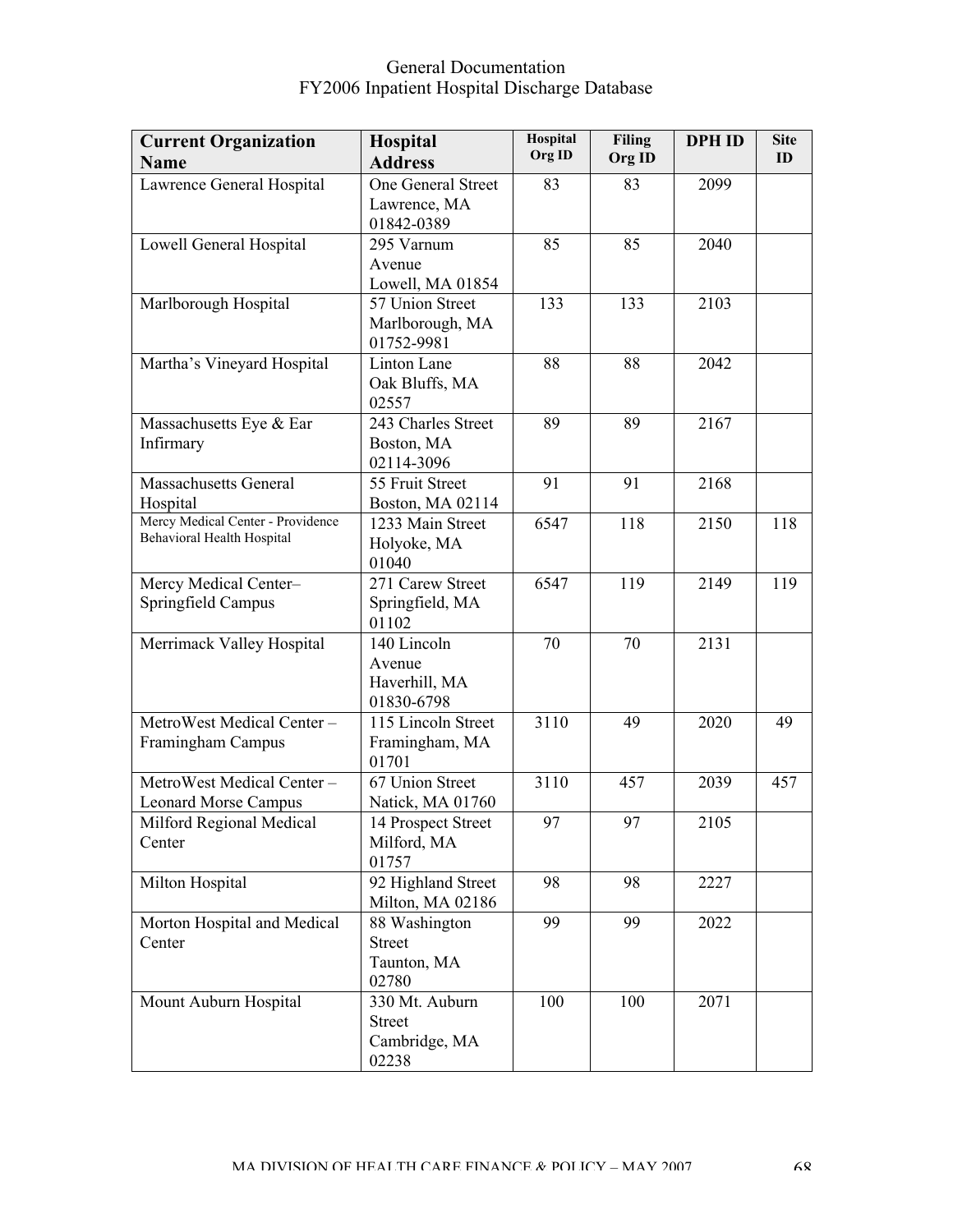| <b>Current Organization</b><br><b>Name</b>                | <b>Hospital</b><br><b>Address</b>                          | Hospital<br>Org ID | <b>Filing</b><br>Org ID | <b>DPH ID</b> | <b>Site</b><br>ID |
|-----------------------------------------------------------|------------------------------------------------------------|--------------------|-------------------------|---------------|-------------------|
| Nantucket Cottage Hospital                                | 57 Prospect Street<br>Nantucket, MA<br>02554               | 101                | 101                     | 2044          |                   |
| Nashoba Valley Medical<br>Center                          | 200 Groton Road<br>Ayer, MA 01432                          | 52                 | 52                      | 2298          |                   |
| New England Baptist Hospital                              | 125 Parker Hill<br>Avenue<br>Boston, MA 02120              | 103                | 103                     | 2059          |                   |
| Newton-Wellesley Hospital                                 | 2014 Washington<br><b>Street</b><br>Newton, MA<br>02162    | 105                | 105                     | 2075          |                   |
| Noble Hospital                                            | 115 West Silver<br><b>Street</b><br>Westfield, MA<br>01086 | 106                | 106                     | 2076          |                   |
| North Adams Regional<br>Hospital                          | Hospital Avenue<br>North Adams, MA<br>01247                | 107                | 107                     | 2061          |                   |
| North Shore Medical Center -<br>Salem Campus              | 81 Highland Ave.<br>Salem, MA 01970                        | 345                | 116                     | 2014          | 116               |
| North Shore Medical Center -<br><b>Union Campus</b>       | 500 Lynnfield<br><b>Street</b><br>Lynn, MA 01904-<br>1424  | 345                | 116<br>Formerly<br>#3   | 2073          | $\overline{3}$    |
| Northeast Health System-<br><b>Addison Gilbert Campus</b> | 298 Washington<br><b>Street</b><br>Gloucester, MA<br>01930 | 3112               | 109                     | 2016          |                   |
| Northeast Health System -<br><b>Beverly Campus</b>        | 85 Herrick Street<br>Beverly, MA<br>01915                  | 3112               | 110                     | 2007          |                   |
| Quincy Medical Center                                     | 114 Whitwell<br><b>Street</b><br>Quincy, MA 02169          | 112                | 112                     | 2151          |                   |
| Saint Anne's Hospital                                     | 795 Middle Street<br>Fall River, MA<br>02721               | 114                | 114                     | 2011          |                   |
| Saint Vincent Hospital at<br>Worcester Medical Center     | 20 Worcester Ctr. Blvd.<br>Worcester, MA 01608             | 127                | 127                     | 2128          |                   |
| <b>Saints Memorial Medical</b><br>Center                  | One Hospital Drive<br>Lowell, MA 01852                     | 115                | 115                     | 2063          |                   |
| South Shore Hospital                                      | 55 Fogg Road<br>South Weymouth,<br>MA 02190                | 122                | 122                     | 2107          |                   |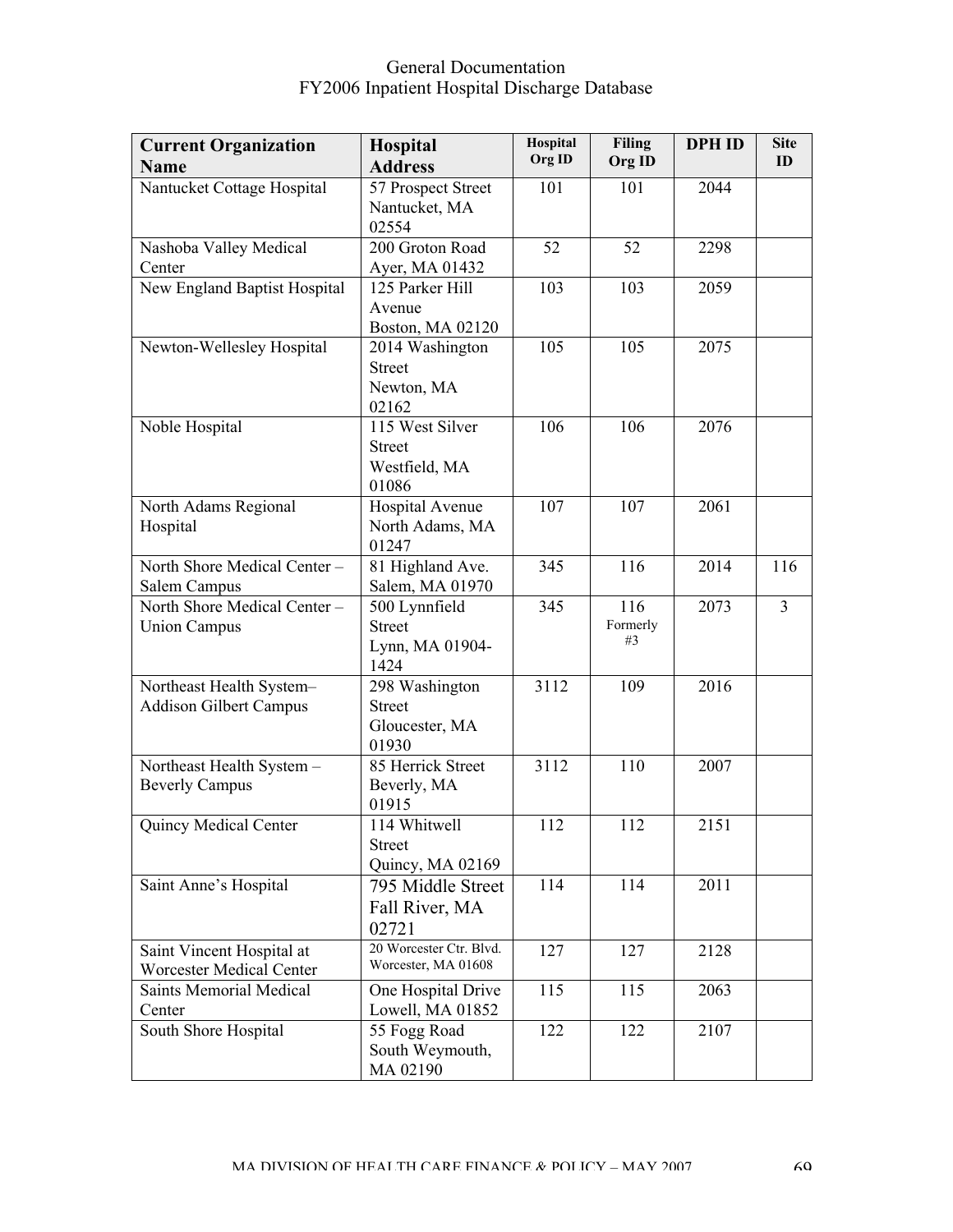| <b>Current Organization</b>     | Hospital                 | Hospital | <b>Filing</b> | <b>DPH ID</b> | <b>Site</b> |
|---------------------------------|--------------------------|----------|---------------|---------------|-------------|
| <b>Name</b>                     | <b>Address</b>           | Org ID   | Org ID        |               | ID          |
| Southcoast Hospitals Group-     | 363 Highland             | 3113     | 123           | 2337          |             |
| <b>Charlton Memorial Campus</b> | Avenue                   |          |               |               |             |
|                                 | Fall River, MA           |          |               |               |             |
|                                 | 02720                    |          |               |               |             |
| Southcoast Hospitals Group -    | 101 Page Street          | 3113     | 124           | 2010          |             |
| St. Luke's Campus               | New Bedford, MA          |          |               |               |             |
|                                 | 02740                    |          |               |               |             |
| Southcoast Hospitals Group-     | 43 High Street           | 3113     | 145           | 2106          |             |
| <b>Tobey Hospital Campus</b>    | Wareham, MA              |          |               |               |             |
| <b>Sturdy Memorial Hospital</b> | 02571<br>211 Park Street | 129      | 129           | 2100          |             |
|                                 | Attleboro, MA            |          |               |               |             |
|                                 | 02703                    |          |               |               |             |
| Tufts-New England Medical       | 750 Washington           | 104      | 104           | 2299          |             |
| Center                          | <b>Street</b>            |          |               |               |             |
|                                 | Boston, MA 02111         |          |               |               |             |
| <b>U.Mass. Memorial Medical</b> | 120 Front Street         | 3115     | 131           | 2841          | 130         |
| Center - Memorial Campus        | Worcester, MA            |          |               | Formerly      |             |
|                                 | 01608                    |          |               | #2124         |             |
| <b>UMass. Memorial Medical</b>  |                          | 3115     | 131           | 2841          | 131         |
| Center – University Campus      |                          |          |               |               |             |
| Winchester Hospital             | 41 Highland              | 138      | 138           | 2094          |             |
|                                 | Avenue                   |          |               |               |             |
|                                 | Winchester, MA           |          |               |               |             |
|                                 | 01890                    |          |               |               |             |
| Wing Memorial Hospital and      | 40 Wright Street         | 139      | 139           | 2181          |             |
| <b>Medical Centers</b>          | Palmer, MA               |          |               |               |             |
|                                 | 01069-1187               |          |               |               |             |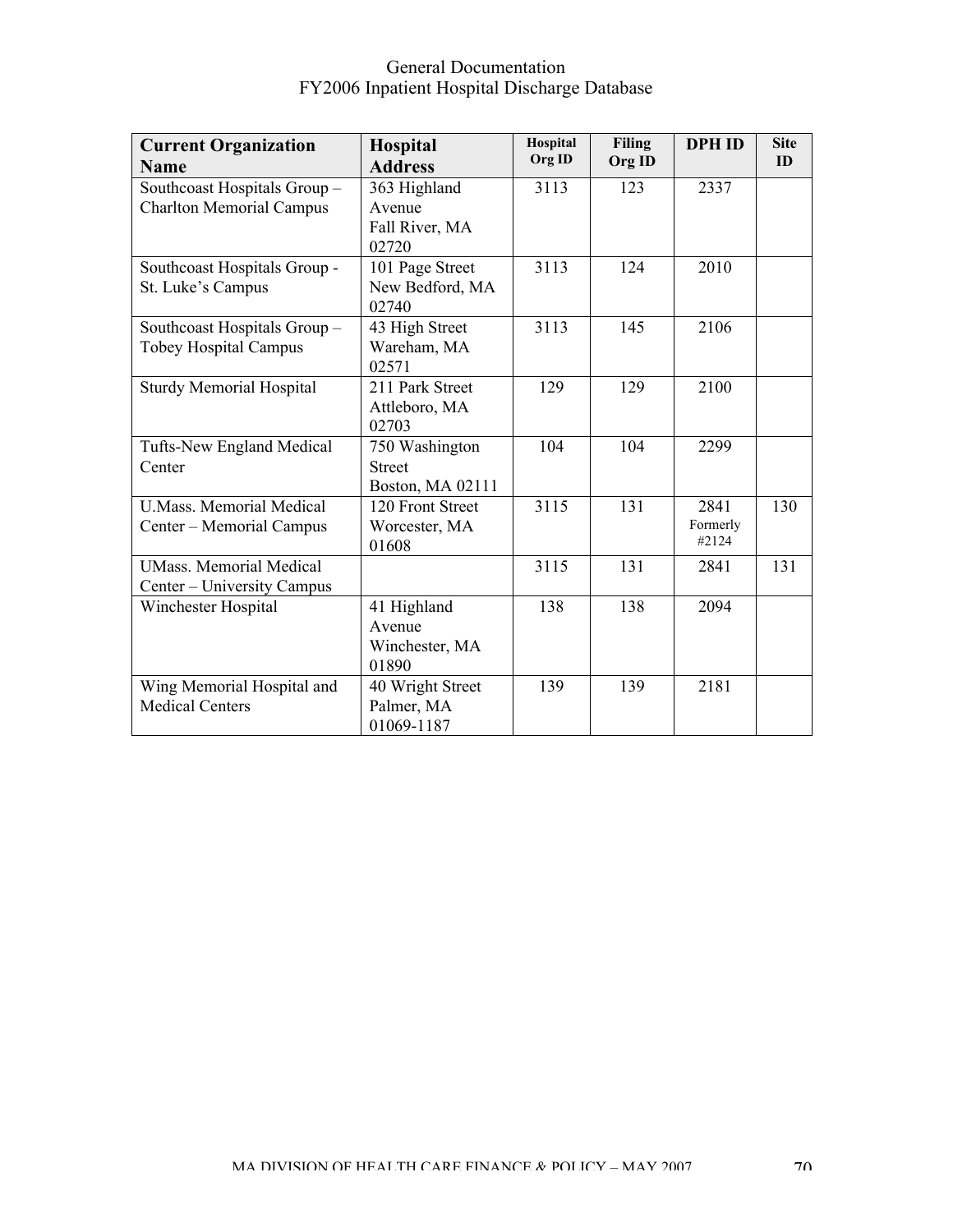### **SUPPLEMENT IV. MERGERS, NAME CHANGES, CLOSURES, CONVERSIONS, AND NON-ACUTE CARE HOSPITALS**

# **MERGERS – ALPHABETICAL LIST**

| Name of                                                                                            | <b>Names</b> of                                              | <b>DATE</b>      |
|----------------------------------------------------------------------------------------------------|--------------------------------------------------------------|------------------|
| <b>New Entity</b>                                                                                  | <b>Original Entities</b>                                     |                  |
| Berkshire Health System                                                                            | -Berkshire Medical Center                                    | <b>July 1996</b> |
|                                                                                                    | -Hillcrest Hospital                                          |                  |
|                                                                                                    | -Fairview Hospital                                           |                  |
| <b>Beth Israel Deaconess Medical Center</b>                                                        | -Beth Israel Hospital                                        | October          |
|                                                                                                    | -N.E. Deaconess Hospital                                     | 1996             |
| <b>Boston Medical Center</b>                                                                       | -Boston University Med. Ctr.                                 | <b>July 1996</b> |
|                                                                                                    | -Boston City Hospital                                        |                  |
|                                                                                                    | -Boston Specialty/Rehab                                      |                  |
| Cambridge Health Alliance                                                                          | -Cambridge Hospital<br>-Somerville Hospital                  | <b>July 1996</b> |
| <b>NOTE:</b> As of July 2001, Cambridge Health<br>Alliance included Cambridge, Somerville,         |                                                              |                  |
| Whidden, & Malden's 42 Psych beds. Malden                                                          |                                                              |                  |
| now closed. Cambridge & Somerville                                                                 |                                                              |                  |
| submitted data separately in the past. This year                                                   |                                                              |                  |
| they are submitting under one name. In future                                                      |                                                              |                  |
| years, they may use the Facility Site Number to<br>identify each individual facility's discharges. |                                                              |                  |
| Good Samaritan Medical Center                                                                      | -Cardinal Cushing Hospital                                   | October          |
|                                                                                                    | -Goddard Memorial                                            | 1993             |
| Hallmark Health Systems                                                                            | -Lawrence Memorial                                           | October          |
| <b>NOTE:</b> As of July 2001 includes only                                                         | -Hospital Malden Hospital                                    | 1997             |
| Lawrence Memorial & Melrose-Wakefield                                                              | -Unicare Health Systems                                      |                  |
|                                                                                                    |                                                              |                  |
|                                                                                                    | (Note: Unicare was formed in<br>July 1996 as a result of the |                  |
|                                                                                                    | merger of Melrose-Wakefield                                  |                  |
|                                                                                                    | and Whidden Memorial                                         |                  |
|                                                                                                    | Hospital)                                                    |                  |
| Health Alliance Hospitals, Inc.                                                                    | -Burbank Hospital                                            | November         |
|                                                                                                    | -Leominster Hospital                                         | 1994             |
| Lahey Clinic                                                                                       | -Lahey                                                       | January          |
|                                                                                                    | -Hitchcock (NH)                                              | 1995             |
| Medical Center of Central                                                                          | -Holden District Hospital                                    | October          |
| Massachusetts                                                                                      | -Worcester Hahnemann                                         | 1989             |
|                                                                                                    | -Worcester Memorial                                          |                  |
| MetroWest Medical Center                                                                           | -Leonard Morse Hospital                                      | January          |
|                                                                                                    | -Framingham Union                                            | 1992             |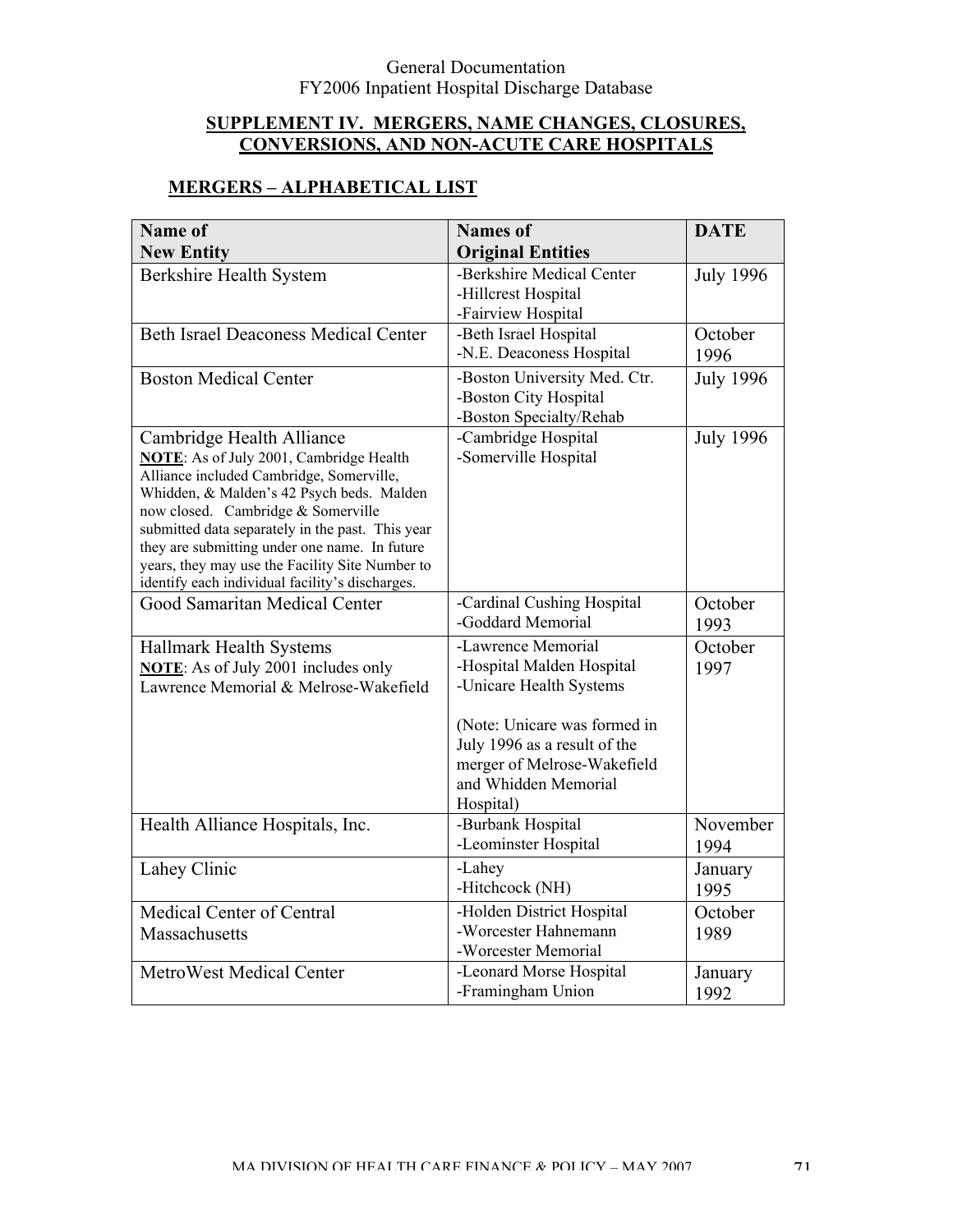### **SUPPLEMENT IV. MERGERS, NAME CHANGES, CLOSURES, CONVERSIONS, AND NON-ACUTE CARE HOSPITALS**

# **MERGERS – ALPHABETICAL LIST**

| <b>Name of</b>                        | <b>Names of</b>                                | <b>Date</b> |
|---------------------------------------|------------------------------------------------|-------------|
| <b>New Entity</b>                     | <b>Original Entities</b>                       |             |
| Northeast Health Systems              | -Beverly Hospital                              | October     |
|                                       | -Addison Gilbert Hospital                      | 1996        |
| North Shore Medical Center            | -North Shore Medical Center                    | March       |
|                                       | (dba Salem Hospital) and                       | 2004        |
|                                       | -Union Hospital                                |             |
|                                       |                                                |             |
|                                       | <b>NOTES:</b><br>1. Salem Hospital merged with |             |
|                                       | North Shore Children's                         |             |
|                                       | Hospital in April 1988                         |             |
|                                       | 2. Lynn Hospital merged with                   |             |
|                                       | Union Hospital in 1986 to form                 |             |
|                                       | Atlanticare                                    |             |
| <b>Saints Memorial Medical Center</b> | -St. John's Hospital                           | October     |
|                                       | -St. Joseph's Hospital                         | 1992        |
| Sisters of Providence Health System   | -Mercy Medical Center                          | June 1997   |
|                                       | -Providence Hospital                           |             |
| <b>Southcoast Health Systems</b>      | -Charlton Memorial Hospital                    | June 1996   |
|                                       | -St. Luke's Hospital                           |             |
|                                       | -Tobey Hospital                                |             |
| <b>UMass. Memorial Medical Center</b> | -UMMC                                          | April       |
|                                       | -Memorial                                      | 1999        |
|                                       | -Memorial-Hahnemann                            |             |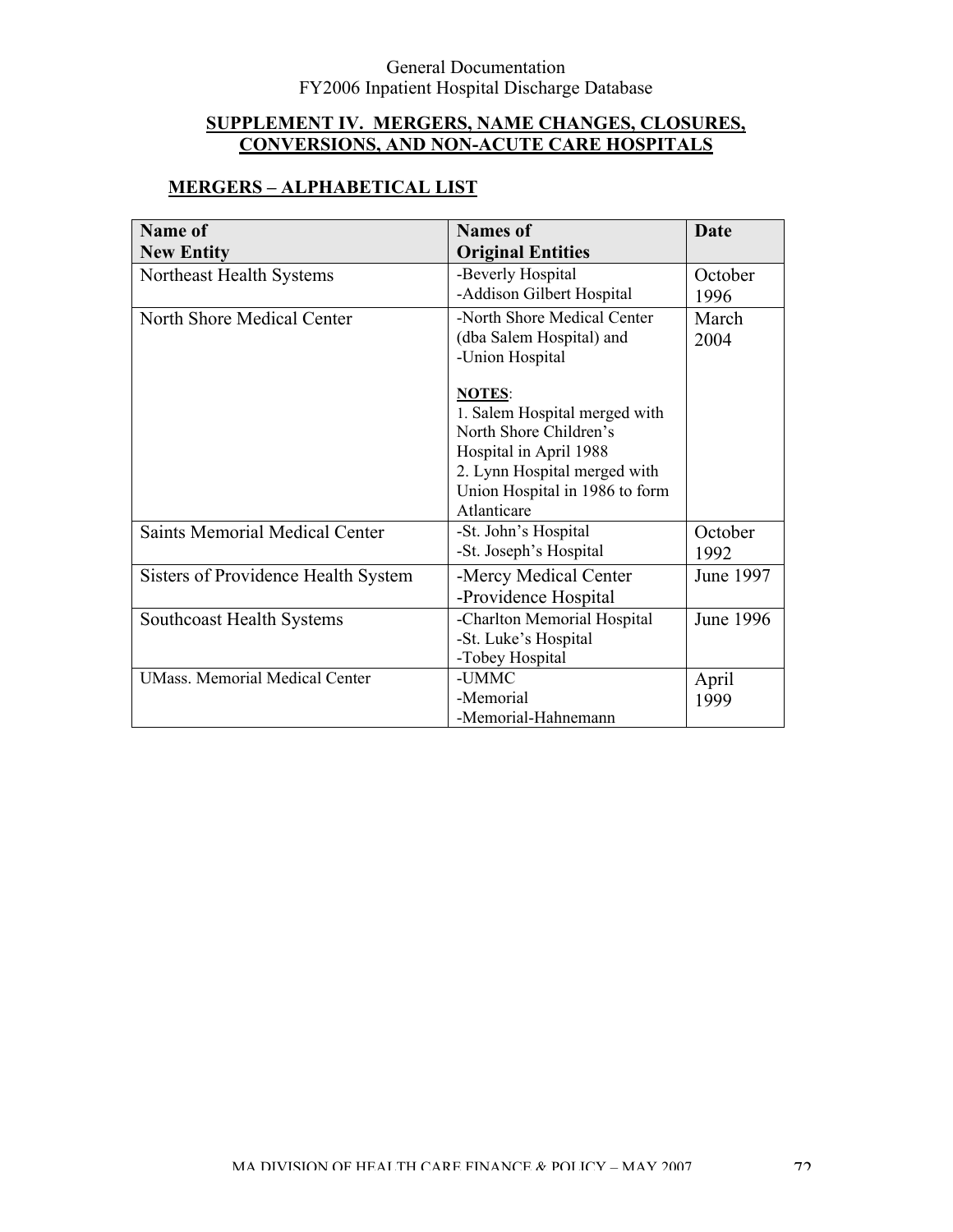### **SUPPLEMENT IV. MERGERS, NAME CHANGES, CLOSURES, CONVERSIONS, AND NON-ACUTE CARE HOSPITALS**

### **MERGERS – CHRONOLOGICAL LIST**

| <b>Date</b>      | <b>Entity Names</b>                                       |  |
|------------------|-----------------------------------------------------------|--|
| 1986             | Atlanticare (Lynn & Union)                                |  |
| April 1988       | Salem (North Shore Children's and Salem)                  |  |
| October 1989     | Medical Center Central Mass (Holden, Worcester,           |  |
|                  | Hahnemann and Worcester Memorial                          |  |
| January 1992     | MetroWest (Framingham Union and Leonard Morse)            |  |
| October 1992     | Saints Memorial (St. John's and St. Joseph's)             |  |
| October 1993     | Good Samaritan (Cardinal Cushing and Goddard Memorial)    |  |
| November 1994    | Health Alliance (Leominster and Burbank)                  |  |
| January 1995     | Lahey Hitchcock (Lahey & Hitchcock (NH))                  |  |
| <b>June 1996</b> | Southcoast Health System (Charlton, St. Luke's and Tobey) |  |
| <b>July 1996</b> | Berkshire Medical Center (Berkshire Medical Center and    |  |
|                  | Hillcrest)                                                |  |
| <b>July 1996</b> | Cambridge Health Alliance (Cambridge and Somerville)      |  |
| <b>July 1996</b> | Boston Medical Center (University and Boston City)        |  |
| <b>July 1996</b> | UniCare Health Systems (Melrose-Wakefield and Whidden)    |  |
| October 1996     | Northeast Health Systems (Beverly and Addison-Gilbert)    |  |
| October 1996     | Beth Israel Deaconess Medical Center (Deaconess and Beth  |  |
|                  | Israel)                                                   |  |
| June 1997        | Mercy (Mercy and Providence)                              |  |
| October 1997     | Hallmark Health System, Inc. (Lawrence Memorial, Malden,  |  |
|                  | UniCare [formerly Melrose-Wakefield and Whidden])         |  |
| April 1998       | UMass. Memorial Medical Center (UMMC, Memorial and        |  |
|                  | Memorial-Hahnemann)                                       |  |
| <b>July 2001</b> | Cambridge Health Alliance (Cambridge, Somerville,         |  |
|                  | Whidden and Malden's 42 Psych beds)                       |  |
| <b>July 2001</b> | Hallmark Health now only Melrose Wakefield and Lawrence   |  |
|                  | Memorial                                                  |  |
| <b>June 2002</b> | CareGroup sold Deaconess-Waltham to a private developer   |  |
|                  | who leased the facility back to Waltham Hosp. (new name)  |  |
| <b>July 2002</b> | Deaconess-Glover now under a new parent: Beth Israel      |  |
|                  | Deaconess (was under CareGroup parent)                    |  |
| March 2004       | North Shore Medical Center (dba Salem) and Union merge    |  |
|                  | (still North Shore Medical Center)                        |  |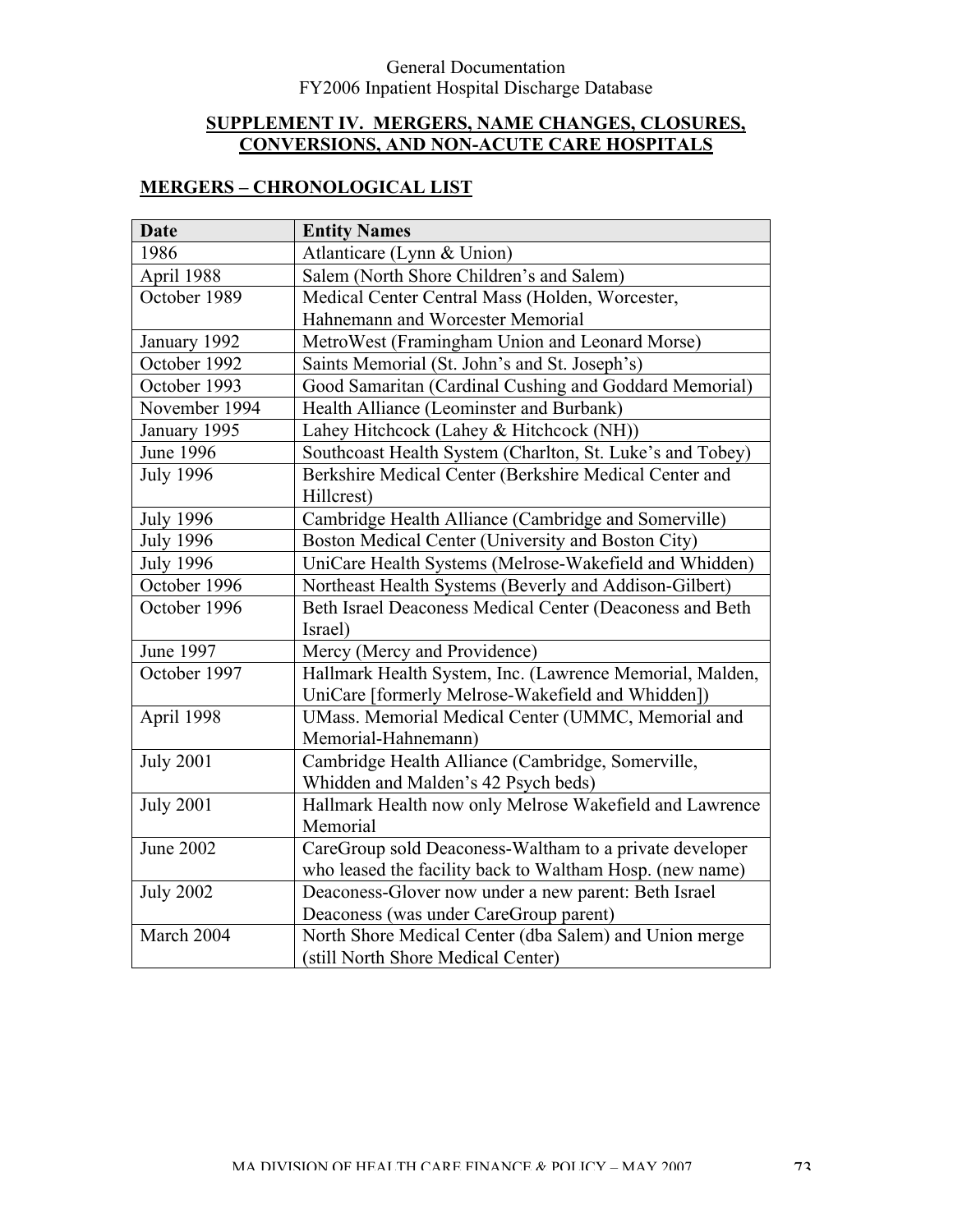### **SUPPLEMENT IV. MERGERS, NAME CHANGES, CLOSURES, CONVERSIONS, AND NON-ACUTE CARE HOSPITALS**

### **NAME CHANGES**

| <b>Name of New Entity</b>             | <b>Original Entities</b>          | <b>Date</b>                        |
|---------------------------------------|-----------------------------------|------------------------------------|
| <b>Baystate Mary Lane</b>             | Mary Lane Hospital                |                                    |
| <b>Beth Israel Deaconess Medical</b>  | -Beth Israel Hospital             |                                    |
| Center                                | -New England Deaconess Hospital   |                                    |
| <b>Beth Israel Deaconess Needham</b>  | -Glover Memorial                  | <b>July 2002</b>                   |
|                                       | -Deaconess-Glover Hospital        |                                    |
| <b>Boston Medical Center-</b>         | <b>Boston City Hospital</b>       |                                    |
| Harrison Avenue Campus                | University Hospital               |                                    |
| <b>Boston Regional Medical Center</b> | New England Memorial Hospital     | Now Closed.                        |
| Cambridge Health Alliance -           | Cambridge Hospital                |                                    |
| (now includes Cambridge,              | Somerville Hospital               |                                    |
| Somerville & Whidden)                 |                                   |                                    |
| Cambridge Health Alliance -           | Hallmark Health Systems - Malden  | Malden now                         |
| Malden & Whidden                      | & Whidden                         | closed.                            |
| Cape Cod Health Care Systems          | Cape Cod Hospital                 |                                    |
|                                       | <b>Falmouth Hospital</b>          |                                    |
| Caritas Good Samaritan Medical        | <b>Cardinal Cushing Hospital</b>  |                                    |
| Center                                | <b>Goddard Memorial Hospital</b>  |                                    |
| Caritas Norwood, Caritas              | Norwood Hospital                  |                                    |
| Southwood, Caritas Good               | Southwood Hospital                |                                    |
| Samaritan Medical Center              | Good Samaritan Med. Ctr.          |                                    |
| Caritas St. Elizabeth's Medical       | St. Elizabeth's Medical Center    |                                    |
| Center                                |                                   |                                    |
| Children's Hospital Boston            | Children's Hospital               | February 2004                      |
| Hallmark Health Lawrence              | Lawrence Memorial Hospital        |                                    |
| Memorial Hospital & Hallmark          | Melrose-Wakefield Hospital        |                                    |
| Health Melrose-Wakefield              |                                   |                                    |
| Hospital                              |                                   |                                    |
| Holy Family Hospital                  | <b>Bon Secours Hospital</b>       |                                    |
| Kindred Hospitals - Boston $&$        | Vencor Hospitals - Boston & North |                                    |
| North Shore                           | Shore                             |                                    |
| Lahey Clinic Hospital                 | Lahey Hitchcock Clinic            |                                    |
| MetroWest Medical Center-             | Framingham Union Hospital         |                                    |
| Framingham Union Hospital &           | Leonard Morse Hospital / Columbia |                                    |
| <b>Leonard Morse Hospital</b>         | MetroWest Medical Center          |                                    |
| Merrimack Valley Hospital             | Haverhill Municipal (Hale)        | <b>Essent Health</b>               |
|                                       | Hospital                          | Care purchased                     |
|                                       |                                   | this facility in<br>September 2001 |
|                                       |                                   |                                    |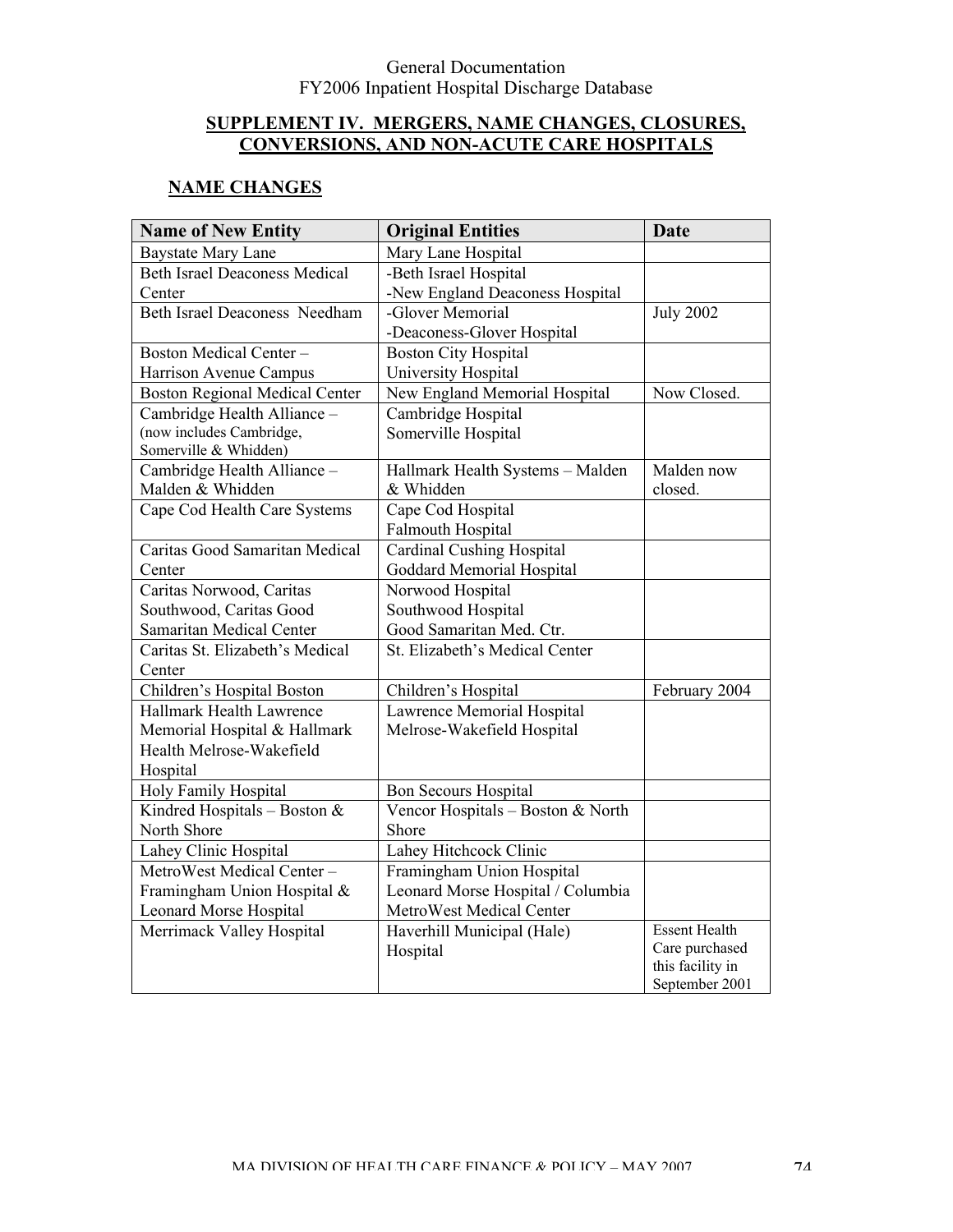### **SUPPLEMENT IV. MERGERS, NAME CHANGES, CLOSURES, CONVERSIONS, AND NON-ACUTE CARE HOSPITALS**

### **NAME CHANGES**

| <b>Name of New Entity</b>        | <b>Original Entities</b>              | <b>Date</b>  |
|----------------------------------|---------------------------------------|--------------|
| Milford Regional Medical Center  | Milford-Whitinsville Hospital         |              |
| Nashoba Valley Hospital          | Nashoba Community Hospital            | January 2003 |
|                                  | Deaconess-Nashoba                     |              |
|                                  | Nashoba Valley Medical Center         |              |
| Northeast Health Systems         | <b>Beverly Hospital</b>               |              |
|                                  | Addison Gilbert Hospital              |              |
| North Shore Medical Center -     | Salem Hospital                        |              |
| Salem                            | North Shore Children's Hospital       |              |
| North Shore Medical Center -     | <b>Union Hospital</b>                 |              |
| Union                            |                                       |              |
| Quincy Hospital                  | Quincy City Hospital                  |              |
| <b>Southcoast Health Systems</b> | <b>Charlton Memorial Hospital</b>     |              |
|                                  | St. Luke's Hospital                   |              |
|                                  | Tobey Hospital                        |              |
| UMass. Memorial-                 | Clinton Hospital                      |              |
| Clinton Hospital                 |                                       |              |
| UMass. Memorial - Health         | Health Alliance Hospitals, Inc.       |              |
| Alliance Hospital                |                                       |              |
| UMass. Memorial-                 | Marlborough Hospital                  |              |
| Marlborough Hospital             |                                       |              |
| UMass. Memorial - Wing           | Wing Memorial Hospital                |              |
| Memorial Hospital                |                                       |              |
| Waltham Hospital                 | June 2002.<br>Waltham-Weston Hospital |              |
|                                  | Deaconess Waltham Hospital            | Now closed.  |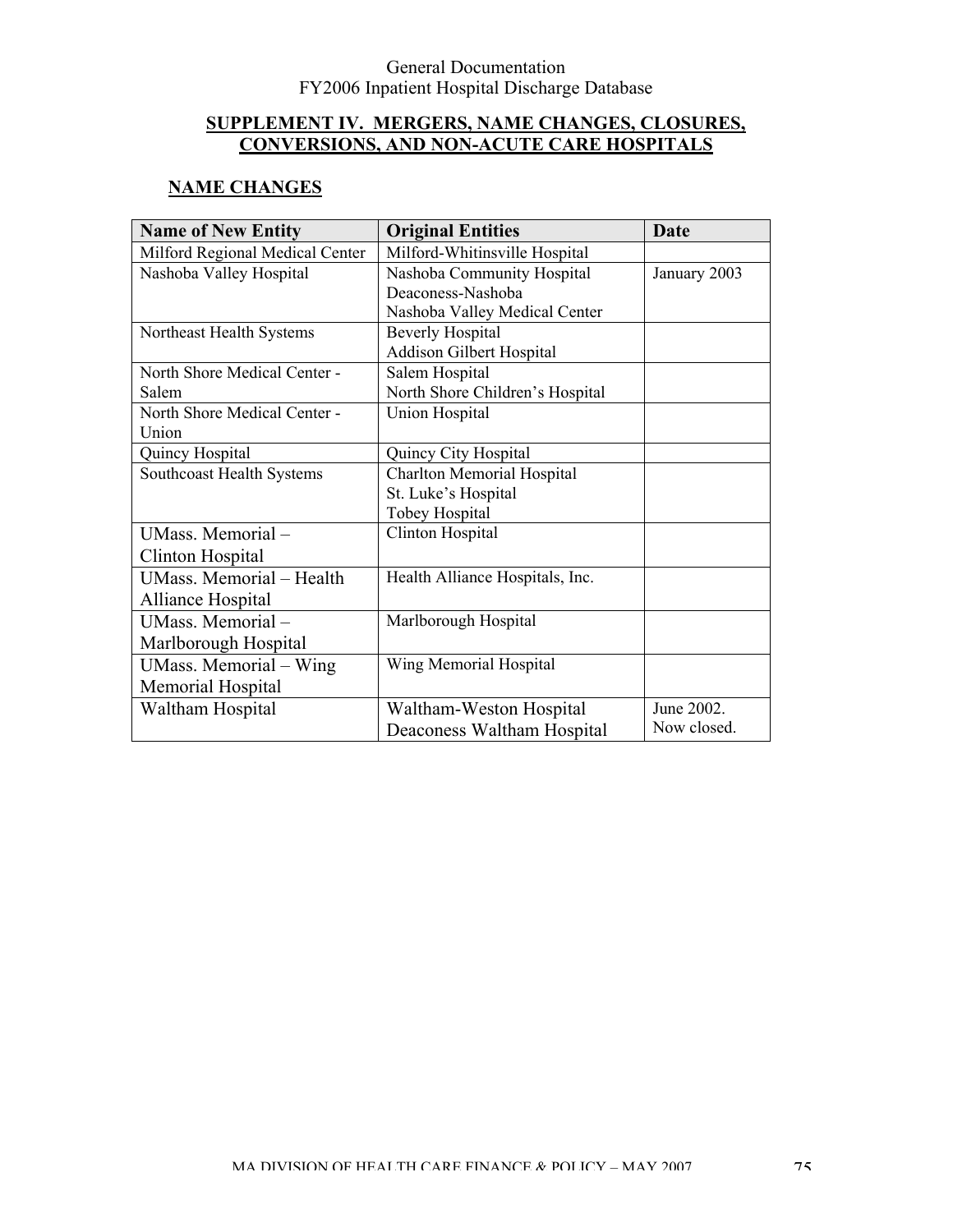### **SUPPLEMENT IV. MERGERS, NAME CHANGES, CLOSURES, CONVERSIONS, AND NON-ACUTE CARE HOSPITALS**

### **CLOSURES**

| <b>Date</b>      | <b>Hospital Name</b>   | <b>Comments</b>          |
|------------------|------------------------|--------------------------|
| <b>June 1989</b> | Sancta Maria           |                          |
| September 1990   | Mass. Osteopathic      |                          |
| <b>June 1990</b> | Hunt                   | Outpatient only now.     |
| <b>July 1990</b> | St. Luke's             |                          |
|                  | Middleborough          |                          |
| September 1991   | <b>Worcester City</b>  |                          |
| May 1993         | Amesbury               |                          |
| <b>July 1993</b> | Saint Margaret's       |                          |
| June 1994        | Heritage               |                          |
| June 1994        | Winthrop               |                          |
| October 1994     | St. Joseph's           |                          |
| December 1994    | Ludlow                 |                          |
| October 1996     | Providence             |                          |
| November 1996    | Goddard                |                          |
| 1996             | Lynn                   |                          |
| January 1997     | Dana Farber            | Inpatient acute beds now |
|                  |                        | at Brigham & Women's     |
| March 1997       | <b>Burbank</b>         |                          |
| February 1999    | <b>Boston Regional</b> |                          |
| April 1999       | Malden                 |                          |
| August 1999      | Symmes                 |                          |
| <b>July 2003</b> | Waltham                |                          |

NOTE: Subsequent to closure, some hospitals may have reopened for used other than an acute hospital (e.g., health care center, rehabilitation hospital, etc.)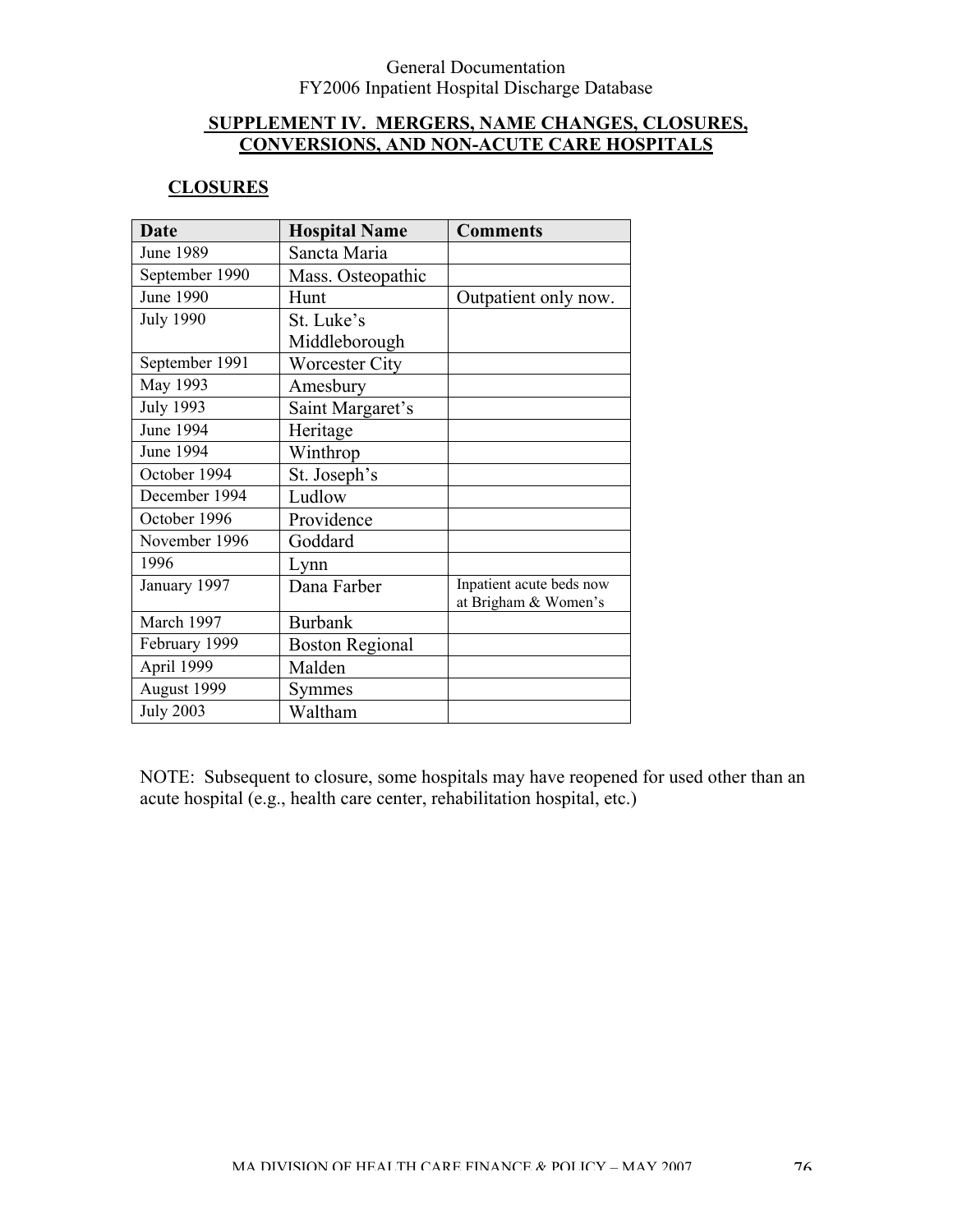### **SUPPLEMENT IV. MERGERS, NAME CHANGES, CLOSURES, CONVERSIONS, AND NON-ACUTE CARE HOSPITALS**

# **CONVERSIONS & NON-ACUTE CARE HOSPITALS**

| <b>HOSPITAL</b>           | <b>COMMENTS</b>                      |
|---------------------------|--------------------------------------|
| Fairlawn Hospital         | Converted to non-acute care hospital |
| Heritage Hospital         | Converted to non-acute care hospital |
| Vencor – Kindred Hospital | Non-acute care hospital              |
| <b>Boston</b>             |                                      |
| Vencor – Kindred Hospital | Non-acute care hospital              |
| North Shore               |                                      |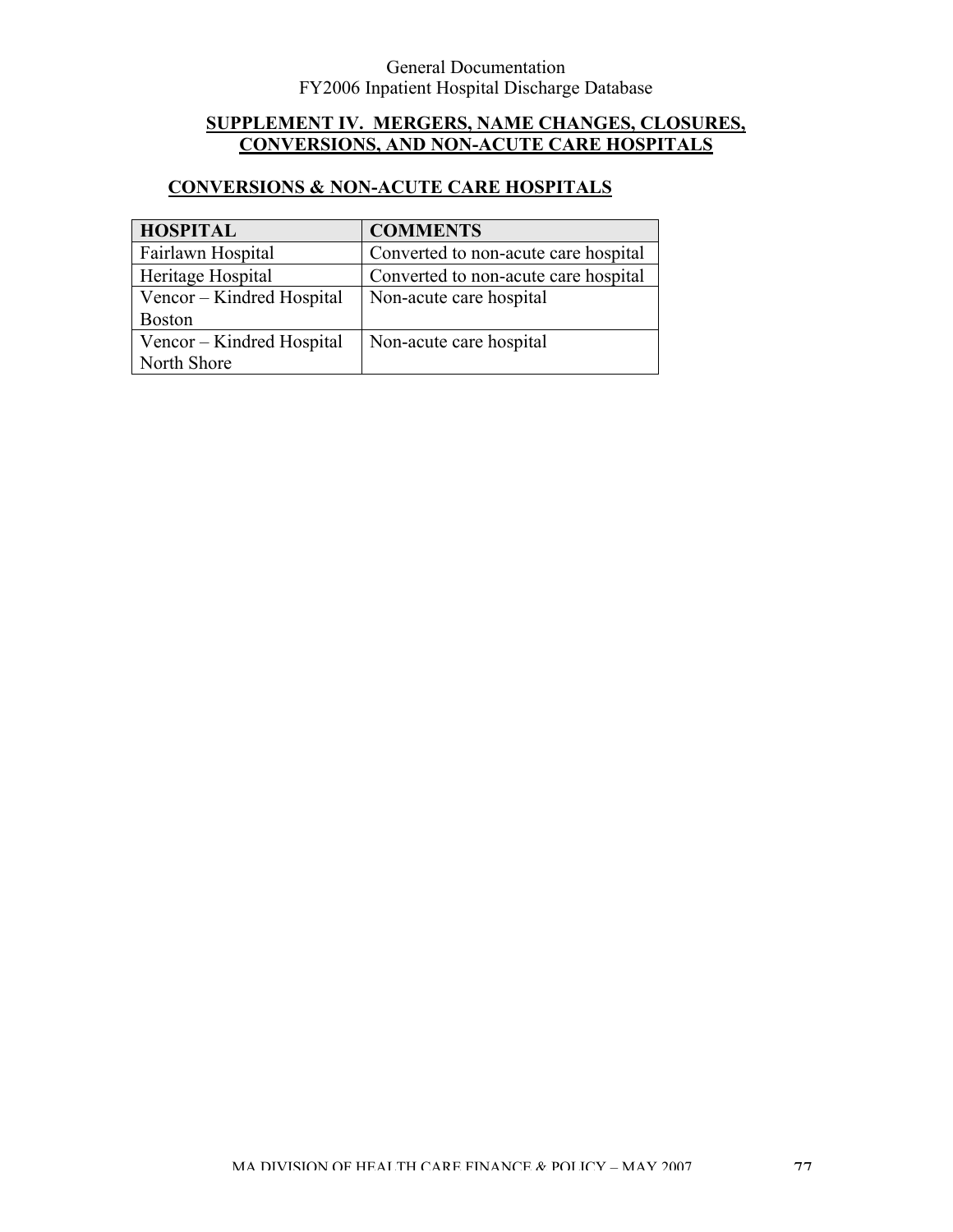| <b>SOURCE</b>   | <b>SOURCE OF PAYMENT</b>                                                                                                                               | <b>MATCHING</b>  | <b>PAYER TYPE</b>   |
|-----------------|--------------------------------------------------------------------------------------------------------------------------------------------------------|------------------|---------------------|
| <b>PAY</b>      | <b>DEFINITIONS</b>                                                                                                                                     | <b>PAYER</b>     | <b>ABBREVIATION</b> |
| <b>CODE</b>     |                                                                                                                                                        | <b>TYPE CODE</b> |                     |
| 137             | AARP/Medigap supplement **                                                                                                                             | 7                | <b>COM</b>          |
| 71              | <b>ADMAR</b>                                                                                                                                           | $\overline{E}$   | <b>PPO</b>          |
| $\overline{51}$ | Aetna Life Insurance                                                                                                                                   | $\overline{7}$   | <b>COM</b>          |
| 161             | Aetna Managed Choice POS                                                                                                                               | D                | COM-MC              |
| 22              | Aetna Open Choice PPO                                                                                                                                  | D                | COM-MC              |
| 272             | Auto Insurance                                                                                                                                         | T                | AI                  |
| 138             | Banker's Life and Casualty Insurance **                                                                                                                | $\overline{7}$   | <b>COM</b>          |
| 139             | Banker's Multiple Line **                                                                                                                              | $\tau$           | <b>COM</b>          |
| $\overline{2}$  | Bay State – a product of HMO Blue                                                                                                                      | $\overline{C}$   | <b>BCBS-MC</b>      |
| 136             | BCBS Medex **                                                                                                                                          | 6                | <b>BCBS</b>         |
| 11              | <b>Blue Care Elect</b>                                                                                                                                 | $\overline{C}$   | <b>BCBS-MC</b>      |
| 46              | Blue CHiP (BCBS Rhode Island)                                                                                                                          | $8\,$            | <b>HMO</b>          |
| 160             | Blue Choice (incl. Healthflex Blue) -                                                                                                                  | $\overline{C}$   | <b>BCBS-MC</b>      |
|                 | <b>POS</b>                                                                                                                                             |                  |                     |
| 142             | <b>Blue Cross Indemnity</b>                                                                                                                            | 6                | <b>BCBS</b>         |
| 50              | Blue Health Plan for Kids                                                                                                                              | 6                | <b>BCBS</b>         |
| 52              | <b>Boston Mutual Insurance</b>                                                                                                                         | $\tau$           | <b>COM</b>          |
| 154             | BCBS Other (not listed elsewhere) ***                                                                                                                  | 6                | <b>BCBS</b>         |
| 155             | Blue Cross Managed Care Other (not listed<br>elsewhere) ***                                                                                            | $\mathcal{C}$    | <b>BCBS-MC</b>      |
| 151             | <b>CHAMPUS</b>                                                                                                                                         | 5                | GOV                 |
| 204             | <b>Christian Brothers Employee</b>                                                                                                                     | $\overline{7}$   | <b>COM</b>          |
| 30              | CIGNA (Indemnity)                                                                                                                                      | $\overline{7}$   | <b>COM</b>          |
| 250             | <b>CIGNA HMO</b>                                                                                                                                       | D                | COM-MC              |
| 171             | <b>CIGNA POS</b>                                                                                                                                       | D                | COM-MC              |
| 87              | <b>CIGNA PPO</b>                                                                                                                                       | D                | COM-MC              |
| 140             | Combined Insurance Company of<br>America**                                                                                                             | $\overline{7}$   | <b>COM</b>          |
| 300             | CommCare: BMC HealthNet<br>Plan/Commonwealth Care - General<br>Classification (For use only when no specific<br>level for this plan can be identified) | Q                | CommCare            |
| 301             | CommCare: BMC HealthNet<br>Plan/Commonwealth Care - Plan Type I                                                                                        | Q                | CommCare            |
| 302             | CommCare: BMC HealthNet<br>Plan/Commonwealth Care - Plan Type II                                                                                       | Q                | CommCare            |
| 303             | CommCare: BMC HealthNet<br>Plan/Commonwealth Care - Plan Type<br>III                                                                                   | Q                | CommCare            |
| 304             | CommCare: BMC HealthNet<br>Plan/Commonwealth Care-Plan Type IV                                                                                         | Q                | CommCare            |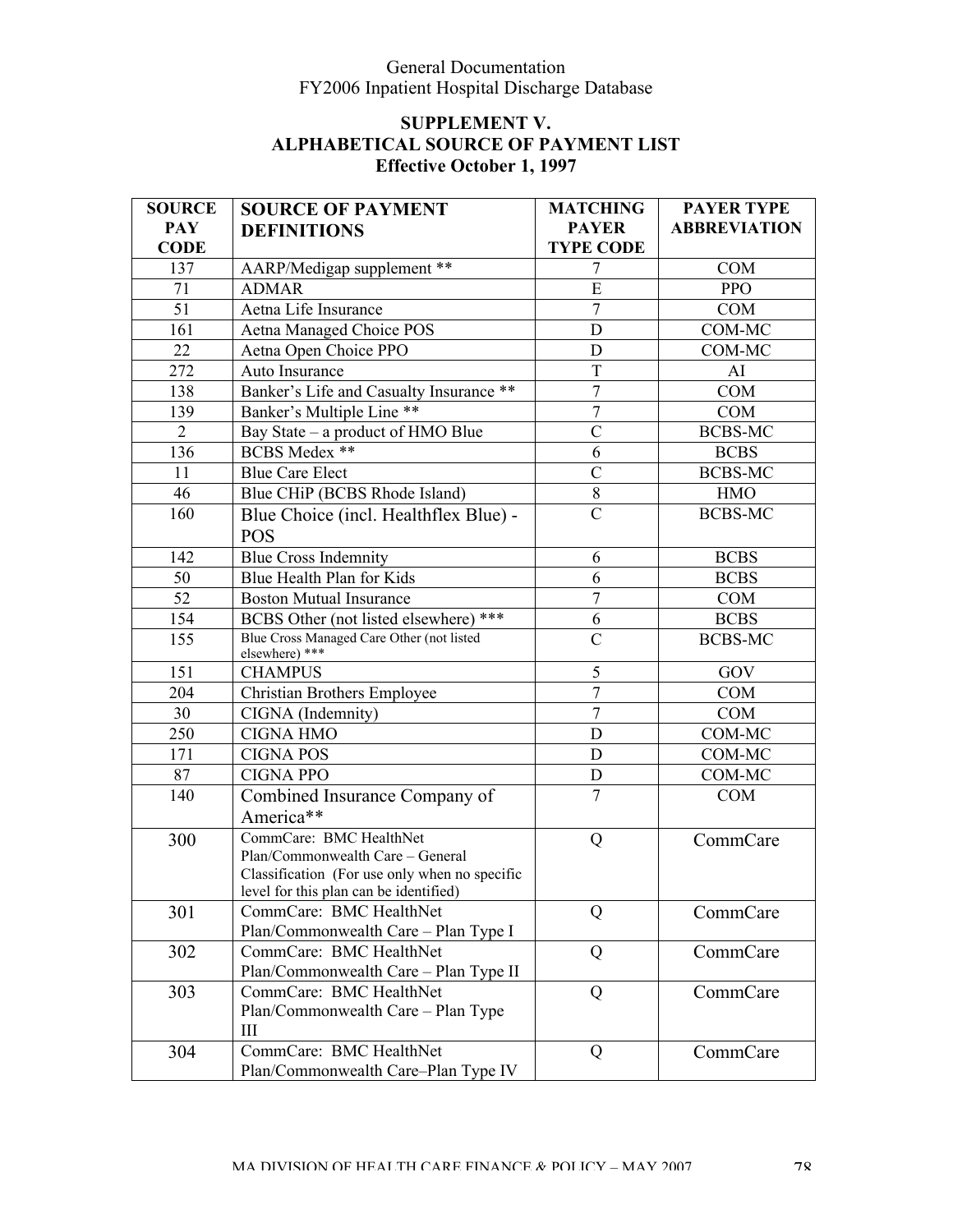| <b>SOURCE</b> | <b>SOURCE OF PAYMENT</b>                                              | <b>MATCHING</b>  | <b>PAYER TYPE</b>   |
|---------------|-----------------------------------------------------------------------|------------------|---------------------|
| <b>PAY</b>    | <b>DEFINITIONS</b>                                                    | <b>PAYER</b>     | <b>ABBREVIATION</b> |
| <b>CODE</b>   |                                                                       | <b>TYPE CODE</b> |                     |
| 400           | CommCare: Cambridge Network Health                                    | $\mathbf Q$      | CommCare            |
|               | Forward - General Classification                                      |                  |                     |
|               | (For use only when no specific level for this                         |                  |                     |
|               | plan can be identified)                                               |                  |                     |
| 401           | CommCare: Cambridge Network Health                                    | Q                | CommCare            |
|               | Forward - Plan Type I                                                 |                  |                     |
| 402           | CommCare: Cambridge Network Health                                    | Q                | CommCare            |
|               | Forward - Plan Type II                                                |                  |                     |
| 403           | CommCare: Cambridge Network Health                                    | Q                | CommCare            |
|               | Forward - Plan Type III                                               |                  |                     |
| 404           | CommCare: Cambridge Network Health                                    | Q                | CommCare            |
|               | Forward - Plan Type IV                                                |                  |                     |
| 500           | CommCare: Fallon Community Health Care:                               | Q                | CommCare            |
|               | Commonwealth Care FCHP Direct Care -                                  |                  |                     |
|               | General Classification (For use only when no                          |                  |                     |
|               | specific level for this plan can be identified)                       |                  |                     |
| 501           | CommCare: Fallon Community Health Care:                               | Q                | CommCare            |
|               | Commonwealth Care FCHP Direct Care -                                  |                  |                     |
|               | Plan 1 (Group No. 4445077)                                            |                  |                     |
| 502           | CommCare: Fallon Community Health Care:                               | Q                | CommCare            |
|               | Commonwealth Care FCHP Direct Care -                                  |                  |                     |
|               | Plan 2 (Group No. 4455220)<br>CommCare: Fallon Community Health Care: |                  |                     |
| 503           | Commonwealth Care FCHP Direct Care -                                  | Q                | CommCare            |
|               | Plan 3 (Group No. 4455221)                                            |                  |                     |
| 504           | CommCare: Fallon Community Health Care:                               | Q                | CommCare            |
|               | Commonwealth Care FCHP Direct Care -                                  |                  |                     |
|               | Plan 4 (Group No. 4455222)                                            |                  |                     |
| 600           | CommCare: Neighborhood Health Plan-                                   | Q                | CommCare            |
|               | General Classification                                                |                  |                     |
|               | (For use only when no specific level for this                         |                  |                     |
|               | plan can be identified)                                               |                  |                     |
| 601           | CommCare: Neighborhood Health Plan -                                  | Q                | CommCare            |
|               | NHP Commonwealth Care Plan - Plan Type                                |                  |                     |
|               | I(9CC1)                                                               |                  |                     |
| 602           | CommCare: Neighborhood Health Plan -                                  | Q                | CommCare            |
|               | NHP Commonwealth Care Plan - Plan Type                                |                  |                     |
|               | II $(9CC2)$                                                           |                  |                     |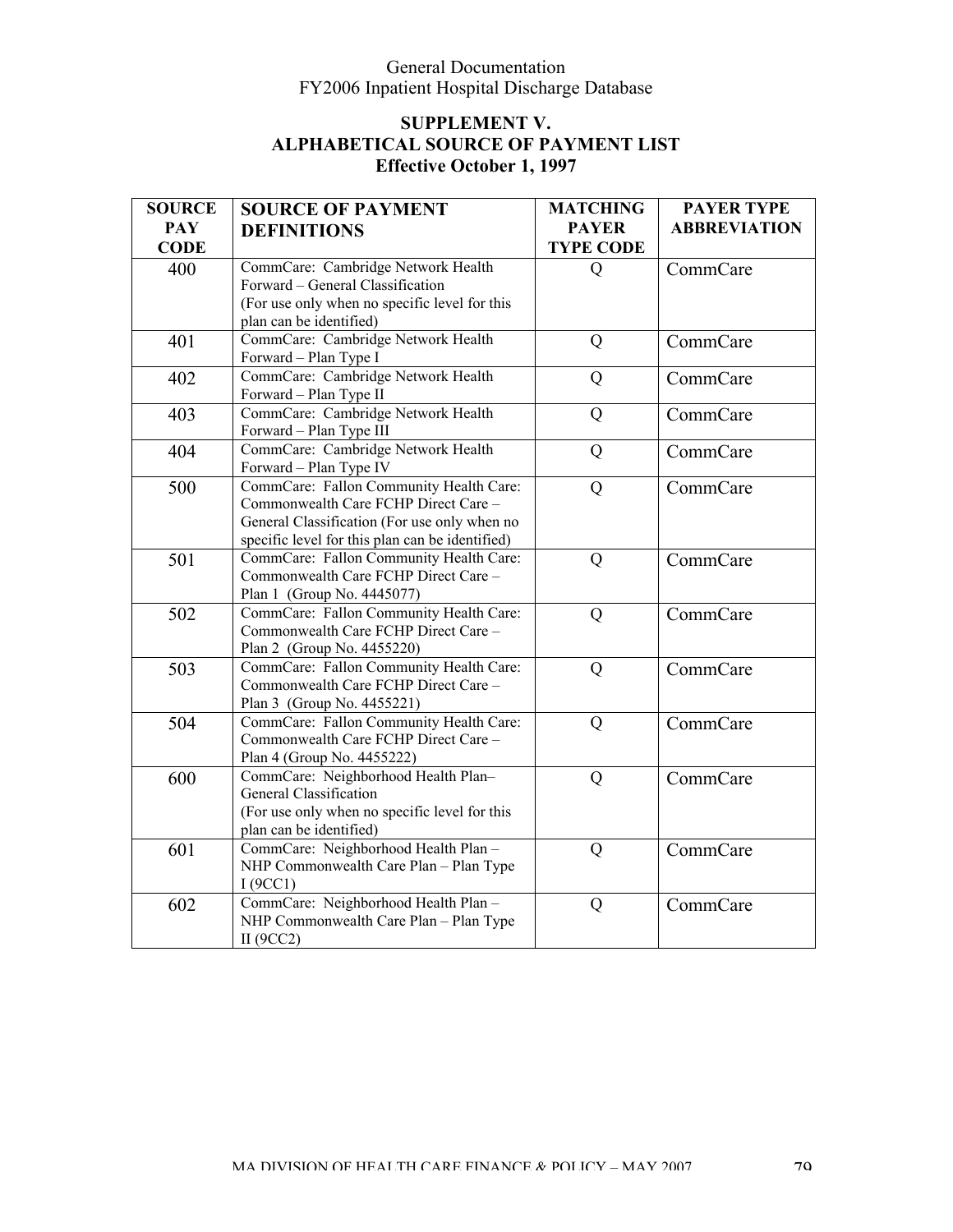| <b>SOURCE</b>  | <b>SOURCE OF PAYMENT</b>                       | <b>MATCHING</b>  | <b>PAYER TYPE</b>   |
|----------------|------------------------------------------------|------------------|---------------------|
| <b>PAY</b>     | <b>DEFINITIONS</b>                             | <b>PAYER</b>     | <b>ABBREVIATION</b> |
| <b>CODE</b>    |                                                | <b>TYPE CODE</b> |                     |
| 603            | CommCare: Neighborhood Health Plan -           | Q                | CommCare            |
|                | NHP Commonwealth Care Plan - Plan Type         |                  |                     |
|                | III $(9CC3)$                                   |                  |                     |
| 604            | CommCare: Neighborhood Health Plan -           | Q                | CommCare            |
|                | NHP Commonwealth Care Plan - Plan Type         |                  |                     |
|                | IV (9CC4)                                      |                  |                     |
| 21             | Commonwealth PPO                               | $\mathcal{C}$    | <b>BCBS-MC</b>      |
| 44             | Community Health Plan                          | $8\,$            | <b>HMO</b>          |
| 13             | <b>Community Health Plan Options</b>           | J                | <b>POS</b>          |
|                | (New York)                                     |                  |                     |
| 42             | <b>ConnectiCare of Massachusetts</b>           | 8                | <b>HMO</b>          |
| 54             | Continental Assurance Insurance                | $\overline{7}$   | <b>COM</b>          |
| 69             | Corporate Health Insurance Liberty Plan        | $\tau$           | <b>COM</b>          |
| $\overline{4}$ | Fallon Community Health Plan (includes         | 8                | <b>HMO</b>          |
|                | Fallon Plus, Fallon Affiliates, Fallon         |                  |                     |
|                | UMass.)                                        |                  |                     |
| 167            | Fallon POS                                     | J                | <b>POS</b>          |
| 67             | First Allmerica Financial Life Insurance       | $\overline{7}$   | <b>COM</b>          |
| 181            | First Allmerica Financial Life                 | D                | COM-MC              |
|                | Insurance EPO                                  |                  |                     |
| 27             | First Allmerica Financial Life                 | D                | COM-MC              |
|                | <b>Insurance PPO</b>                           |                  |                     |
| 152            | Foundation                                     | $\mathbf{0}$     | <b>OTH</b>          |
| 143            | Free Care                                      | 9                | FC                  |
| 990            | Free Care – co-pay, deductible, or co-         | 9                | FC                  |
|                | insurance (when billing for free care services |                  |                     |
|                | use #143)                                      |                  |                     |
| 88             | Freedom Care                                   | E                | <b>PPO</b>          |
| 153            | Grant                                          | $\boldsymbol{0}$ | <b>OTH</b>          |
| 162            | <b>Great West Life POS</b>                     | D                | COM-MC              |
| 28             | Great West Life PPO                            | D                | COM-MC              |
| 89             | Great West/NE Care                             | $\overline{7}$   | <b>COM</b>          |
| 55             | Guardian Life Insurance                        | $\tau$           | <b>COM</b>          |
| 23             | Guardian Life Insurance Company PPO            | $\mathbf D$      | COM-MC              |
| 56             | Hartford L&A Insurance                         | $\overline{7}$   | <b>COM</b>          |
| 200            | Hartford Life Insurance Co <sup>**</sup>       | $\overline{7}$   | COM                 |
| $\mathbf{1}$   | Harvard Community Health Plan                  | $8\,$            | <b>HMO</b>          |
| 20             | HCHP of New England (formerly RIGHA)           | $\,8\,$          | <b>HMO</b>          |
| 37             | HCHP-Pilgrim HMO (integrated product)          | $8\,$            | <b>HMO</b>          |
| 208            | HealthNet (Boston Medical Center MCD           | B                | MCD-MC              |
|                | Program)                                       |                  |                     |
| 14             | Health new England Advantage POS               | $\bf J$          | <b>POS</b>          |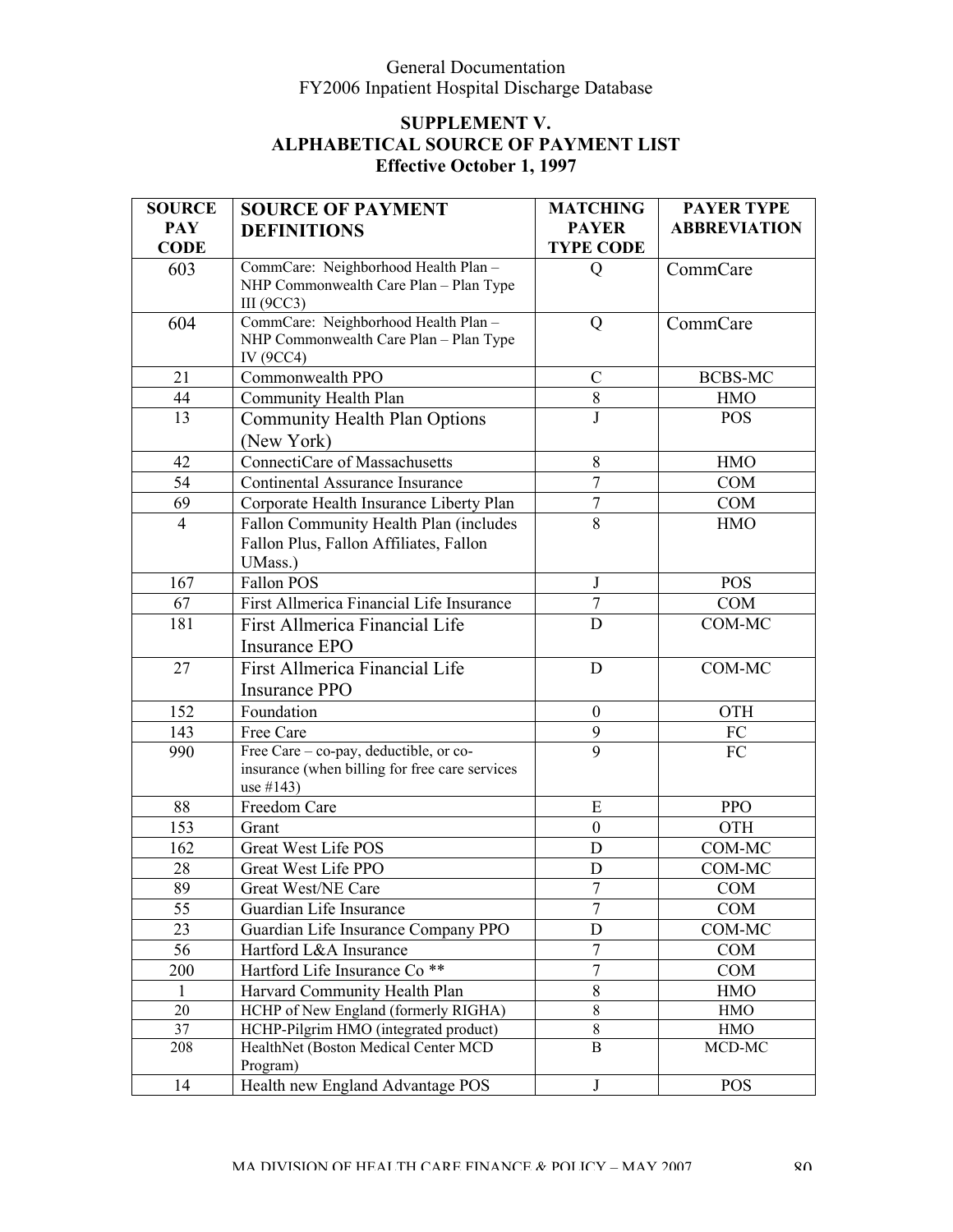| <b>SOURCE</b> | <b>SOURCE OF PAYMENT</b>                         | <b>MATCHING</b>  | <b>PAYER TYPE</b>   |
|---------------|--------------------------------------------------|------------------|---------------------|
| <b>PAY</b>    | <b>DEFINITIONS</b>                               | <b>PAYER</b>     | <b>ABBREVIATION</b> |
| <b>CODE</b>   |                                                  | <b>TYPE CODE</b> |                     |
| 38            | Health New England Select (self-funded)          | $8\,$            | <b>HMO</b>          |
| 24            | Health New England, Inc.                         | 8                | <b>HMO</b>          |
| 45            | Health Source New Hampshire                      | $8\,$            | <b>HMO</b>          |
| 98            | <b>Healthy Start</b>                             | 9                | FC                  |
| 251           | Healthsource CMHC HMO                            | $8\,$            | <b>HMO</b>          |
| 164           | Healthsource CMHC Plus POS                       | $\bf J$          | <b>POS</b>          |
| 49            | Healthsource CMHC Plus PPO                       | E                | <b>PPO</b>          |
| 72            | Healthsource New Hampshire                       | $\overline{7}$   | <b>COM</b>          |
| 165           | Healthsource New Hampshire POS (Self-<br>funded) | J                | <b>POS</b>          |
| 90            | Healthsource Preferred (self-funded)             | E                | <b>PPO</b>          |
| 271           | Hillcrest HMO                                    | $8\,$            | <b>HMO</b>          |
| 81            | HMO Blue                                         | $\overline{C}$   | <b>BCBS-MC</b>      |
| 130           | Invalid (replaced by #232 and 233)               |                  |                     |
| 12            | Invalid (replaced by #49)                        |                  |                     |
| 53            | Invalid (no replacement)                         |                  |                     |
| 117           | Invalid (no replacement)                         |                  |                     |
| 123           | Invalid (no replacement)                         |                  |                     |
| 92            | Invalid (replaced by $\#$ 84, 166, 184)          |                  |                     |
| 105           | Invalid (replaced by $\#111$ )                   |                  |                     |
| 32            | Invalid (replaced by $\#157$ and 158)            |                  |                     |
| 41            | Invalid (replaced by $\#157$ )                   |                  |                     |
| 15            | Invalid (replaced by $\#158$ )                   |                  |                     |
| 29            | Invalid (replaced by $\#171$ and 250)            |                  |                     |
| 16            | Invalid (replaced by $\#172$ )                   |                  |                     |
| 124           | Invalid (replaced by #222)                       |                  |                     |
| 126           | Invalid (replaced by $\#230$ )                   |                  |                     |
| 122           | Invalid (replaced by #234)                       |                  |                     |
| 6             | Invalid (replaced by $\#251$ )                   |                  |                     |
| 76            | Invalid (replaced by #270)                       |                  |                     |
| 26            | Invalid (replaced by $\#75$ )                    |                  |                     |
| 5             | Invalid (replaced by #9)                         |                  |                     |
| 61            | Invalid (replaced by $\#96$ )                    |                  |                     |
| 68            | Invalid (replaced by $\#96$ )                    |                  |                     |
| 60            | Invalid (replaced by #97)                        |                  |                     |
| 57            | John Hancock Life Insurance                      | $\overline{7}$   | <b>COM</b>          |
| 82            | John Hancock Preferred                           | D                | COM-MC              |
| 169           | Kaiser Added Choice                              | $_{\rm J}$       | <b>POS</b>          |
| 40            | Kaiser Foundation                                | $8\,$            | <b>HMO</b>          |
| 58            | Liberty Life Insurance                           | $\overline{7}$   | <b>COM</b>          |
| 85            | Liberty Mutual                                   | $\overline{7}$   | <b>COM</b>          |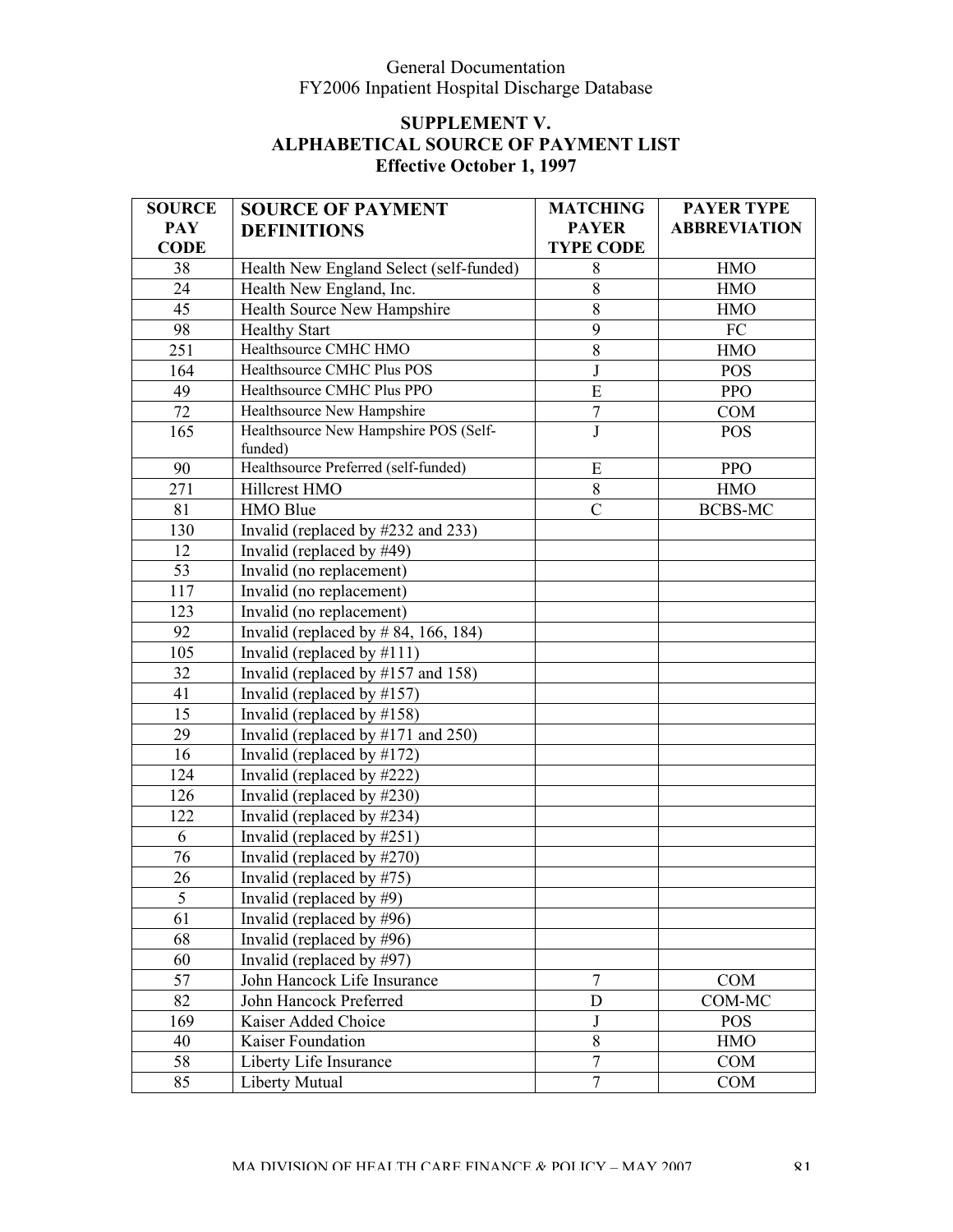| <b>SOURCE</b> | <b>SOURCE OF PAYMENT</b>            | <b>MATCHING</b>           | <b>PAYER TYPE</b>   |
|---------------|-------------------------------------|---------------------------|---------------------|
| <b>PAY</b>    | <b>DEFINITIONS</b>                  | <b>PAYER</b>              | <b>ABBREVIATION</b> |
| <b>CODE</b>   |                                     | <b>TYPE CODE</b>          |                     |
| 59            | <b>Lincoln National Insurance</b>   | 7                         | <b>COM</b>          |
| 19            | Matthew Thornton                    | 8                         | <b>HMO</b>          |
| 103           | Medicaid (includes MassHealth)      | $\overline{4}$            | <b>MCD</b>          |
| 107           | Medicaid Managed Care -             | B                         | MCD-MC              |
|               | Community Health Plan               |                           |                     |
| 108           | Medicaid Managed Care - Fallon      | $\bf{B}$                  | MCD-MC              |
|               | Community Health Plan               |                           |                     |
| 109           | Medicaid Managed Care - Harvard     | $\bf{B}$                  | MCD-MC              |
|               | Community Health Plan               |                           |                     |
| 110           | Medicaid Managed Care - Health      | $\bf{B}$                  | MCD-MC              |
|               | New England                         |                           |                     |
| 111           | Medicaid Managed Care - HMO         | $\bf{B}$                  | MCD-MC              |
|               | Blue                                |                           |                     |
| 112           | Medicaid Managed Care - Kaiser      | $\bf{B}$                  | MCD-MC              |
|               | <b>Foundation Plan</b>              |                           |                     |
| 113           | Medicaid Managed Care -             | $\mathbf B$               | MCD-MC              |
|               | Neighborhood Health Plan            |                           |                     |
| 115           | Medicaid Managed Care - Pilgrim     | $\bf{B}$                  | MCD-MC              |
|               | <b>Health Care</b>                  |                           |                     |
| 114           | Medicaid Managed Care - United      | B                         | MCD-MC              |
|               | Health Plans of NE (Ocean State     |                           |                     |
|               | Physician's Plan)                   |                           |                     |
| 119           | Medicaid Managed Care Other (not    | B                         | MCD-MC              |
|               | listed elsewhere) ***               |                           |                     |
| 106           | Medicaid Managed Care-Central       | $\bf{B}$                  | MCD-MC              |
|               | Mass. Health Care                   |                           |                     |
| 104           | Medicaid Managed Care-Primary       | $\mathbf B$               | MCD-MC              |
|               | Care Clinician (PCC)                |                           |                     |
| 116           | Medicaid Managed Care - Tufts       | $\bf{B}$                  | MCD-MC              |
|               | Associated Health Plan              |                           |                     |
| 118           | Medicaid Mental Health & Substance  | B                         | MCD-MC              |
|               | Abuse Plan - Mass Behavioral Health |                           |                     |
|               | Partnership                         |                           |                     |
| 121           | Medicare                            | 3                         | <b>MCR</b>          |
| 220           | Medicare HMO - Blue Care 65         | $\mathbf{F}$              | MCR-MC              |
| 125           | Medicare HMO - Fallon Senior Plan   | $\boldsymbol{\mathrm{F}}$ | MCR-MC              |
| 221           | Medicare HMO - Harvard              | $\overline{F}$            | MCR-MC              |
|               | Community Health Plan 65            |                           |                     |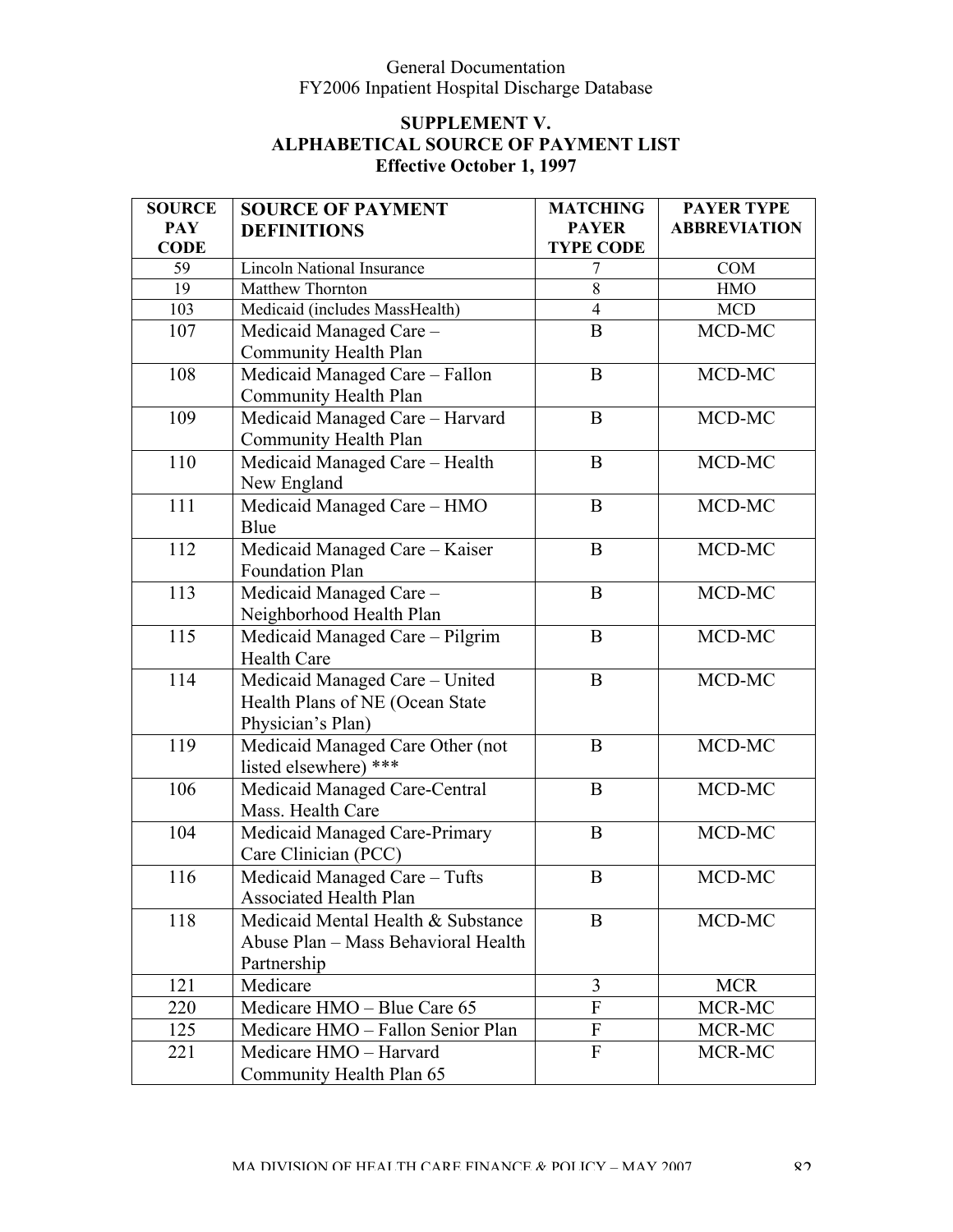| <b>SOURCE</b> | <b>SOURCE OF PAYMENT</b>               | <b>MATCHING</b>           | <b>PAYER TYPE</b>   |
|---------------|----------------------------------------|---------------------------|---------------------|
| <b>PAY</b>    | <b>DEFINITIONS</b>                     | <b>PAYER</b>              | <b>ABBREVIATION</b> |
| <b>CODE</b>   |                                        | <b>TYPE CODE</b>          |                     |
| 223           | Medicare HMO - Harvard Pilgrim         | F                         | MCR-MC              |
|               | Health Care of New England Care        |                           |                     |
|               | Plus                                   |                           |                     |
| 230           | Medicare HMO - HCHP First              | $\mathbf{F}$              | MCR-MC              |
|               | Seniority                              |                           |                     |
| 127           | Medicare HMO - Health New              | $\overline{F}$            | MCR-MC              |
|               | England Medicare Wrap **               |                           |                     |
| 222           | Medicare HMO - Healthsource            | $\mathbf{F}$              | MCR-MC              |
|               | <b>CMHC</b>                            |                           |                     |
| 212           | Medicare HMO - Healthsource            | $\mathbf{F}$              | MCR-MC              |
|               | <b>CMHC Central Care Supplement **</b> |                           |                     |
| 128           | Medicare HMO - HMO Blue for            | $\mathbf{F}$              | MCR-MC              |
|               | Seniors **                             |                           |                     |
| 129           | Medicare HMO - Kaiser Medicare         | $\mathbf{F}$              | MCR-MC              |
|               | Plus Plan **                           |                           |                     |
| 234           | Medicare HMO - Managed Blue for        | $\mathbf{F}$              | MCR-MC              |
|               | Seniors                                |                           |                     |
| 132           | Medicare HMO - Matthew Thornton        | $\mathbf{F}$              | MCR-MC              |
|               | Senior Plan                            |                           |                     |
| 211           | Medicare HMO - Neighborhood            | $\mathbf{F}$              | MCR-MC              |
|               | Health Plan Senior Health Plus **      |                           |                     |
| 134           | Medicare HMO – Other (not listed       | $\mathbf{F}$              | MCR-MC              |
|               | elsewhere) ***                         |                           |                     |
| 131           | Medicare HMO - Pilgrim Enhance         | $\mathbf{F}$              | MCR-MC              |
|               | $65***$                                |                           |                     |
| 210           | Medicare HMO - Pilgrim Preferred       | $\mathbf{F}$              | MCR-MC              |
|               | $65***$                                |                           |                     |
|               |                                        |                           |                     |
| 231           | Medicare HMO - Pilgrim Prime           | $\boldsymbol{\mathrm{F}}$ | MCR-MC              |
| 232           | Medicare HMO - Seniorcare Direct       | ${\bf F}$                 | MCR-MC              |
| 233           | Medicare HMO - Seniorcare Plus         | $\overline{F}$            | MCR-MC              |
| 224           | Medicare HMO - Tufts Secure Horizons   | $\overline{F}$            | MCR-MC              |
| 225           | Medicare HMO - US Healthcare           | $\boldsymbol{\mathrm{F}}$ | MCR-MC              |
| 133           | Medicare HMO - Tufts Medicare          | $\overline{F}$            | MCR-MC              |
|               | Supplement (TMS)                       |                           |                     |
| 43            | <b>MEDTAC</b>                          | 8                         | <b>HMO</b>          |
| 96            | Metrahealth (United Care of NE)        | $\overline{7}$            | COM                 |
| 158           | Metrahealth – HMO (United Care of NE)  | $\mathbf D$               | COM-MC              |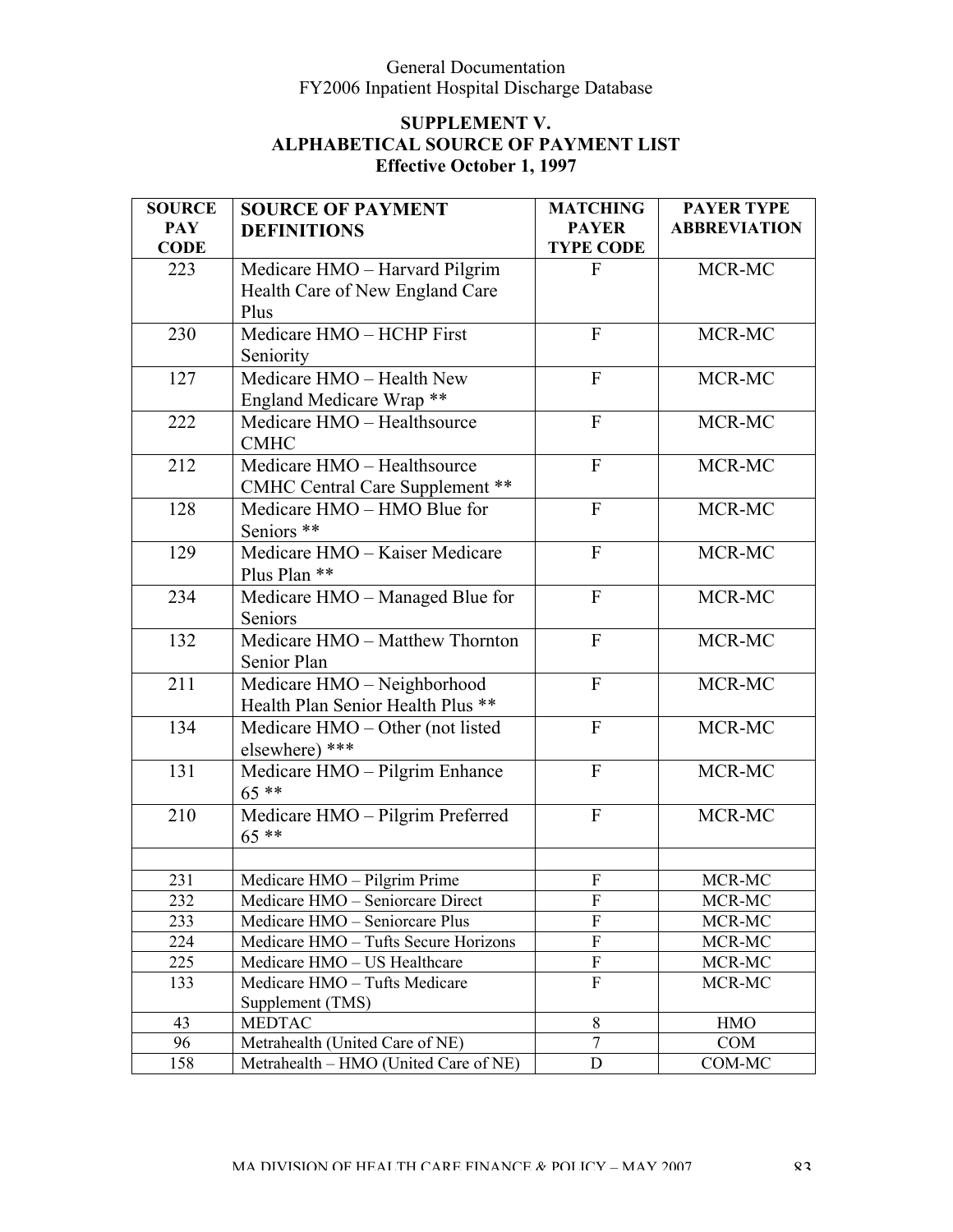| <b>SOURCE</b>   | <b>SOURCE OF PAYMENT</b>              | <b>MATCHING</b>  | <b>PAYER TYPE</b>   |
|-----------------|---------------------------------------|------------------|---------------------|
| <b>PAY</b>      | <b>DEFINITIONS</b>                    | <b>PAYER</b>     | <b>ABBREVIATION</b> |
| <b>CODE</b>     |                                       | <b>TYPE CODE</b> |                     |
| 172             | Metrahealth - POS (United Care of NE) | D                | COM-MC              |
| 157             | Metrahealth – PPO (United Care of NE) | $\mathbf D$      | COM-MC              |
| 201             | Mutual of Omaha <sup>**</sup>         | $\overline{7}$   | <b>COM</b>          |
| 62              | Mutual of Omaha Insurance             | $\overline{7}$   | COM                 |
| 33              | Mutual of Omaha PPO                   | $\mathbf D$      | COM-MC              |
| 47              | Neighborhood Health Plan              | $8\,$            | <b>HMO</b>          |
| $\overline{3}$  | Network Blue (PPO)                    | $\overline{C}$   | <b>BCBS-MC</b>      |
| 207             | Network Health (Cambridge Health      | $\bf{B}$         | MCD-MC              |
|                 | Alliance MCD Program)                 |                  |                     |
| 91              | New England Benefits                  | $\overline{7}$   | COM                 |
| 63              | Mutual of Omaha Insurance             | $\boldsymbol{7}$ | COM                 |
| 64              | New York Life Care Indemnity (New     | $\overline{7}$   | <b>COM</b>          |
|                 | York Life Insurance)                  |                  |                     |
| $\overline{34}$ | New York Life Care PPO                | D                | COM-MC              |
| 202             | New York Life Insurance **            | $\overline{7}$   | COM                 |
| 159             | None (Valid only for secondary        | $\mathbf N$      | <b>NONE</b>         |
|                 | source of payment)                    |                  |                     |
| 31              | One Health Plan HMO (Great West Life) | $\mathbf D$      | <b>COM-MC</b>       |
| 77              | Options for Healthcare PPO            | Ε                | <b>PPO</b>          |
| 147             | Other Commercial Insurance (not       | $\overline{7}$   | <b>COM</b>          |
|                 | listed elsewhere) ***                 |                  |                     |
| 199             | Other EPO (not listed elsewhere) ***  | $\bf K$          | <b>EPO</b>          |
| 144             | Other Government                      | 5                | GOV                 |
| 148             | Other HMO (not listed elsewhere) ***  | 8                | <b>HMO</b>          |
| 141             | Other Medigap (not listed elsewhere)  | $\overline{7}$   | COM                 |
| 150             | Other Non-Managed Care (not listed    | $\boldsymbol{0}$ | <b>OTH</b>          |
|                 | elsewhere) ***                        |                  |                     |
| 99              | Other POS (not listed elsewhere) ***  | $\mathbf{J}$     | <b>POS</b>          |
| 156             | Out of State BCBS                     | 6                | <b>BCBS</b>         |
| 120             | Out-of-State Medicaid                 | $\overline{5}$   | GOV                 |
| 135             | Out-of-State Medicare                 | 3                | <b>MCR</b>          |
|                 |                                       |                  |                     |
| 65              | Paul Revere Life Insurance            | $\overline{7}$   | <b>COM</b>          |
| 78              | Phoenix Preferred PPO                 | D                | COM-MC              |
| 10              | Pilgrim Advantage - PPO               | ${\bf E}$        | <b>PPO</b>          |
| 39              | Pilgrim Direct                        | $8\,$            | <b>HMO</b>          |
| 8               | Pilgrim Health Care                   | 8                | <b>HMO</b>          |
| 95              | Pilgrim Select - PPO                  | ${\bf E}$        | <b>PPO</b>          |
| 183             | Pioneer Health Care EPO               | K                | <b>EPO</b>          |
| 79              | Pioneer Health Care PPO               | ${\bf E}$        | <b>PPO</b>          |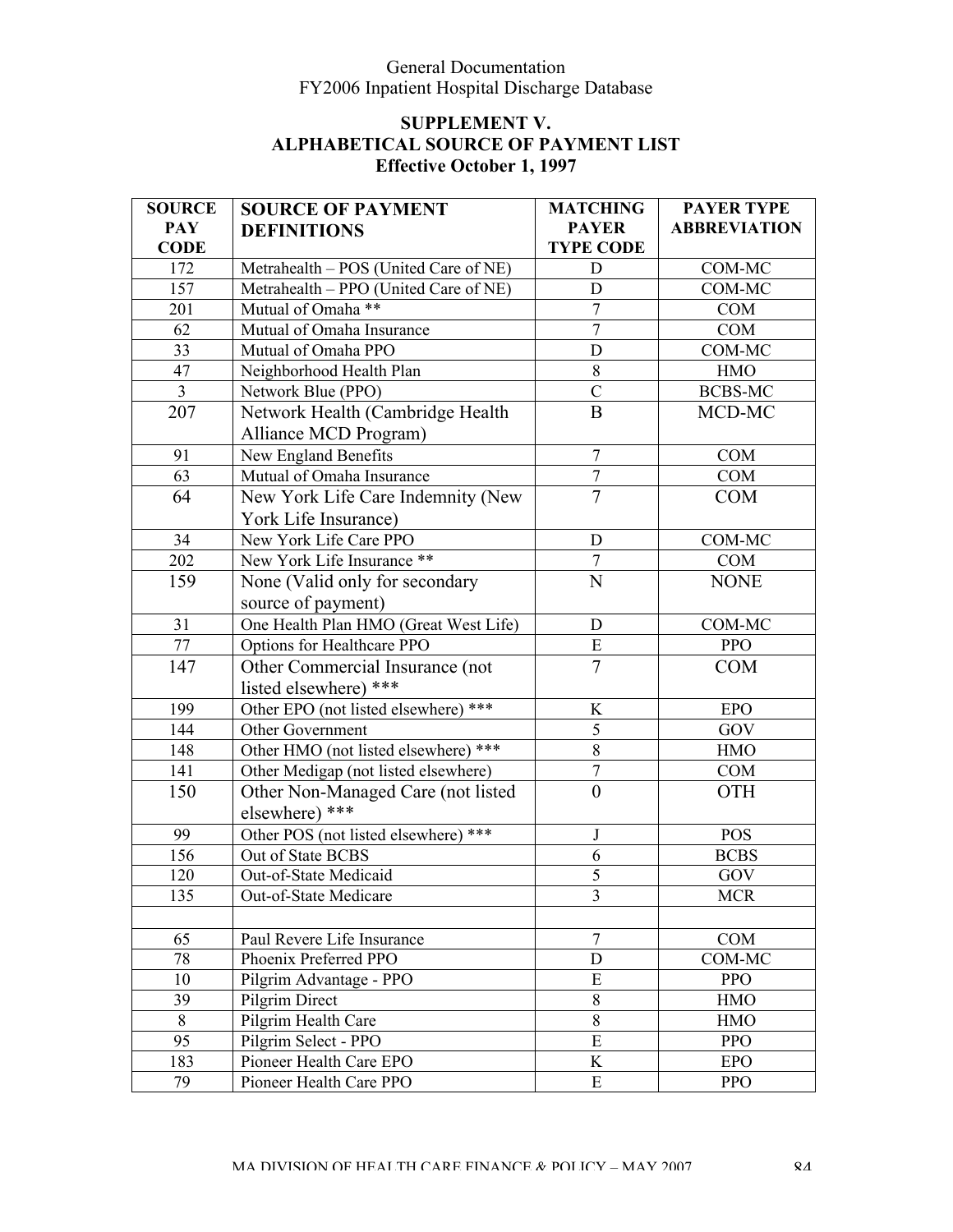| <b>SOURCE</b>  | <b>SOURCE OF PAYMENT</b>                | <b>MATCHING</b>  | <b>PAYER TYPE</b>   |
|----------------|-----------------------------------------|------------------|---------------------|
| <b>PAY</b>     | <b>DEFINITIONS</b>                      | <b>PAYER</b>     | <b>ABBREVIATION</b> |
| <b>CODE</b>    |                                         | <b>TYPE CODE</b> |                     |
| 25             | Pioneer Plan                            | 8                | <b>HMO</b>          |
| 149            | PPO and Other Managed Care (not listed  | E                | <b>PPO</b>          |
|                | elsewhere) ***                          |                  |                     |
| 203            | Principal Financial Group (Principal    | $\overline{7}$   | <b>COM</b>          |
|                | Mutual Life)                            |                  |                     |
| 184            | Private Healthcare Systems EPO          | K                | <b>EPO</b>          |
| 166            | Private Healthcare Systems POS          | J                | <b>POS</b>          |
| 84             | Private Healthcare Systems PPO          | ${\bf E}$        | <b>PPO</b>          |
| 75             | Prudential Healthcare HMO               | $\mathbf D$      | COM-MC              |
| 17             | Prudential Healthcare POS               | D                | COM-MC              |
| 18             | Prudential Healthcare PPO               | $\mathbf D$      | COM-MC              |
| 66             | Prudential Insurance                    | $\overline{7}$   | <b>COM</b>          |
| 93             | Psychological Health Plan               | $\overline{E}$   | <b>PPO</b>          |
| 101            | Quarto Claims                           | $\overline{7}$   | <b>COM</b>          |
| 168            | Reserved                                |                  |                     |
| 173-180        | Reserved                                |                  |                     |
| 185-198        | Reserved                                |                  |                     |
| 205-209        | Reserved                                |                  |                     |
| 213-219        | Reserved                                |                  |                     |
| 226-229        | Reserved                                |                  |                     |
| 235-249        | Reserved                                |                  |                     |
| 252-269        | Reserved                                |                  |                     |
| 145            | Self-Pay                                | 1                | <b>SP</b>           |
| 94             | Time Insurance Co                       | $\overline{7}$   | <b>COM</b>          |
| 100            | Transport Life Insurance                | $\boldsymbol{7}$ | <b>COM</b>          |
| $\overline{7}$ | Tufts Associated Health Plan            | $8\,$            | <b>HMO</b>          |
| 80             | Tufts Total Health Plan PPO             | ${\bf E}$        | <b>PPO</b>          |
| 97             | Unicare                                 | $\overline{7}$   | <b>COM</b>          |
| 182            | Unicare Preferred Plus Managed          | D                | COM-MC              |
|                | <b>Access EPO</b>                       |                  |                     |
| 270            | Unicare Preferred Plus PPO              | D                | COM-MC              |
| 70             | Union Labor Life Insurance              | 7                | <b>COM</b>          |
| 86             | United Health & Life PPO (Subsidiary of | E                | <b>PPO</b>          |
|                | United Health Plans of NE)              |                  |                     |
| 73             | United Health and Life (subsidiary of   | $\tau$           | <b>COM</b>          |
|                | United Health Plans of NE)              |                  |                     |
| 9              | United Health Plan of New England       | 8                | <b>HMO</b>          |
|                | (Ocean State)                           |                  |                     |
| 74             | United Healthcare Insurance Company     | $\overline{7}$   | <b>COM</b>          |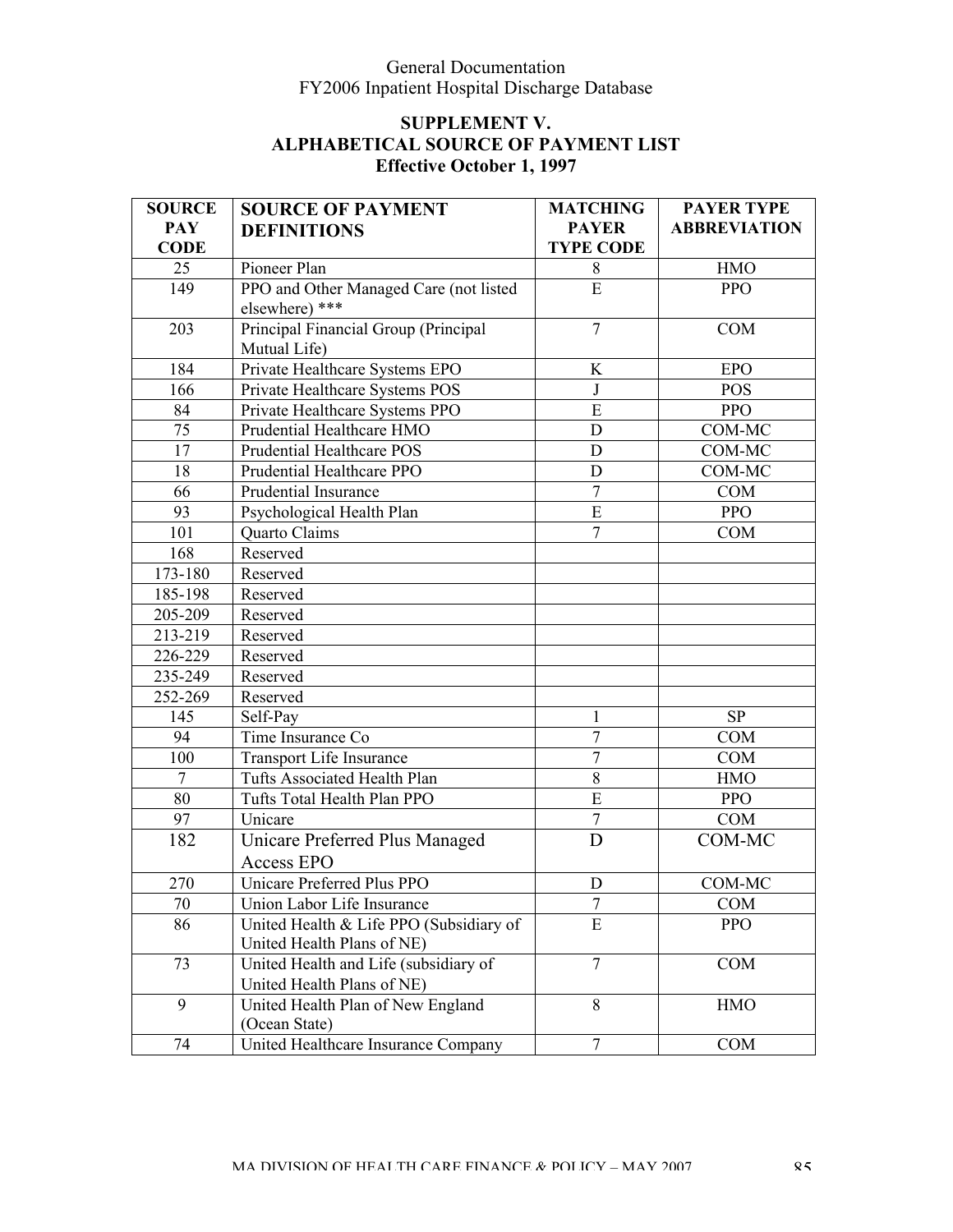### **SUPPLEMENT V. ALPHABETICAL SOURCE OF PAYMENT LIST Effective October 1, 1997**

| <b>SOURCE</b>             | <b>SOURCE OF PAYMENT</b>                                       | <b>MATCHING</b>                  | <b>PAYER TYPE</b>   |
|---------------------------|----------------------------------------------------------------|----------------------------------|---------------------|
| <b>PAY</b><br><b>CODE</b> | <b>DEFINITIONS</b>                                             | <b>PAYER</b><br><b>TYPE CODE</b> | <b>ABBREVIATION</b> |
| 35                        | United Healthcare Insurance Company -<br>$HMO$ (new for 1997)  |                                  | COM-MC              |
| 163                       | United Healthcare Insurance Company -<br>POS (new for $1997$ ) |                                  | COM-MC              |
| 36                        | United Healthcare Insurance Company -<br>PPO (new for 1997)    |                                  | COM-MC              |
| 48                        | <b>US</b> Healthcare                                           | 8                                | <b>HMO</b>          |
| 83                        | US Healthcare Quality Network Choice-<br><b>PPO</b>            | E                                | <b>PPO</b>          |
| 170                       | US Healthcare Quality POS                                      |                                  | <b>POS</b>          |
| 102                       | Wausau Insurance Company                                       |                                  | <b>COM</b>          |
| 146                       | Worker's Compensation                                          | っ                                | <b>WOR</b>          |

\*\* Supplemental Payer Source

\*\*\*Please list under the specific carrier when possible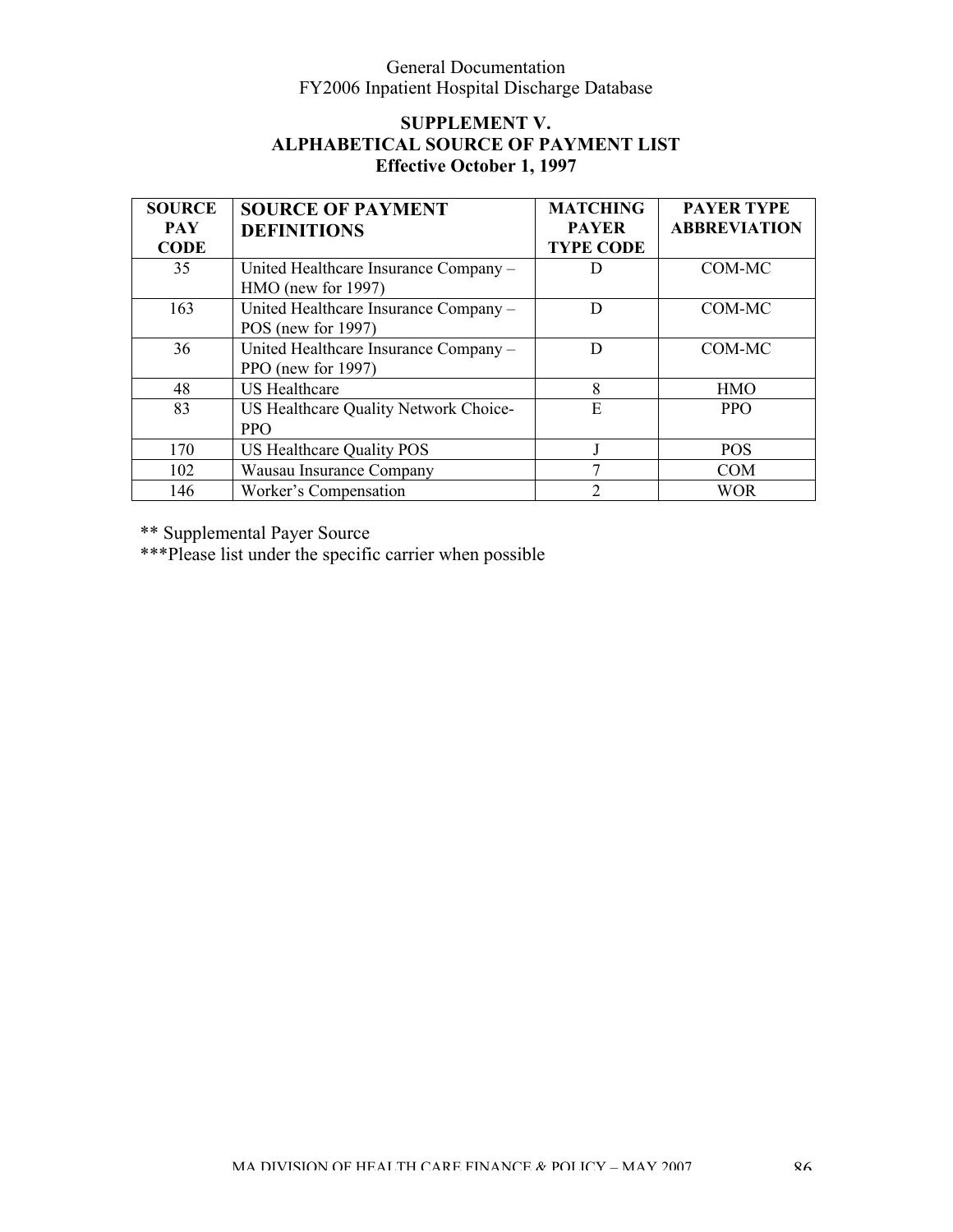### **SUPPLEMENT V. ALPHABETICAL SOURCE OF PAYMENT LIST Effective October 1, 1997**

# **SUPPLEMENTAL PAYER SOURCES USE AS SECONDARY PAYER SOURCE ONLY**

| <b>SOURCE</b> | <b>SOURCE OF PAYMENT</b>                 | <b>MATCHING</b>  | <b>PAYER TYPE</b>   |
|---------------|------------------------------------------|------------------|---------------------|
| <b>PAY</b>    | <b>DEFINITIONS</b>                       | <b>PAYER</b>     | <b>ABBREVIATION</b> |
| <b>CODE</b>   |                                          | <b>TYPE CODE</b> |                     |
| 137           | <b>AARP/Medigap Supplement</b>           |                  | <b>COM</b>          |
| 138           | Banker's Life and Casualty Insurance     | 7                | <b>COM</b>          |
| 139           | <b>Bankers Multiple Line</b>             | 7                | <b>COM</b>          |
| 136           | <b>BCBS</b> Medex                        | 6                | <b>BCBS</b>         |
| 140           | Combined Insurance Company of            | $\overline{7}$   | <b>COM</b>          |
|               | America                                  |                  |                     |
| 200           | Hartford Life Insurance Company          | $\overline{7}$   | COM                 |
| 127           | Medicare HMO - Health New England        | $\overline{F}$   | MCR-MC              |
|               | Medicare Wrap                            |                  |                     |
| 212           | Medicare HMO - Healthsource CMHC         | $\overline{F}$   | MCR-MC              |
|               | Central Care Supplement                  |                  |                     |
| 128           | Medicare HMO - HMO Blue for Seniors      | ${\bf F}$        | MCR-MC              |
| 129           | Medicare HMO-Kaiser Medicare Plus        | $\overline{F}$   | MCR-MC              |
|               | Plan                                     |                  |                     |
| 131           | Medicare HMO - Pilgrim Enhance 65        | $\mathbf F$      | MCR-MC              |
| 210           | Medicare HMO-Pilgrim Preferred 65        | $\overline{F}$   | MCR-MC              |
| 201           | Mutual of Omaha                          | $\overline{7}$   | <b>COM</b>          |
| 211           | Neighborhood Health Plan Senior Health   | $\overline{F}$   | MCR-MC              |
|               | Plus                                     |                  |                     |
| 202           | New York Life Insurance Company          | $\overline{7}$   | <b>COM</b>          |
| 141           | Other Medigap (not listed elsewhere) *** | $\overline{7}$   | <b>COM</b>          |
| 133           | Medicare HMO - Tufts Medicare            | $\overline{F}$   | MCR-MC              |
|               | Supplement (TMS)                         |                  |                     |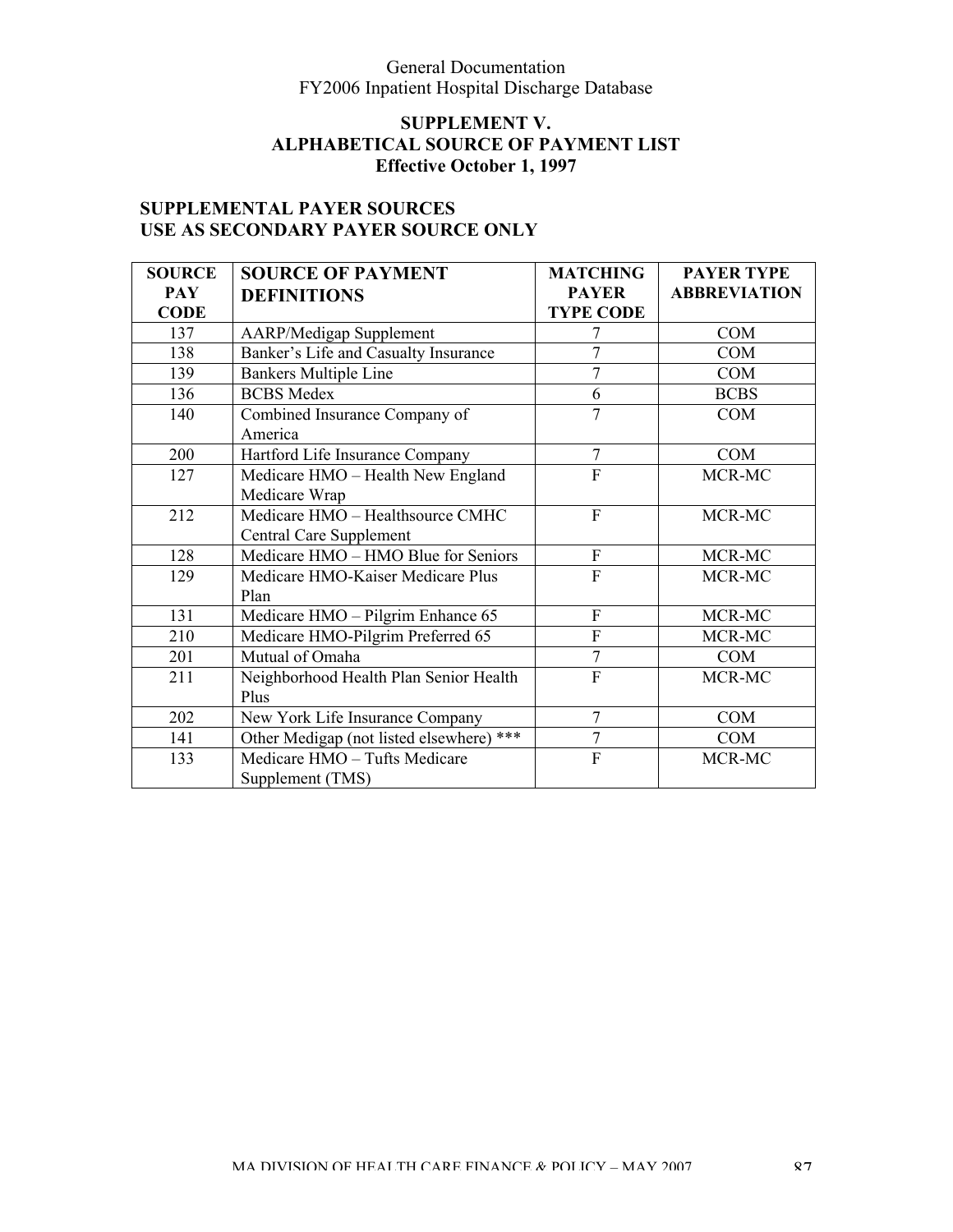| <b>SOURCE</b>  | <b>SOURCE OF PAYMENT</b>              | <b>MATCHING</b>  | <b>PAYER TYPE</b>   |
|----------------|---------------------------------------|------------------|---------------------|
| <b>PAY</b>     | <b>DEFINITIONS</b>                    | <b>PAYER</b>     | <b>ABBREVIATION</b> |
| <b>CODE</b>    |                                       | <b>TYPE CODE</b> |                     |
| 1              | Harvard Community Health Plan         | 8                | <b>HMO</b>          |
| $\overline{2}$ | Bay State – a product of HMO Blue     | $\overline{C}$   | <b>BCBS-MC</b>      |
| $\overline{3}$ | Network Blue (PPO)                    | $\overline{C}$   | <b>BCBS-MC</b>      |
| $\overline{4}$ | Fallon Community Health Plan          | 8                | <b>HMO</b>          |
|                | (includes Fallon Plus, Fallon         |                  |                     |
|                | Affiliates, Fallon UMass)             |                  |                     |
| 5              | Invalid (replaced by $#9$ )           |                  |                     |
| 6              | Invalid (replaced by #251)            |                  |                     |
| 7              | Tufts Associated Health Plan          | $8\,$            | <b>HMO</b>          |
| $8\,$          | Pilgrim Health Care                   | 8                | <b>HMO</b>          |
| 9              | United Health Plan of New England     | 8                | <b>HMO</b>          |
|                | (Ocean State)                         |                  |                     |
| 10             | Pilgrim Advantage - PPO               | E                | <b>PPO</b>          |
| 11             | <b>Blue Care Elect</b>                | $\overline{C}$   | <b>BCBS-MC</b>      |
| 12             | Invalid (replaced by #49)             |                  |                     |
| 13             | <b>Community Health Plan Options</b>  | J                | <b>POS</b>          |
|                | (New York)                            |                  |                     |
| 14             | Health New England Advantage POS      | J                | <b>POS</b>          |
| 15             | Invalid (replaced by $\#158$ )        |                  |                     |
| 16             | Invalid (replaced by $\#172$ )        |                  |                     |
| 17             | Prudential Healthcare POS             | D                | COM-MC              |
| 18             | Prudential Healthcare PPO             | D                | COM-MC              |
| 19             | Matthew Thornton                      | $8\,$            | <b>HMO</b>          |
| 20             | HCHP of New England (formerly         | $\overline{8}$   | <b>HMO</b>          |
|                | RIGHA)                                |                  |                     |
| 21             | Commonwealth PPO                      | $\mathcal{C}$    | <b>BCBS-MC</b>      |
| 22             | Aetna Open Choice PPO                 | D                | COM-MC              |
| 23             | Guardian Life Insurance Company PPO   | $\mathbf D$      | COM-MC              |
| 24             | Health New England Inc.               | 8                | <b>HMO</b>          |
| 25             | Pioneer Plan                          | 8                | <b>HMO</b>          |
| 26             | Invalid (replaced by #75)             |                  |                     |
| 27             | First Allmerica Financial Life        | D                | COM-MC              |
|                | <b>Insurance PPO</b>                  |                  |                     |
| 28             | Great West Life PPO                   | D                | COM-MC              |
| 29             | Invalid (replaced by #171 $& 250$ )   |                  |                     |
| 30             | CIGNA (Indemnity)                     | $\overline{7}$   | <b>COM</b>          |
| 31             | One Health Plan HMO (Great West Life) | D                | COM-MC              |
| 32             | Invalid (replaced by $\#157 \& 158$ ) |                  |                     |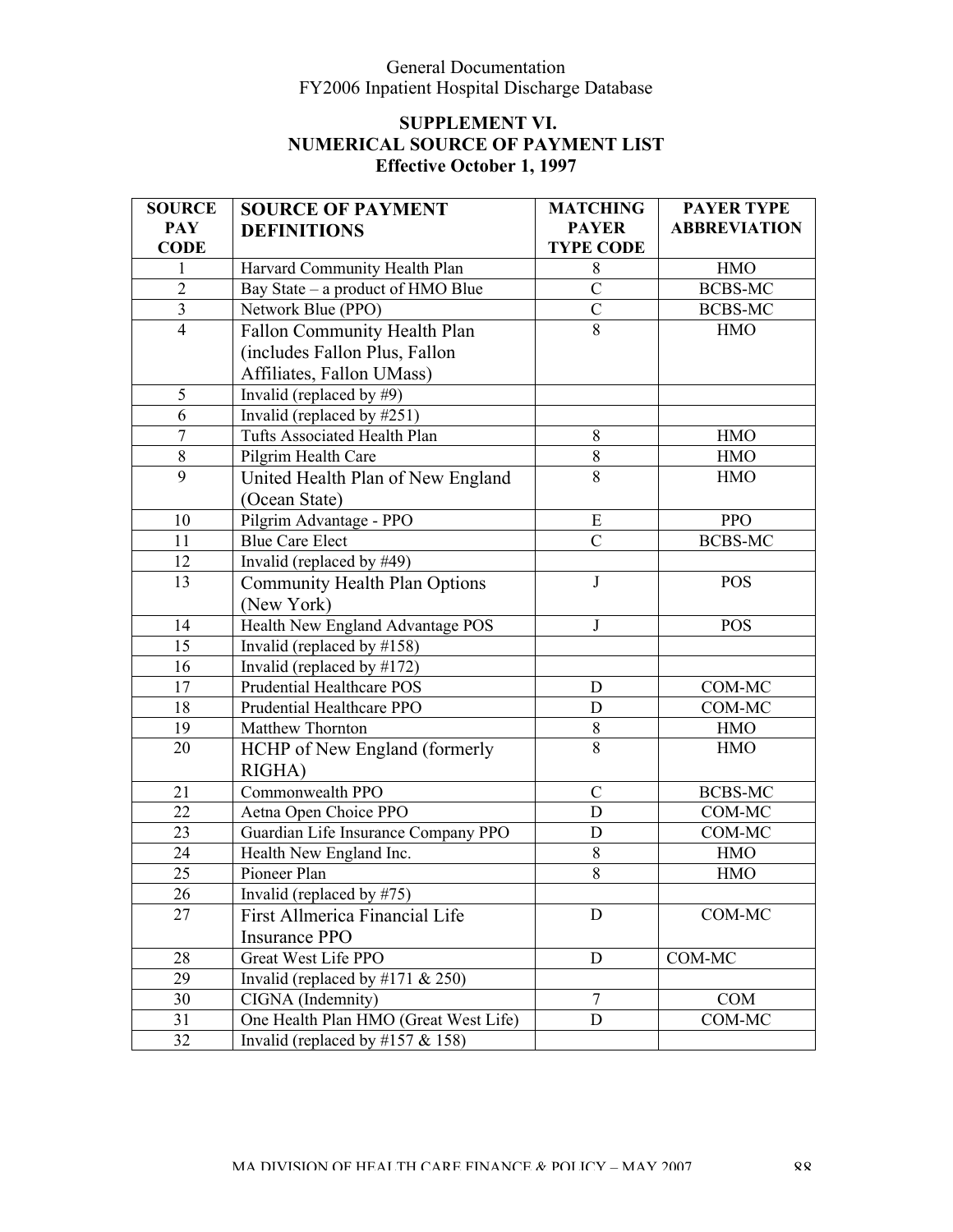# **SUPPLEMENT VI. NUMERICAL SOURCE OF PAYMENT LIST**

Effective October 1, 1997

| <b>SOURCE</b>   | <b>SOURCE OF PAYMENT</b>                | <b>MATCHING</b>  | <b>PAYER TYPE</b>   |
|-----------------|-----------------------------------------|------------------|---------------------|
| <b>PAY</b>      | <b>DEFINITIONS</b>                      | <b>PAYER</b>     | <b>ABBREVIATION</b> |
| <b>CODE</b>     |                                         | <b>TYPE CODE</b> |                     |
| 33              | Mutual of Omaha PPO                     | D                | COM-MC              |
| 34              | New York Life Care PPO                  | D                | COM-MC              |
| 35              | United Healthcare Insurance             | D                | COM-MC              |
|                 | Company – HMO (new for 1997)            |                  |                     |
| 36              | United Healthcare Insurance             | D                | COM-MC              |
|                 | Company - PPO (new for 1997)            |                  |                     |
| 37              | HCHP-Pilgrim HMO (integrated            | 8                | <b>HMO</b>          |
|                 | product)                                |                  |                     |
| 38              | Health new England Select (self-funded) | 8                | <b>HMO</b>          |
| 39              | Pilgrim Direct                          | $8\,$            | <b>HMO</b>          |
| 40              | Kaiser Foundation                       | $8\,$            | <b>HMO</b>          |
| 41              | Invalid (replaced by $\#157$ )          |                  |                     |
| 42              | ConnectiCare of Massachusetts           | $8\,$            | <b>HMO</b>          |
| 43              | <b>MEDTAC</b>                           | $\overline{8}$   | <b>HMO</b>          |
| 44              | <b>Community Health Plan</b>            | $8\,$            | <b>HMO</b>          |
| 45              | Health Source New Hampshire             | $8\,$            | <b>HMO</b>          |
| 46              | Blue ChiP (BCBS Rhode Island)           | 8                | <b>HMO</b>          |
| 47              | Neighborhood Health Plan                | 8                | <b>HMO</b>          |
| 48              | <b>US</b> Healthcare                    | 8                | <b>HMO</b>          |
| 49              | Healthsource CMHC Plus PPO              | $\overline{E}$   | <b>PPO</b>          |
| 50              | Blue Health Plan for Kids               | 6                | <b>BCBS</b>         |
| $\overline{51}$ | Aetna Life Insurance                    | $\overline{7}$   | COM                 |
| 52              | <b>Boston Mutual Insurance</b>          | $\overline{7}$   | <b>COM</b>          |
| 53              | Invalid (no replacement)                |                  |                     |
| $\overline{54}$ | Continental Assurance Insurance         | $\overline{7}$   | COM                 |
| 55              | Guardian Life Insurance                 | $\overline{7}$   | COM                 |
| 56              | Hartford L&A Insurance                  | $\tau$           | COM                 |
| $\overline{57}$ | John Hancock Life Insurance             | $\overline{7}$   | COM                 |
| $\overline{58}$ | Liberty Life Insurance                  | $\overline{7}$   | COM                 |
| 59              | <b>Lincoln National Insurance</b>       | $\overline{7}$   | <b>COM</b>          |
| 60              | Invalid (replaced by #97)               |                  |                     |
| 61              | Invalid (replaced by #96)               |                  |                     |
| 62              | Mutual of Omaha Insurance               | $\overline{7}$   | COM                 |
| 63              | New England Mutual Insurance            | $\boldsymbol{7}$ | COM                 |
| 64              | New York Life Care Indemnity (New       | $\overline{7}$   | COM                 |
|                 | York Life Insurance)                    |                  |                     |
| 65              | Paul Revere Life Insurance              | $\tau$           | COM                 |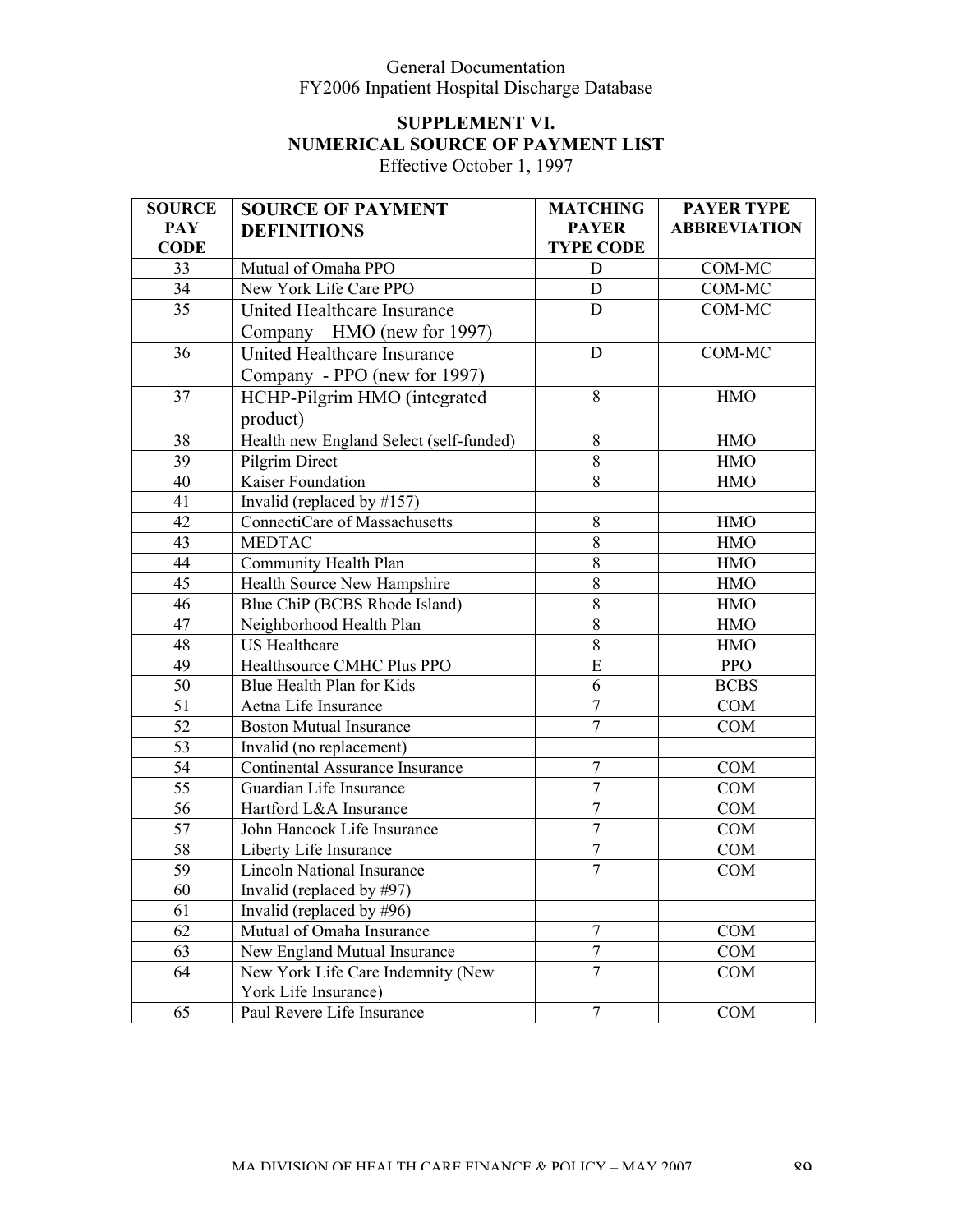| <b>SOURCE</b>   | <b>SOURCE OF PAYMENT</b>                                              | <b>MATCHING</b>  | <b>PAYER TYPE</b>   |
|-----------------|-----------------------------------------------------------------------|------------------|---------------------|
| <b>PAY</b>      | <b>DEFINITIONS</b>                                                    | <b>PAYER</b>     | <b>ABBREVIATION</b> |
| <b>CODE</b>     |                                                                       | <b>TYPE CODE</b> |                     |
| 66              | Prudential Insurance                                                  | $\overline{7}$   | <b>COM</b>          |
| 67              | First Allmerica Financial Life Insurance                              | $\overline{7}$   | COM                 |
| 68              | Invalid (replaced by $\#96$ )                                         |                  |                     |
| $\overline{69}$ | Corporate Health Insurance Liberty Plan                               | $\overline{7}$   | COM                 |
| 70              | Union Labor Life Insurance                                            | $\overline{7}$   | COM                 |
| 71              | <b>ADMAR</b>                                                          | $\overline{E}$   | <b>PPO</b>          |
| $\overline{72}$ | Healthsource New Hampshire                                            | $\overline{7}$   | COM                 |
| 73              | United Health and Life (subsidiary of<br>United Health Plans of NE)   | $\overline{7}$   | <b>COM</b>          |
| 74              | United Healthcare Insurance Company                                   | $\overline{7}$   | <b>COM</b>          |
| 75              | Prudential Healthcare HMO                                             | D                | COM-MC              |
| 76              | Invalid (replaced by #270)                                            |                  |                     |
| 77              | Options for Healthcare PPO                                            | ${\bf E}$        | <b>PPO</b>          |
| 78              | Phoenix Preferred PPO                                                 | $\mathbf D$      | <b>COM-MC</b>       |
| 79              | Pioneer Health Care PPO                                               | ${\bf E}$        | <b>PPO</b>          |
| 80              | Tufts Total Health Plan PPO                                           | $\mathbf E$      | PPO                 |
| 81              | HMO Blue                                                              | $\overline{C}$   | <b>BCBS-MC</b>      |
| 82              | John Hancock Preferred                                                | $\mathbf D$      | COM-MC              |
| 83              | <b>US Healthcare Quality Network</b>                                  | $\mathbf E$      | <b>PPO</b>          |
|                 | Choice - PPO                                                          |                  |                     |
| $\overline{84}$ | Private Healthcare Systems PPO                                        | ${\bf E}$        | <b>PPO</b>          |
| 85              | Liberty Mutual                                                        | $\boldsymbol{7}$ | COM                 |
| 86              | United Health & Life PPO (subsidiary of<br>United Health Plans of NE) | $\overline{E}$   | <b>PPO</b>          |
| 87              | <b>CIGNA PPO</b>                                                      | ${\rm D}$        | COM-MC              |
| $\overline{88}$ | Freedom Care                                                          | E                | <b>PPO</b>          |
| 89              | Great West/NE Care                                                    | $\boldsymbol{7}$ | <b>COM</b>          |
| 90              | Healthsource Preferred (self-funded)                                  | E                | <b>PPO</b>          |
| $\overline{91}$ | New England Benefits                                                  | $\overline{7}$   | <b>COM</b>          |
| 92              | Invalid (replaced by $\#84$ , 166, 184)                               |                  |                     |
| 93              | Psychological Health Plan                                             | ${\bf E}$        | <b>PPO</b>          |
| 94              | Time Insurance Co                                                     | $\overline{7}$   | COM                 |
| 95              | Pilgrim Select - PPO                                                  | $\overline{E}$   | PPO                 |
| 96              | Metrahealth (United Health Care of NE)                                | $\boldsymbol{7}$ | <b>COM</b>          |
| 97              | Unicare                                                               | $\overline{7}$   | <b>COM</b>          |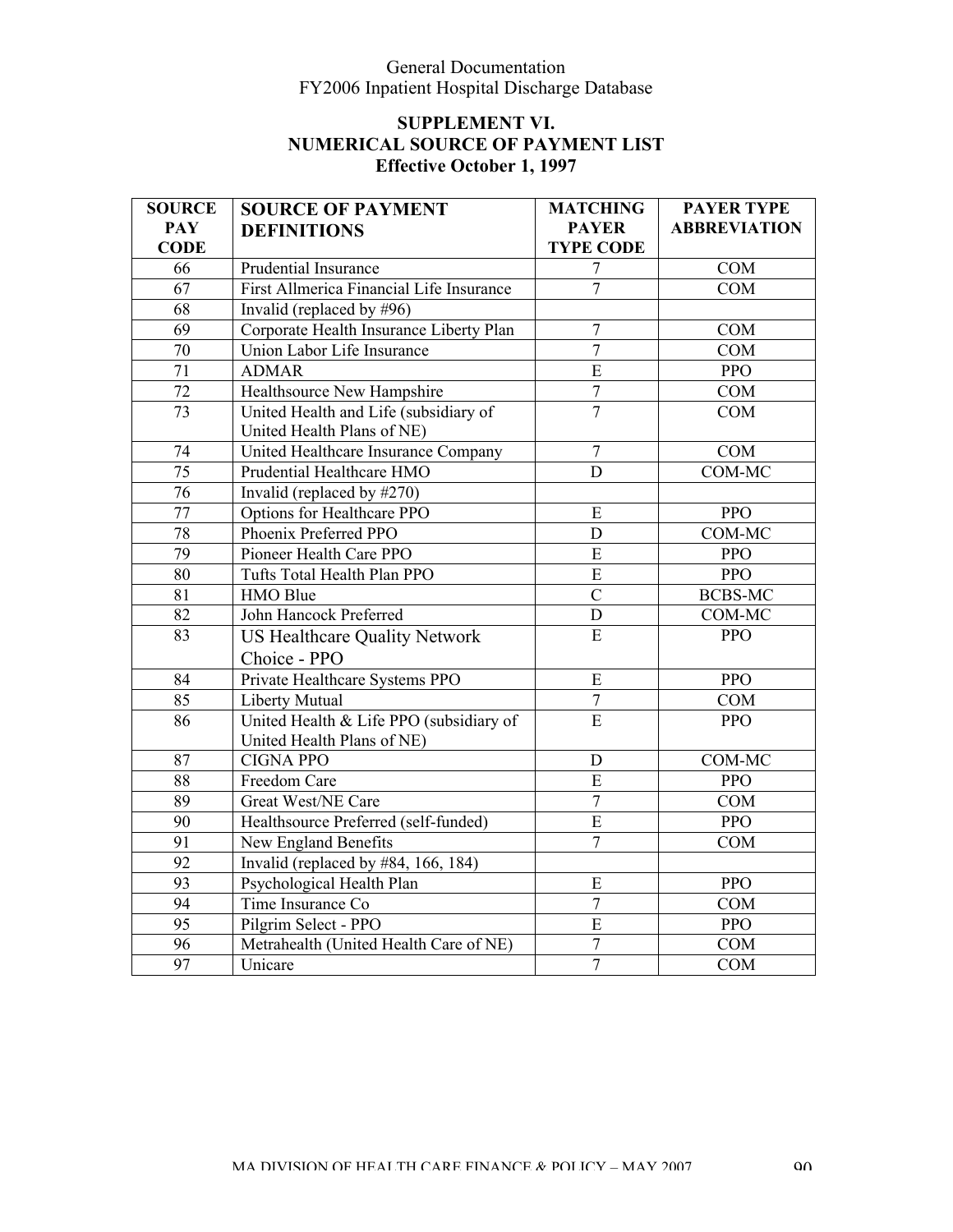| <b>SOURCE</b>    | <b>SOURCE OF PAYMENT</b>                                                              | <b>MATCHING</b>  | <b>PAYER TYPE</b>   |
|------------------|---------------------------------------------------------------------------------------|------------------|---------------------|
| <b>PAY</b>       | <b>DEFINITIONS</b>                                                                    | <b>PAYER</b>     | <b>ABBREVIATION</b> |
| <b>CODE</b>      |                                                                                       | <b>TYPE CODE</b> |                     |
| 98               | <b>Healthy Start</b>                                                                  | 9                | FC                  |
| 99               | Other POS (not listed elsewhere) ***                                                  | $\mathbf{J}$     | <b>POS</b>          |
| 100              | Transport Life Insurance                                                              | $\overline{7}$   | <b>COM</b>          |
| 101              | Quarto Claims                                                                         | $\overline{7}$   | <b>COM</b>          |
| 102              | Wausau Insurance Company                                                              | $\overline{7}$   | <b>COM</b>          |
| 103              | Medicaid (includes MassHealth)                                                        | $\overline{4}$   | <b>MCD</b>          |
| 104              | Medicaid Managed Care-Primary Care<br>Clinician (PCC)                                 | $\bf{B}$         | MCD-MC              |
| 105              | Invalid (replaced by $\#111$ )                                                        |                  |                     |
| 106              | Medicaid Managed Care-Central Mass Health<br>Care                                     | $\mathbf{B}$     | MCD-MC              |
| 107              | Medicaid Managed Care-Community Health Plan                                           | B                | MCD-MC              |
| 108              | Medicaid Managed Care-Fallon Community<br>Health Plan                                 | $\mathbf{B}$     | MCD-MC              |
| 109              | Medicaid Managed Care-Harvard Community<br>Health Plan                                | $\mathbf{B}$     | MCD-MC              |
| 110              | Medicaid Managed Care-Health New England                                              | B                | MCD-MC              |
| 111              | Medicaid Managed Care-HMO Blue                                                        | $\bf{B}$         | MCD-MC              |
| 112              | Medicaid Managed Care-Kaiser Foundation Plan                                          | $\bf{B}$         | MCD-MC              |
| 113              | Medicaid Managed Care-Neighborhood Health<br>Plan                                     | B                | MCD-MC              |
| 114              | Medicaid Managed Care-United Health Plans of<br>NE (Ocean State Physician's Plan)     | B                | MCD-MC              |
| $\overline{115}$ | Medicaid Managed Care-Pilgrim Health Care                                             | $\bf{B}$         | MCD-MC              |
| 116              | Medicaid Managed Care-Tufts Associated Health<br>Plan                                 | $\bf{B}$         | MCD-MC              |
| 117              | Invalid (no replacement)                                                              |                  |                     |
| 118              | Medicaid Mental Health & Substance Abuse Plan<br>- Mass Behavioral Health Partnership | B                | $MCD-MC$            |
| 119              | Medicaid Managed Care Other (not listed<br>elsewhere) ***                             | $\bf{B}$         | MCD-MC              |
| 120              | Out-Of-State Medicaid                                                                 | 5                | $\rm GOV$           |
| 121              | Medicare                                                                              | 3                | <b>MCR</b>          |
| 122              | Invalid (replaced by #234)                                                            |                  |                     |
| 123              | Invalid (no replacement)                                                              |                  |                     |
| 124              | Invalid (replaced by #222)                                                            |                  |                     |
| 125              | Medicare HMO - Fallon Senior Plan                                                     | F                | MCR-MC              |
| 126              | Invalid (replaced by $\#230$ )                                                        |                  |                     |
| 127              | Medicare HMO - Health New<br>England Medicare Wrap **                                 | $\mathbf{F}$     | MCR-MC              |
| 128              |                                                                                       | $\mathbf F$      | MCR-MC              |
|                  | Medicare HMO – HMO Blue for<br>Seniors **                                             |                  |                     |
| 129              | Medicare HMO - Kaiser Medicare<br>Plus Plan                                           | $\mathbf F$      | MCR-MC              |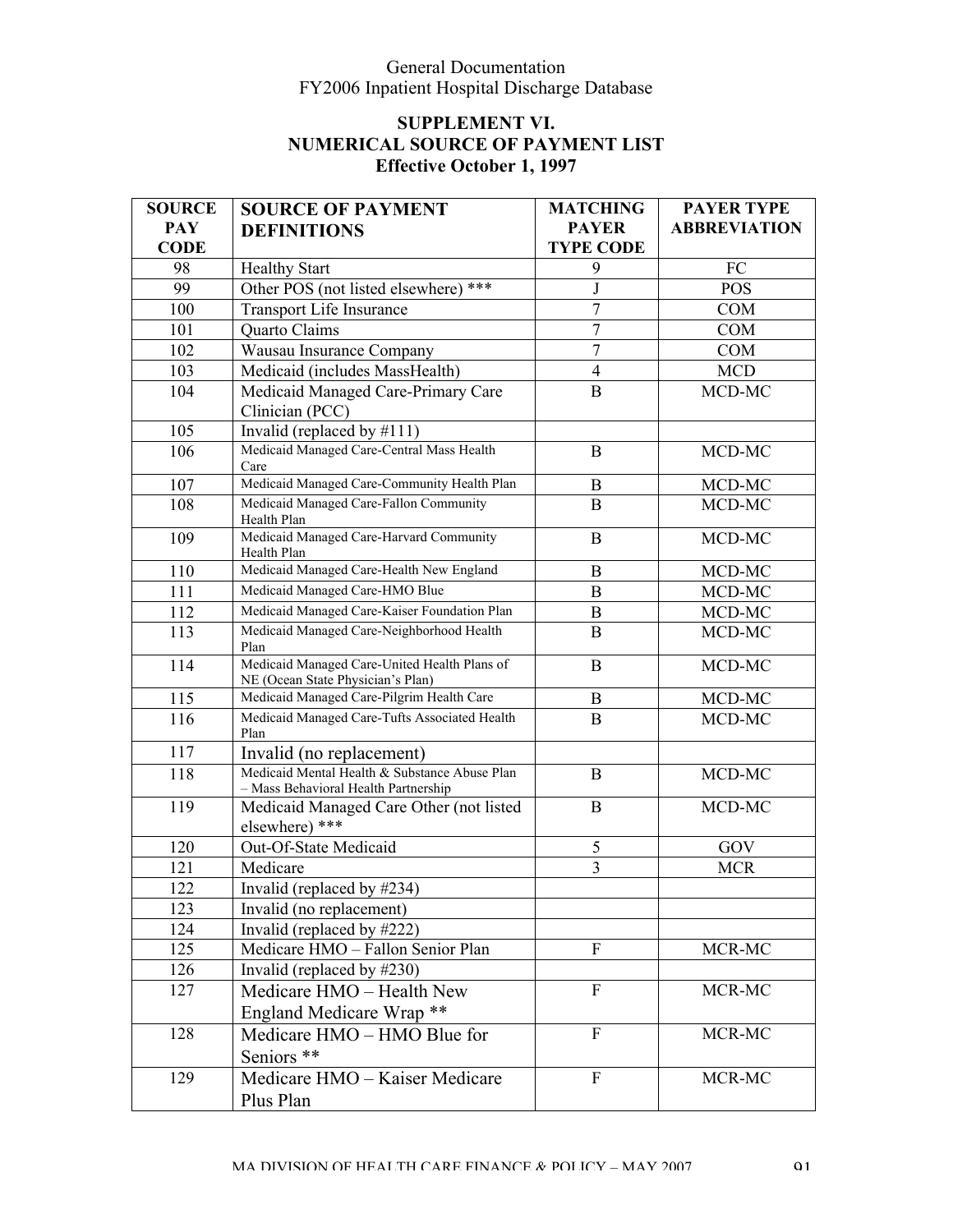| <b>SOURCE</b> | <b>SOURCE OF PAYMENT</b>                                    | <b>MATCHING</b>  | <b>PAYER TYPE</b>   |
|---------------|-------------------------------------------------------------|------------------|---------------------|
| <b>PAY</b>    | <b>DEFINITIONS</b>                                          | <b>PAYER</b>     | <b>ABBREVIATION</b> |
| <b>CODE</b>   |                                                             | <b>TYPE CODE</b> |                     |
| 130           | Invalid (replaced by #232 and 233)                          |                  |                     |
| 131           | Medicare HMO - Pilgrim Enhance 65 **                        | $\overline{F}$   | MCR-MC              |
| 132           | Medicare HMO - Matthew Thornton Senior                      |                  | MCR-MC              |
|               | Plan                                                        |                  |                     |
| 133           | Medicare HMO - Tufts Medicare                               | F                | MCR-MC              |
|               | Supplement (TMS)                                            |                  |                     |
| 134           | Medicare HMO - Other (not listed                            | $\overline{F}$   | MCR-MC              |
|               | elsewhere)                                                  |                  |                     |
| 135           | Out-Of-State Medicare                                       | $\mathfrak{Z}$   | <b>MCR</b>          |
| 136           | BCBS Medex **                                               | 6                | <b>BCBS</b>         |
| 137           | <b>AARP/Medigap Supplement **</b>                           | $\tau$           | COM                 |
| 138           | Banker's Life and Casualty Insurance **                     | $\boldsymbol{7}$ | COM                 |
| 139           | Bankers Multiple Line <sup>**</sup>                         | $\boldsymbol{7}$ | COM                 |
| 140           | Combined Insurance Company of America<br>$* *$              | $\overline{7}$   | COM                 |
| 141           | Other Medigap (not listed elsewhere) ***                    | 7                | COM                 |
| 142           | <b>Blue Cross Indemnity</b>                                 | 6                | <b>BCBS</b>         |
| 143           | Free Care                                                   | 9                | FC                  |
| 144           | Other Government                                            | $\sqrt{5}$       | GOV                 |
| 145           | Self-Pay                                                    | 1                | SP                  |
| 146           | Worker's Compensation                                       | $\overline{2}$   | <b>WOR</b>          |
| 147           | Other Commercial (not listed elsewhere) ***                 | 7                | COM                 |
| 148           | Other HMO (not listed elsewhere) ***                        | 8                | <b>HMO</b>          |
| 149           | PPO and Other Managed Care (not listed                      | E                | <b>PPO</b>          |
|               | elsewhere) ***                                              |                  |                     |
| 150           | Other Non-Managed Care (not listed                          | $\boldsymbol{0}$ | <b>OTH</b>          |
|               | elsewhere) ***                                              |                  |                     |
| 151           | <b>CHAMPUS</b>                                              | 5                | GOV                 |
| 152           | Foundation                                                  | $\mathbf{0}$     | <b>OTH</b>          |
| 153           | Grant                                                       | $\boldsymbol{0}$ | <b>OTH</b>          |
| 154           | BCBS Other (not listed elsewhere) ***                       | 6                | <b>BCBS</b>         |
| 155           | Blue Cross Managed Care Other (not listed<br>elsewhere) *** | $\mathcal{C}$    | <b>BCBS-MC</b>      |
| 156           | Out of State BCBS                                           | 6                | <b>BCBS</b>         |
| 157           | Metrahealth - PPO (United Health Care of                    | D                | COM-MC              |
|               | $NE$ )                                                      |                  |                     |
| 158           | Metrahealth - HMO (United Health Care of<br>$NE$ )          | D                | $COM-MC$            |
| 159           | None (valid only for secondary source of                    | $\mathbf N$      | <b>NONE</b>         |
|               | payment)<br>Blue Choice (includes Healthflex Blue) -        |                  |                     |
| 160           | <b>POS</b>                                                  | $\mathbf C$      | BCBS-MC             |
| 161           | <b>Aetna Managed Choice POS</b>                             | D                | <b>COM-MC</b>       |
| 162           | Great West Life POS                                         | D                | COM-MC              |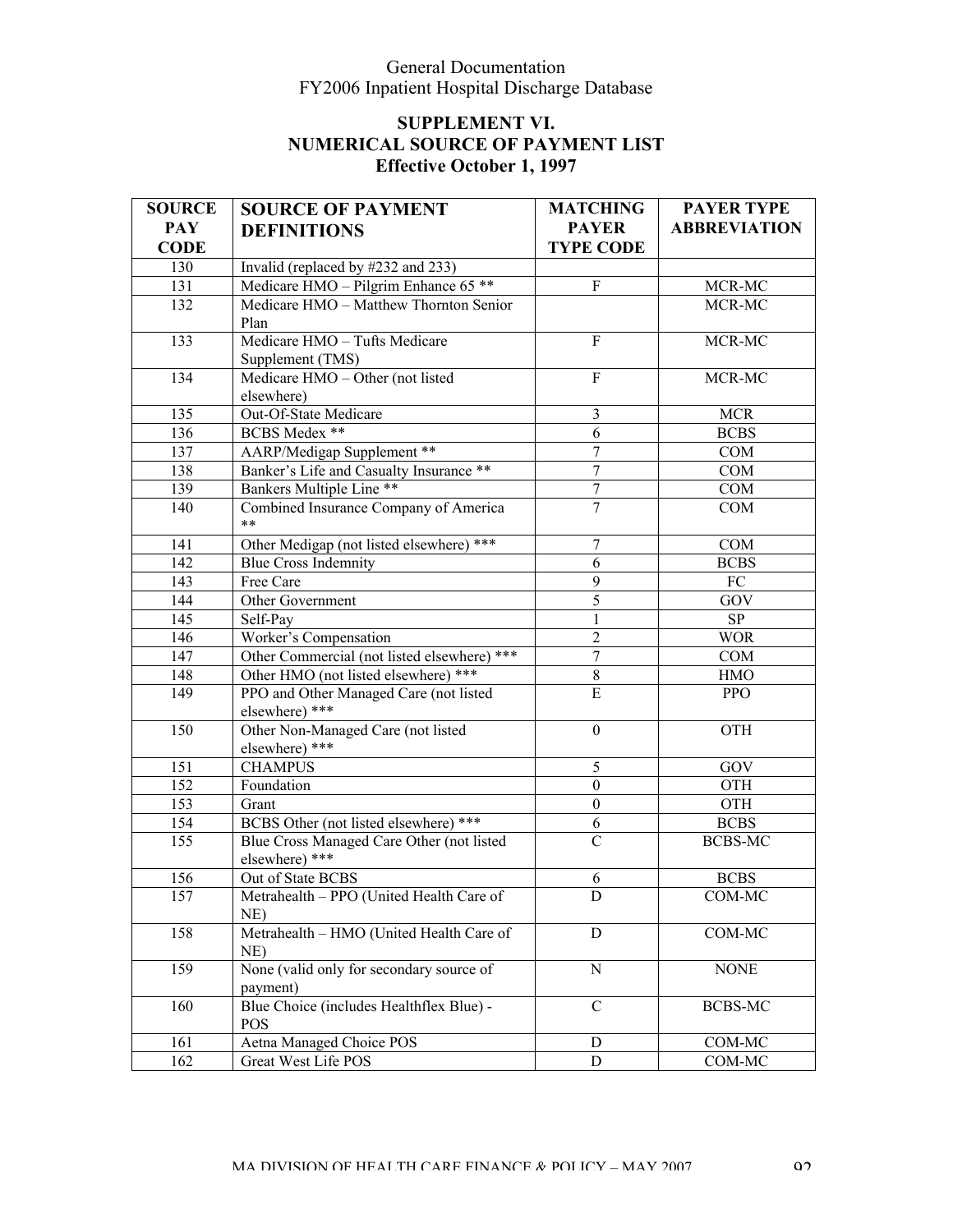| <b>SOURCE</b> | <b>SOURCE OF PAYMENT</b>                                       | <b>MATCHING</b>           | <b>PAYER TYPE</b>   |
|---------------|----------------------------------------------------------------|---------------------------|---------------------|
| <b>PAY</b>    | <b>DEFINITIONS</b>                                             | <b>PAYER</b>              | <b>ABBREVIATION</b> |
| <b>CODE</b>   |                                                                | <b>TYPE CODE</b>          |                     |
| 163           | United Healthcare Insurance                                    | D                         | COM-MC              |
|               | Company – POS (new for 1997)                                   |                           |                     |
| 164           | Healthsource CMHC Plus POS                                     | $\mathbf{J}$              | <b>POS</b>          |
| 165           | Healthsource New Hampshire POS                                 | J                         | <b>POS</b>          |
|               | (self-funded)                                                  |                           |                     |
| 166           | Private Healthcare Systems POS                                 | J                         | <b>POS</b>          |
| 167           | Fallon POS                                                     | J                         | <b>POS</b>          |
| 168           | Reserved                                                       |                           |                     |
| 169           | Kaiser Added Choice                                            | J                         | <b>POS</b>          |
| 170           | US Healthcare Quality POS                                      | $\mathbf{J}$              | <b>POS</b>          |
| 171           | <b>CIGNA POS</b>                                               | $\mathbf D$               | COM-MC              |
| 172           | Metrahealth - POS (United Health                               | D                         | COM-MC              |
|               | Care NE)                                                       |                           |                     |
| 173-180       | Reserved                                                       |                           |                     |
| 181           | First Allmerica Financial Life Insurance EPO                   | D                         | COM-MC              |
| 182           | Unicare Preferred Plus Managed Access EPO                      | D                         | COM-MC              |
| 183           | Pioneer Health Care EPO                                        | K                         | <b>EPO</b>          |
| 184           | Private Healthcare Systems EPO                                 | K                         | <b>EPO</b>          |
| $185 - 198$   | Reserved                                                       |                           |                     |
| 199           | Other EPO (not listed elsewhere) ***                           | K                         | <b>EPO</b>          |
| 200           | Hartford Life Insurance Co <sup>**</sup>                       | $\boldsymbol{7}$          | <b>COM</b>          |
| 201           | Mutual of Omaha **                                             | $\overline{7}$            | <b>COM</b>          |
| 202           | New York Life Insurance **                                     | $\sqrt{ }$                | <b>COM</b>          |
| 203           | Principal Financial Group (Principal                           | $\overline{7}$            | <b>COM</b>          |
|               | Mutual Life)                                                   |                           |                     |
| 204           | <b>Christian Brothers Employee</b>                             | $\boldsymbol{7}$          | <b>COM</b>          |
| 207           | Network Health (Cambridge Health                               | $\overline{B}$            | MCD-MC              |
|               | Alliance MCD Program)                                          |                           |                     |
| 208           | HealthNet (Boston Medical Center                               | B                         | MCD-MC              |
|               | MCD Program)                                                   |                           |                     |
| 205-209       | Reserved                                                       |                           |                     |
| 210           | Medicare HMO - Pilgrim Preferred 65 **                         | $\boldsymbol{\mathrm{F}}$ | MCR-MC              |
| 211           | Medicare HMO - Neighborhood Health Plan                        | F                         | MCR-MC              |
|               | Senior Health Plus **                                          |                           |                     |
| 212           | Medicare HMO - Healthsource CMHC<br>Central Care Supplement ** | F                         | MCR-MC              |
| 213-219       | Reserved                                                       |                           |                     |
| 220           | Medicare HMO - Blue Care 65                                    | ${\bf F}$                 | MCR-MC              |
| 221           | Medicare HMO - Harvard                                         | $\mathbf{F}$              | MCR-MC              |
|               | Community Health Plan 65                                       |                           |                     |
|               |                                                                |                           |                     |
| 222           | Medicare HMO - Healthsource CMHC                               | ${\bf F}$                 | MCR-MC              |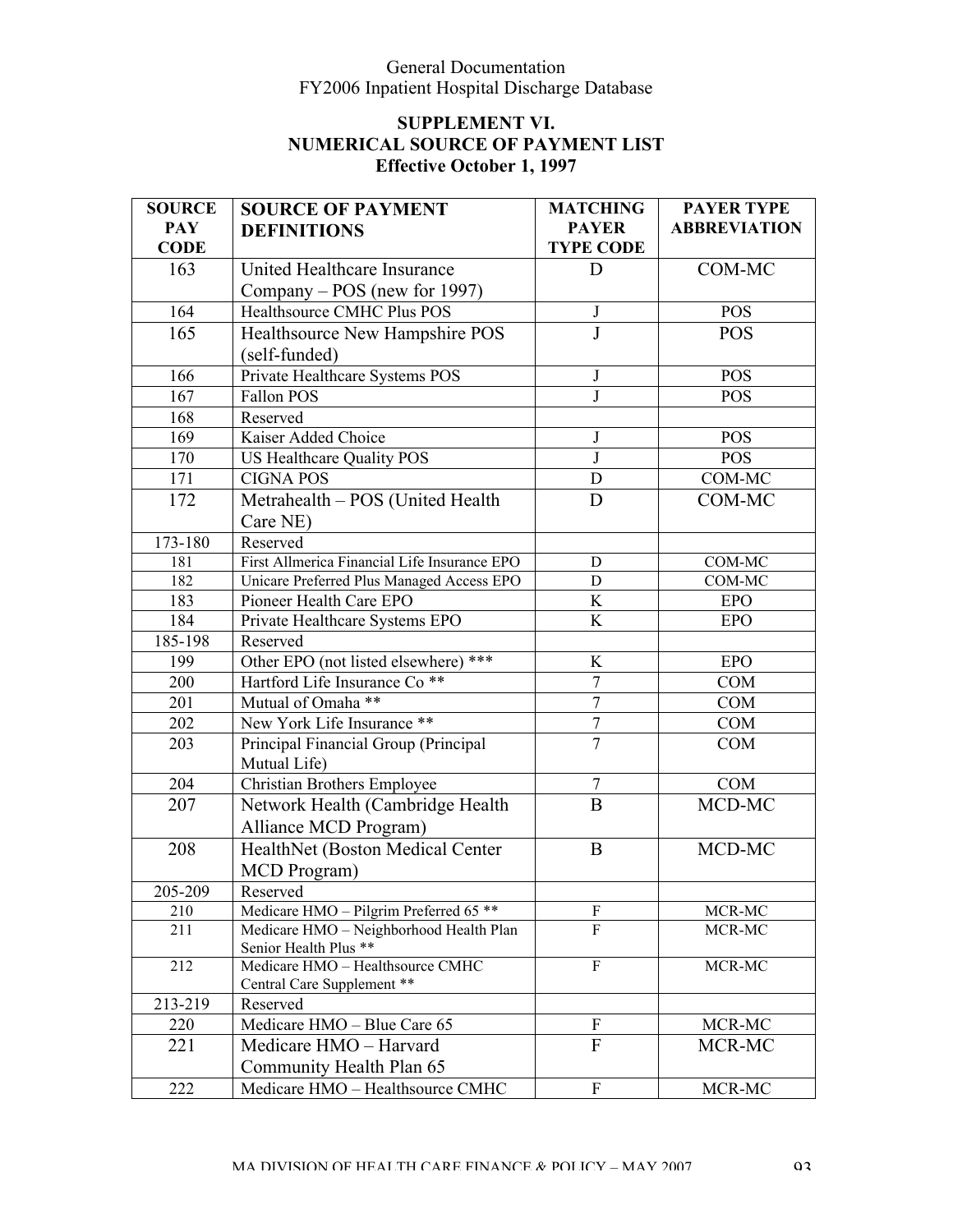| <b>SOURCE</b> | <b>SOURCE OF PAYMENT</b>                 | <b>MATCHING</b>           | <b>PAYER TYPE</b>   |
|---------------|------------------------------------------|---------------------------|---------------------|
| <b>PAY</b>    | <b>DEFINITIONS</b>                       | <b>PAYER</b>              | <b>ABBREVIATION</b> |
| <b>CODE</b>   |                                          | <b>TYPE CODE</b>          |                     |
| 223           | Medicare HMO - Harvard Pilgrim           | F                         | MCR-MC              |
|               | Health Care of New England Care Plus     |                           |                     |
| 224           | Medicare HMO - Tufts Secure Horizons     | $\mathbf F$               | MCR-MC              |
| 225           | Medicare HMO - US Healthcare             | $\mathbf F$               | MCR-MC              |
| 2236-229      | Reserved                                 |                           |                     |
| 230           | Medicare HMO - HCHP First Seniority      | $\boldsymbol{\mathrm{F}}$ | MCR-MC              |
| 231           | Medicare HMO - Pilgrim Prime             | $\overline{F}$            | MCR-MC              |
| 232           | Medicare HMO - Seniorcare Direct         | $\overline{F}$            | MCR-MC              |
| 233           | Medicare HMO - Seniorcare Plus           | $\boldsymbol{\mathrm{F}}$ | MCR-MC              |
| 234           | Medicare HMO - Managed Blue for          | $\mathbf{F}$              | MCR-MC              |
|               | Seniors                                  |                           |                     |
| 235-249       | Reserved                                 |                           |                     |
| 250           | <b>CIGNA HMO</b>                         | D                         | COM-MC              |
| 251           | Healthsource CMHC HMO                    | 8                         | <b>HMO</b>          |
| 252-269       | Reserved                                 |                           |                     |
| 270           | UniCare Preferred Plus PPO               | D                         | COM-MC              |
| 271           | Hillcrest HMO                            | 8                         | <b>HMO</b>          |
| 272           | Auto Insurance                           | T                         | AI                  |
| 300           | CommCare: BMC HealthNet                  | Q                         | CommCare            |
|               | Plan/Commonwealth Care - General         |                           |                     |
|               | Classification (For use only when no     |                           |                     |
|               | specific level for this plan can be      |                           |                     |
|               | identified)                              |                           |                     |
| 301           | CommCare: BMC HealthNet                  | Q                         | CommCare            |
|               | Plan/Commonwealth Care - Plan Type I     |                           |                     |
| 302           | CommCare: BMC HealthNet                  | Q                         | CommCare            |
|               | Plan/Commonwealth Care - Plan Type II    |                           |                     |
| 303           | CommCare: BMC HealthNet                  | $\mathbf Q$               | CommCare            |
|               | Plan/Commonwealth Care - Plan Type       |                           |                     |
|               | III                                      |                           |                     |
| 304           | CommCare: BMC HealthNet                  | Q                         | CommCare            |
|               | Plan/Commonwealth Care - Plan Type       |                           |                     |
|               | IV                                       |                           |                     |
| 400           | CommCare: Cambridge Network Health       | Q                         | CommCare            |
|               | Forward – General Classification         |                           |                     |
|               | (For use only when no specific level for |                           |                     |
|               | this plan can be identified)             |                           |                     |
| 401           | CommCare: Cambridge Network Health       | Q                         | CommCare            |
|               | Forward - Plan Type I                    |                           |                     |
| 402           | CommCare: Cambridge Network Health       | Q                         | CommCare            |
|               | Forward - Plan Type II                   |                           |                     |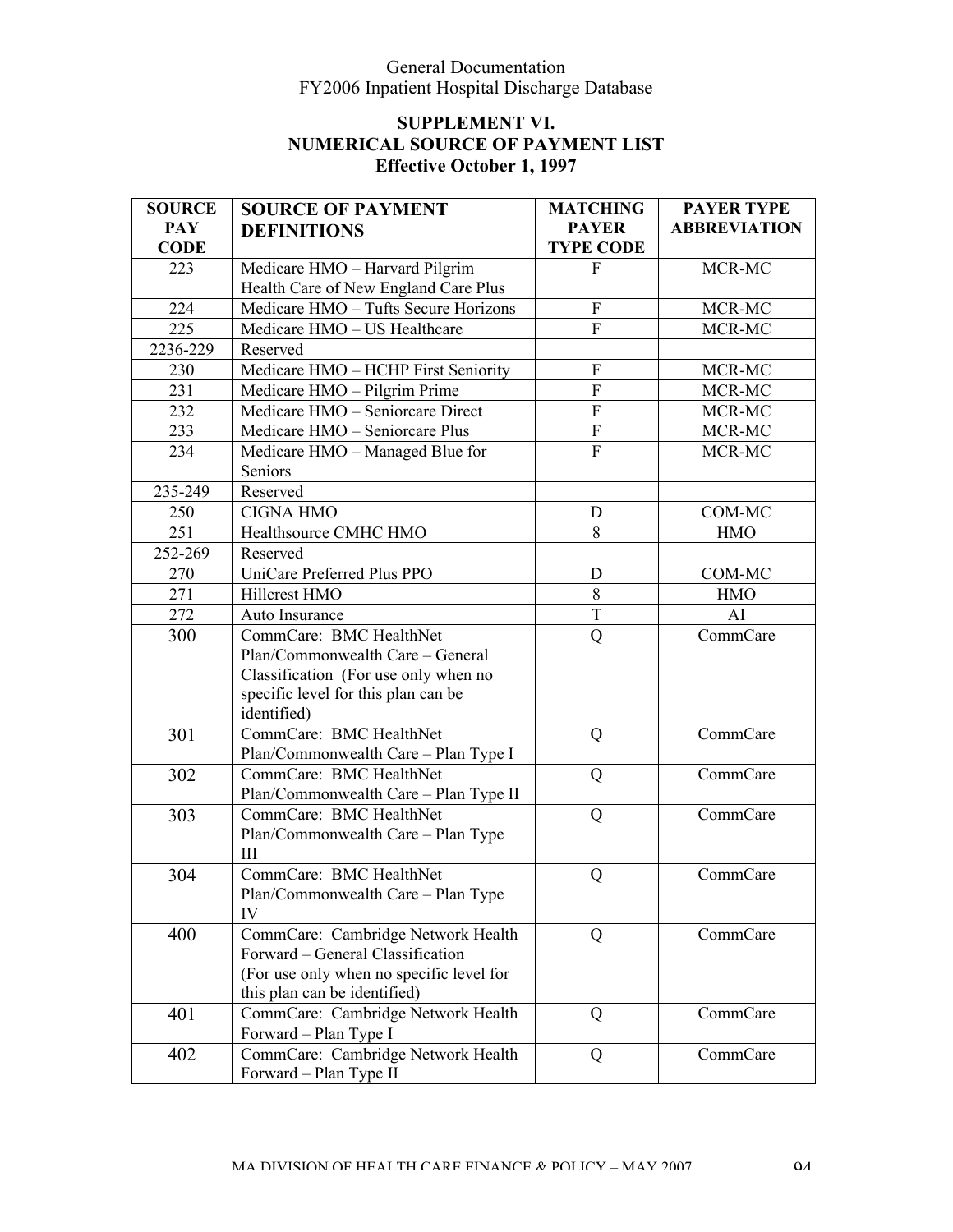### **SUPPLEMENT VI. NUMERICAL SOURCE OF PAYMENT LIST Effective October 1, 1997**

| <b>SOURCE</b> | <b>SOURCE OF PAYMENT</b>                                                        | <b>MATCHING</b>  | <b>PAYER TYPE</b>   |
|---------------|---------------------------------------------------------------------------------|------------------|---------------------|
| <b>PAY</b>    | <b>DEFINITIONS</b>                                                              | <b>PAYER</b>     | <b>ABBREVIATION</b> |
| <b>CODE</b>   |                                                                                 | <b>TYPE CODE</b> |                     |
| 403           | CommCare: Cambridge Network Health                                              | $\mathbf Q$      | CommCare            |
|               | Forward - Plan Type III                                                         |                  |                     |
| 404           | CommCare: Cambridge Network Health                                              | Q                | CommCare            |
|               | Forward - Plan Type IV                                                          |                  |                     |
| 500           | CommCare: Fallon Community Health Care:                                         | Q                | CommCare            |
|               | Commonwealth Care FCHP Direct Care -                                            |                  |                     |
|               | General Classification (For use only when no                                    |                  |                     |
|               | specific level for this plan can be identified)                                 |                  |                     |
| 501           | CommCare: Fallon Community Health Care:                                         | Q                | CommCare            |
|               | Commonwealth Care FCHP Direct Care -                                            |                  |                     |
|               | Plan 1 (Group No. 4445077)                                                      |                  |                     |
| 502           | CommCare: Fallon Community Health Care:<br>Commonwealth Care FCHP Direct Care - | Q                | CommCare            |
|               | Plan 2 (Group No. 4455220)                                                      |                  |                     |
| 503           | CommCare: Fallon Community Health Care:                                         | Q                | CommCare            |
|               | Commonwealth Care FCHP Direct Care -                                            |                  |                     |
|               | Plan 3 (Group No. 4455221)                                                      |                  |                     |
| 504           | CommCare: Fallon Community Health Care:                                         | Q                | CommCare            |
|               | Commonwealth Care FCHP Direct Care -                                            |                  |                     |
|               | Plan 4 (Group No. 4455222)                                                      |                  |                     |
| 600           | CommCare: Neighborhood Health Plan-                                             | Q                | CommCare            |
|               | General Classification                                                          |                  |                     |
|               | (For use only when no specific level for this                                   |                  |                     |
|               | plan can be identified)                                                         |                  |                     |
| 601           | CommCare: Neighborhood Health Plan -                                            | Q                | CommCare            |
|               | NHP Commonwealth Care Plan - Plan Type                                          |                  |                     |
|               | I(9CC1)                                                                         |                  |                     |
| 602           | CommCare: Neighborhood Health Plan -                                            | Q                | CommCare            |
|               | NHP Commonwealth Care Plan - Plan Type                                          |                  |                     |
|               | II $(9CC2)$                                                                     |                  |                     |
| 603           | CommCare: Neighborhood Health Plan -                                            | Q                | CommCare            |
|               | NHP Commonwealth Care Plan - Plan Type                                          |                  |                     |
|               | <b>III</b> (9CC3)                                                               |                  |                     |
| 604           | CommCare: Neighborhood Health Plan -                                            | Q                | CommCare            |
|               | NHP Commonwealth Care Plan - Plan Type                                          |                  |                     |
|               | IV (9CC4)                                                                       | 9                |                     |
| 990           | Free Care - co-pay, deductible, or co-                                          |                  | FC                  |
|               | insurance (when billing for free care                                           |                  |                     |
|               | services use $#143$ )                                                           |                  |                     |

\*\* Supplemental Payer Source

\*\*\* Please list under the specific carrier when possible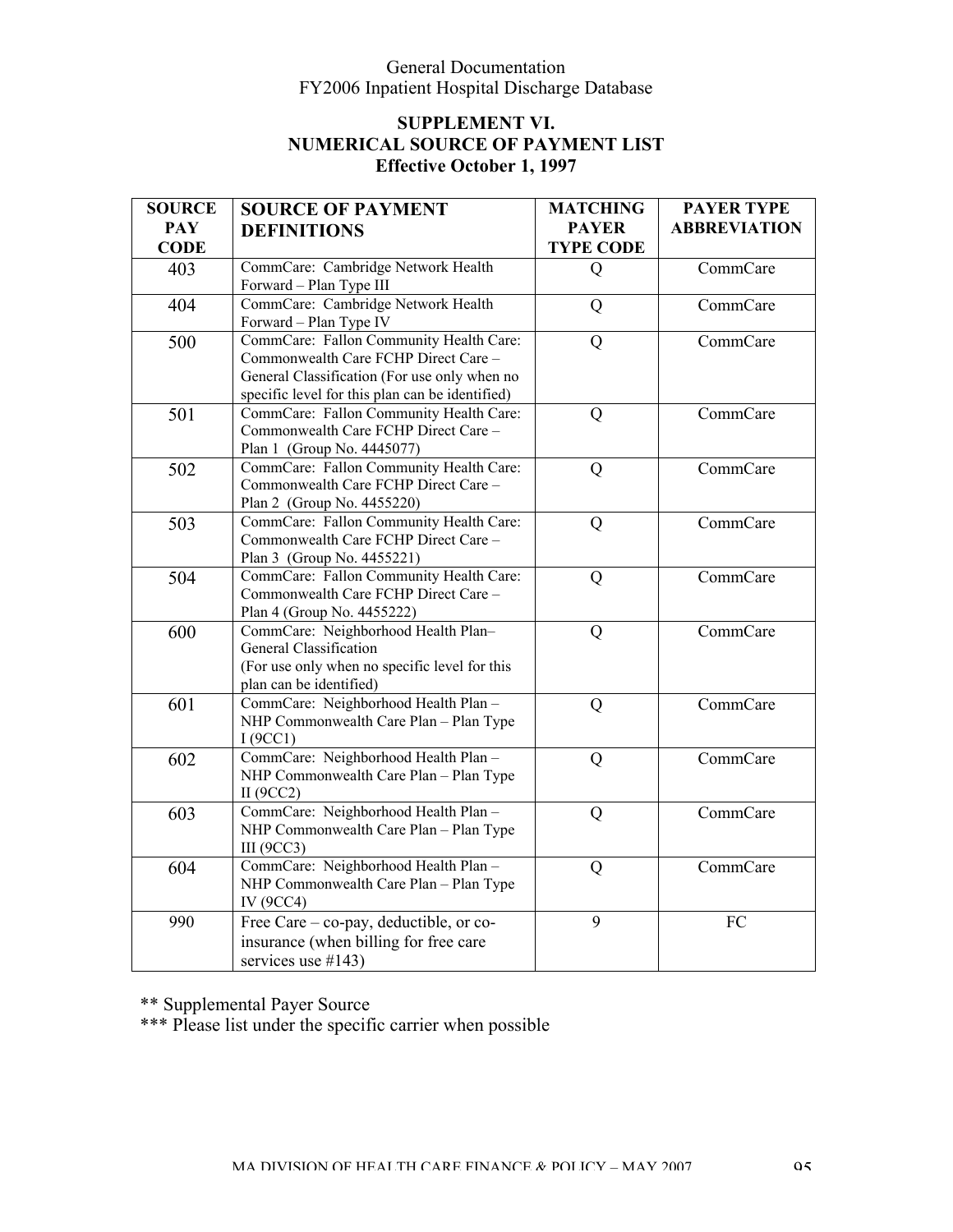## **SUPPLEMENT VI. NUMERICAL SOURCE OF PAYMENT LIST Effective October 1, 1997**

# **SUPPLEMENTAL PAYER SOURCES USE AS SECONDARY PAYER SOURCE ONLY**

| <b>SOURCE</b> | <b>SOURCE OF PAYMENT</b>                 | <b>MATCHING</b>  | <b>PAYER TYPE</b>   |
|---------------|------------------------------------------|------------------|---------------------|
| <b>PAY</b>    | <b>DEFINITIONS</b>                       | <b>PAYER</b>     | <b>ABBREVIATION</b> |
| <b>CODE</b>   |                                          | <b>TYPE CODE</b> |                     |
| 127           | Medicare HMO - Health New England        | F                | MCR-MC              |
|               | Medicare Wrap                            |                  |                     |
| 128           | Medicare HMO - HMO Blue for Seniors      | $\overline{F}$   | MCR-MC              |
| 129           | Medicare HMO - Kaiser Medicare Plus      | $\overline{F}$   | MCR-MC              |
|               | Plan                                     |                  |                     |
| 131           | Medicare HMO - Pilgrim Enhance 65        | $\mathbf F$      | MCR-MC              |
| 133           | Medicare HMO - Tufts Medicare            | F                | MCR-MC              |
|               | Supplement (TMS)                         |                  |                     |
| 136           | <b>BCBS</b> Medex                        | 6                | <b>BCBS</b>         |
| 137           | <b>AARP/Medigap Supplement</b>           |                  | <b>COM</b>          |
| 138           | Banker's Life & Casualty Insurance       | $\overline{7}$   | <b>COM</b>          |
| 139           | <b>Bankers Multiple Line</b>             | $\overline{7}$   | <b>COM</b>          |
| 140           | Combined Insurance Company of            | $\overline{7}$   | <b>COM</b>          |
|               | America                                  |                  |                     |
| 141           | Other Medigap (not listed elsewhere) *** | $\overline{7}$   | <b>COM</b>          |
| 200           | Hartford Life Insurance Co.              | 7                | <b>COM</b>          |
| 201           | Mutual of Omaha                          | 7                | <b>COM</b>          |
| 202           | New York Life Insurance Company          | $\overline{7}$   | <b>COM</b>          |
| 210           | Medicare HMO - Pilgrim Preferred 65      | $\overline{F}$   | MCR-MC              |
| 211           | Neighborhood Health Plan Senior Health   | F                | MCR-MC              |
|               | Plus                                     |                  |                     |
| 212           | Medicare HMO - Healthsource CMHC         | $\overline{F}$   | MCR-MC              |
|               | <b>Central Care Supplement</b>           |                  |                     |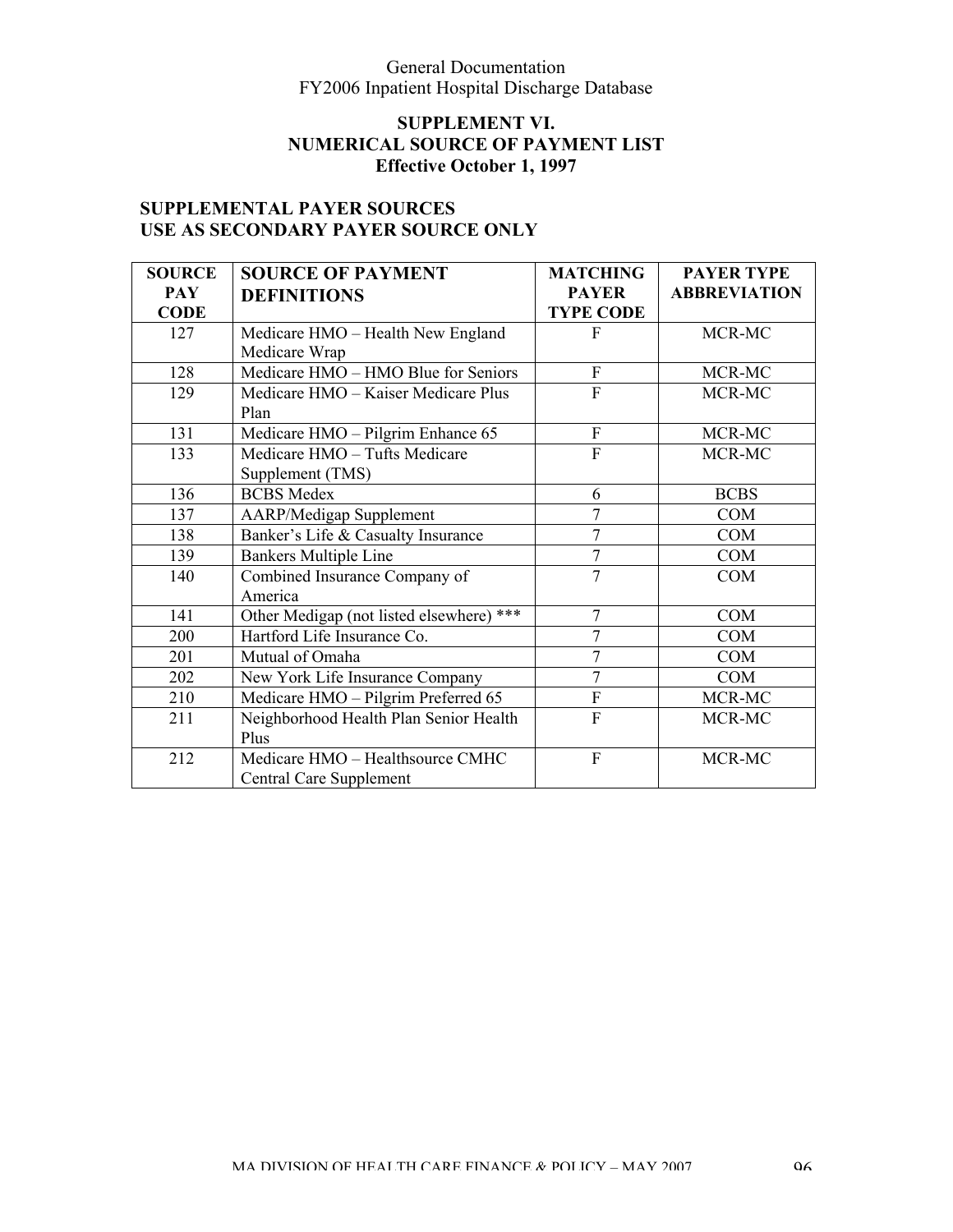# SECTION II. TECHNICAL DOCUMENTATION

### **PART A. CALCULTED FIELD DOCUMENTATION**

- 1. Age Calculation
- 2. Newborn Age
- 3. Preoperative Days
- 4. Length of Stay (LOS) Calculation
- 5. Length of Stay (LOS) Routine
- 6. Unique Health Information Number
- 7. Days Between Stays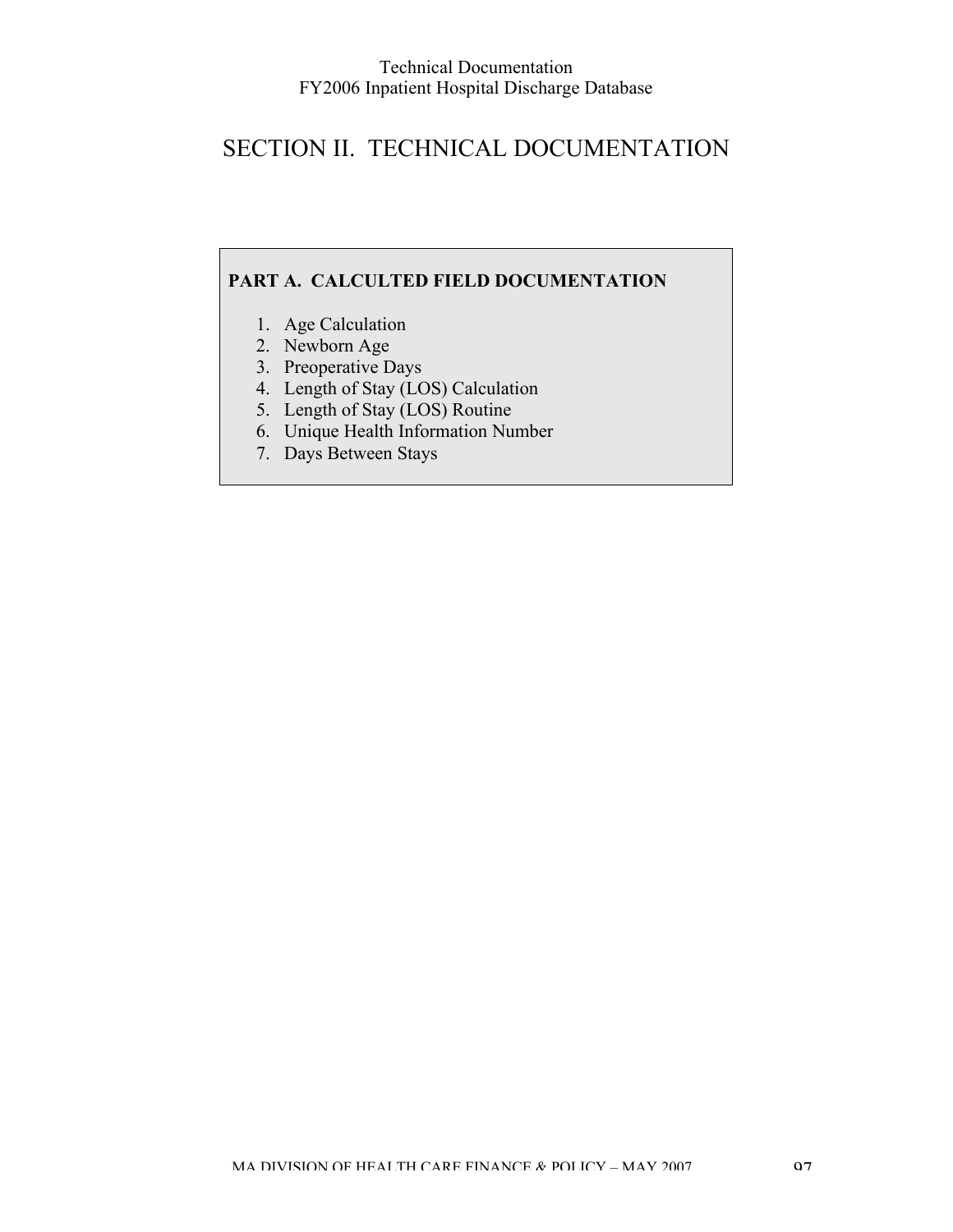#### **SECTION II. TECHNICAL DOCUMENTATION**

For your information, we have included a page of physical specifications for the data file at the beginning of this manual. Please refer to CD Specifications on page 2 for further details.

#### **Technical Documentation included in this section of the manual is as follows**:

| Part A. | <b>Calculated Field Documentation</b> |
|---------|---------------------------------------|
| Part B. | <b>Data File Summary</b>              |
| Part C. | <b>Revenue Code Mappings</b>          |

Record layout gives a description of each field along with the starting and ending positions. A copy of this layout accompanies this manual for the users' review.

Calculated fields are age, newborn age in weeks, preoperative days, length of stay, Unique Health Information Number (UHIN), and days between stays. Each description has three parts:

First is a description of any **Conventions**. For example, how are missing values used?

Second is a **Brief Description** of how the fields are calculated. This description leaves out some of the detail. However, with the first section it gives a good working knowledge of the field.

Third is a **Detailed Description** of how the calculation is performed. This description follows the code very closely.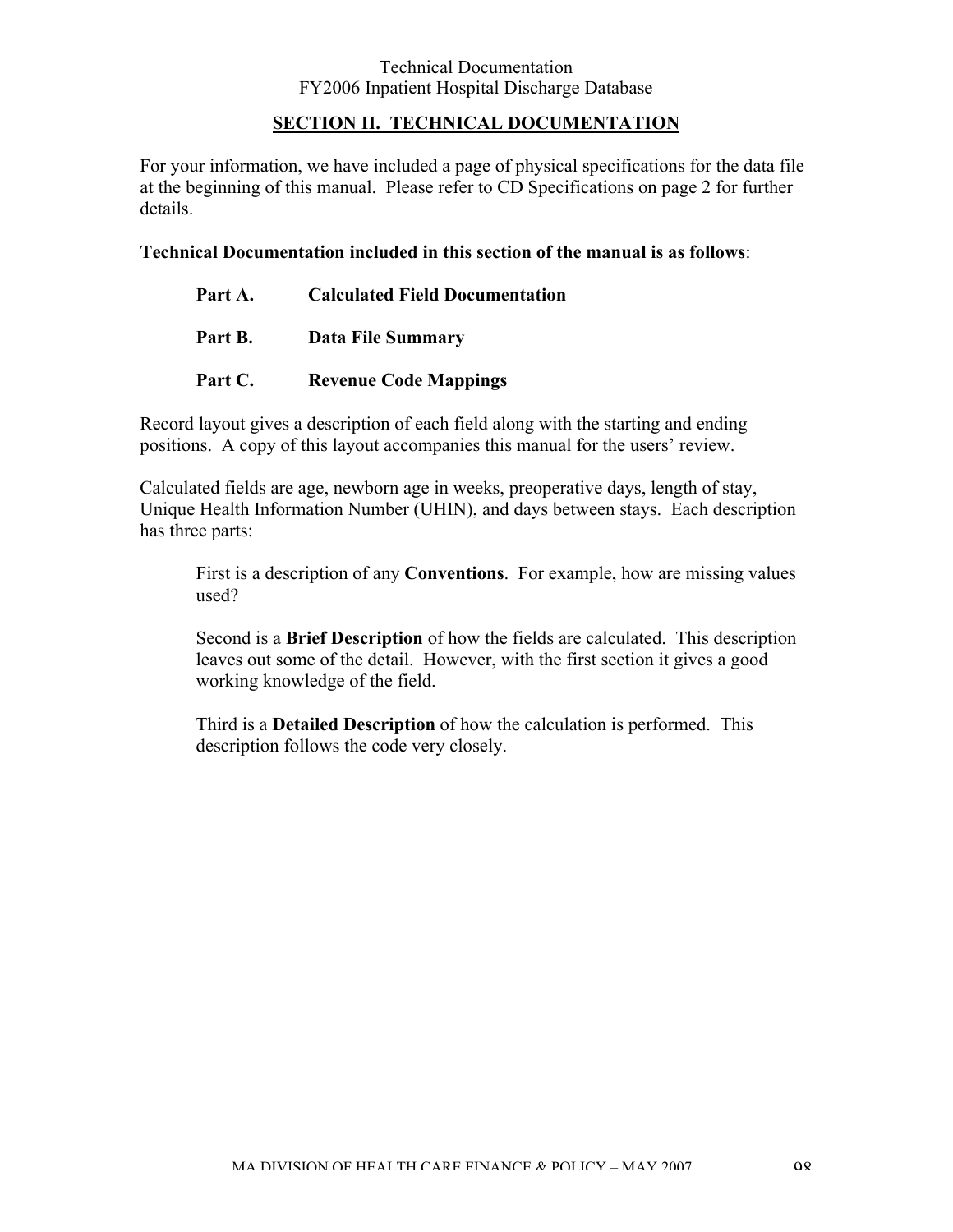#### **PART A. CALCULATED FIELD DOCUMENTATION**

# **1. AGE CALCULATION**

#### **A) Conventions:**

1) Age is calculated if the date of birth and admission date are valid. If either one is invalid, then '999' is placed in this field.

2) Discretion should be used whenever a questionable age assignment is noted. Researchers are advised to consider other data elements (i.e., if the admission type is newborn) in their analysis of this field.

#### **B) Brief Description:**

Age is calculated by subtracting the date of birth from the admission date.

#### **C) Detailed Description:**

1) If the patient has already had a birthday for the year, his or her age is calculated by subtracting the year of birth from the year of admission. If not, then the patient's age is the year of admission minus the year of birth, minus one.

2) If the age is 99 (the admission date is a year before the admission date or less) and the MDC is 15 (the patient is a newborn), then the age is assumed to be zero.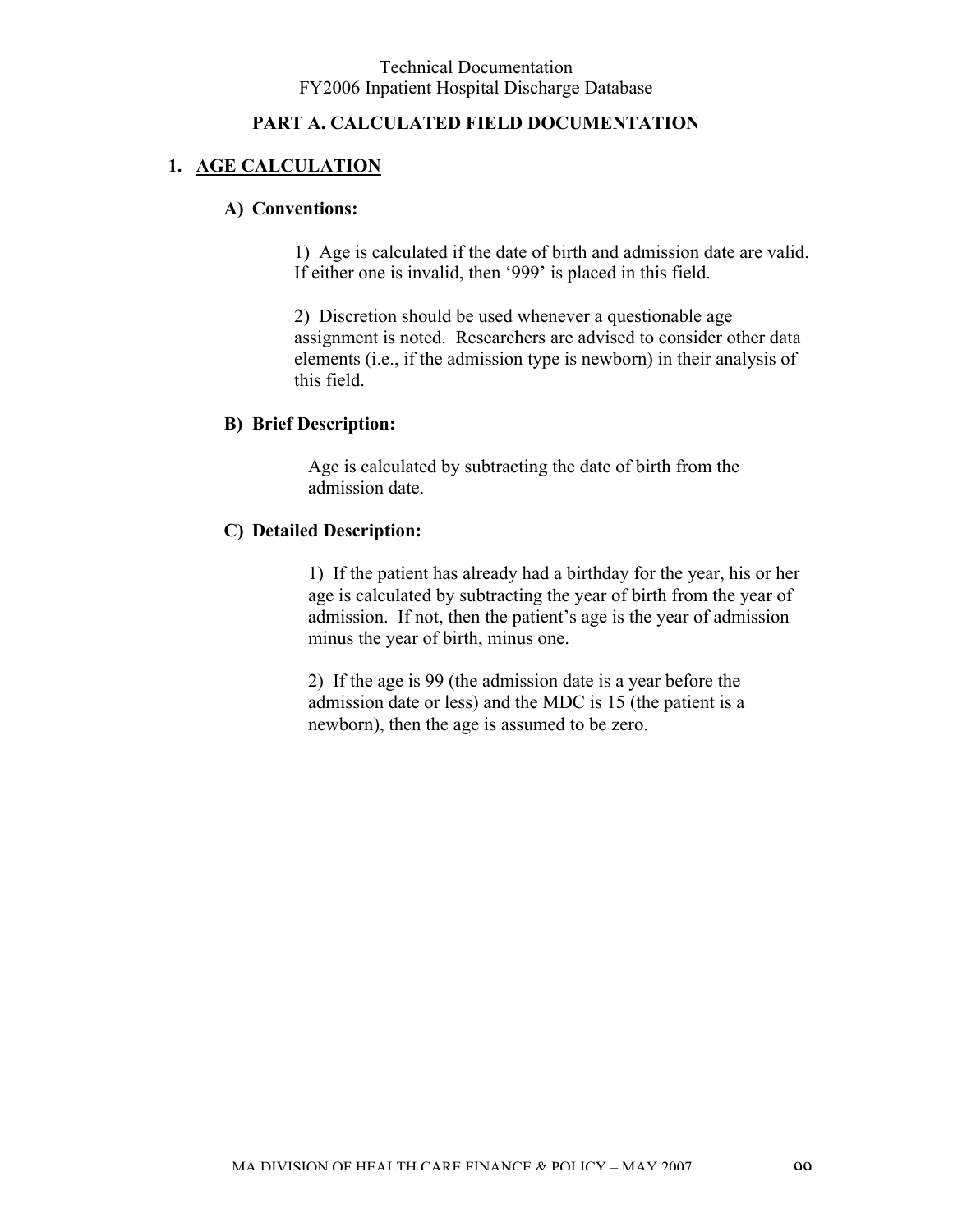### **PART A. CALCULATED FIELD DOCUMENTATION**

# **2. NEWBORN AGE**

#### **A) Conventions:**

- 1) Newborn age is calculated to the nearest week (the remainder is dropped). Thus, newborns zero to six days old are considered to be zero weeks old.
- 2) Discharges that are not newborns have '99' in this field.

### **B) Brief Description:**

Discharges less than one year old have their age calculated by subtracting the date of birth from the admission date. This gives the patient's age in days. This number is divided by seven, the remainder is dropped.

### **C) Detailed Description:**

- 1) If a patient is 1 year old or older, the age in weeks is set to '99'.
- 2) If a patient is less than 1 year old then:
	- a) Patients' age is calculated in days using the Length of Stay (LOS) routine, described herein.
	- b) Number of days in step 'a' above is divided by seven, and the remainder is dropped.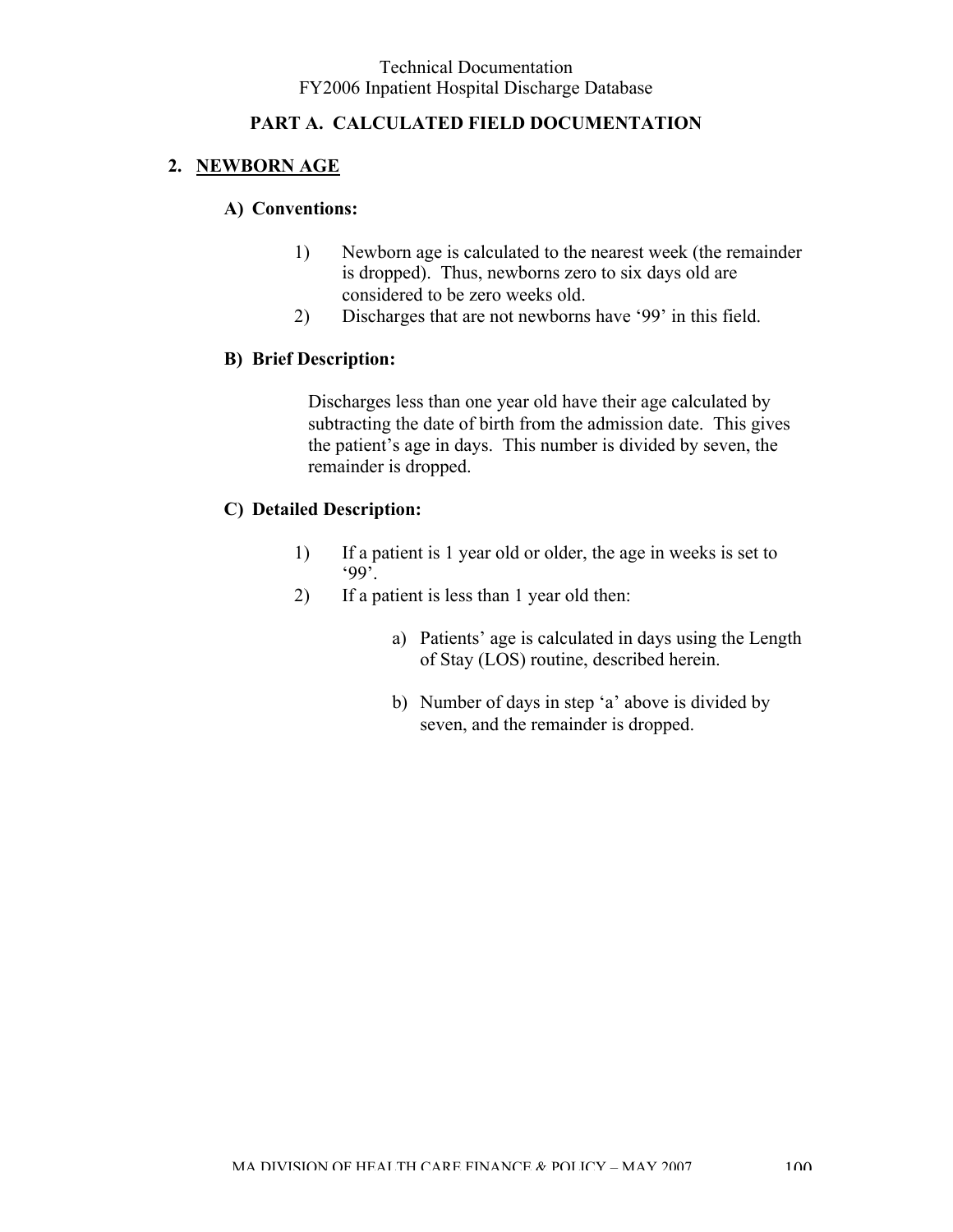### **PART A. CALCULATED FIELD DOCUMENTATION**

## **3. PREOPERATIVE DAYS**

#### **A) Conventions:**

- 1) A procedure performed on the day of admission will have preoperative days set to zero. One performed on the day after admission will have preoperative days set to 1, etc. A procedure performed on the day before admission will have preoperative days set to negative one (-1).
- 2) Preoperative days are set to 0000 when preoperative days are not applicable.
- 3) For procedures performed before the day of admission, a negative sign (-) will appear in the first position of the preoperative day field.

#### **B) Brief Description:**

Preoperative days are calculated by subtracting the patient's admission date from the surgery date.

#### **C) Detailed Description:**

1) If there is no procedure date, or if the procedure date or admission date is invalid, or if the procedure date occurs after the discharge date, then preoperative days is set to 0000. 2) Otherwise preoperative days are calculated using the Length of Stay (LOS) Routine, as described herein.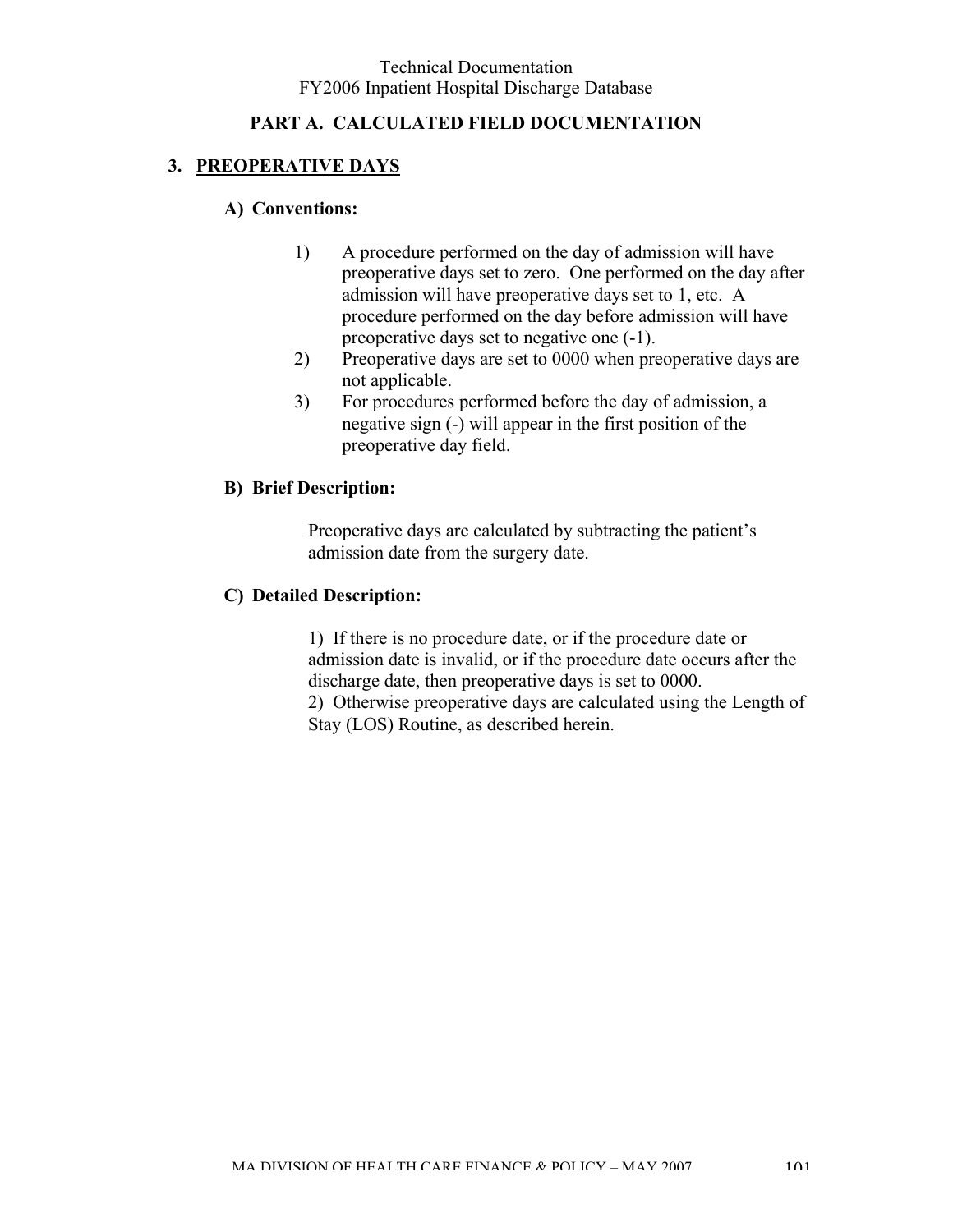### **PART A. CALCULATED FIELD DOCUMENTATION**

#### **4. LENGTH OF STAY (LOS) CALCULATION**

#### **A) Conventions:**

Same day discharges have a length of stay of 1 day.

#### **B) Brief Description:**

Length of Stay (LOS) is calculated by subtracting the admission date from the discharge date (and then subtracting Leave of Absence Days (LOA) days). If the result is zero (for same day discharges), then the value is changed to 1.

#### **C) Detailed Description:**

1) The length of stay is calculated using the LOS routine.

2) If the value is zero, then it is changed to a 1.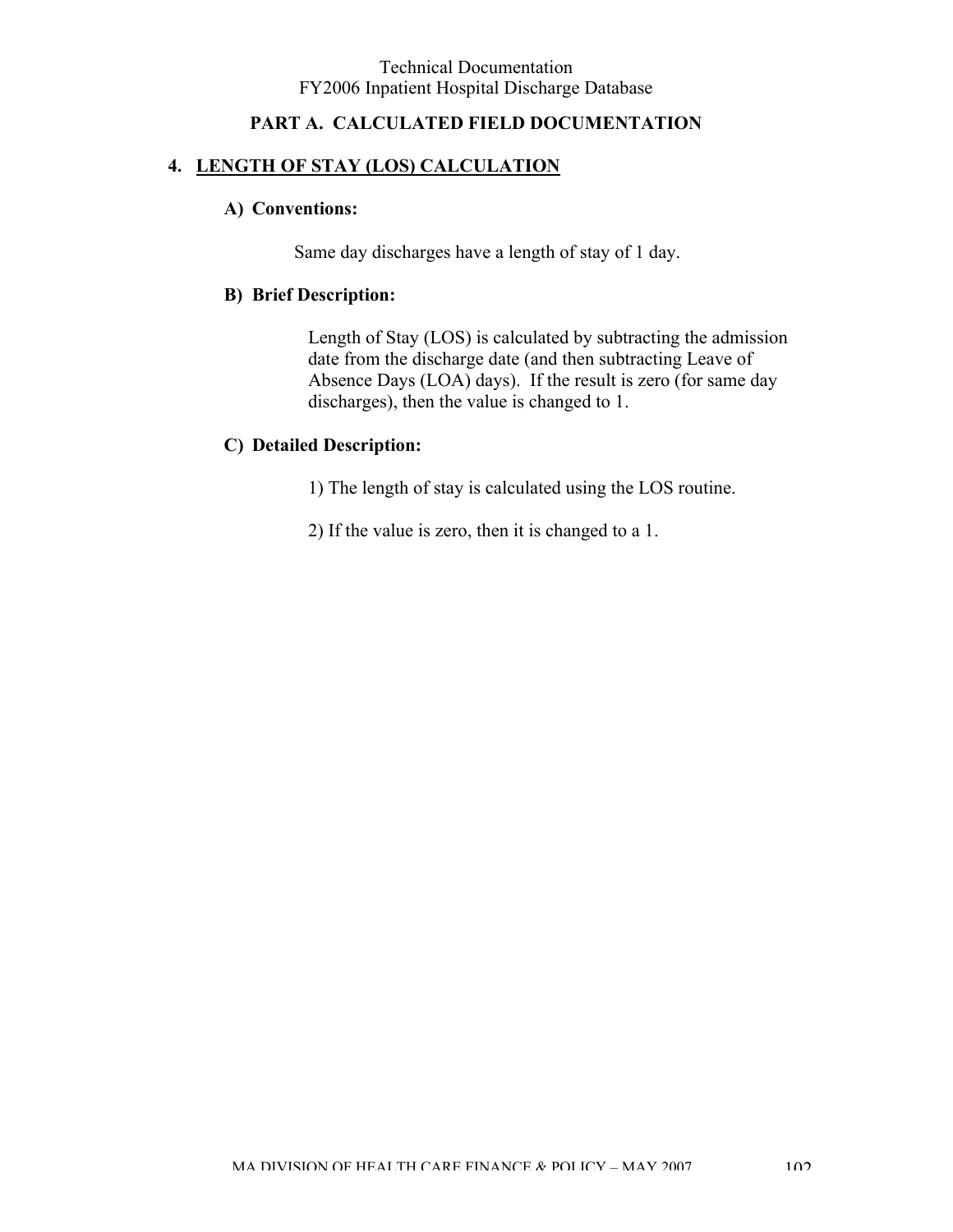### **PART A. CALCULATED FIELD DOCUMENTATION**

#### 5. **LENGTH OF STAY (LOS) ROUTINE**

#### **A) Conventions:**

None.

#### **B) Brief Description:**

1) Length of Stay (LOS) is calculated by subtracting the admission date from the Discharge Date and then subtracting the Leave of Absence from the total. If either date is invalid, length of stay  $= 0$ .

2) Days are accumulated a year at a time, until both dates are in the same year. At this point, the algorithm may have counted beyond the ending date or may still fall short of it. The difference is added (or subtracted) to give the correct LOS.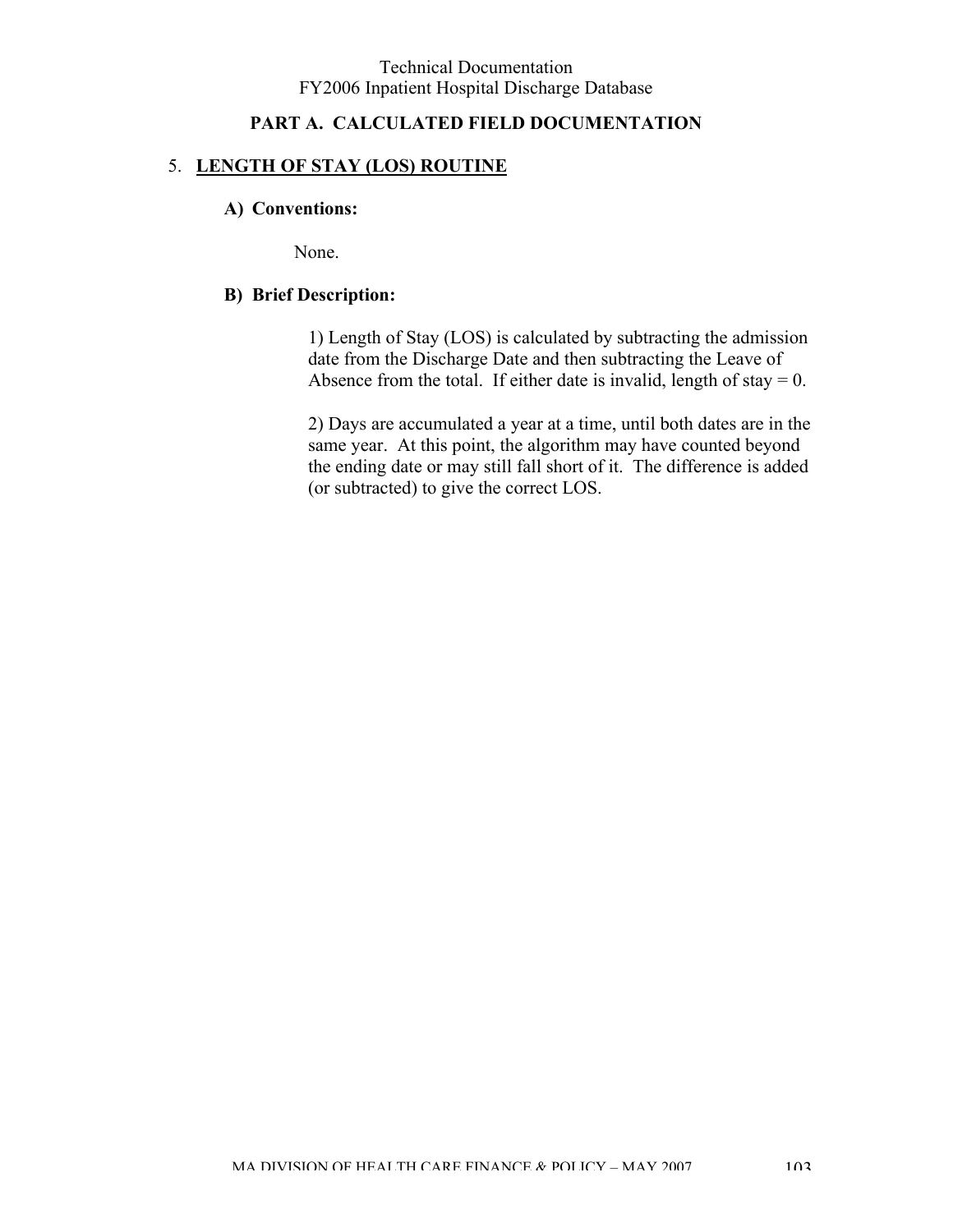### **PART A. CALCULATED FIELD DOCUMENTATION**

#### **6. UNIQUE HEALTH INFORMATION NUMBER (UHIN) VISIT SEQUENCE NUMBER**

#### **A) Conventions:**

If the Unique Health Information Number (UHIN) is undefined (not reported, unknown or invalid), the sequence number is set to zero.

#### **B) Brief Description:**

The Sequence Number is calculated by sorting the file by UHIN, admission date, and discharge date. The sequence number is then calculated by incrementing a counter for each UHIN's set of admissions.

### **C) Detailed Description:**

- 1) UHIN Sequence Number is calculated by sorting the entire database by UHIN, admission date, then discharge date (both dates are sorted in ascending order).
- 2) If the UHIN is undefined (not reported, unknown or invalid), the sequence number is set to zero.
- 3) If the UHIN is valid, the sequence number is calculated by incrementing a counter from 1 to nnnn, where a sequence number of 1 indicates the first admission for the UHIN, and nnnn indicates the last admission for the UHIN.
- 4) If a UHIN has 2 admissions on the same day, the discharge date is used as the secondary sort key.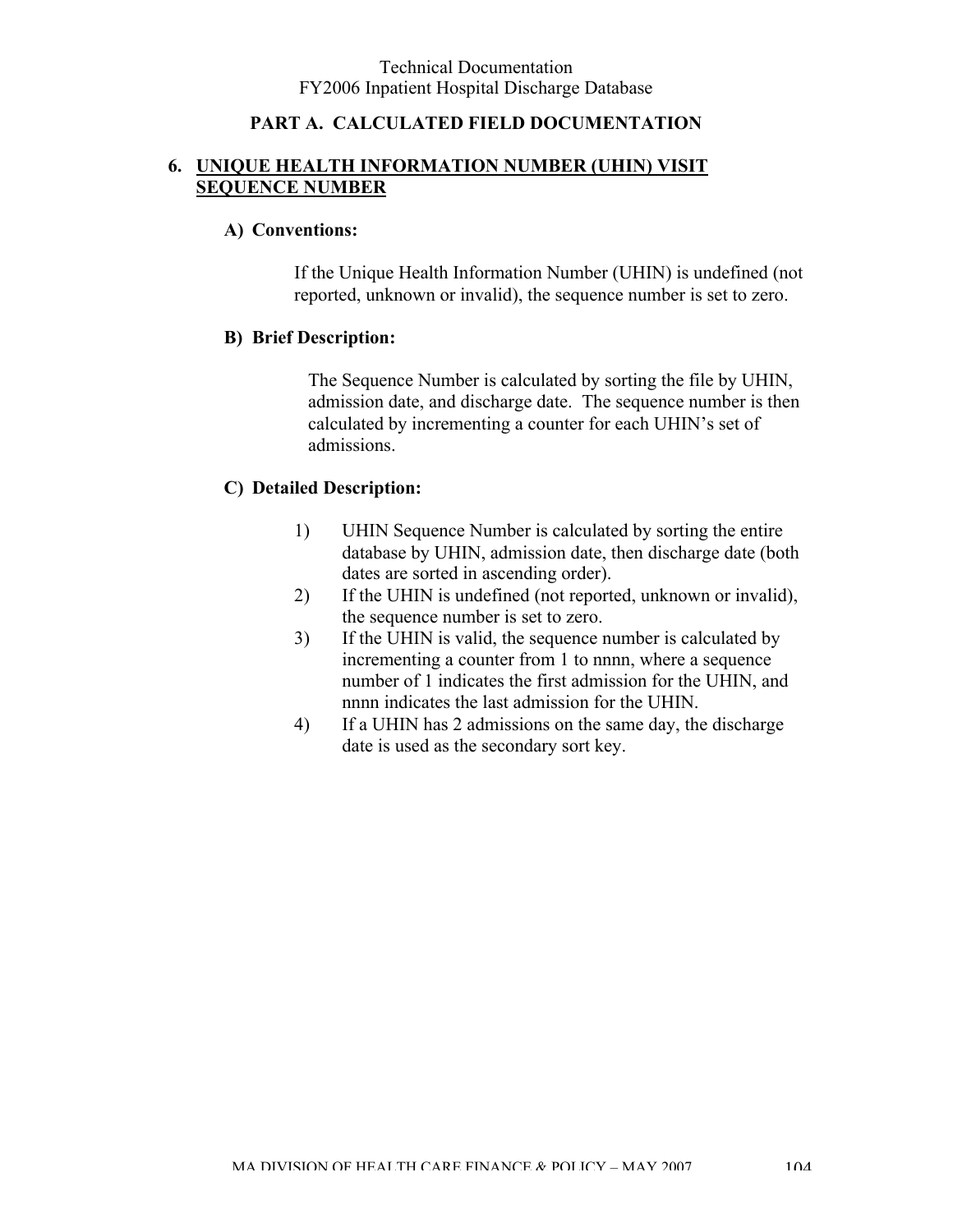#### **PART A. CALCULATED FIELD DOCUMENTATION**

#### **7. DAYS BETWEEN STAYS**

#### **A) Conventions:**

1) If the UHIN is undefined (not reported unknown or invalid), the days between stays is set to zero.

2) If the previous discharge date is greater than the current admission date or the previous discharge date or current admission date is invalid (i.e., 03/63/95), DAYS BETWEEN STAYS is set to '9999' to indicate an error.

#### **B) Brief Description:**

The Days Between Stays is calculated by sorting the file by UHIN, admission date, and discharge date. For UHINs with two or more admissions, the calculation subtracts the previous discharge date from the current admission date to find the Days Between Stays.

#### **C) Detailed Description:**

- 1) The Days Between Stays data element is calculated by sorting the entire database by UHIN, and sequence number.
- 2) If the UHIN is undefined (not reported, unknown or invalid), the Days Between Stays is set to zero.
- 3) If the UHIN is valid and this is the first occurrence of the UHIN, the discharge date is saved (in the event there is another occurrence of the UHIN). In this case, the Days Between Stays is set to zero.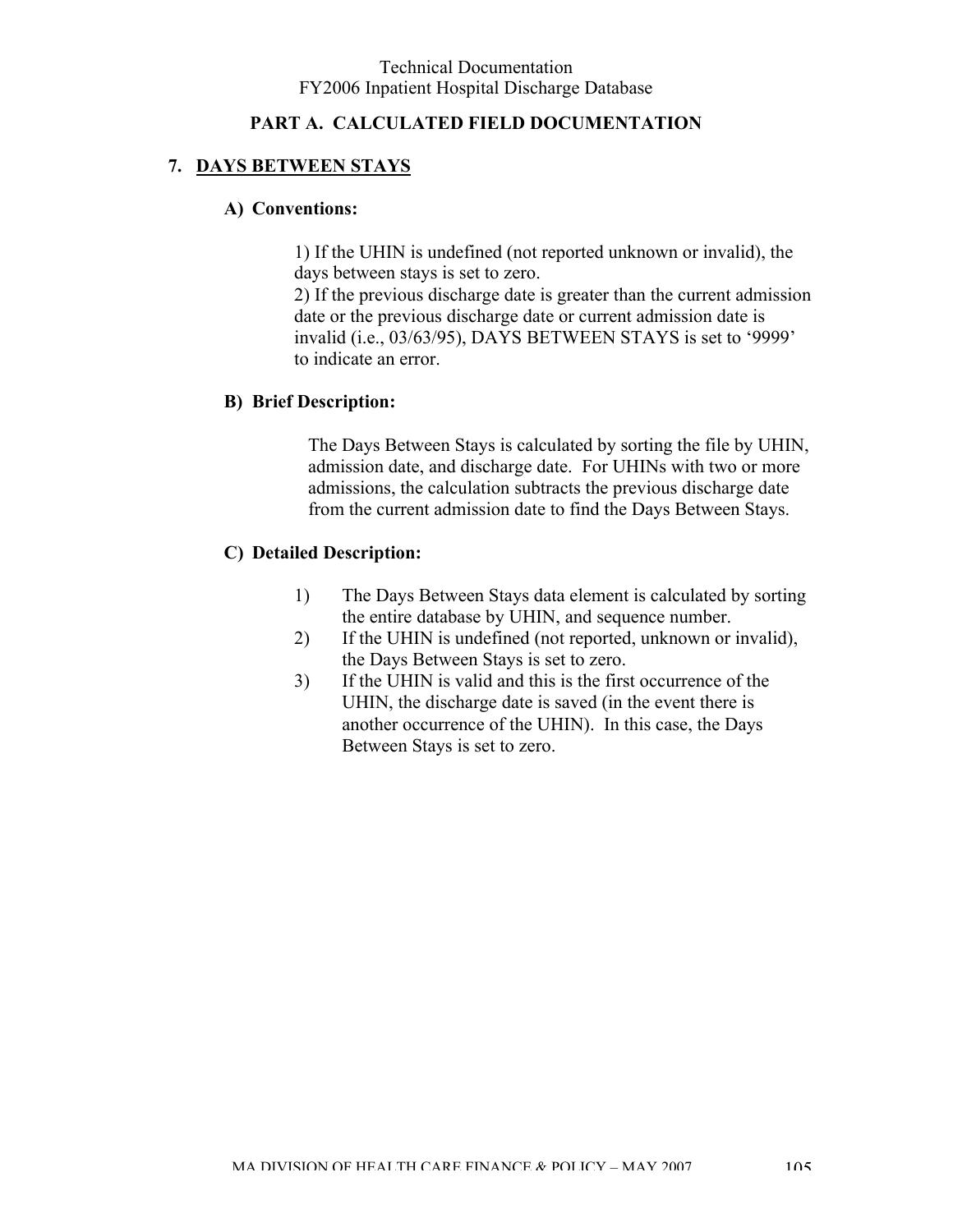### **PART A. CALCULATED FIELD DOCUMENTATION**

### **7. DAYS BETWEEN STAYS (***continued***)**

4) If a second occurrence of the UHIN is found, Days Between Stays is calculated by finding the number of days between the previous discharge date and the current admission date, with the following caveats:

A) If the previous discharge date is greater than the current admission date; OR B) The previous discharge date or current admission date is invalid, (i.e., 03/63/95), Days Between Stays is set to '9999' to indicate an error.

5) Step 4 is repeated for all subsequent re-admissions until the UHIN changes.

6) The method used to calculate Length of Stay is also used to calculate Days Between Stays.

7) If the Discharge Date on the first admission date is the same as the admission date on the first re-admission, Days Between Stays is set to zero. This situation occurs for transfer patients, as well as for women admitted into the hospital with false labor.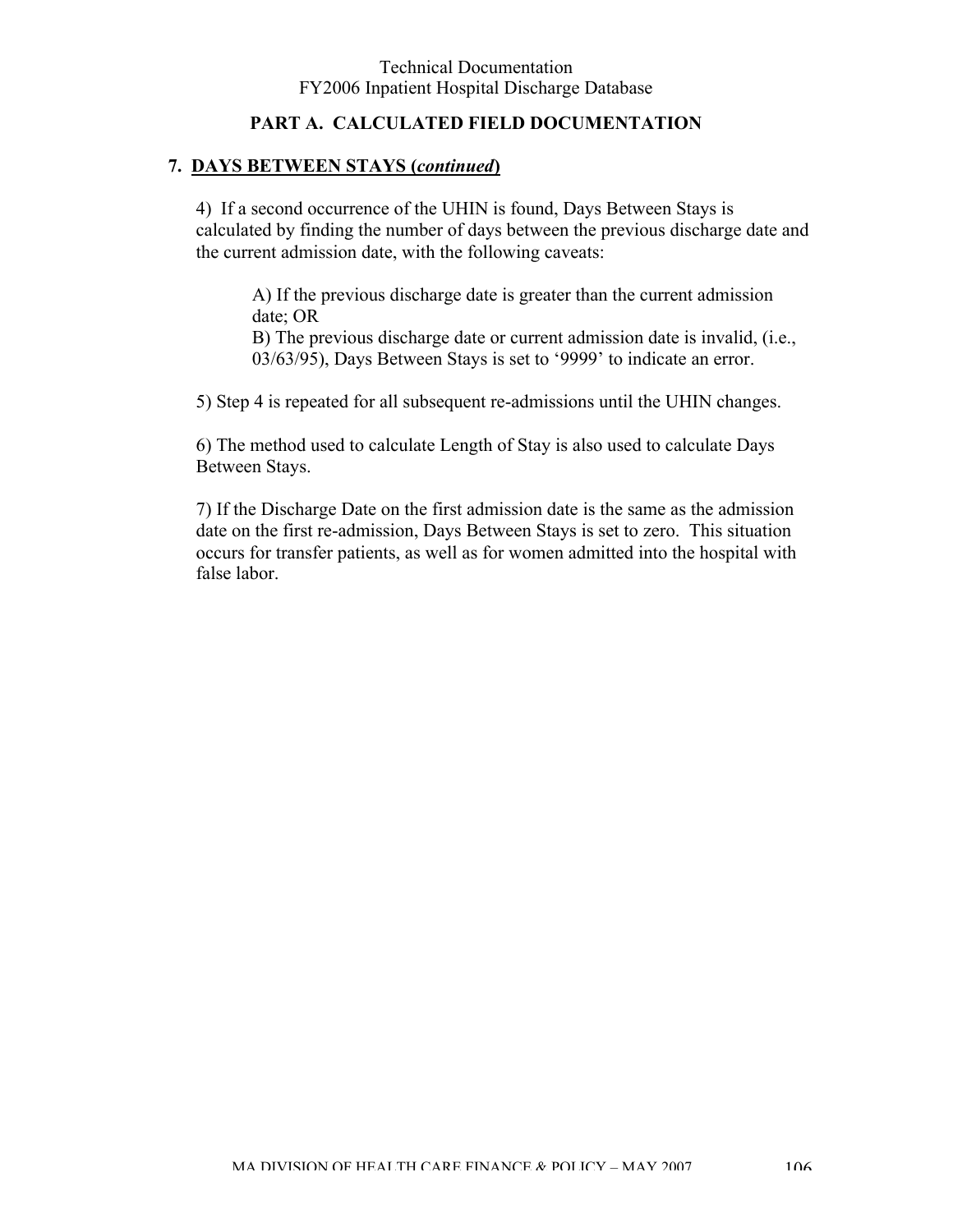### **PART B. DATA FILE SUMMARY**

- 1. Discharge File Table FY2006
- 2. Revenue File Table FY2006
- 3. Data Code Tables FY2006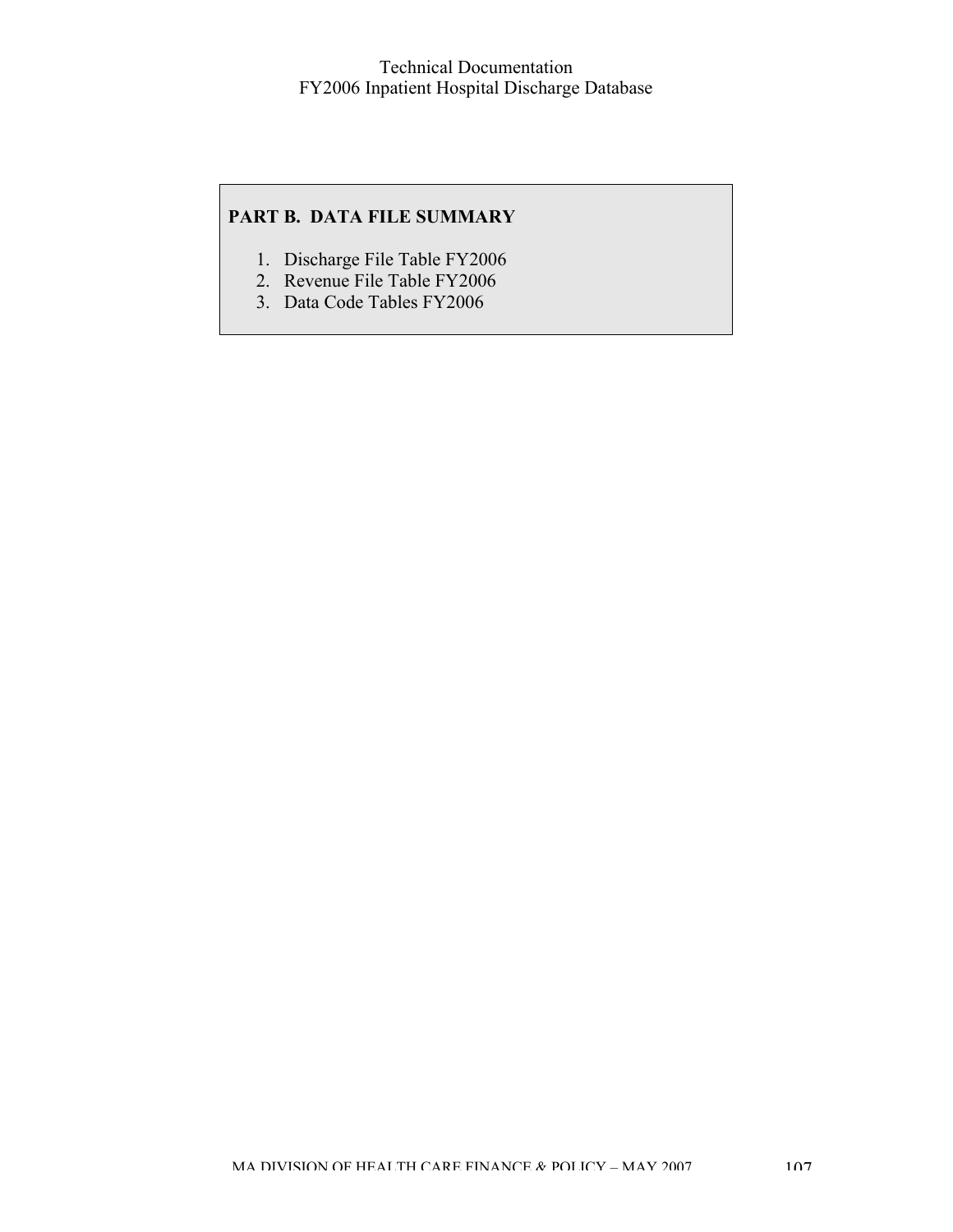### **PART B. DATA FILE SUMMARY**

The following is a list of the contents of the FIPA Layout. The data is separated into a Discharge File and a Revenue File. Passed and Failed data are included together in each file. The failed discharges are flagged for easy identification. See Data Elements: Flag to indicate if Discharge passed edits, SubmissionPassedFlag.

Linkage between the Discharge File and the Revenue File can be accomplished using two data elements: ProviderControlID and DischargeID. ProviderControlID identifies a unique collection of discharges from a provider  $-$  i.e., a specific data submission for a specific hospital and quarter. DischargeID is a sequential number that identifies a specific discharge record within a specific provider submission. The combination of ProviderControlID and DischargeID identifies a unique discharge record.

It is important to note that the data set may vary depending on what level data you have received. Please also note that the FIPA file has been cleaned. Bad character data have been replaced with underscores. Bad numeric data and bad dates have been replaced with nulls.

The following files are included in the electronic files along with the Hospital Discharge Data:

- Top Errors Report
- Record Layout
- Total Charges & Discharges by Hospital

### 1. FY2006 Discharge File Table – 1 Record per Discharge

| #                     | <b>Data Element</b>             | Column                |
|-----------------------|---------------------------------|-----------------------|
| $\mathbf{1}$          | RecordType20ID*                 | RecordType20ID*       |
| $\overline{2}$        | SubmissionControlID**           | SubmissionControlID** |
| 3                     | Hospital Organization ID        | HospitalOrgID         |
| $\overline{4}$        | <b>Filing Organization ID</b>   | FilingOrgID           |
| 5                     | Site Number                     | SiteOrgID             |
| 6                     | Sex of Patient                  | <b>Sex</b>            |
| $\overline{7}$        | Race of Patient                 | Race                  |
| 8                     | Patient's Employer's Zip Code   | EmployerZipCode       |
| 9                     | Patient's Resident Zip Code     | ZipCode               |
| 10                    | Calculated Age                  | Age                   |
| 11                    | Newborn Birth Weight (in grams) | Birthweight           |
| 12                    | <b>Veterans Status</b>          | VeteransStatus        |
| 13                    | <b>DNR Status</b>               | <b>DNRStatus</b>      |
| 14                    | Nature of the Patient Admission | AdmissionType         |
| *formerly dischargeid |                                 |                       |

Please note changes made during FY04.

\*\*formerly providercontrolid

## 1. FY2006 Discharge File Table – 1 Record per Discharge - *Continued*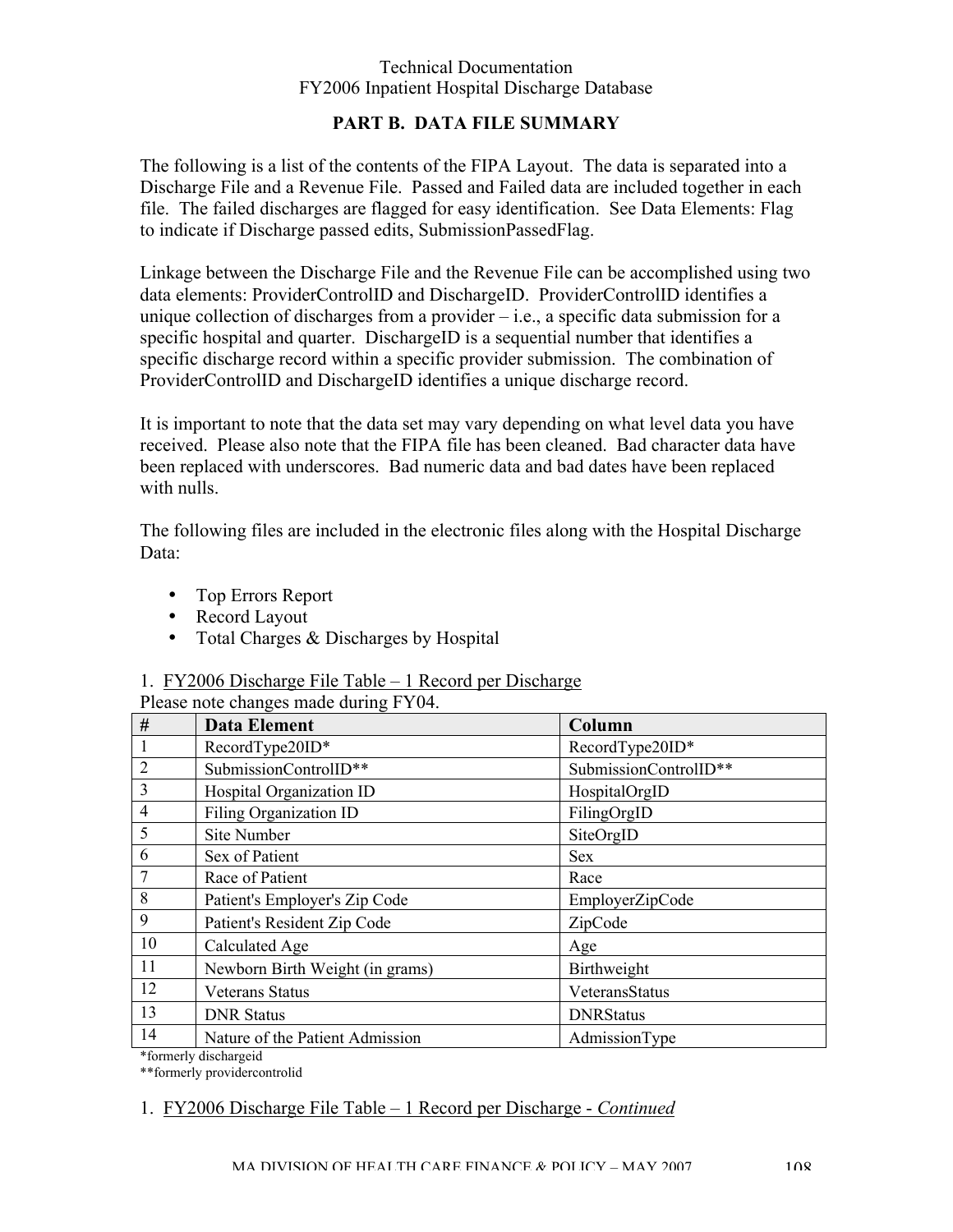| #        | <b>Data Element</b>                      | Column                       |
|----------|------------------------------------------|------------------------------|
| 15       | Primary Source of Patient Admission      | AdmissionSourceCode1         |
| 16       | Secondary Source of Patient Admission    | AdmissionSourceCode2         |
| 17       | Outcome of Patients Hospitalization      | PatientStatus                |
| 18       | Anticipated SOURCE of Hospital Expense   |                              |
|          | Reimbursement                            | PayerCode1                   |
| 19       | Anticipated TYPE of Hospital Expense     |                              |
|          | Reimbursement                            | PrimaryPayerType             |
| 20       | Secondary SOURCE of Hospital Expense     |                              |
| 21       | Reimbursement                            | PayerCode2                   |
| 22       | Secondary TYPE of Hospital Reimbursement | SecondaryPayerType           |
| 23       | Day of week patient was Admitted         | AdmissionDayOfWeek           |
| 24       | Day of week patient was Discharged       | DischargeDayOfWeek           |
| 25       | Calculated Length of Stay                | LengthOfStay                 |
| 26       | <b>Administratively Necessary Days</b>   | NumberOfANDs                 |
| 27       | Leave of Absence Days                    | LeaveOfAbsenceDays           |
|          | NbrOfDiagnosisCodes                      | NumberOfDiagnosisCodes       |
| 28       | NbrOfProcedureCodes                      | NumberOfProcedureCodes       |
| 29<br>30 | Patient's Medical Record Number          | MedicalRecordNumber          |
| 31       | <b>Billing Number</b>                    | HospBillNo                   |
| 32       | Unique Patient Identifier                | <b>UHIN</b>                  |
| 33       | Patient's Birthdate                      | <b>DOB</b>                   |
| 34       | Mothers Unique Patient Identifier        | MotherSSN                    |
| 35       | Mothers Medical Record Number            | MotherMedicalRecordNumber    |
| 36       | Days Between Stays                       | DaysBetweenStays             |
|          | Re-Admission Sequence                    | <b>UHIN</b> SequenceNo       |
| 37       | Date of Hospital Admission               | <b>AdmissionDate</b>         |
| 38       | Month of Hospital Admission              | AdmissionMonth               |
| 39       | Date of Hospital Discharge               | DischargeDate                |
| 40       | Month of Hospital Discharge              | DischargeMonth               |
| 41       | Period (Quarter) Starting Date           | PeriodStartingDate           |
| 42       | Period (Quarter) Ending Date             | PeriodEndingDate             |
| 43       | <b>Attending Physician ID</b>            | AttendingPhysID              |
| 44       | <b>Attending Physician NPI</b>           | AttendingPhysNPI             |
| 45       | Attending Physician NPI Location Code    | AttendingPhysNPILocationCode |
| 46       | <b>Operating Physician ID</b>            | OperatingPhysID              |
| 47       | <b>Operating Physician NPI</b>           | OperatingPhysNPI             |
| 48       | Operating Physician NPI Location Code    | OperatingPhysNPILocationCode |
| 49       | Other Care Giver Code                    | OtherCareGiverCode           |
| 50       | Other Care Giver NPI                     | OtherCareGiverNPI            |
| 51       | Other Care Giver NPI Location Code       | OtherCareGiverNPILocCode     |
|          |                                          |                              |

# 1. FY2006 Discharge File Table – 1 Record per Discharge - *Continued*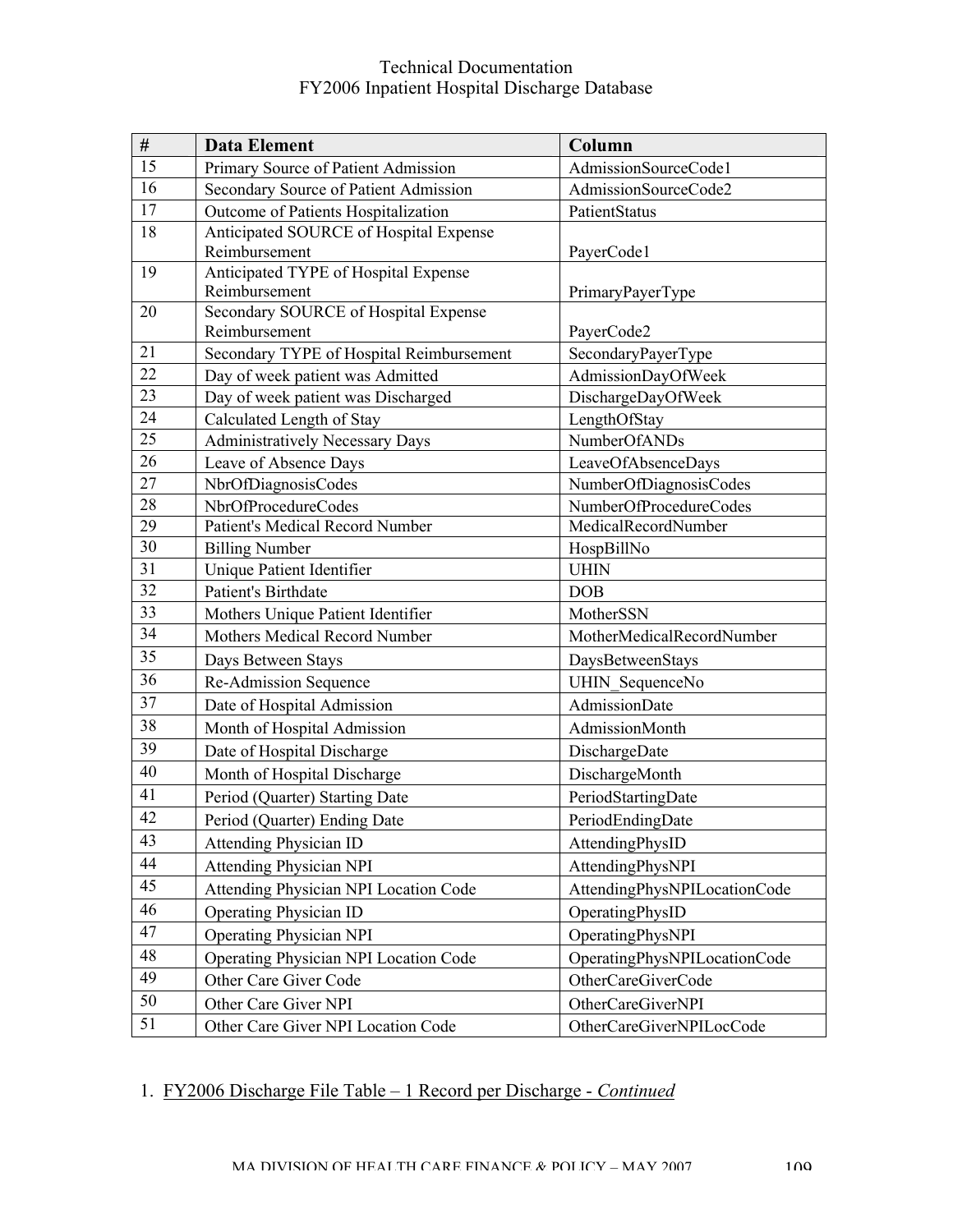| $\#$            | <b>Data Element</b>                                                 | Column                    |
|-----------------|---------------------------------------------------------------------|---------------------------|
| 52              | Total Charges for Routine Accom. Revenue                            | TotalChargesRoutine       |
|                 | Centers                                                             |                           |
| 53              | Total Charges for Special Accom. Revenue                            | TotalChargeSpecial        |
|                 | Centers                                                             |                           |
| 54              | Total Charges for all Revenue Centers                               | TotalChargesAll           |
| 55              | <b>Total Charges for Ancillary Revenue Centers</b>                  | TotalChargesAncillaries   |
| 56              | Flag to indicate if discharge passed edits                          | DischargePassed           |
| 57              | SubmissionPassedFlag                                                | SubmissionPassedFlag      |
| 58              | ED Flag                                                             | EDFlagCode                |
| 59              | <b>Outpatient Observation Stay Flag</b>                             | OutpatntObsrvStayFlagCode |
| 60              | Special Condition Indicator                                         | SpecialConditionIndicator |
| 61              | Principal ICD-9 Diagnosis Code                                      | DiagnosisCode1            |
| 62              | Associated ICD-9 Diag Code I                                        | DiagnosisCode2            |
| 63              | Associated ICD-9 Diag Code II                                       | DiagnosisCode3            |
| 64              | Associated ICD-9 Diag Code III                                      | DiagnosisCode4            |
| 65              | Associated ICD-9 Diag Code IV                                       | DiagnosisCode5            |
| 66              | Associated ICD-9 Diag Code V                                        | DiagnosisCode6            |
| 67              | Associated ICD-9 Diag Code VI                                       | DiagnosisCode7            |
| 68              | Associated ICD-9 Diag Code VII                                      | DiagnosisCode8            |
| 69              | Associated ICD-9 Diag Code VIII                                     | DiagnosisCode9            |
| $70\,$          | Associated ICD-9 Diag Code IX                                       | DiagnosisCode10           |
| 71              | Associated ICD-9 Diag Code X                                        | DiagnosisCode11           |
| 72              | Associated ICD-9 Diag Code XI                                       | DiagnosisCode12           |
| 73              | Associated ICD-9 Diag Code XII                                      | DiagnosisCode13           |
| 74              | Associated ICD-9 Diag Code XIII                                     | DiagnosisCode14           |
| $\overline{75}$ | <b>Associated ICD-9 Diag Code XIV</b>                               | DiagnosisCode15           |
| 76              | Principal ICD-9 Procedure Code                                      | ProcedureCode1            |
| 77              | Principal Procedure Date                                            | ProcedureDate1            |
| 78              | Significant ICD-9 Procedure Code I                                  | ProcedureCode2            |
| 79              | Procedure I Date                                                    | ProcedureDate2            |
| 80              | Significant ICD-9 Procedure II Code                                 | ProcedureCode3            |
| 81              | Procedure II Date                                                   | ProcedureDate3            |
| 82              | Significant ICD-9 Procedure III Code                                | ProcedureCode4            |
| 83              | Significant ICD-9 Procedure IV Code                                 | ProcedureCode5            |
| 84              | Significant ICD-9 Procedure V Code                                  | ProcedureCode6            |
| 85              | Significant ICD-9 Procedure VI Code                                 | ProcedureCode7            |
| 86              | Significant ICD-9 Procedure VII Code                                | ProcedureCode8            |
| 87              | Significant ICD-9 Procedure VIII Code                               | ProcedureCode9            |
| 88              | Significant ICD-9 Procedure IX Code                                 | ProcedureCode10           |
| 89              | Significant ICD-9 Procedure X Code                                  | ProcedureCode11           |
| 90              | Significant ICD-9 Procedure XI Code                                 | ProcedureCode12           |
| 91              | Significant ICD-9 Procedure XII Code                                | ProcedureCode13           |
|                 | 1. FY2006 Discharge File Table - 1 Record per Discharge - Continued |                           |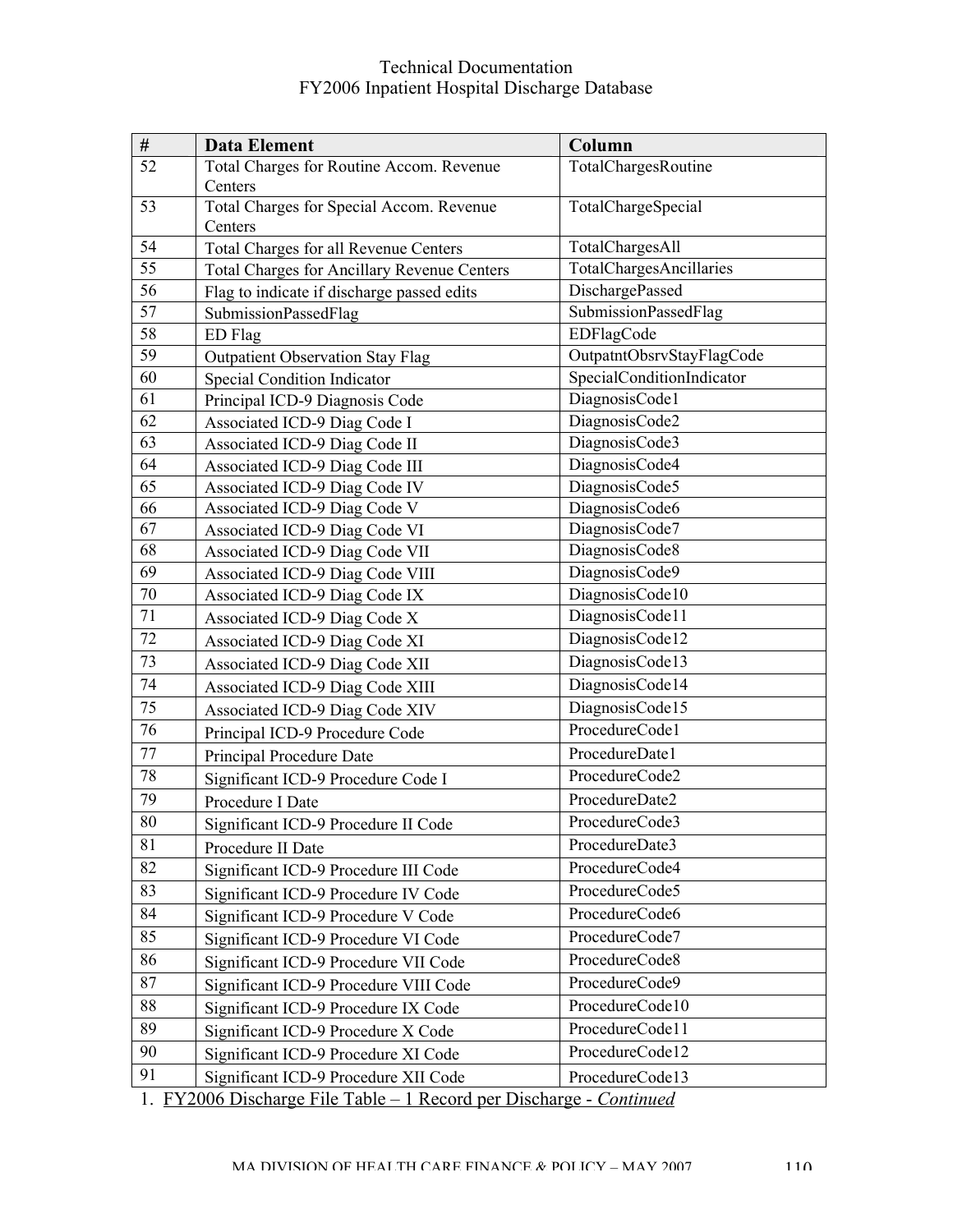| $\#$ | <b>Data Element</b>                                      | Column                         |  |
|------|----------------------------------------------------------|--------------------------------|--|
| 92   | Significant ICD-9 Procedure XIII Code<br>ProcedureCode14 |                                |  |
| 93   | Significant ICD-9 Procedure XIV Code<br>ProcedureCode15  |                                |  |
| 94   | Number of days in hospital when FIRST                    | PreoperativeDays1              |  |
|      | procedure performed                                      |                                |  |
| 95   | Number of days in hospital when SECOND                   | PreoperativeDays2              |  |
|      | procedure performed                                      |                                |  |
| 96   | Number of days in hospital when THIRD                    | PreoperativeDays3              |  |
|      | procedure performed                                      |                                |  |
| 97   | V18 Major Diagnosis Group (MDC)                          | V18 MDC                        |  |
| 98   | V 18 Diagnosis Related Group (DRG)                       | V18 DRG                        |  |
| 99   | V18 DRG Return Code                                      | V18 ReturnCode                 |  |
| 100  | V 18 First O.R. Procedure Code used by Grouper           | V18 ORProcedureCode1           |  |
| 101  | V 18 Second O.R. Procedure Code used by<br>Grouper       | V18 ORProcedureCode2           |  |
| 102  | V 18 Third O.R. Procedure Code used by Grouper           | V18 ORProcedureCode3           |  |
| 103  | V 18 First Non-O.R. Procedure Code used by               | V18 NonORProcedureCode1        |  |
|      | Grouper                                                  |                                |  |
| 104  | V 18 Second Non-O.R. Procedure Code used by              | V18 NonORProcedureCode2        |  |
|      | Grouper                                                  |                                |  |
| 105  | V 18 First Diagnosis Code, other than principal          | V18 DiagnosisCode1             |  |
|      | code, that was used by Grouper                           |                                |  |
| 106  | V 18 Second Diagnosis Code, other than principal         | V18 DiagnosisCode2             |  |
|      | code, that was used by Grouper                           |                                |  |
| 107  | V 18 Third Diagnosis Code, other than principal          | V18_DiagnosisCode3             |  |
|      | code, that was used by Grouper                           |                                |  |
| 108  | V 18 Diagnosis Code used by Grouper to satisfy           | V18 DiagnosisCodeComplication  |  |
|      | Completion/Comorbidity Criteria                          |                                |  |
| 109  | V 18 Major Complication/Comorbidity Indicator            | V18_Complication               |  |
| 110  | V 18 Trauma Registry Indicator                           | V18 TraumaRegistryIndicator    |  |
| 111  | V 18 Congenital Malformation Registry Indicator          | V18 CongenitalMalformationRegi |  |
|      |                                                          | stryIndicator                  |  |
| 112  | V AP 12 Major Diagnosis Group (MDC)                      | V <sub>12_MDC</sub>            |  |
| 113  | V AP 12 Diagnosis Related Group (DRG)                    | V12 DRG                        |  |
| 114  | V AP 12 DRG Return Code                                  | V12 ReturnCode                 |  |
| 115  | V AP 12 First O.R. Procedure Code used by                | V12 ORProcedureCode1           |  |
|      | Grouper                                                  |                                |  |
| 116  | V AP 12 Second O.R. Procedure Code used by               | V12 ORProcedureCode2           |  |
| 117  | Grouper<br>V AP 12 Third O.R. Procedure Code used by     |                                |  |
|      | Grouper                                                  | V12 ORProcedureCode3           |  |
| 118  | V AP 12 First Non-O.R. Procedure Code used by            | V12 NonORProcedureCode1        |  |
|      | Grouper                                                  |                                |  |
| 119  | V AP 12 Second Non-O.R. Procedure Code used              | V12 NonORProcedureCode2        |  |
|      | by Grouper                                               |                                |  |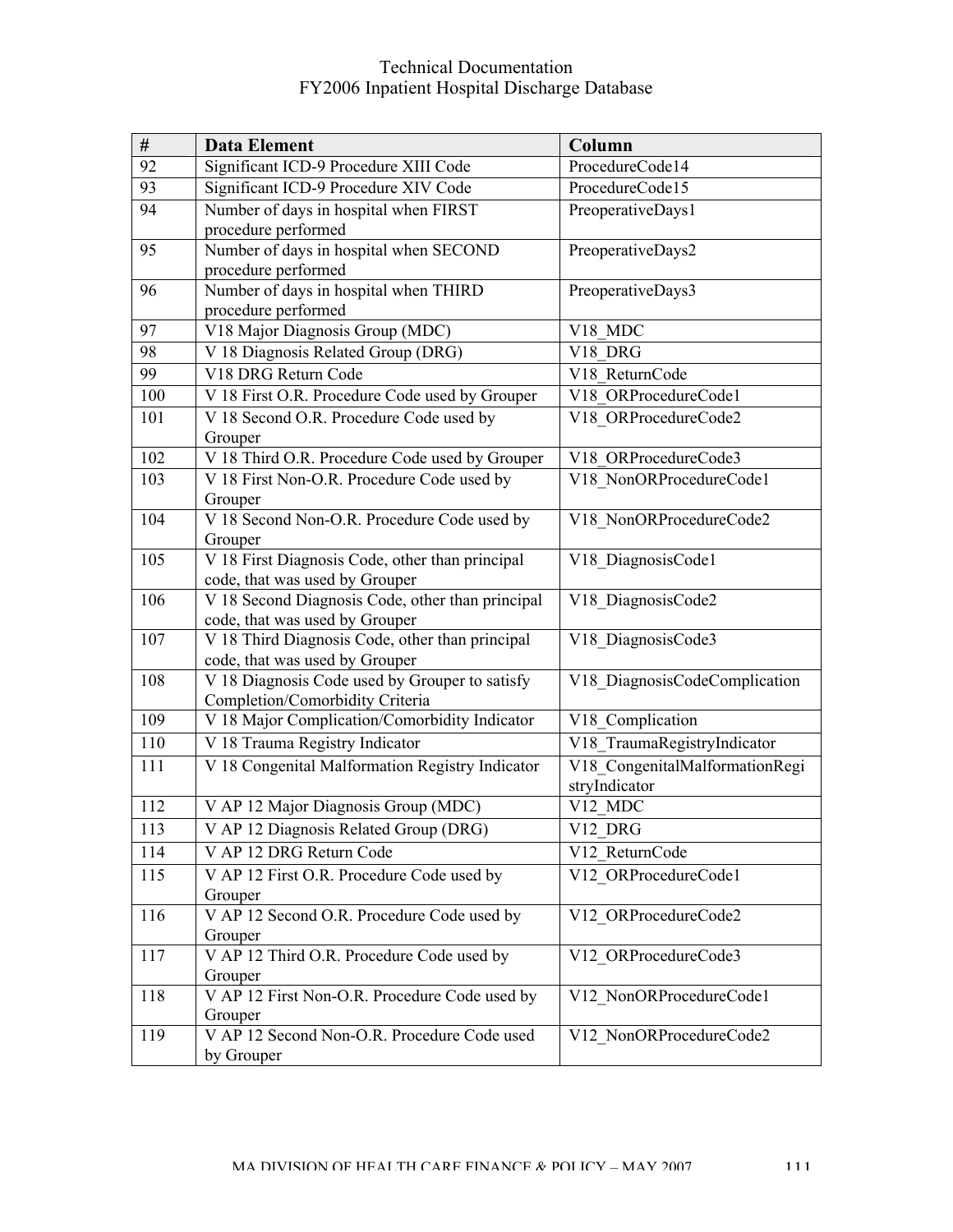| #   | <b>Data Element</b>                                      | Column                       |
|-----|----------------------------------------------------------|------------------------------|
| 120 | V AP 12 First Diagnosis Code, other than principal       | V12 DiagnosisCode1           |
|     | code, that was used by Grouper                           |                              |
| 121 | V AP 12 Second Diagnosis Code, other than                | V12 DiagnosisCode2           |
|     | principal code, that was used by Grouper                 |                              |
| 122 | V AP 12 Third Diagnosis Code, other than principal       | V12 DiagnosisCode3           |
|     | code, that was used by Grouper                           |                              |
| 123 | V AP 12 Diagnosis Code used by Grouper to satisfy        | V12 DiagnosisCodeComplicatio |
|     | Completion/Comorbidity Criteria                          | n                            |
| 124 | V AP 12 Major Complication/Comorbidity                   | V12 Complication             |
|     | Indicator                                                |                              |
| 125 | V AP 12 Trauma Registry Indicator                        | V12 TraumaRegistryIndicator  |
| 126 | V AP 14.1 Major Diagnosis Group (MDC)                    | V141 MDC                     |
| 127 | V AP 14.1 Diagnosis Related Group (DRG)                  | V141 DRG                     |
| 128 | V AP 14.1 DRG Return Code                                | V141 ReturnCode              |
| 129 | V AP 14.1 First O.R. Procedure Code used by              | V141 ORProcedureCode1        |
|     | Grouper                                                  |                              |
| 130 | V AP 14.1 Second O.R. Procedure Code used by             | V141 ORProcedureCode2        |
|     | Grouper                                                  |                              |
| 131 | V AP 14.1 Third O.R. Procedure Code used by              | V141 ORProcedureCode3        |
|     | Grouper                                                  |                              |
| 132 | V AP 14.1 First Non-O.R. Procedure Code used by          | V141 NonORProcedureCode1     |
| 133 | Grouper<br>V AP 14.1 Second Non-O.R. Procedure Code used |                              |
|     | by Grouper                                               | V141 NonORProcedureCode2     |
| 134 | V AP 14.1 First Diagnosis Code, other than               | V141 DiagnosisCode1          |
|     | principal code, that was used by Grouper                 |                              |
| 135 | V AP 14.1 Second Diagnosis Code, other than              | V141 DiagnosisCode2          |
|     | principal code, that was used by Grouper                 |                              |
| 136 | V AP 14.1 Third Diagnosis Code, other than               | V141 DiagnosisCode3          |
|     | principal code, that was used by Grouper                 |                              |
| 137 | V AP 14.1 Diagnosis Code used by Grouper to              | V141 DiagnosisCodeComplicati |
|     | satisfy Completion/Comorbidity Criteria                  | on                           |
| 138 | V AP 14.1 Major Complication/Comorbidity                 | V141_Complication            |
|     | Indicator                                                |                              |
| 139 | V AP 14.1 Trauma Registry Indicator                      | V141 TraumaRegistryIndicator |
| 140 | V APR 15 Major Diagnosis Group (MDC)                     | V15 MDC                      |
| 141 | V APR 15 Diagnosis Related Group (DRG)                   | V15 DRG                      |
| 142 | V APR 15 DRG Return Code                                 | V15 ReturnCode               |
| 143 | V APR 15 First O.R. Procedure Code used by               | V15 ORProcedureCode1         |
|     | Grouper                                                  |                              |
| 144 | V APR 15 Second O.R. Procedure Code used by              | V15_ORProcedureCode2         |
|     | Grouper                                                  |                              |
| 145 | V APR 15 Third O.R. Procedure Code used by               | V15 ORProcedureCode3         |
|     | Grouper                                                  |                              |

# 1. FY2006 Discharge File Table – 1 Record per Discharge - *Continued*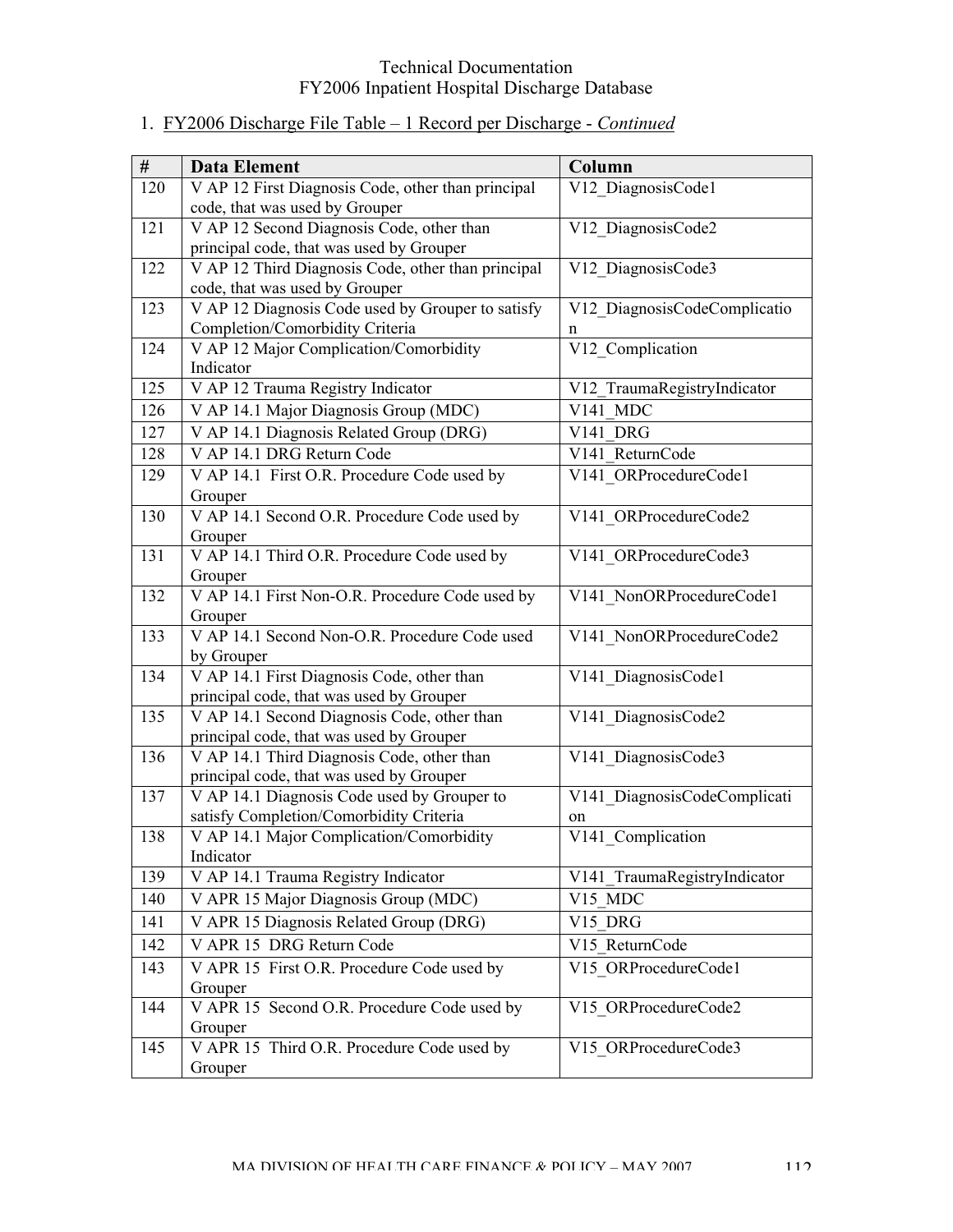# 1. FY2006 Discharge File Table – 1 Record per Discharge - *Continued*

| #   | <b>Data Element</b>                                                         | Column                       |
|-----|-----------------------------------------------------------------------------|------------------------------|
| 146 | V APR 15 First Non-O.R. Procedure Code used by                              | V15 NonORProcedureCode1      |
|     | Grouper                                                                     |                              |
| 147 | V APR 15 Second Non-O.R. Procedure Code used                                | V15 NonORProcedureCode2      |
|     | by Grouper                                                                  |                              |
| 148 | V APR 15 First Diagnosis Code, other than                                   | V15_DiagnosisCode1           |
|     | principal code, that was used by Grouper                                    |                              |
| 149 | V APR 15 Second Diagnosis Code, other than                                  | V15 DiagnosisCode2           |
|     | principal code, that was used by Grouper                                    |                              |
| 150 | V APR 15 Third Diagnosis Code, other than                                   | V15 DiagnosisCode3           |
|     | principal code, that was used by Grouper                                    |                              |
| 151 | V APR 15 Patient Severity Subclass                                          | V15 Severity                 |
| 152 | V APR 15 Patient Severity Diagnosis Buffer                                  | V15 SeverityDiagnosisBuffer  |
| 153 | V APR 15 Patient Mortality Subclass                                         | V15 Mortality                |
| 154 | V APR 15 Patient Mortality Diagnosis Buffer                                 | V15 MortalityDiagnosisBuffer |
| 155 | V AP 21 Major Diagnosis Group (MDC)                                         | V21 MDC                      |
| 156 | V AP 21 Diagnosis Related Group (DRG)                                       | V21 DRG                      |
| 157 | V AP 21 DRG Return Code                                                     | V21 ReturnCode               |
| 158 | V AP 21 First O.R. Procedure Code used by                                   | V21 ORProcedureCode1         |
|     | Grouper                                                                     |                              |
| 159 | V AP 21 Second O.R. Procedure Code used by                                  | V21_ORProcedureCode2         |
|     | Grouper                                                                     |                              |
| 160 | V AP 21 Third O.R. Procedure Code used by                                   | V21 ORProcedureCode3         |
|     | Grouper                                                                     |                              |
| 161 | V AP 21 First Non-O.R. Procedure Code used by                               | V21 NonORProcedureCode1      |
|     | Grouper                                                                     |                              |
| 162 | V AP 21 Second Non-O.R. Procedure Code used by                              | V21_NonORProcedureCode2      |
|     | Grouper                                                                     |                              |
| 163 | V AP 21 First Diagnosis Code, other than principal                          | V21 DiagnosisCode1           |
| 164 | code, that was used by Grouper<br>V AP 21 Second Diagnosis Code, other than |                              |
|     | principal code, that was used by Grouper                                    | V21 DiagnosisCode2           |
| 165 | V AP 21 Third Diagnosis Code, other than principal                          | V21 DiagnosisCode3           |
|     | code, that was used by Grouper                                              |                              |
| 166 | V AP 21 Diagnosis Code used by Grouper to satisfy                           | V21 DiagnosisCodeComplicatio |
|     | Completion/Comorbidity Criteria                                             | n                            |
| 167 | V AP 21 Major Complication/Comorbidity                                      | V21 Complication             |
|     | Indicator                                                                   |                              |
| 168 | V AP 21 Trauma Registry Indicator                                           | V21 TraumaRegistryIndicator  |
| 169 | V AP 21 Congenital Malformation Registry                                    | V21 CongenitalMalformationRe |
|     | Indicator                                                                   | gistryIndicator              |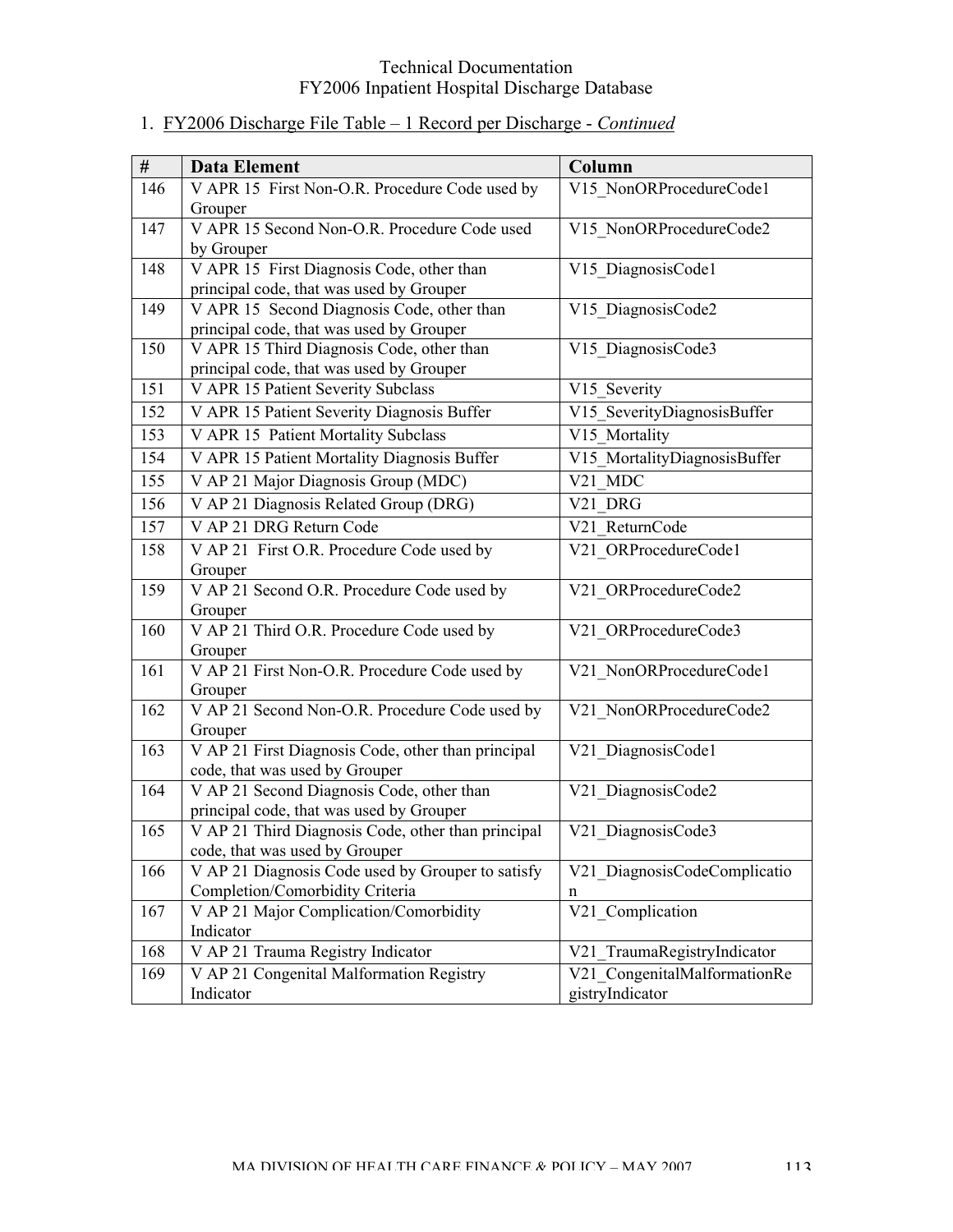## **PART B. DATA FILE SUMMARY**

# 2. FY2006 Revenue File Table - 1 Record per Revenue Code reported for each discharge

| # | <b>Data Element</b>                 | Column              |
|---|-------------------------------------|---------------------|
|   | RecordType20ID                      | RecordType20ID      |
|   | ServiceID                           | ServiceID           |
|   | SubmissionControlID                 | SubmissionControlID |
|   | Revenue Code Type                   | TypeofService       |
|   | LineItem                            | Sequence            |
|   | UB-92 Revenue Code                  | RevenueCode         |
|   | Units of Service for Revenue Center | UnitsOfService      |
|   | Charges for Revenue Center          | TotalCharges        |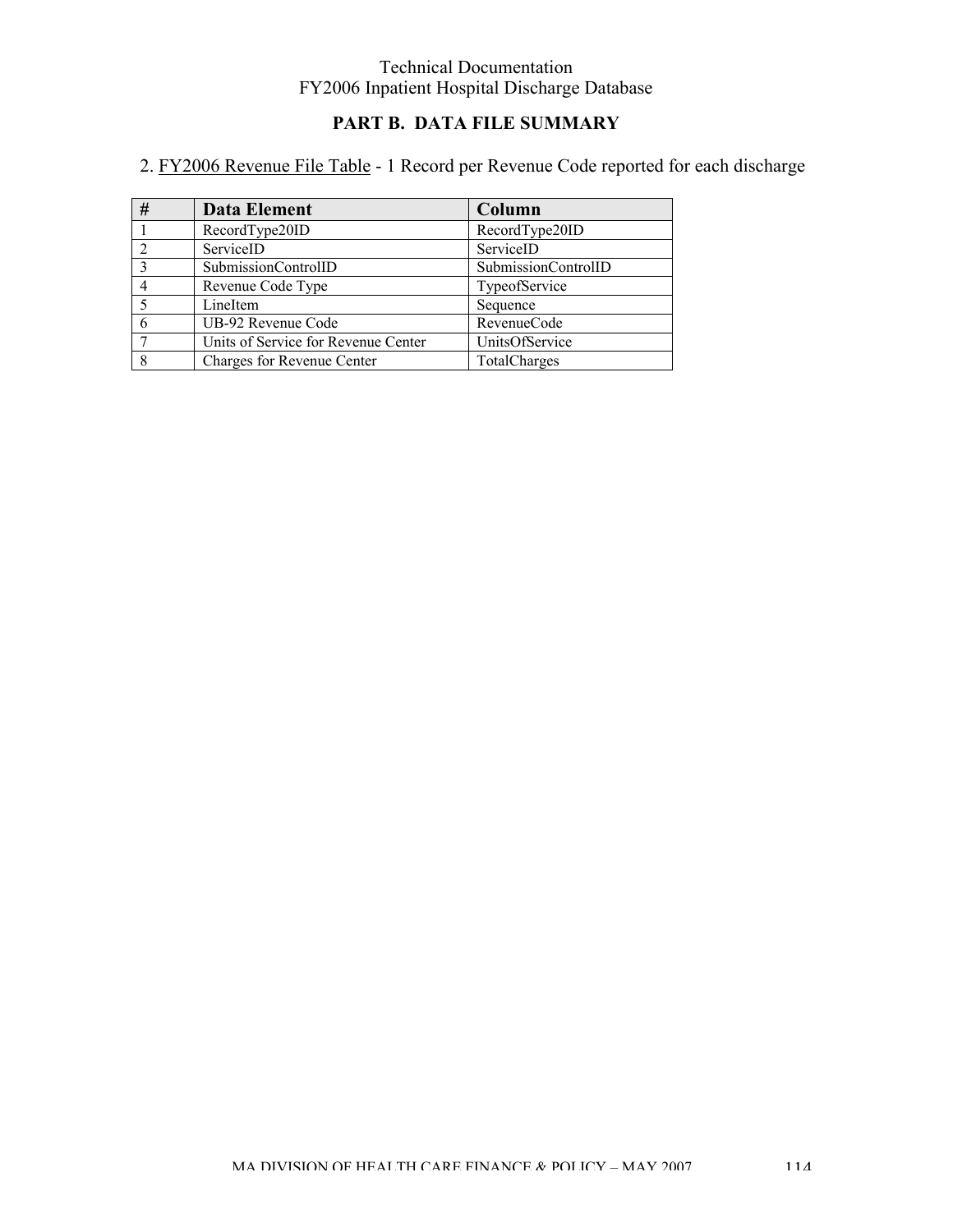## **PART B. DATA FILE SUMMARY**

## 3. **INPATIENT DATA CODE TABLES**

The following are the code tables for all data elements requiring codes not otherwise specified in 114.1 CMR 17.00. Please note that the Source of Payment Code Table and the Supplemental Payer Source Code Table appears as Supplements in Part F of this manual.

### **Patient Sex Codes**:

| * SEX CODE | * Patient Sex Definition |
|------------|--------------------------|
|            | Male                     |
|            | Female                   |
|            | Unknown                  |

## **Patient Race Codes**:

| * RACE CODE | * Patient Race Definition |
|-------------|---------------------------|
|             | White                     |
|             | <b>Black</b>              |
|             | Asian                     |
|             | Hispanic                  |
|             | Native American           |
|             | Other                     |
|             | Unknown                   |

## **Type of Admission Codes**:

| * TYPEADM CODE | <i>*Type of Admission</i>      |
|----------------|--------------------------------|
|                | <b>Definition</b>              |
|                | Emergency                      |
|                | Urgent                         |
|                | Elective                       |
|                | Newborn                        |
|                | <b>Information Unavailable</b> |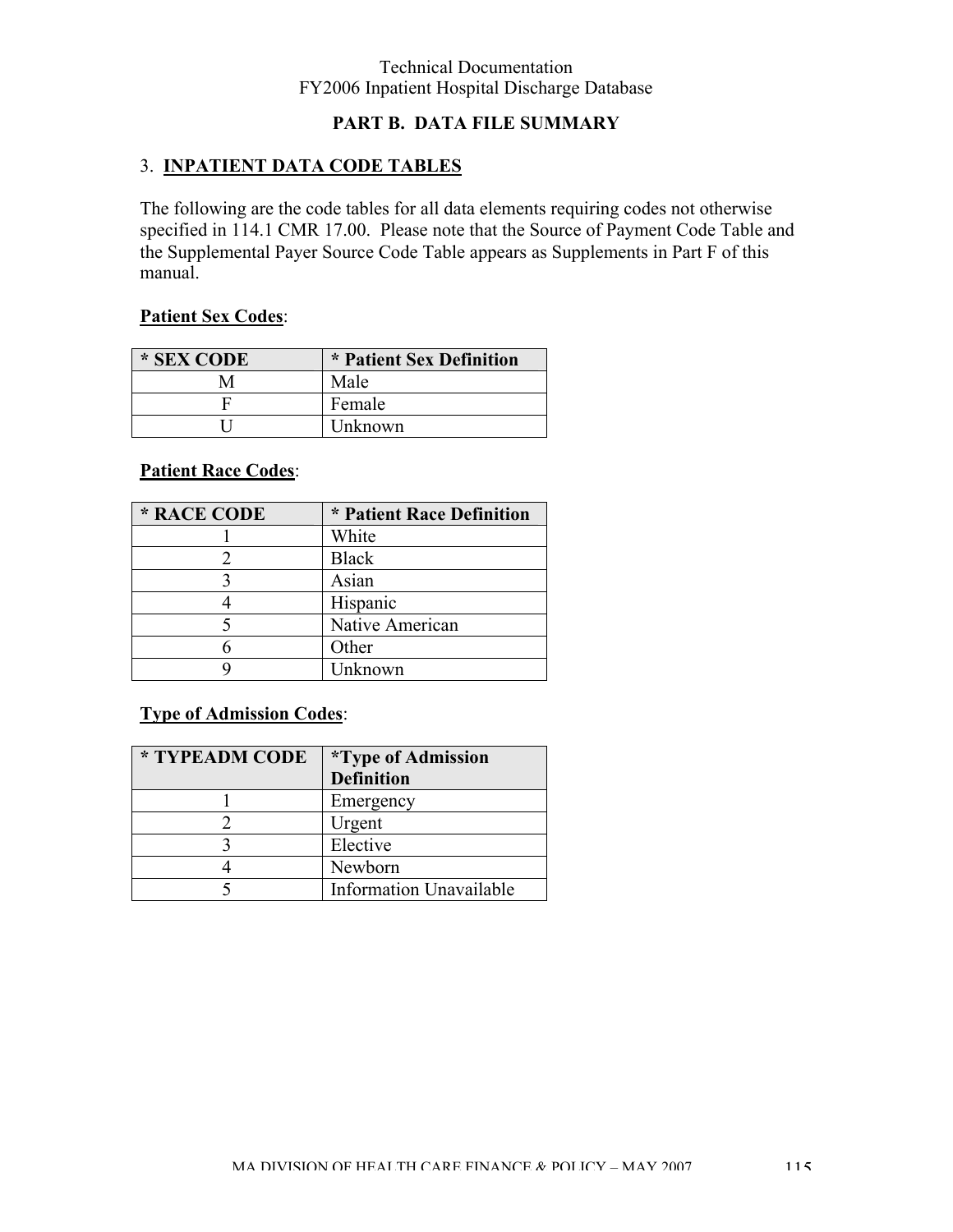## **PART B. DATA FILE SUMMARY**

## 3. **INPATIENT DATA CODE TABLES (***Continued***)**

# **Source of Admission Codes**:

| * SRCADM CODE     | * Source of Admission Definition               |
|-------------------|------------------------------------------------|
| $\mathbf{\Omega}$ | Information not available                      |
|                   | Direct Physician Referral                      |
| $\overline{2}$    | Within Hospital Clinic Referral                |
| 3                 | Direct Health Plan Referral / HMO Referral     |
| 4                 | Transfer from an Acute Hospital                |
| 5                 | Transfer from a Skilled Nursing Facility (SNF) |
| 6                 | Transfer from Intermediate Care Facility (ICF) |
|                   | Outside Hospital Emergency Room Transfer       |
| 8                 | Court/Law Enforcement                          |
| 9                 | Other (to include Level 4 Nursing Facility)    |
|                   | Outside Hospital Clinic Referral               |
| Μ                 | Walk-In / Self-Referral                        |
| R                 | Within Hospital Emergency Room Transfer        |
| T                 | Transfer from Another Institution's Ambulatory |
|                   | Surgery                                        |
| W                 | <b>Extramural Birth</b>                        |
| X                 | Observation                                    |
| Y                 | Within Hospital Ambulatory Surgery Transfer    |

| * SRCADM CODE | * Source of Admission Definition |
|---------------|----------------------------------|
|               | - Newborn Only                   |
|               | Information Not Available -      |
|               | Newborn                          |
|               | Normal Delivery                  |
| B             | Premature Delivery               |
|               | Sick Baby                        |
|               | <b>Extramural Birth</b>          |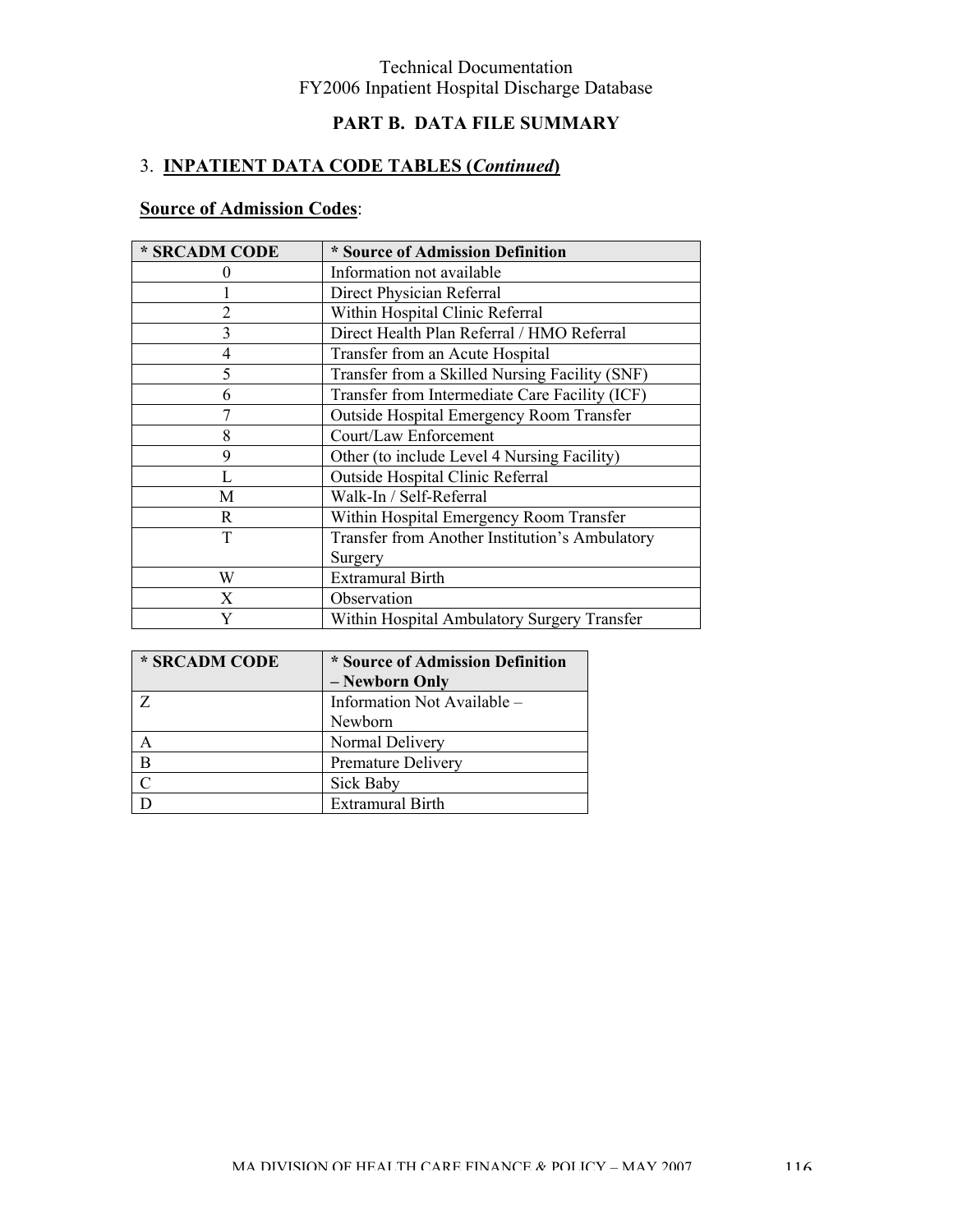## **PART B. DATA FILE SUMMARY**

# 3. **INPATIENT DATA CODE TABLES (***Continued***)**

# **Patient Status Codes**:

| <b>Departure Status Code</b> | <b>Departure Status Description</b>                                                                                                       |
|------------------------------|-------------------------------------------------------------------------------------------------------------------------------------------|
| 01                           | Discharged/transferred to home or self-care (routine discharge)                                                                           |
| 02                           | Discharged/transferred to another short-term general hospital                                                                             |
| 03                           | Discharged/transferred to Skilled Nursing Facility (SNF)                                                                                  |
| 04                           | Discharged/transferred to Intermediate Care Facility (ICF)                                                                                |
| 05                           | Discharged/transferred to another type of institution for<br>inpatient care or referred for outpatient services to another<br>institution |
| 06                           | Discharged/transferred to home under care of organized home<br>health service organization                                                |
| 07                           | Left Against Medical Advice                                                                                                               |
| 08                           | Discharged/transferred to home under care of a Home IV Drug<br>Therapy Provider                                                           |
| 09                           | Not Used                                                                                                                                  |
| 10                           | Discharged/transferred to chronic hospital                                                                                                |
| 11                           | Discharged/transferred to mental health hospital                                                                                          |
| 12                           | Discharge Other                                                                                                                           |
| 13                           | Discharged/transferred to rehab hospital                                                                                                  |
| 14                           | Discharged/transferred to rest home                                                                                                       |
| 15                           | Discharged to shelter                                                                                                                     |
| 20                           | Expired (or did not recover - Christian Science Patient)                                                                                  |
| 50                           | Discharged to Hospice-Home                                                                                                                |
| 51                           | Discharged to Hospice Medical Facility                                                                                                    |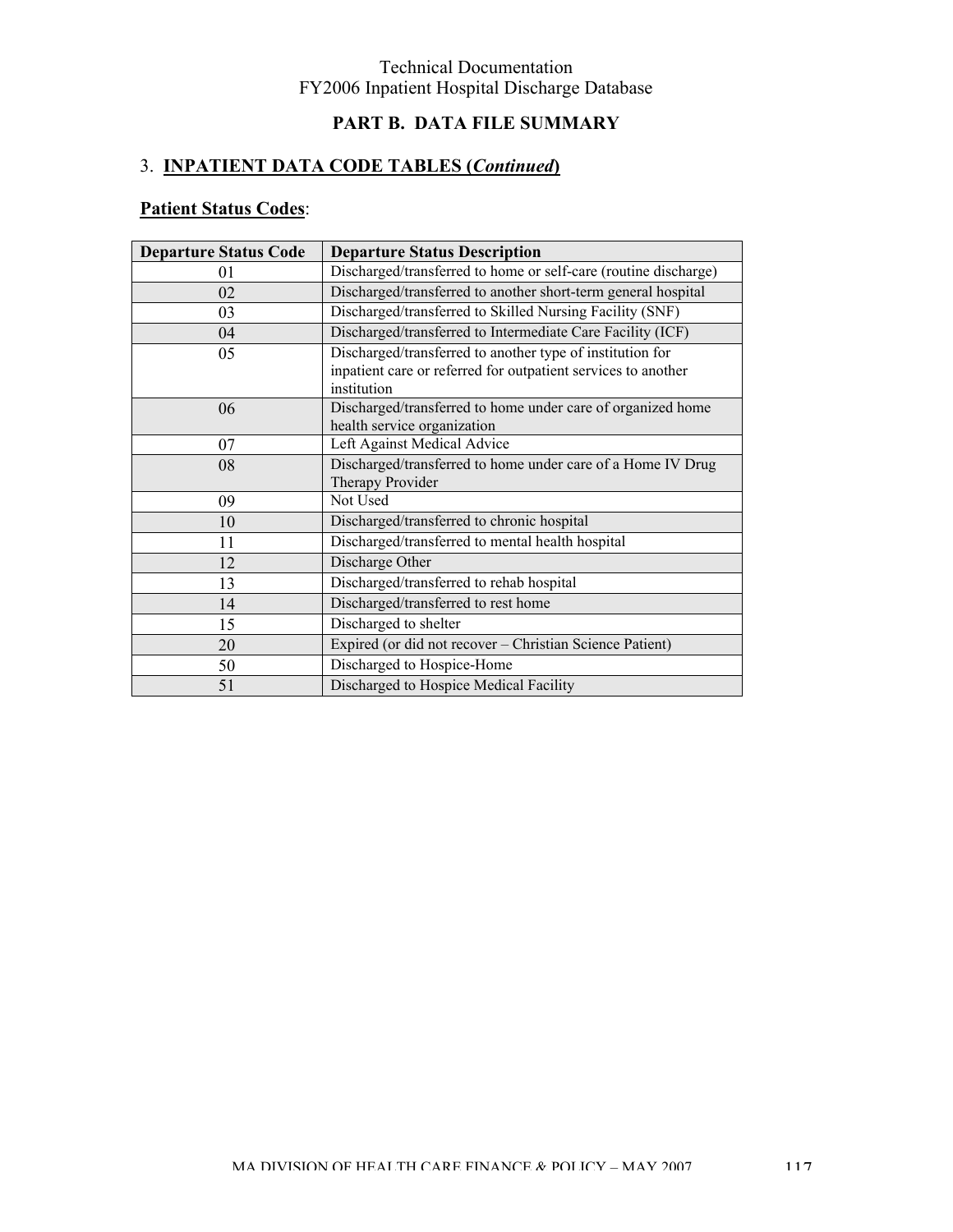## **PART B. DATA FILE SUMMARY**

## 3. **INPATIENT DATA CODE TABLES (***Continued***)**

# **Payer Type Codes**:

| *PAYER TYPE    | <b>Payer Type</b>   | * Payer Type Definition                |  |
|----------------|---------------------|----------------------------------------|--|
| <b>CODE</b>    | <b>Abbreviation</b> |                                        |  |
|                | <b>SP</b>           | Self-Pay                               |  |
| $\overline{2}$ | <b>WOR</b>          | Worker's Compensation                  |  |
| 3              | <b>MCR</b>          | Medicare                               |  |
| F              | MCR-MC              | Medicare Managed Care                  |  |
| $\overline{4}$ | <b>MCD</b>          | Medicaid                               |  |
| B              | MCD-MC              | Medicaid Managed Care                  |  |
| 5              | GOV                 | Other Government Payment               |  |
| 6              | <b>BCBS</b>         | <b>Blue Cross</b>                      |  |
| C              | <b>BCBS-MC</b>      | <b>Blue Cross Managed Care</b>         |  |
| 7              | <b>COM</b>          | <b>Commercial Insurance</b>            |  |
| D              | COM-MC              | <b>Commercial Managed Care</b>         |  |
| 8              | <b>HMO</b>          | Health Maintenance Organization        |  |
| 9              | FC                  | Free Care                              |  |
| $\theta$       | <b>OTH</b>          | Other Non-Managed Care Plans           |  |
| E              | <b>PPO</b>          | PPO and Other Managed Care Plans Not   |  |
|                |                     | Elsewhere Classified                   |  |
|                | <b>POS</b>          | Point-Of-Service Plan                  |  |
| K              | <b>EPO</b>          | <b>Exclusive Provider Organization</b> |  |
| T              | AI                  | Auto Insurance                         |  |
| N              | None                | None (Valid only for Secondary Payer)  |  |
| O              | CommCare            | Commonwealth Care Plans                |  |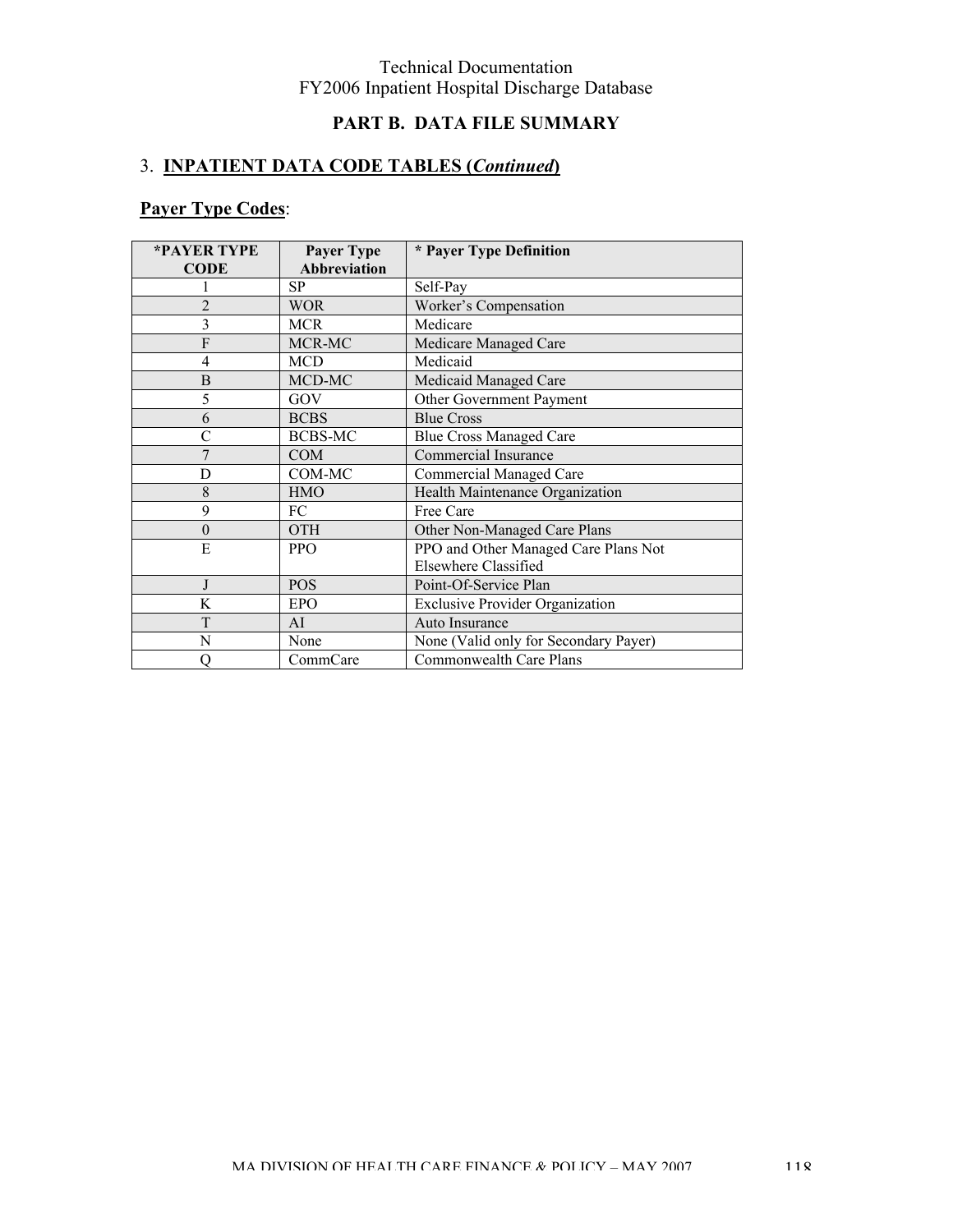# **PART B. DATA FILE SUMMARY**

## 3. **INPATIENT DATA CODE TABLES (***Continued***)**

# **Veteran's Status Codes**:

| *VESTA CODE | * Veterans Status Definition                                                                                                   |
|-------------|--------------------------------------------------------------------------------------------------------------------------------|
|             | YES                                                                                                                            |
|             | NO (includes never a military,<br>currently in active duty, national<br>guard or revisit with 6 months or<br>less active duty) |
|             | Not applicable                                                                                                                 |
|             | Not Determined (unable to obtain<br>information)                                                                               |

## **DNR Codes**:

| * DNR CODE | Do Not Resuscitate Status<br><b>Definition</b> |
|------------|------------------------------------------------|
|            | <b>DNR</b> Order Written                       |
|            | <b>Comfort Measures Only</b>                   |
|            | No DNR Order or comfort                        |
|            | measures ordered                               |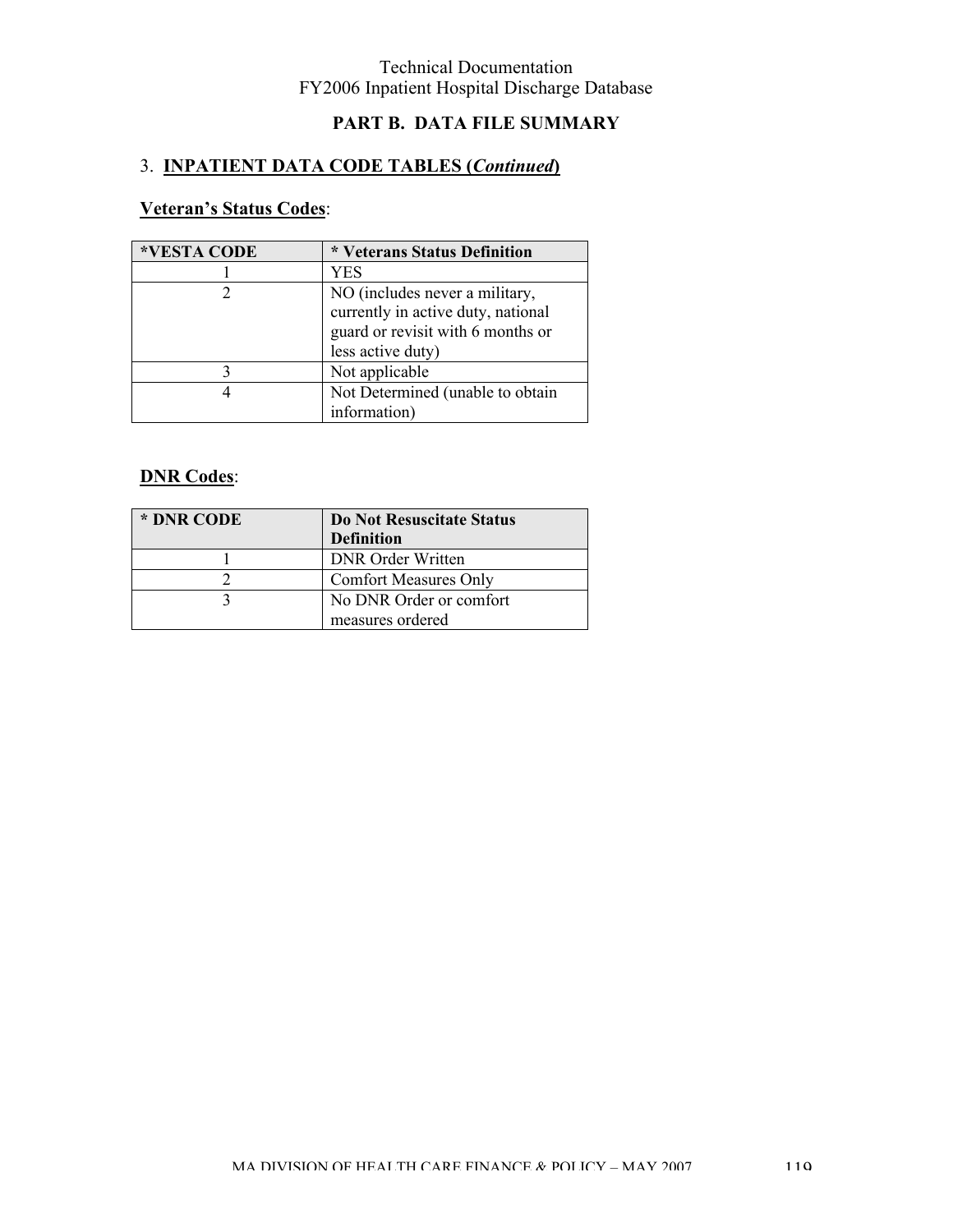# **PART B. DATA FILE SUMMARY**

# 3. **INPATIENT DATA CODE TABLES (***Continued***)**

# **Routine Accommodations**:

|                  | <b>Revenue Center</b> | <b>Revenue Code</b>        | <b>Units of</b><br><b>Service</b> |
|------------------|-----------------------|----------------------------|-----------------------------------|
| 1.               | Medical/Surgical      | 111                        | Days                              |
|                  |                       | (Includes codes: 111,      |                                   |
|                  |                       | 121, 131, 141, 151)        |                                   |
| 2.               | Obstetrics            | 112                        | Days                              |
|                  |                       | (Includes codes: 112,      |                                   |
|                  |                       | 122, 132, 142, 152)        |                                   |
| 3.               | Pediatrics            | 113                        | Days                              |
|                  |                       | (Includes codes: 113,      |                                   |
|                  |                       | 123, 133, 143, 153)        |                                   |
| $\overline{4}$ . | Psychiatric           | 114                        | Days                              |
|                  |                       | (Includes codes: 114,      |                                   |
|                  |                       | 124, 134, 144, 154)        |                                   |
| 5.               | Hospice               | 115                        | Days                              |
|                  |                       | (Includes codes: 115,      |                                   |
|                  |                       | 125, 135, 145, 155)        |                                   |
| 6.               | Detoxification        | 116                        | Days                              |
|                  |                       | (Includes codes: 116,      |                                   |
|                  |                       | 126, 136, 146, 156)<br>117 |                                   |
| 7.               | Oncology              | (Includes codes: 117,      | Days                              |
|                  |                       | 127, 137, 147, 157)        |                                   |
| 8.               | Rehabilitation        | 118                        | Days                              |
|                  |                       | (Includes codes: 118,      |                                   |
|                  |                       | 128, 138, 148, 158)        |                                   |
| 9.               | Other                 | 119                        | Days                              |
|                  |                       | (Includes codes: 119,      |                                   |
|                  |                       | 129, 139, 149, 159)        |                                   |
| 10.              | Nursery               | 170                        | Days                              |
|                  |                       | (Includes codes: 170,      |                                   |
|                  |                       | 171, 172, 179)             |                                   |
| 11.              | Chronic               | 192                        | Days                              |
| 12.              | Subacute              | 196                        | Days                              |
| 13.              | <b>TCU</b>            | 197                        | Days                              |
| 14.              | <b>SNF</b>            | 198                        | Days                              |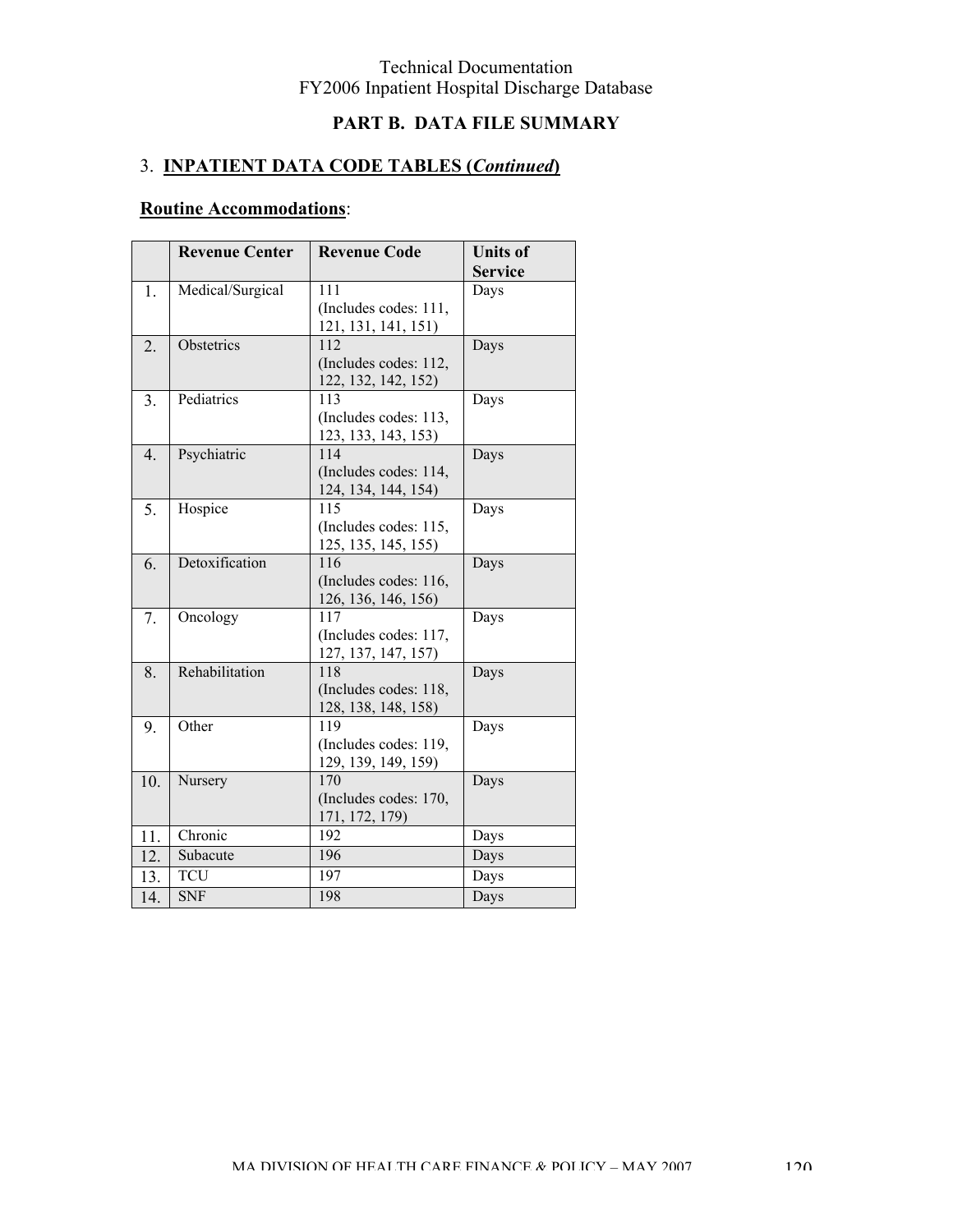# **PART B. DATA FILE SUMMARY**

# 3. **INPATIENT DATA CODE TABLES (***Continued***)**

# **Special Care Accommodations:**

|                  | <b>Revenue Center</b>            | <b>Revenue Code</b>                    | <b>Units of</b><br><b>Service</b> |
|------------------|----------------------------------|----------------------------------------|-----------------------------------|
| 1.               | Neo-Natal ICU                    | 175<br>(Includes codes: 173<br>& 174)  | Days                              |
| $\overline{2}$ . | Medical / Surgical<br><b>ICU</b> | 200<br>(Includes codes: 201)<br>& 202) | Days                              |
| 3.               | Pediatric ICU                    | 203                                    | Days                              |
| 4.               | Psychiatric ICU                  | 204                                    | Days                              |
| 5.               | Post Care ICU                    | 206                                    | Days                              |
| 6.               | Burn Unit                        | 207                                    | Days                              |
| 7.               | Trauma Unit                      | 208                                    | Days                              |
| 8.               | Other ICU                        | 209                                    | Days                              |
| 9.               | Coronary Care<br>Unit            | 210                                    | Days                              |
| 10.              | Myocardial<br>Infarction         | 211                                    | Days                              |
| 11.              | Pulmonary Care                   | 212                                    | Days                              |
| 12.              | <b>Heart Transplant</b>          | 213                                    | Days                              |
| 13.              | Post Coronary Care               | 214                                    | Days                              |
| 14.              | Other Coronary<br>Care           | 219                                    | Days                              |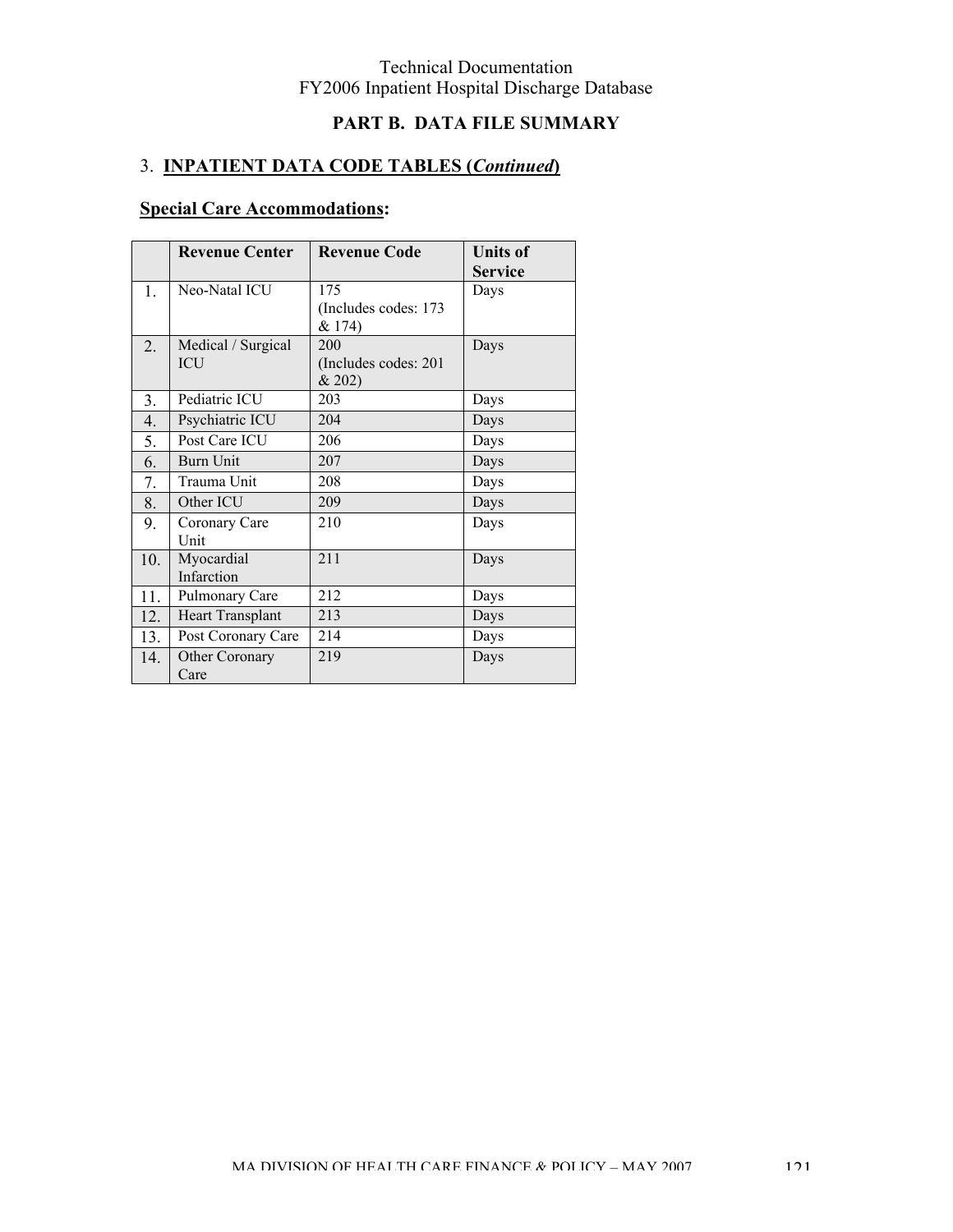# **PART B. DATA FILE SUMMARY**

## 3. **INPATIENT DATA CODE TABLES (***Continued***)**

|                  | <b>Revenue Center</b>                         | <b>Revenue Code</b> | <b>Units of</b> |
|------------------|-----------------------------------------------|---------------------|-----------------|
|                  |                                               |                     | <b>Service</b>  |
| $\overline{1}$ . | <b>Special Charges</b>                        | 220                 | Zeros           |
| 2.               | Incremental<br>Nursing Charge                 | 230                 | Zeros           |
|                  | Rate                                          |                     |                 |
| 3.               | All Inclusive<br>Ancillary                    | 240                 | Zeros           |
| 4.               | Pharmacy                                      | 250                 | Zeros           |
| 5.               | IV Therapy                                    | 260                 | Zeros           |
| 6.               | Medical / Surgical<br>Supplies and<br>Devices | 270                 | Zeros           |
| 7.               | Oncology                                      | 280                 | Zeros           |
| 8.               | <b>Durable Medical</b><br>Equipment           | 290                 | Zeros           |
| 9.               | Laboratory                                    | 300                 | Zeros           |
| 10.              | Laboratory<br>Pathological                    | $\overline{310}$    | Zeros           |
| 11.              | Diagnostic<br>Radiology                       | 320                 | Zeros           |
| 12.              | Therapeutic<br>Radiology                      | 330                 | Zeros           |
| 13.              | Nuclear Medicine                              | 340                 | Zeros           |
| 14.              | <b>CAT</b> Scan                               | 350                 | Zeros           |
| 15.              | <b>Operating Room</b><br>Services             | 360                 | Zeros           |
| 16.              | Anesthesia                                    | 370                 | Zeros           |
| 17.              | <b>Blood</b>                                  | 380                 | Zeros           |
| 18.              | <b>Blood Storage and</b><br>Processing        | 390                 | Zeros           |
| 19.              | Other Imaging<br>Services                     | 400                 | Zeros           |
| 20.              | Respiratory<br><b>Services</b>                | 410                 | Zeros           |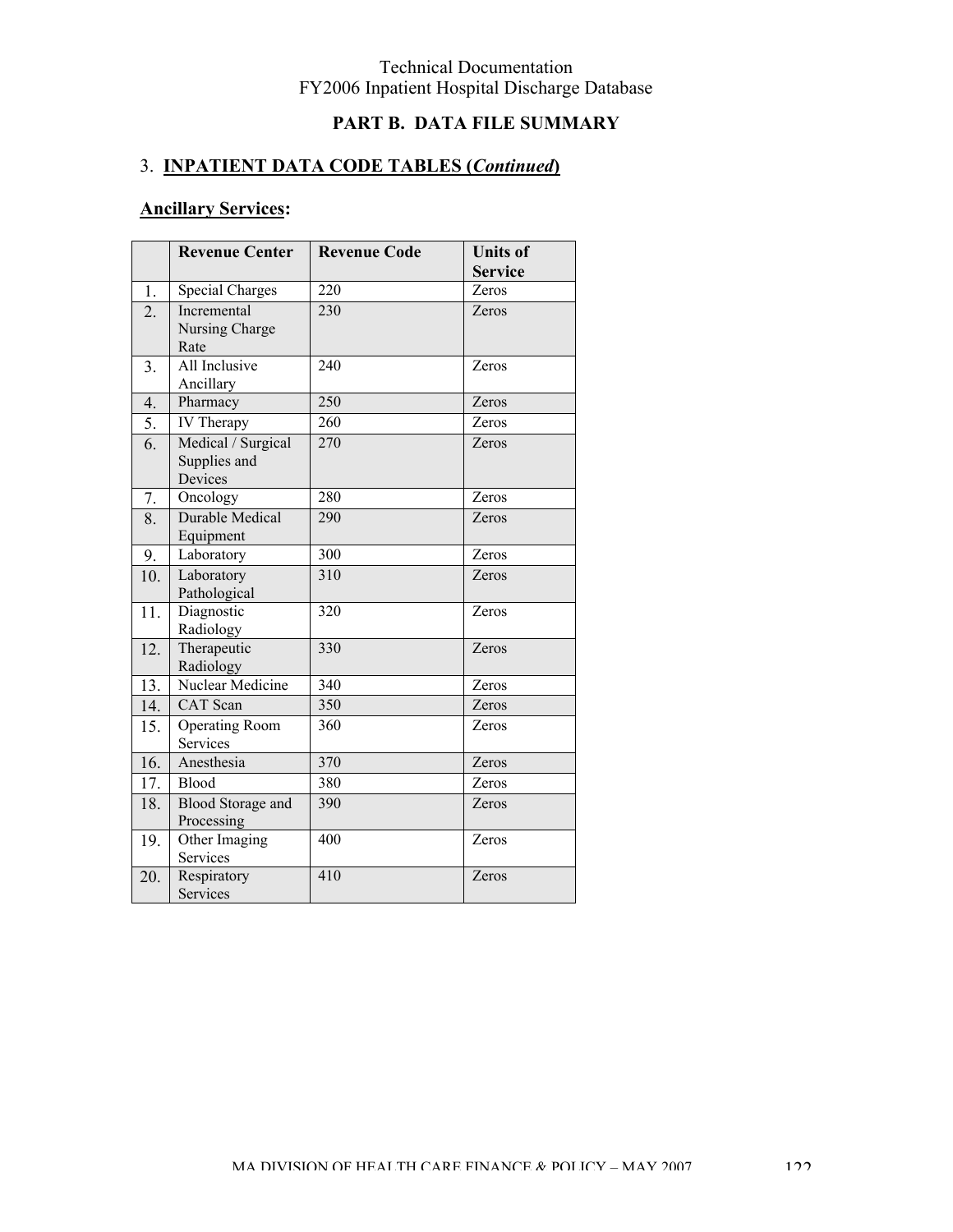# **PART B. DATA FILE SUMMARY**

## 3. **INPATIENT DATA CODE TABLES (***Continued***)**

|     | <b>Revenue Center</b>                                | <b>Revenue Code</b> | <b>Units of</b> |
|-----|------------------------------------------------------|---------------------|-----------------|
|     |                                                      |                     | <b>Service</b>  |
| 21. | Physical Therapy                                     | 420                 | Zeros           |
| 22. | Occupational<br>Therapy                              | 430                 | Zeros           |
| 23. | Speech-Language<br>Pathology                         | 440                 | Zeros           |
| 24. | <b>Emergency Room</b>                                | 450                 | Zeros           |
| 25. | Pulmonary<br>Function                                | 460                 | Zeros           |
| 26. | Audiology                                            | 470                 | Zeros           |
| 27. | Cardiology                                           | 480                 | Zeros           |
| 28. | Ambulatory<br><b>Surgical Care</b>                   | 490                 | Zeros           |
| 29. | <b>Outpatient Services</b>                           | 500                 | Zeros           |
| 30. | Clinics                                              | 510                 | Zeros           |
| 31. | Free-standing<br>Clinic                              | 520                 | Zeros           |
| 32. | Osteopathic<br>Services                              | 530                 | Zeros           |
| 33. | Ambulance                                            | 540                 | Zeros           |
| 34. | <b>Skilled Nursing</b>                               | 550                 | Zeros           |
| 35. | <b>Medical Social</b><br>Services                    | 560                 | Zeros           |
| 36. | Home Health Aide<br>(Home Health)                    | 570                 | Zeros           |
| 37. | Other Visits (Home<br>Health)                        | 580                 | Zeros           |
| 38. | Units of Service<br>(Home Health)                    | 590                 | Zeros           |
| 39. | Oxygen (Home<br>Health)                              | 600                 | Zeros           |
| 40. | <b>MRI</b>                                           | 610                 | Zeros           |
| 41. | Medical/Surgical<br>Supplies $-$<br>Extension of 270 | $\overline{620}$    | Zeros           |
| 42. | Drugs Requiring<br>Specific<br>Identification        | 630                 | Zeros           |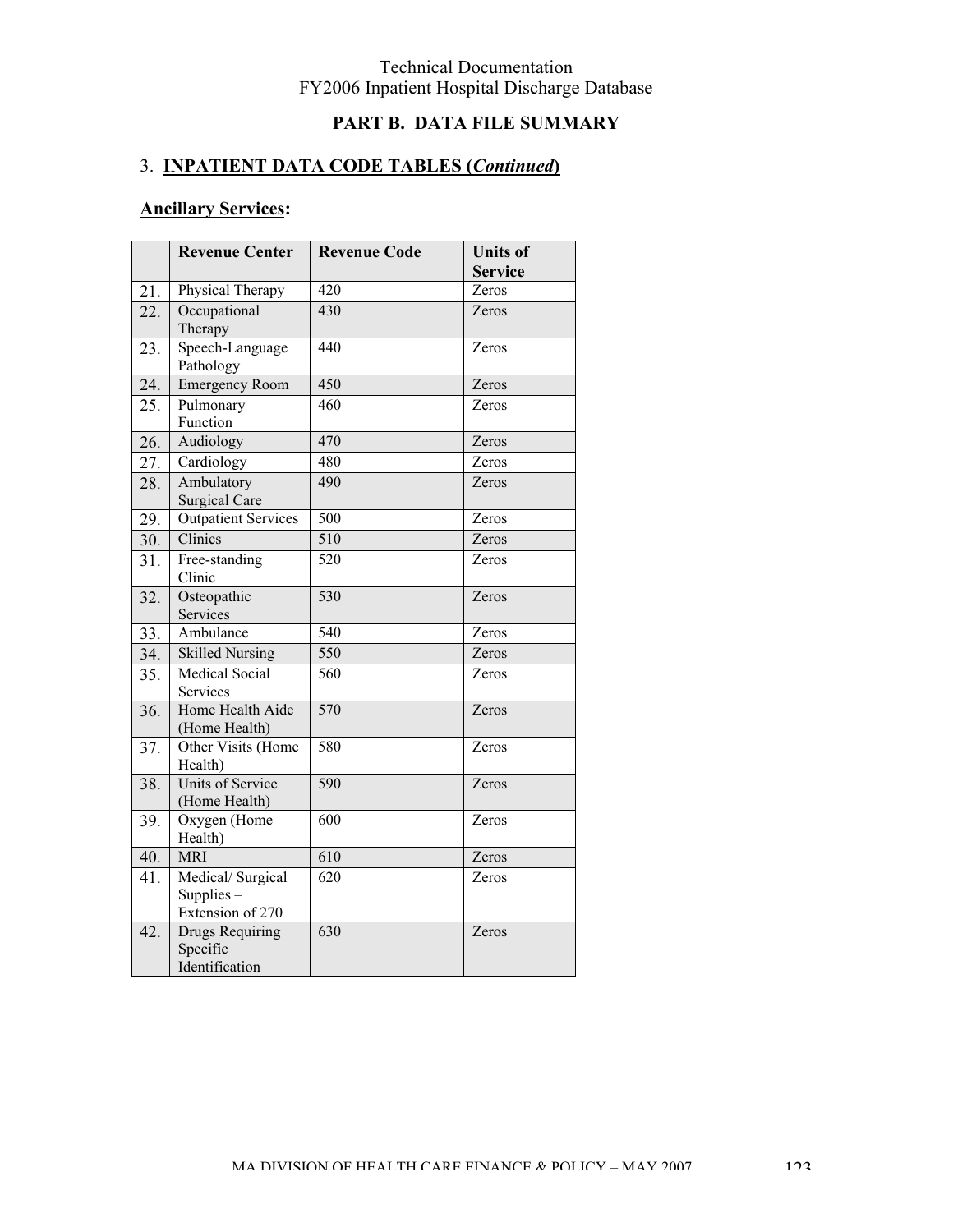# **PART B. DATA FILE SUMMARY**

## 3. **INPATIENT DATA CODE TABLES (***Continued***)**

|     | <b>Revenue Center</b>                                                          | <b>Revenue Code</b> | <b>Units of</b><br><b>Service</b> |
|-----|--------------------------------------------------------------------------------|---------------------|-----------------------------------|
| 43. | Home IV Therapy<br>Services                                                    | 640                 | Zeros                             |
| 44. | Hospice Services                                                               | 650                 | Zeros                             |
| 45. | Respite Care (HHA<br>Only)                                                     | 660                 | Zeros                             |
| 46. | Not Assigned                                                                   | 670                 |                                   |
| 47. | Not Assigned                                                                   | 680                 |                                   |
| 48. | Not Assigned                                                                   | 690                 |                                   |
| 49. | Cast Room                                                                      | 700                 | Zeros                             |
| 50. | Recovery Room                                                                  | 710                 | Zeros                             |
| 51. | Labor Room / Delivery                                                          | 720                 | Zeros                             |
| 52. | <b>EKG/ECG</b><br>(Electrocardiogram)                                          | 730                 | Zeros                             |
| 53. | <b>EEG</b><br>(Electroencephalogram)                                           | 740                 | Zeros                             |
| 54. | Gastro-Intestinal<br>Services                                                  | 750                 | Zeros                             |
| 55. | General Treatment or<br><b>Observation Room</b>                                | 760                 | Zeros                             |
| 56. | <b>Treatment Room</b>                                                          | 761                 | Zeros                             |
| 57. | <b>Observation Room</b>                                                        | 762                 | Zeros                             |
| 58. | Other Observation<br>Room                                                      | 769                 | Zeros                             |
| 59. | Preventive Care<br>Services                                                    | 770                 | Zeros                             |
| 60. | Not Assigned                                                                   | 780                 | Zeros                             |
| 61. | Lithotripsy                                                                    | 790                 | Zeros                             |
| 62. | <b>Inpatient Renal Dialysis</b>                                                | 800                 | Zeros                             |
| 63. | Organ Acquisition                                                              | 810                 | Zeros                             |
| 64. | Hemodialysis-<br>Outpatient or Home                                            | 820                 | Zeros                             |
| 65. | Peritoneal Dialysis-<br>Outpatient or Home                                     | 830                 | Zeros                             |
| 66. | Continuous<br><b>Ambulatory Peritoneal</b><br>Dialysis - Outpatient or<br>Home | 840                 | Zeros                             |
| 67. | Continuous Cycling<br>Peritoneal Dialysis-<br>Outpatient or Home               | 850                 | Zeros                             |
| 68. | Invalid (Reserved for<br>Dialysis - National<br>Assignment)                    | 860                 |                                   |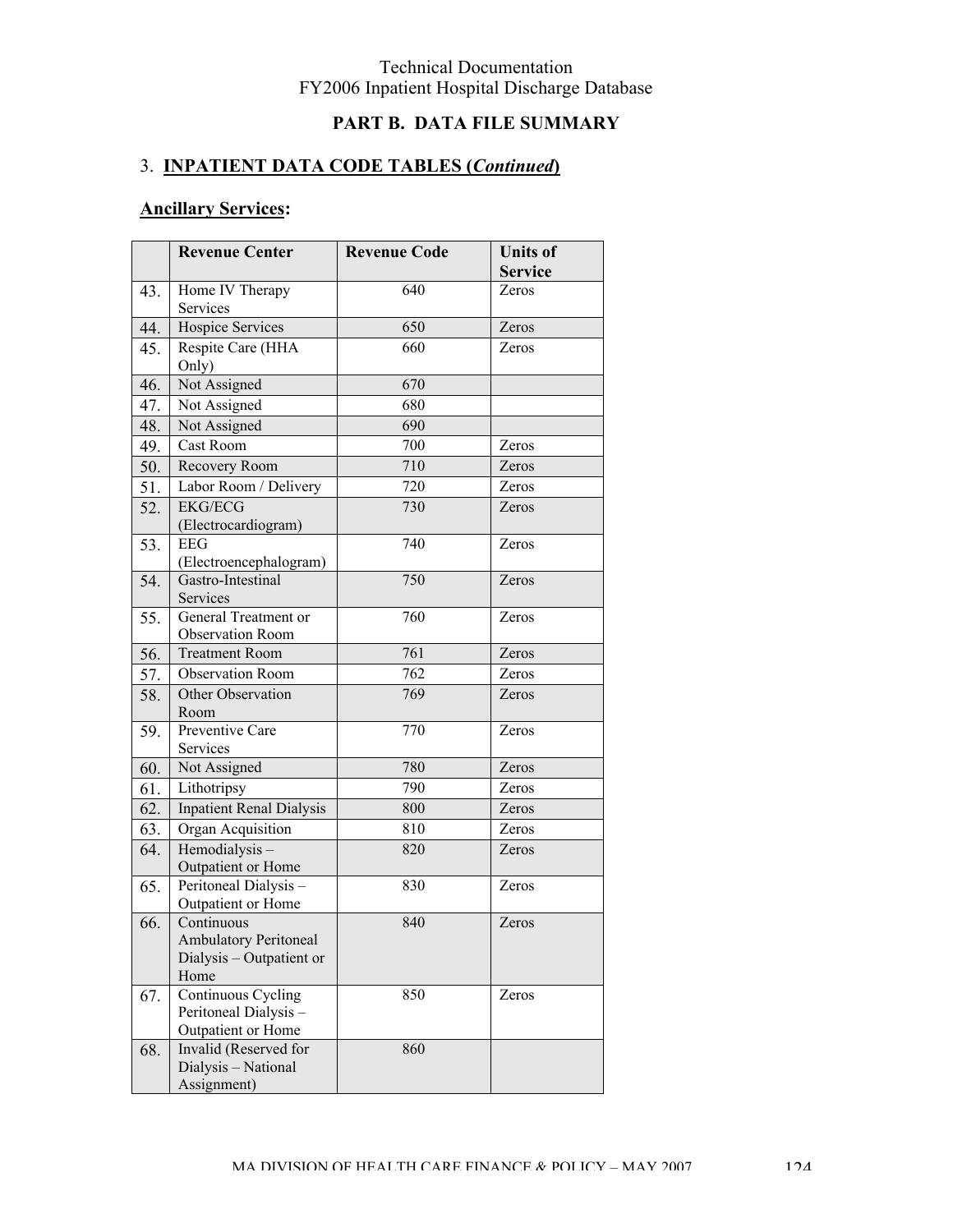# **PART B. DATA FILE SUMMARY**

## 3. **INPATIENT DATA CODE TABLES (***Continued***)**

|     | <b>Revenue Center</b>    | <b>Revenue Code</b>   | <b>Units of</b> |
|-----|--------------------------|-----------------------|-----------------|
|     |                          |                       | <b>Service</b>  |
| 69. | Invalid (Reserved        | 870                   | Zeros           |
|     | for Dialysis -           |                       |                 |
|     | National                 |                       |                 |
|     | Assignment)              |                       |                 |
| 70. | Miscellaneous            | 880                   | Zeros           |
|     | Dialysis                 |                       |                 |
| 71. | Other Donor Bank         | 890                   | Zeros           |
| 72. | Psychiatric /            | 900                   | Zeros           |
|     | Psychological            |                       |                 |
|     | Treatments               |                       |                 |
| 73. | Psychiatric /            | 910                   | Zeros           |
|     | Psychological            |                       |                 |
|     | Services                 |                       |                 |
| 74. | Other Diagnostic         | 920                   | Zeros           |
|     | Services                 |                       |                 |
| 75. | Not Assigned             | 930                   | Zeros           |
| 76. | Other Therapeutic        | 940                   | Zeros           |
|     | Services                 |                       |                 |
| 77. | Other                    | 950                   | Zeros           |
| 78. | <b>Professional Fees</b> | 960                   | Zeros           |
|     |                          | (Includes codes: 960, |                 |
|     |                          | 961, 962, 963,        |                 |
|     |                          | 964, 969)             |                 |
| 79. | <b>Professional Fees</b> | 970                   | Zeros           |
|     |                          | Includes codes: 970,  |                 |
|     |                          | 971, 972, 973, 974,   |                 |
|     |                          | 975, 976, 977,        |                 |
|     |                          | 978, 979)             |                 |
| 80. | <b>Professional Fees</b> | 980                   | Zeros           |
|     |                          | Includes codes: 980,  |                 |
|     |                          | 981, 982, 983, 984,   |                 |
|     |                          | 985, 986, 987,        |                 |
|     | Patient                  | 988, 989)<br>990      | Zeros           |
| 81. |                          |                       |                 |
|     | Convenience Items        |                       |                 |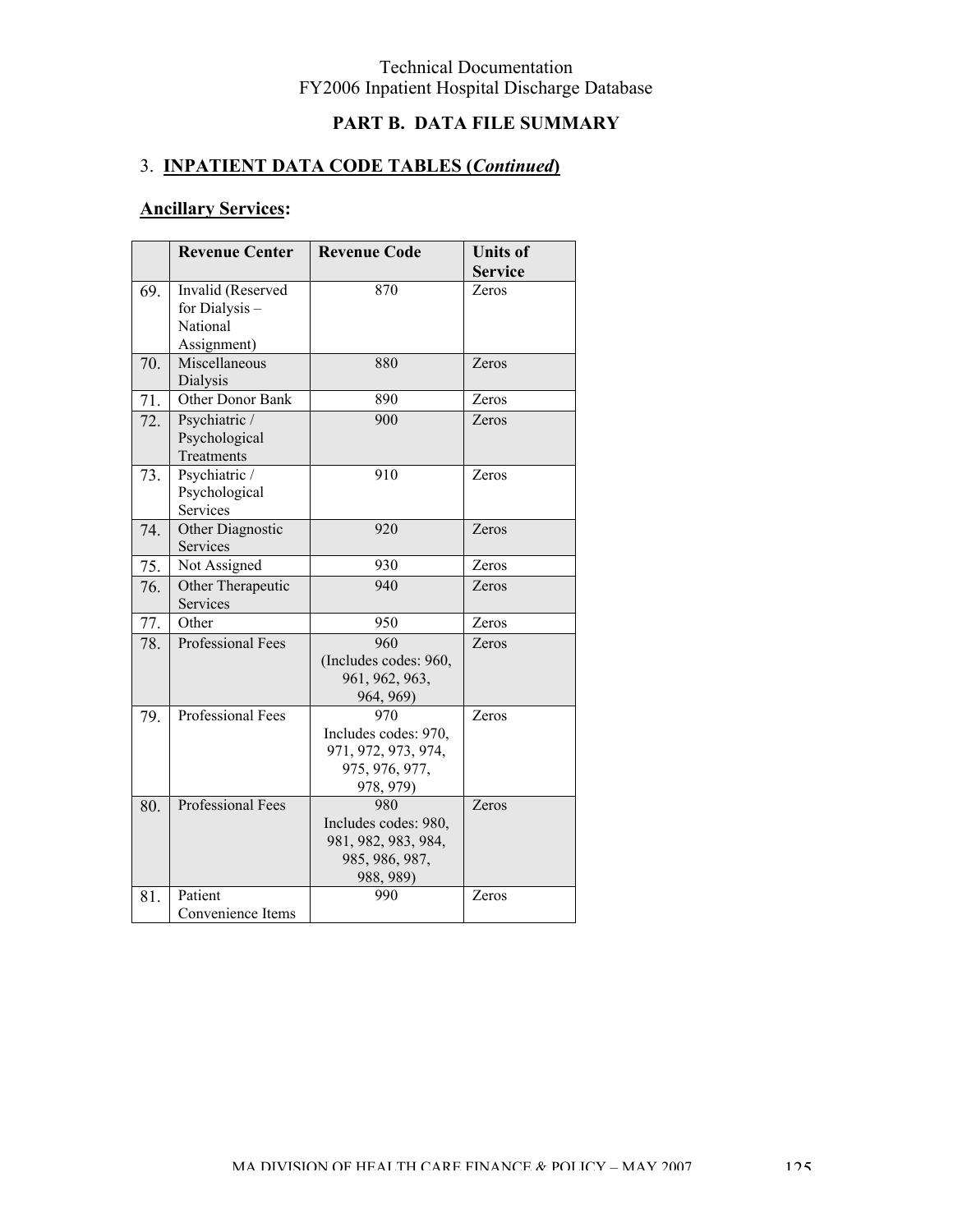## **PART B. DATA FILE SUMMARY**

# 3. **INPATIENT DATA CODE TABLES (***Continued***)**

# **Other Caregiver Codes**:

| * OTH CARE CODE | <i>*</i> Type of Other Caregiver Definition |
|-----------------|---------------------------------------------|
|                 | Resident                                    |
|                 | Intern                                      |
|                 | <b>Nurse Practitioner</b>                   |
|                 | Not Used                                    |
|                 | Physician Assistant                         |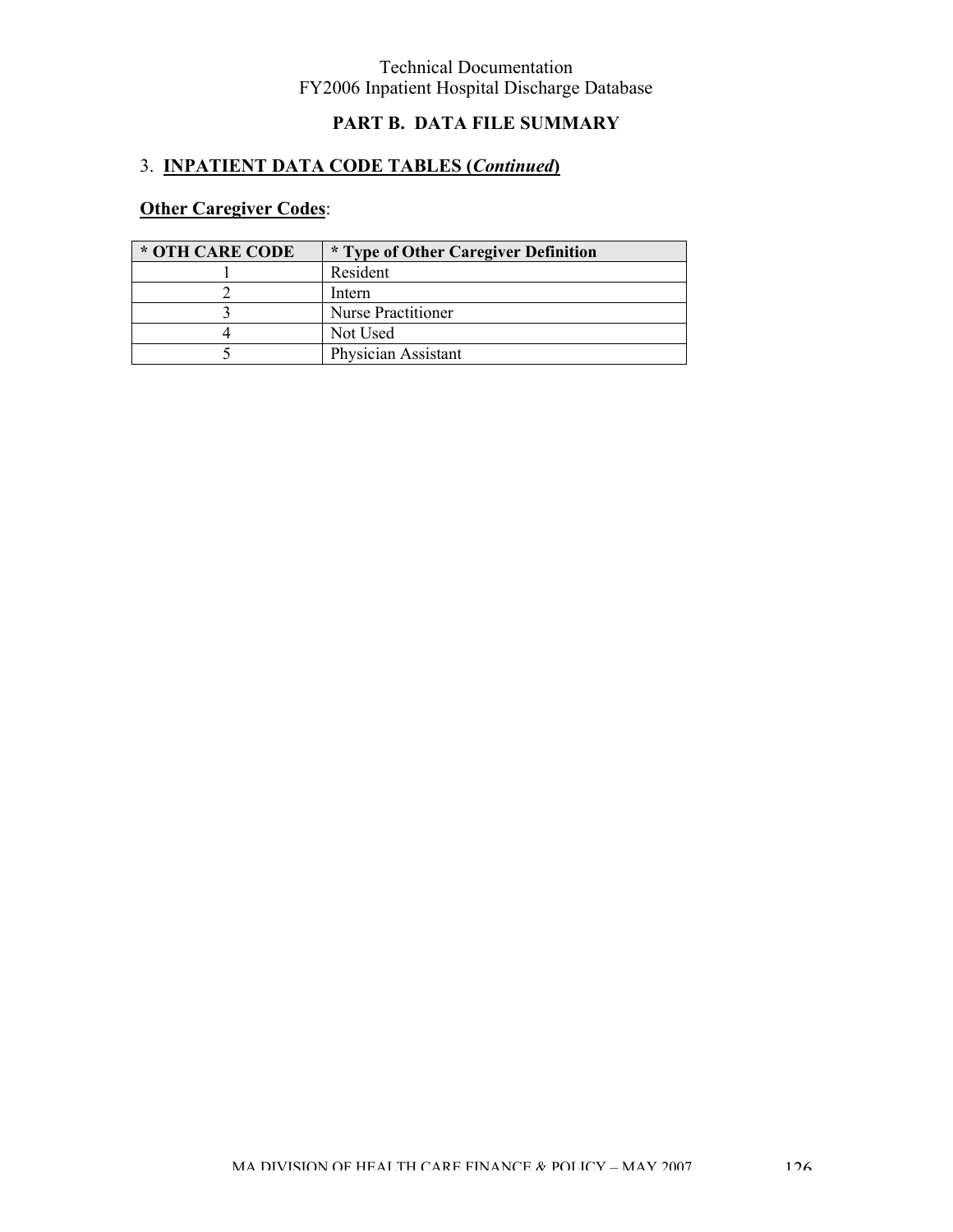## **PART C. REVENUE CODE MAPPINGS**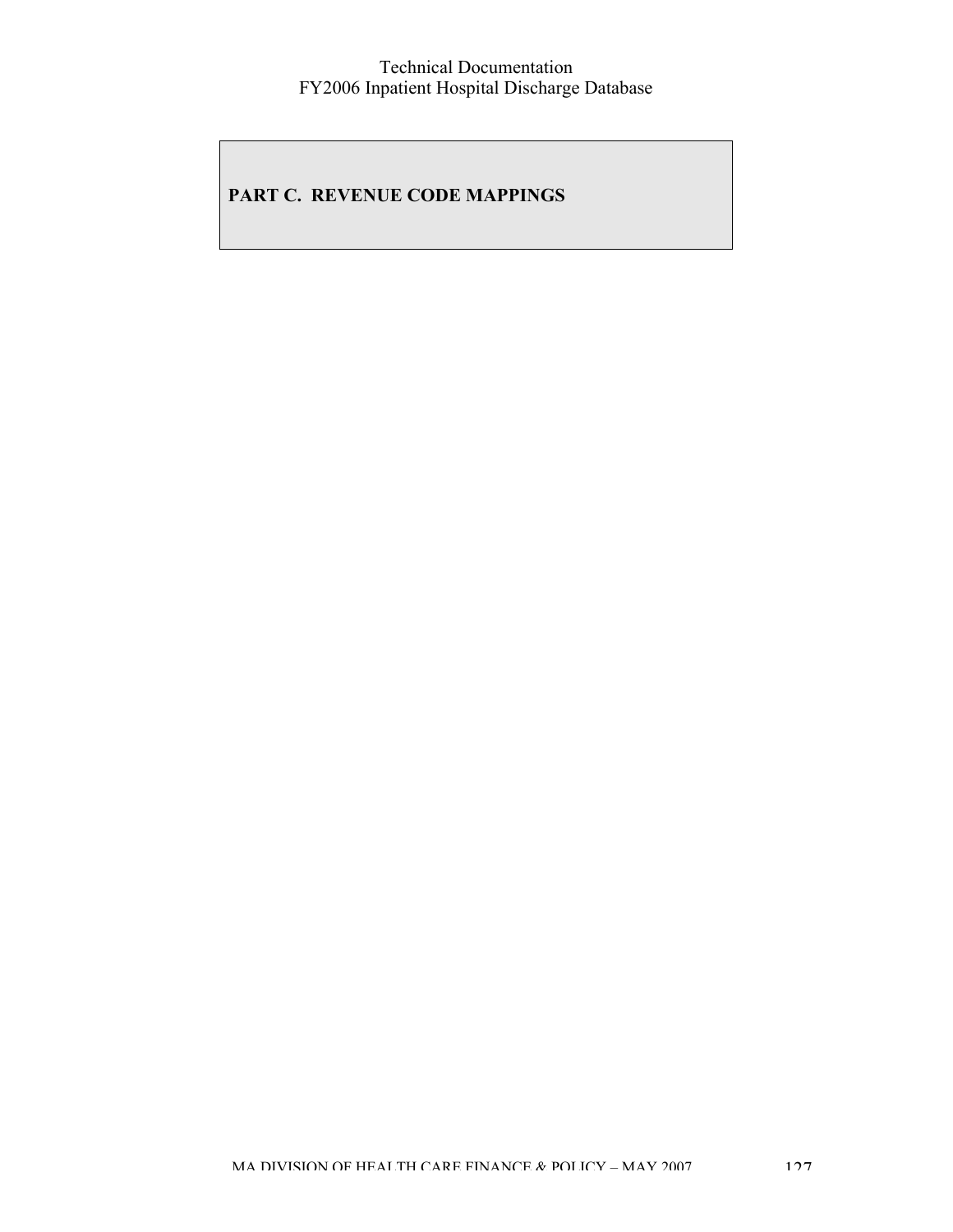### **PART C. REVENUE CODE MAPPINGS**

### ANCILLARY SERVICES

Effective January 1, 1994, amendments to Regulation 114.1 CMR 17.00 were adopted to require the use of the UB-92 revenue codes. As a result, all ancillary service revenue code subcategories are now mapped to the UB-92 major classification heading for that revenue center. For example, codes 251-259 map to code 250.

For periods ending December 31, 1993 and earlier, the following tables identify how the UB-92 revenue codes are mapped in the case mix database.

250 PHARMACY: 250 Pharmacy 251 General 252 Generic Drugs 253 Non-Generic Drugs 254 Blood Plasma 255 Blood-Other Components 256 Experimental Drugs 257 Non-Prescription 258 IV Solution 259 Other

260 IV THERAPY

270 MEDICAL / SURGICAL SUPPLIES:

270 General Medical Surgical Supplies 272 Sterile Supply 273 Take Home Supply 274 Prosthetic Devices 275 Pace Maker 277 Oxygen-Take Home 278 Other Implants 279 Other Devices 290 Durable Medical Equipment 291 Rental DME 292 Purchase DME 299 Other Equipment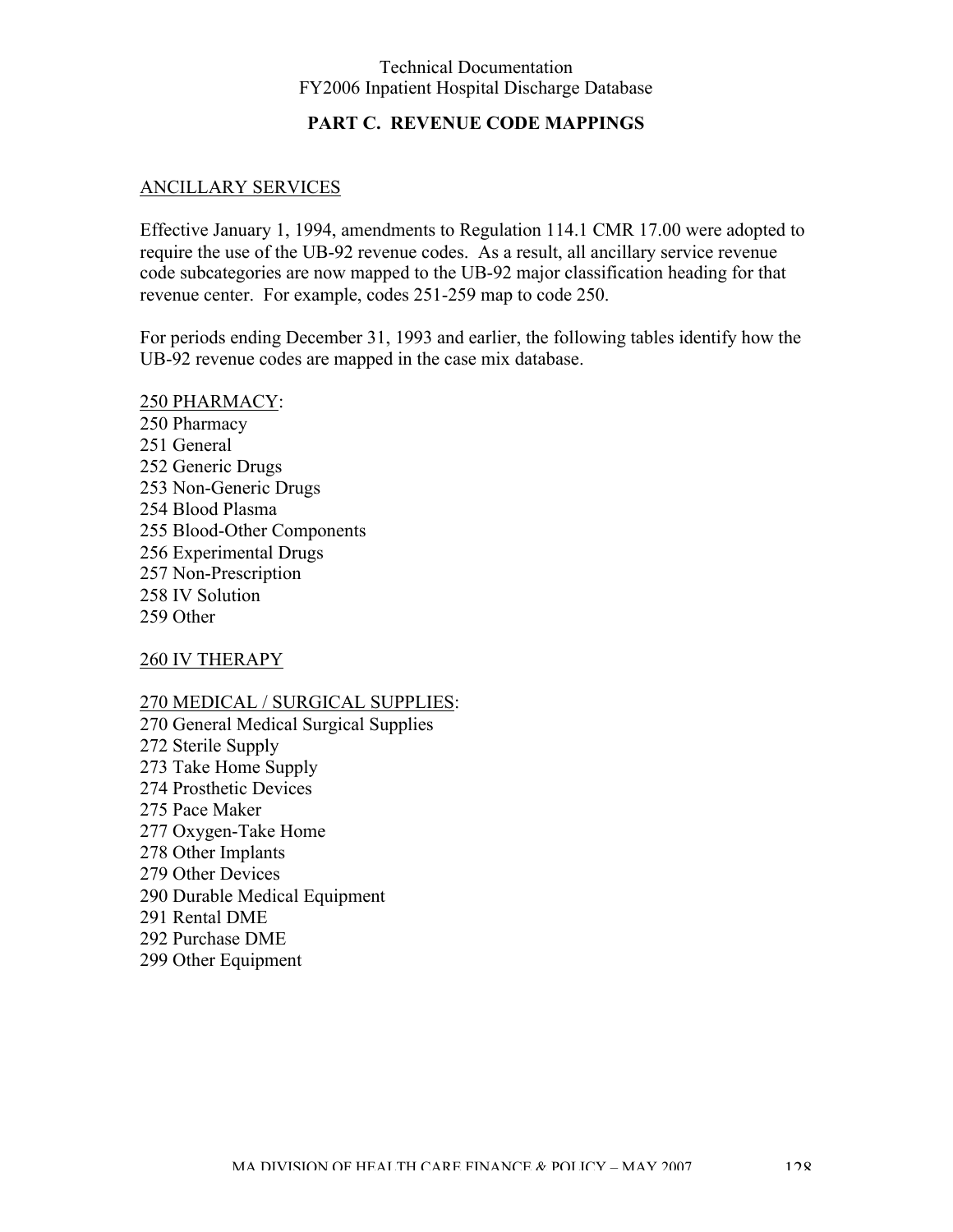### **PART C. REVENUE CODE MAPPINGS**

#### 300 LABORATORY:

300 General Laboratory 301 Chemistry 302 Immunology 303 Renal Patient (Home) 304 Non-Routine Dialysis 305 Hematology 306 Bacteriology & Microbiology 307 Urology 309 Other Lab 310 Lab-Pathological 311 Cytology 312 Histology 314 Biopsy 319 Other Path. Lab 971 Lab. Professional Fees

#### 320 DIAGNOSTIC RADIOLOGY:

320 General 321 Angiocardiograph 324 Chest X-Ray 329 Other 400/409 Other Imaging Services 401 Mammography 402 Ultrasound 972 Diagnostic Radiology Professional Fees

### THERAPEUTIC RADIOLOGY:

330 General 331 Chemotherapy-Inject 332 Chemotherapy-Oral 333 Radiation Therapy 335 Chemotherapy-IV 339 Other 973 Therapeutic Radiology Professional Fees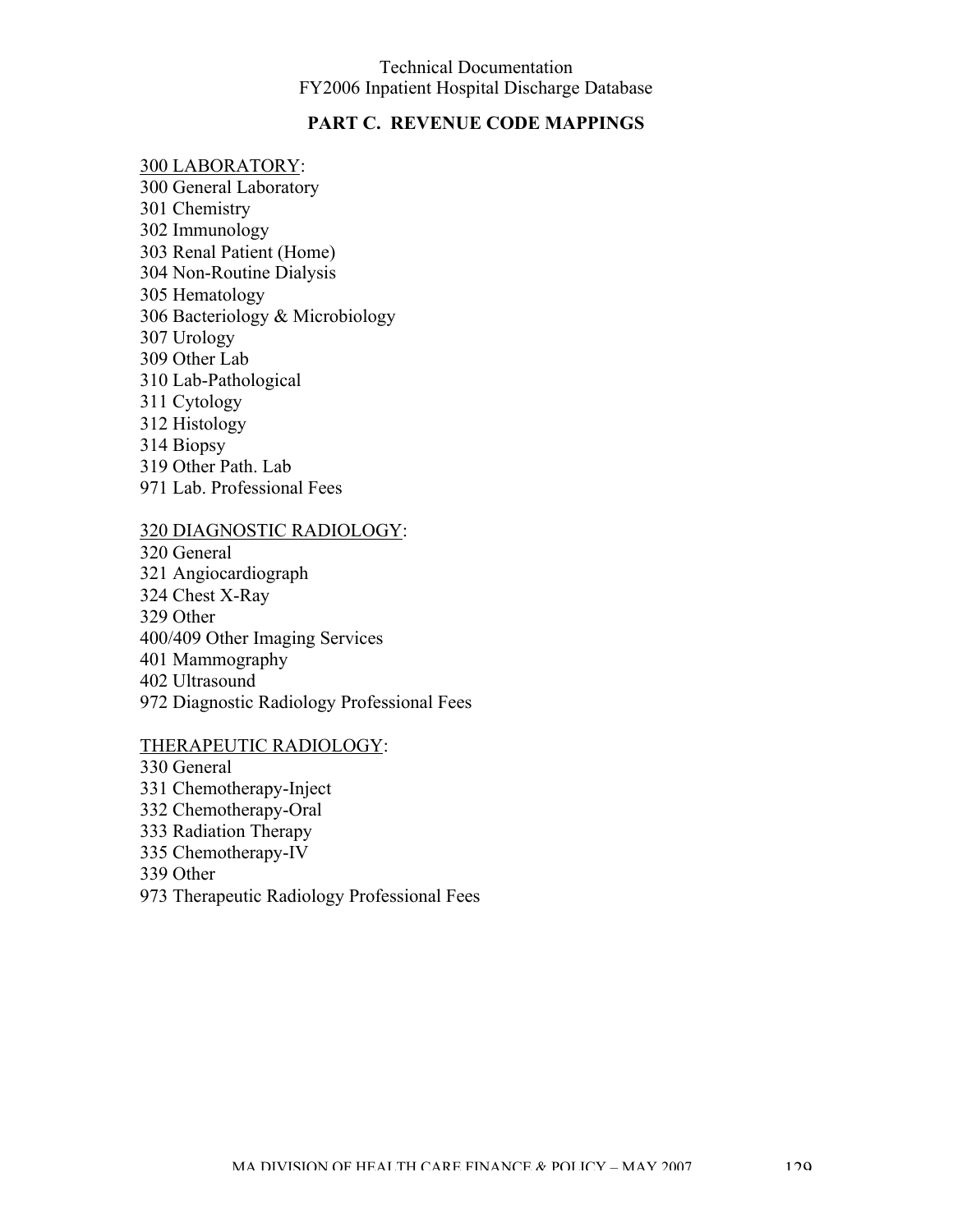### **PART C. REVENUE CODE MAPPINGS**

#### 340 NUCLEAR MEDICINE:

340 General 341 Diagnostic 342 Therapeutic 349 Other Nuclear Medicine 974 Nuc. Medicine Professional Fees

#### 350 CAT SCAN:

350 General 351 Head Scan 352 Body Scan 359 Other

#### 360 OPERATING ROOM:

360 General

361 Minor Surgery

362 Organ Transplant (except Kidney)

367 Kidney Transplant

369 Other

975 Operating Room Professional Fees

#### 370 ANESTHESIOLOGY:

370 General

374 Acupuncture

379 Other

963 Anesthesiology Professional Fees (MD)

964 Anesthesiology Professional Fees (RN)

#### 380 BLOOD:

380 General 381 Packed Cells 382 Whole Blood 389 Other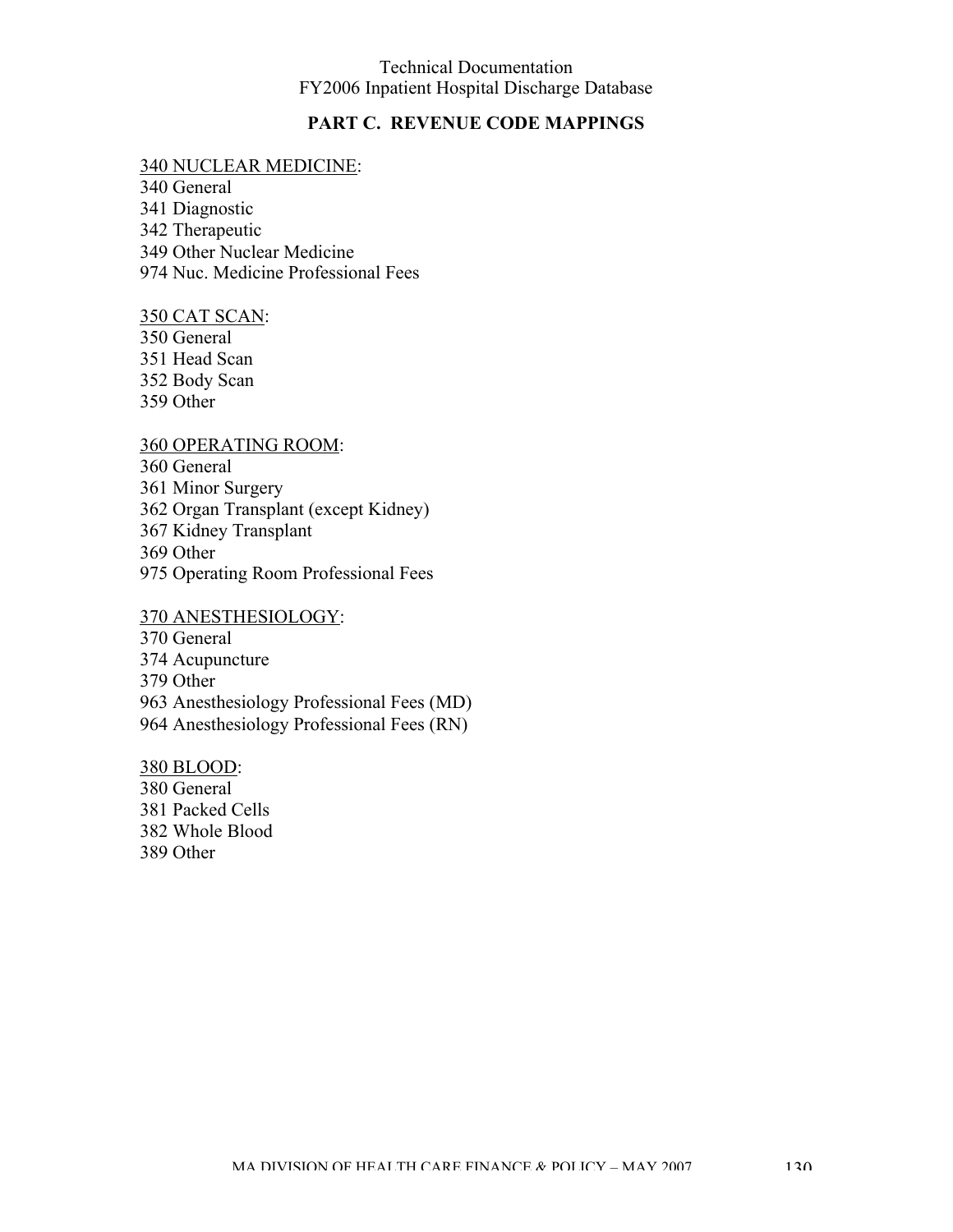## **PART C. REVENUE CODE MAPPINGS**

## 390 BLOOD STORAGE, PROCESSING, AND ADMINISTRATION:

390 General \*\*\*391 Blood/Administration 399 Other

#### 410 RESPIRATORY THERAPY:

410 General 412 Inhalation Services 413 Hyperbaric Oxygen Therapy 419 Other 976 Respiratory Therapy Professional Therapy

420 PHYSICAL THERAPY:

420 General

429 Other

977 Physical Therapy Professional Fees

#### 430 OCCUPATIONAL THERAPY:

430 General

439 Other

978 Occupational Therapy Professional Fees

## 440 SPEECH THERAPY:

440 General

449 Other

979 Speech Therapy Professional Fees

## 450 EMERGENCY ROOM:

450 General

459 Other

981 Emergency Room Professional Fees

#### 460 PULMONARY FUNCTION: 460 General 469 Other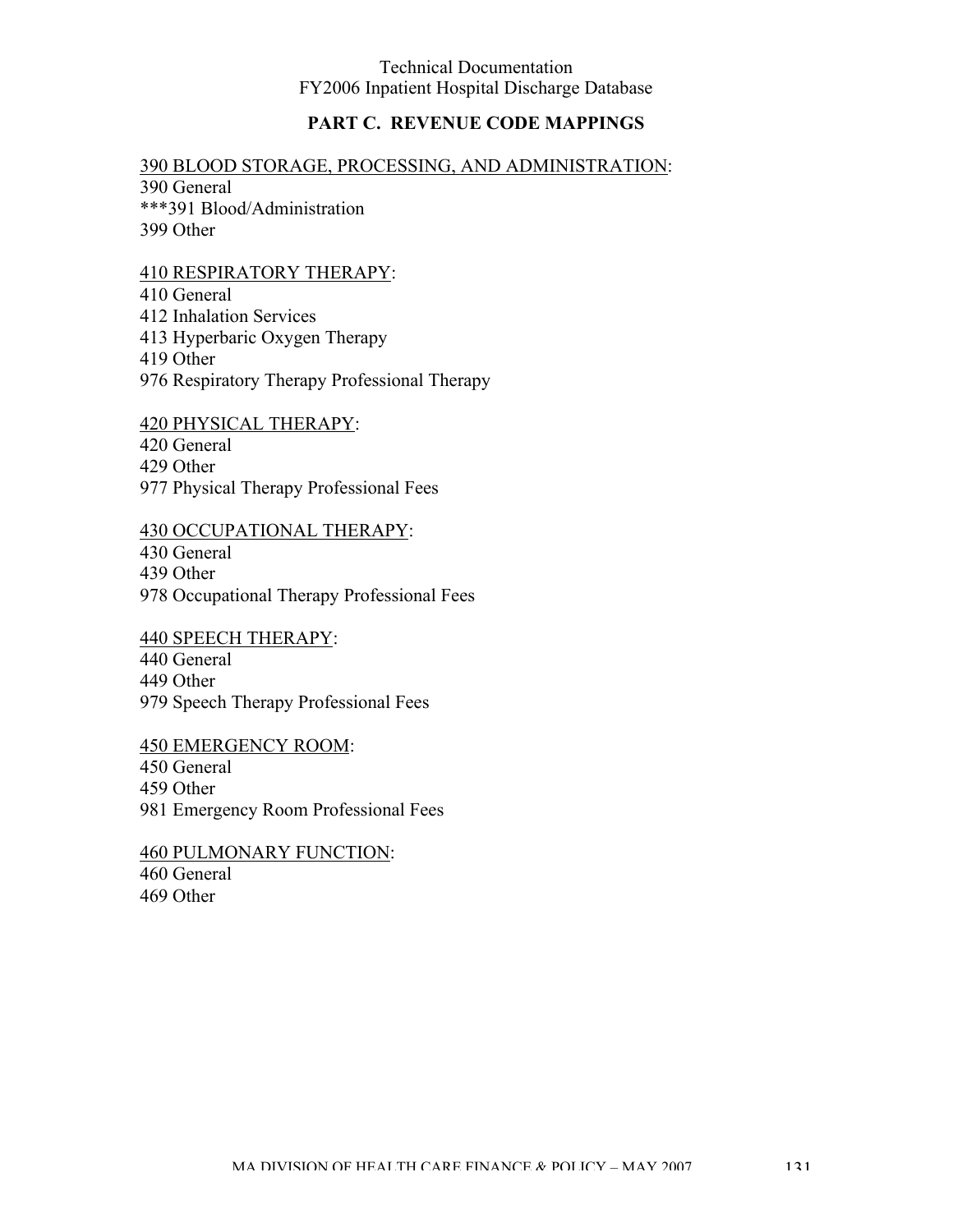### **PART C. REVENUE CODE MAPPINGS**

### 470 AUDIOLOGY:

470 General 471 Diagnostic 472 Treatment 479 Other

#### 480 CARDIAC CATHETERIZATION:

480 General 481 Cardiac Catheterization Lab 482 Stress Test 489 Other

#### 540 AMBULANCE:

540 General 541 Supplies 542 Medical Treatment 543 Heart Mobile 544 Oxygen 545 Air Ambulance 549 Other

#### 710 RECOVERY ROOM: 710 General

719 Other

### 720 LABOR AND DELIVERY:

720 General 721 Labor 722 Delivery 723 Circumcision 724 Birthing Center 729 Other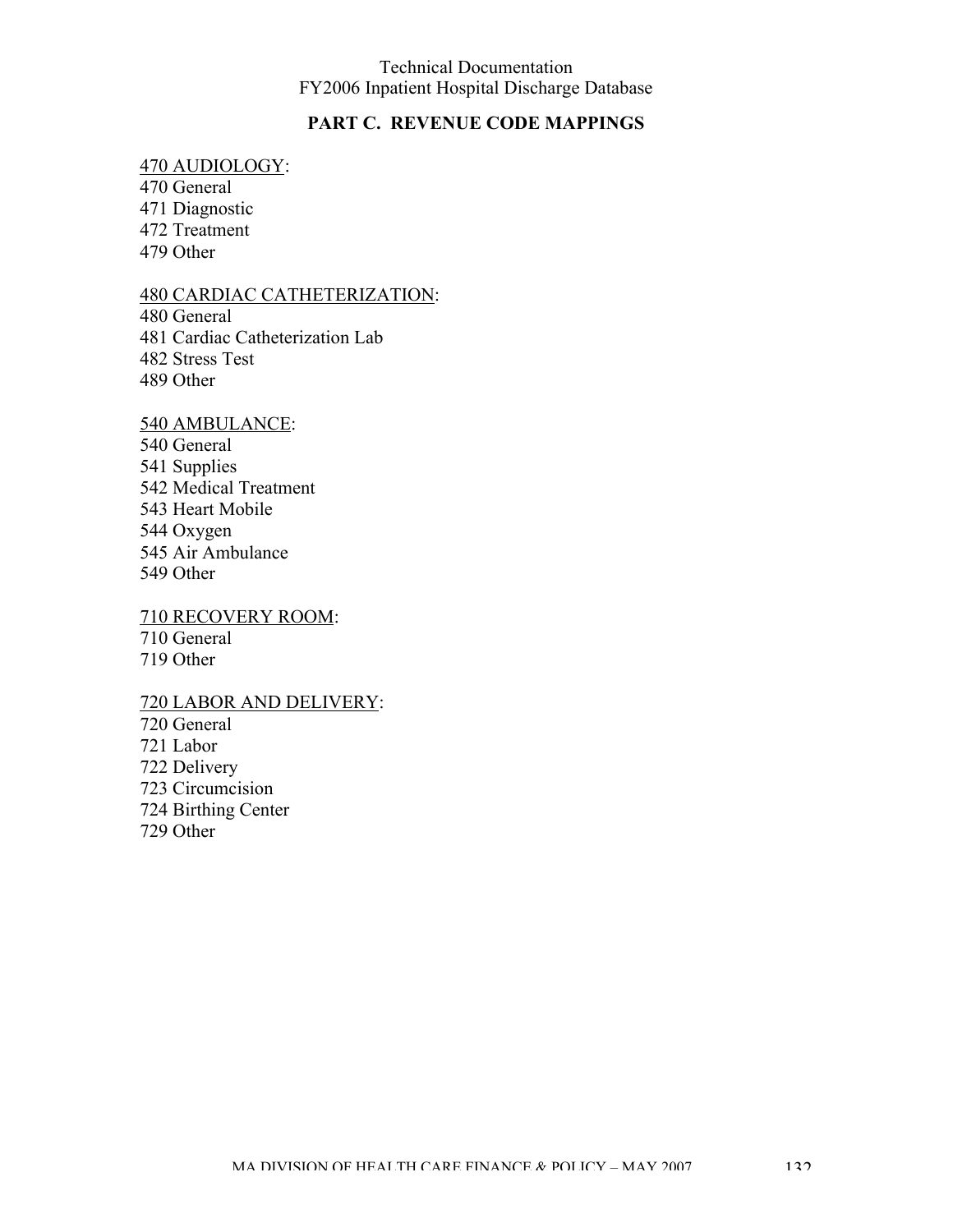### **PART C. REVENUE CODE MAPPINGS**

#### 730 EKG/ECG: 730 General

731 Holter Monitor 739 Other 985 EKG Professional Fees

#### 740 EEG:

740 General 749 Other 922 Electromyogram 986 EEG Professional Fees

#### 800 RENAL DIALYSIS:

800 General 801 Inpatient Dialysis 802 Inpatient Peritoneal (non CAPD) 805 Training Hemodialysis 806 Training Peritoneal Dialysis 807 Under Arrangement In House 808 Continuous Ambulatory Peritoneal Dialysis Training 809 In Unit Lab-Routine 810 Self Care Dialysis Unit 811 Hemodialysis-Self Care 812 Peritoneal Dialysis-Self Care 813 Under Arrangement In House-Self Care 814 In Unit Lab-Self-Care 880 Miscellaneous Dialysis 881 Ultrafiltration

### 860 KIDNEY ACQUISITION:

860 General 861 Monozygotic Sibling 862 Dizygotic Sibling 863 Genetic Parent 864 Child 865 Non-Relating Living 866 Cadaver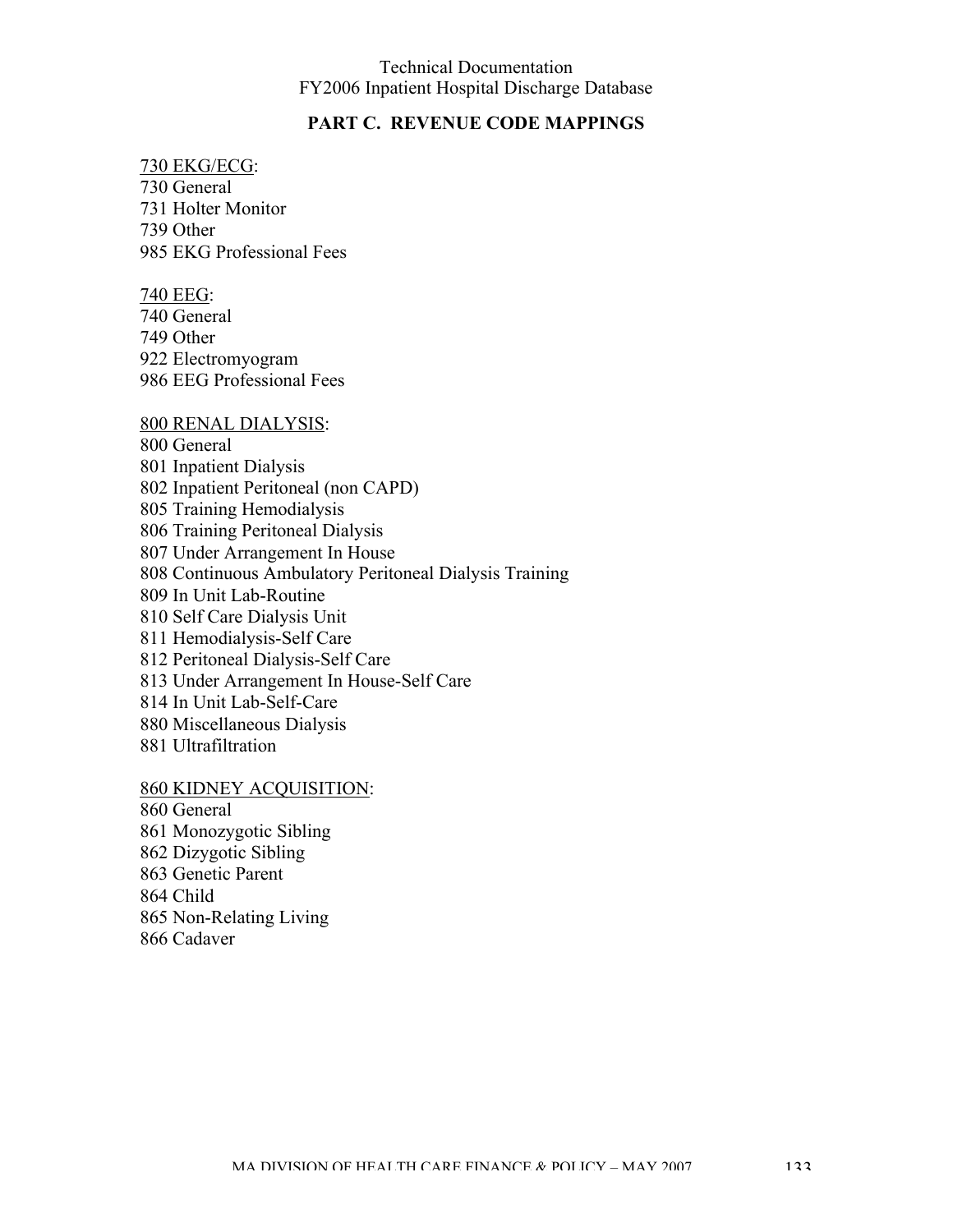### **PART C. REVENUE CODE MAPPINGS**

#### 900 PSYCHOLOGY AND PSYCHIATRY:

- 900 General 901 Electroshock Treatment 902 Milieu Therapy 903 Play Therapy 909 Other 910 Psychology/Psychiatry Services 911 Rehabilitation 912 Day Care 913 Night Care 914 individual Therapy 915 Group Therapy 916 Family Therapy 917 Bio Feedback 918 Testing 919 Other 961 Psychiatry Professional Fees 950 OTHER: 280 Oncology \*\*\*490 Ambulatory Surgery \*\*\*499 Other Ambulatory Surgery \*\*\*510 Clinic
- \*\*\*511 Chronic Pain Center \*\*\*512 Dental Clinic \*\*\*519 Other Clinic 530 General Osteopathic Services 531 Osteopathic Therapy 539 Other Osteopathic Therapy 560 Medical Social Services 700 Cast Room-General 709 Cast Room-Other 750/759 Gastro-Intestinal Services 890/899 Other Donor Bank 891 Bone Donor 892 Organ Donor
- 893 Skin Donor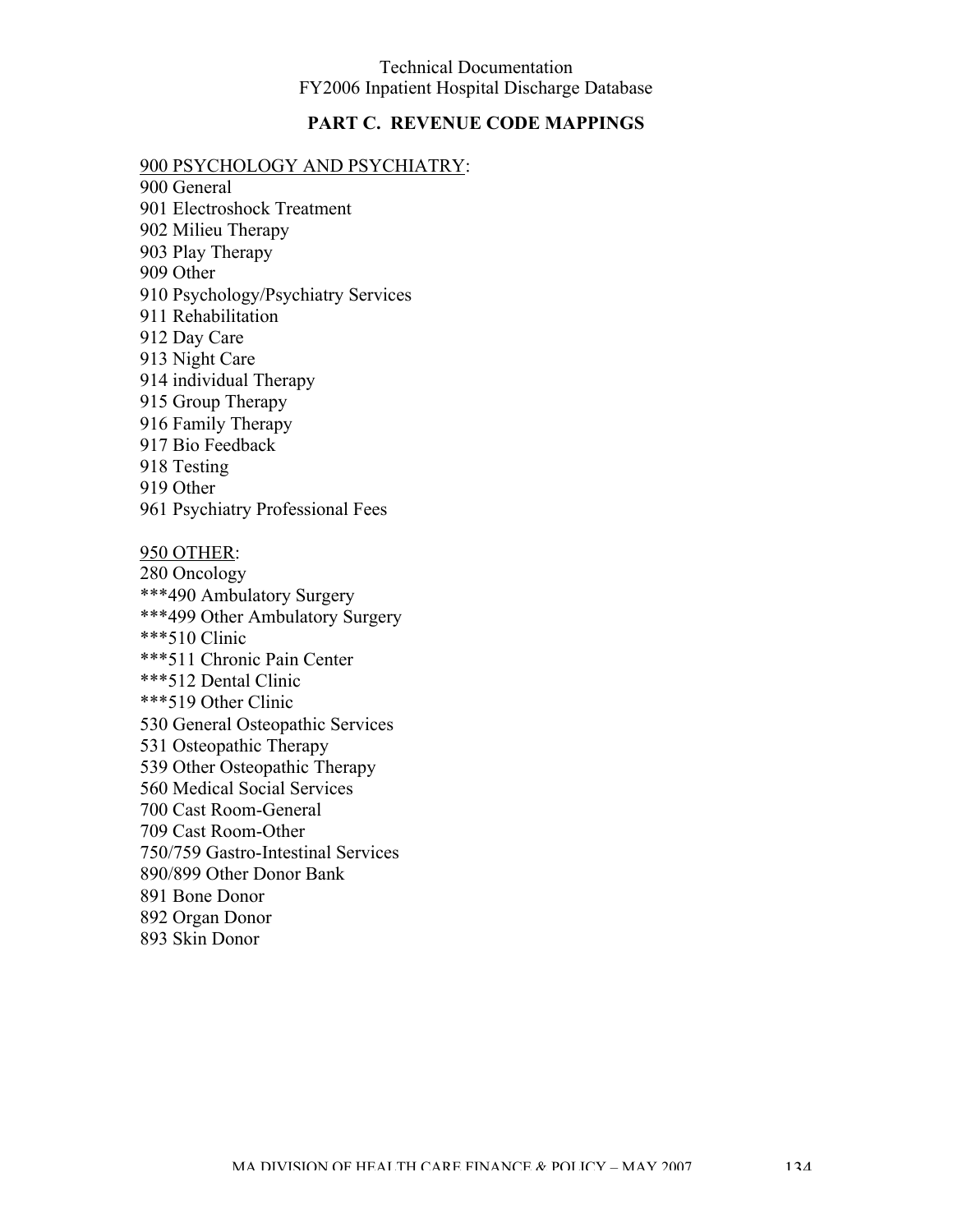### **PART C. REVENUE CODE MAPPINGS**

950 OTHER (Continued): 920/929 Other Diagnostic Services 921 Peripheral Vascular Lab 940/949 Other Therapeutic Services 941 Recreational Therapy 942 Educational Therapy 943 Cardiac Rehabilitation 960 General Professional Fees 962 Opthamology 969 Other Professional Therapy 984 Medical Social Services 987 Hospital Visit 988 Consultation 989 Private Duty Nurse

\*\*\*Please Note: These Revenue Centers should be reported only for those patients admitted to the hospital subsequent to surgical day care.